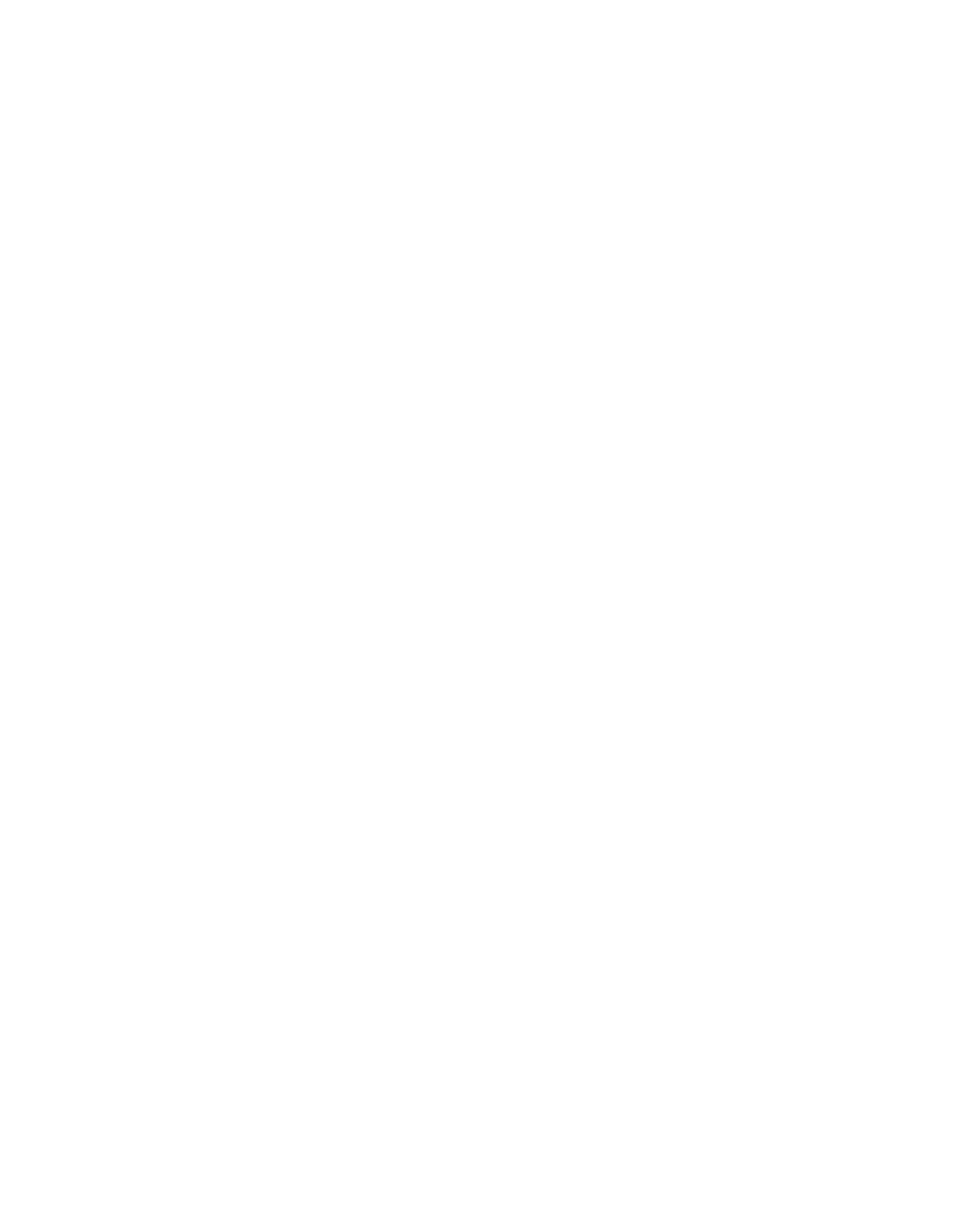# **CONTENTS**

| I.             |                                                                            |                                                                            |  |  |  |  |  |  |  |  |
|----------------|----------------------------------------------------------------------------|----------------------------------------------------------------------------|--|--|--|--|--|--|--|--|
| A.             |                                                                            |                                                                            |  |  |  |  |  |  |  |  |
| <b>B.</b>      |                                                                            |                                                                            |  |  |  |  |  |  |  |  |
| $\mathbf{C}$ . |                                                                            |                                                                            |  |  |  |  |  |  |  |  |
| D.             | Immediate observations under Article 8, paragraph 5, of the Convention  10 |                                                                            |  |  |  |  |  |  |  |  |
| II.            |                                                                            | <b>FACTS FOUND DURING THE VISIT AND ACTION PROPOSED  13</b>                |  |  |  |  |  |  |  |  |
| A.             |                                                                            | Establishments under the authority of the Ministry of Internal Affairs  13 |  |  |  |  |  |  |  |  |
|                | 1.                                                                         |                                                                            |  |  |  |  |  |  |  |  |
|                | 2.                                                                         |                                                                            |  |  |  |  |  |  |  |  |
|                | 3.                                                                         | Safeguards against the ill-treatment of persons detained by the police 19  |  |  |  |  |  |  |  |  |
|                | 4.                                                                         |                                                                            |  |  |  |  |  |  |  |  |
|                | 5.                                                                         | Special Home for Temporary Placement of Foreign Nationals in Busmantsi  24 |  |  |  |  |  |  |  |  |
|                |                                                                            | a.                                                                         |  |  |  |  |  |  |  |  |
|                |                                                                            | $b$ .                                                                      |  |  |  |  |  |  |  |  |
|                |                                                                            | $\mathbf{c}$ .                                                             |  |  |  |  |  |  |  |  |
|                |                                                                            | d.                                                                         |  |  |  |  |  |  |  |  |
|                |                                                                            | e.                                                                         |  |  |  |  |  |  |  |  |
| <b>B.</b>      |                                                                            |                                                                            |  |  |  |  |  |  |  |  |
|                | 1.                                                                         |                                                                            |  |  |  |  |  |  |  |  |
|                |                                                                            | a.                                                                         |  |  |  |  |  |  |  |  |
|                |                                                                            | b.                                                                         |  |  |  |  |  |  |  |  |
|                |                                                                            | $\mathbf{c}$ .                                                             |  |  |  |  |  |  |  |  |
|                |                                                                            | d.                                                                         |  |  |  |  |  |  |  |  |
|                |                                                                            | e.                                                                         |  |  |  |  |  |  |  |  |
|                | 2.                                                                         |                                                                            |  |  |  |  |  |  |  |  |
|                |                                                                            | a.                                                                         |  |  |  |  |  |  |  |  |
|                |                                                                            | b.                                                                         |  |  |  |  |  |  |  |  |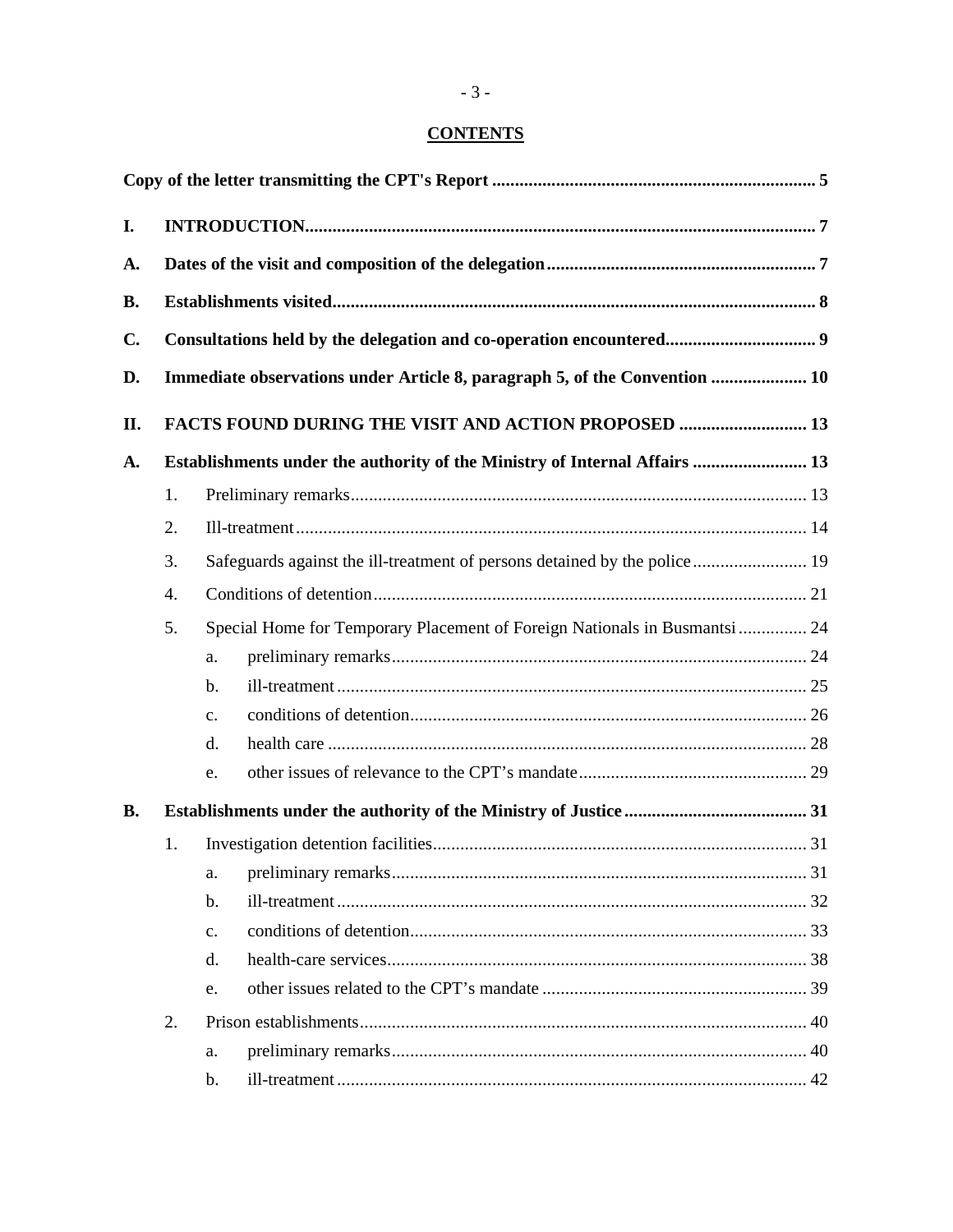|               |                    | $\mathbf{C}$ .                                                                     |  |  |  |  |
|---------------|--------------------|------------------------------------------------------------------------------------|--|--|--|--|
|               |                    | i.                                                                                 |  |  |  |  |
|               |                    | ii.                                                                                |  |  |  |  |
|               |                    | iii.                                                                               |  |  |  |  |
|               |                    | d.                                                                                 |  |  |  |  |
|               |                    | i.                                                                                 |  |  |  |  |
|               |                    | ii.                                                                                |  |  |  |  |
|               |                    | e.                                                                                 |  |  |  |  |
|               |                    | i.                                                                                 |  |  |  |  |
|               |                    | ii.                                                                                |  |  |  |  |
|               |                    | iii.                                                                               |  |  |  |  |
|               |                    | iv.                                                                                |  |  |  |  |
|               |                    | police officers carrying out investigative activities inside prisons 64<br>ν.      |  |  |  |  |
| $C_{\bullet}$ |                    |                                                                                    |  |  |  |  |
|               | $\mathbf{1}$ .     |                                                                                    |  |  |  |  |
|               | 2.                 |                                                                                    |  |  |  |  |
|               | 3.                 |                                                                                    |  |  |  |  |
|               | $\overline{4}$ .   |                                                                                    |  |  |  |  |
|               | 5.                 |                                                                                    |  |  |  |  |
|               | 6.                 |                                                                                    |  |  |  |  |
| D.            |                    | Establishments under the authority of the Ministry of Labour and Social Policy  75 |  |  |  |  |
|               | 1.                 |                                                                                    |  |  |  |  |
|               | 2.                 |                                                                                    |  |  |  |  |
|               | 3.                 |                                                                                    |  |  |  |  |
|               | $\overline{4}$ .   |                                                                                    |  |  |  |  |
|               | 5.                 |                                                                                    |  |  |  |  |
|               | 6.                 |                                                                                    |  |  |  |  |
|               | <b>Appendix I:</b> |                                                                                    |  |  |  |  |

# **List of the CPT's recommendations, comments and requests for information .............. 83**

| <b>Appendix II:</b> |  |  |  |
|---------------------|--|--|--|

| List of the national authorities and non-governmental and international organisations |  |
|---------------------------------------------------------------------------------------|--|
|                                                                                       |  |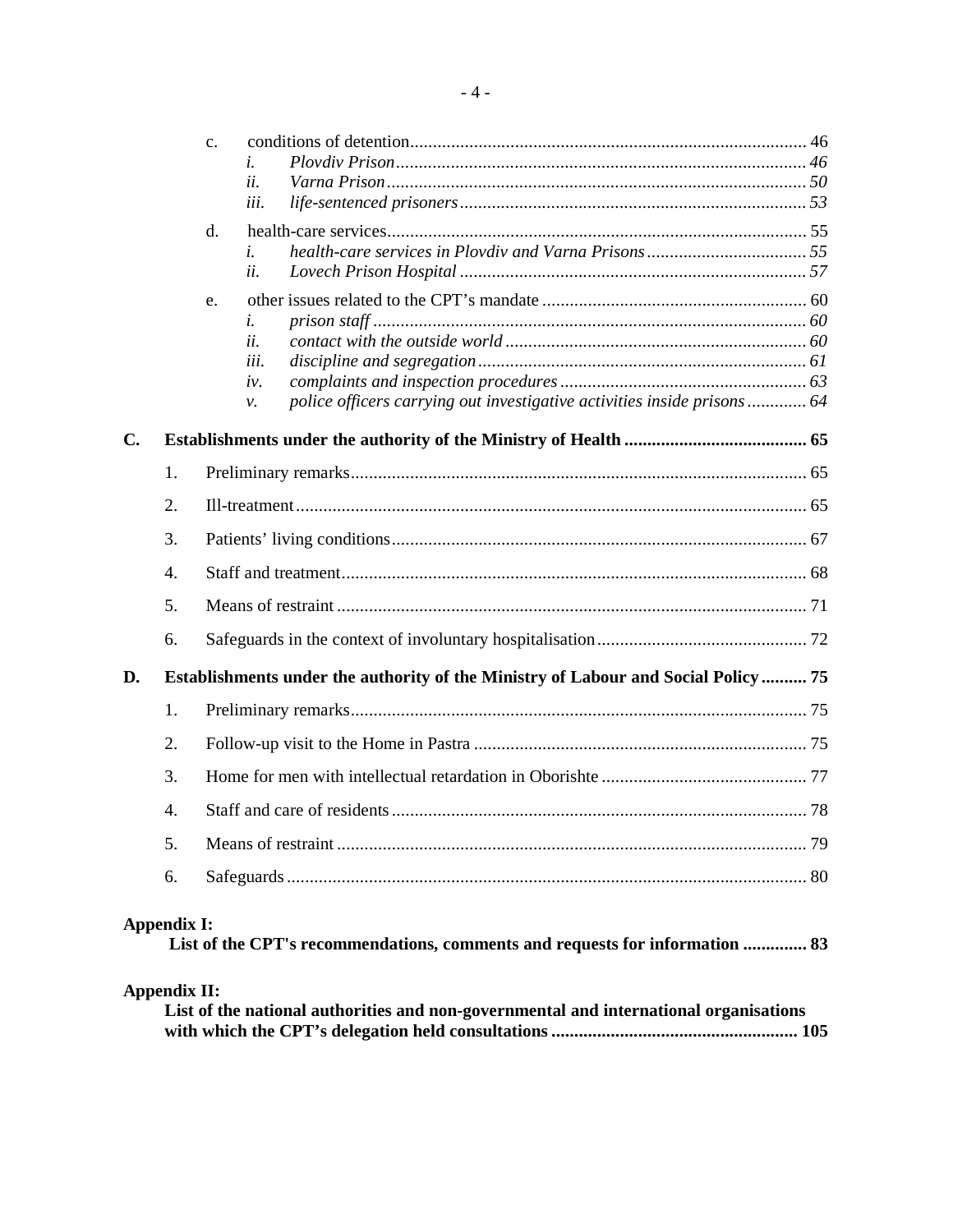#### **Copy of the letter transmitting the CPT's report**

Ms Elena Doycheva Senior Expert International Legal Co-operation and European Affairs Directorate Ministry of Justice 1 Slavianska Street 1040 Sofia Bulgaria

Strasbourg, 31 March 2011

Dear Ms Doycheva,

 In pursuance of Article 10, paragraph 1, of the European Convention for the Prevention of Torture and Inhuman or Degrading Treatment or Punishment, I enclose herewith the report to the Bulgarian Government drawn up by the European Committee for the Prevention of Torture and Inhuman or Degrading Treatment or Punishment (CPT) after its visit to Bulgaria from 18 to 29 October 2010. The report was adopted by the CPT at its  $74<sup>th</sup>$  meeting, held from 7 to 11 March 2011.

The recommendations, comments and requests for information formulated by the CPT are listed in Appendix I. As regards more particularly the CPT's recommendations, having regard to Article 10 of the Convention, the Committee requests the Bulgarian authorities to provide **within six months** a response giving a full account of action taken to implement them. The CPT trusts that it will also be possible for the Bulgarian authorities to provide, in the above-mentioned response, reactions to the comments formulated in this report as well as replies to the requests for information made.

The CPT would ask, in the event of the response being forwarded in Bulgarian, that it be accompanied by an English or French translation.

 I am at your entire disposal if you have any questions concerning either the CPT's visit report or the future procedure.

Yours sincerely,

Lətif Hüseynov President of the European Committee for the prevention of torture and inhuman or degrading treatment or punishment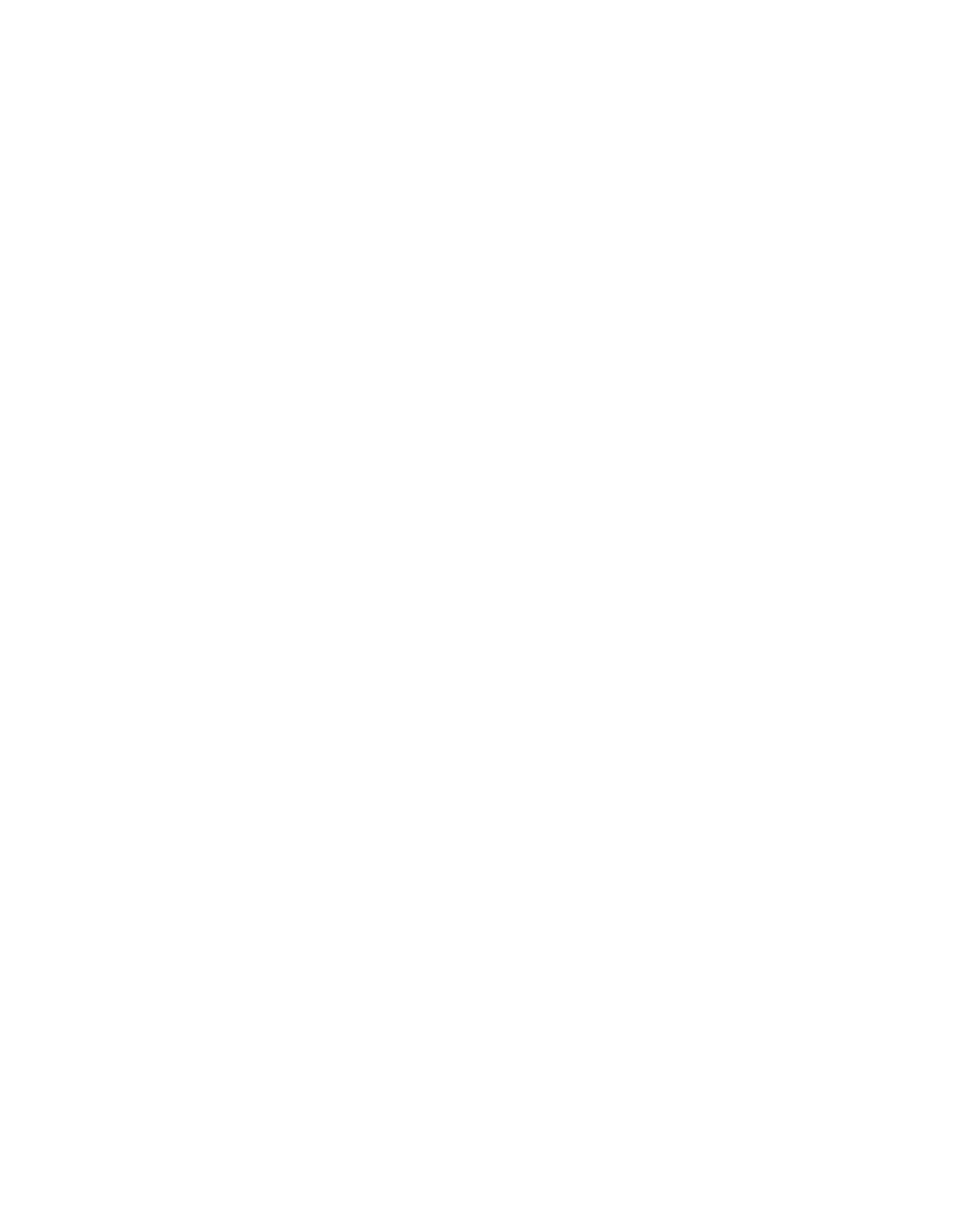### **I. INTRODUCTION**

### **A. Dates of the visit and composition of the delegation**

1. In pursuance of Article 7 of the European Convention for the Prevention of Torture and Inhuman or Degrading Treatment or Punishment (hereinafter referred to as "the Convention"), a delegation of the CPT visited Bulgaria from 18 to 29 October 2010. The visit formed part of the Committee's programme of periodic visits for 2010, and was the seventh visit to Bulgaria to be carried out by the  $CPT<sup>1</sup>$ .

- 2. The visit was carried out by the following members of the CPT:
	- Wolfgang HEINZ (Head of delegation)
	- Celso DAS NEVES MANATA
	- Mykola GNATOVSKYY
	- Vladimir ORTAKOV
	- Elena SEREDA
	- Marika VÄLI

who were supported by the following members of the CPT's Secretariat:

- Petya NESTOROVA (Head of Division)
- Elvin ALIYEV.

They were assisted by:

- Clive MEUX, consultant forensic psychiatrist, Oxford, United Kingdom (expert)
- Elena ALEXIEVA (interpreter)
- Gergana ALYAKOVA (interpreter)
- Iliana ATANASSOVA (interpreter)

 $\frac{1}{1}$  The previous periodic visits took place in 1995, 1999, 2002 and 2006. Further, two ad hoc visits were carried out, in 2003 and 2008. The CPT's reports on these visits, as well as the responses of the Bulgarian authorities, have been made public at the request of the Bulgarian authorities (cf. documents CPT/Inf (97) 1, CPT/Inf (2002) 1, CPT/Inf (2002) 2, CPT/Inf (2004) 21, CPT/Inf (2004) 22, CPT/Inf (2004) 23, CPT/Inf (2004) 24, CPT/Inf (2008) 11, CPT/Inf (2008) 12, CPT/Inf (2010) 29 and CPT/Inf (2010) 30).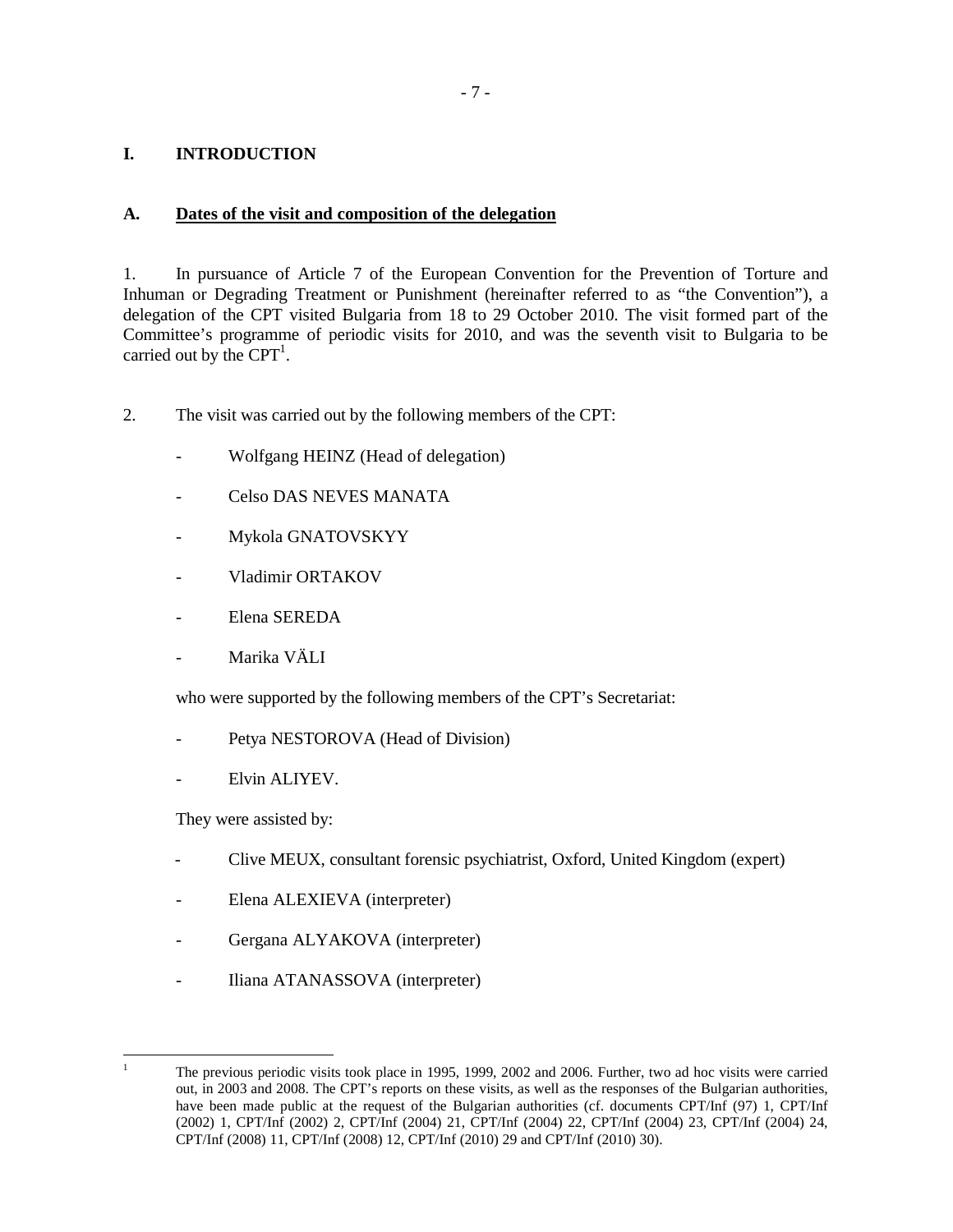- David IEROHAM (interpreter)
- Julian PISHEV (interpreter).

### **B. Establishments visited**

3. The delegation visited the following places of detention:

#### Establishments under the Ministry of the Interior

- 3<sup>rd</sup> District Police Directorate, Sofia
- 8<sup>th</sup> District Police Directorate, Sofia
- 9 9<sup>th</sup> District Police Directorate, Sofia
- Balchik District Police Directorate
- 5 5<sup>th</sup> District Police Directorate, Plovdiv
- 6<sup>th</sup> District Police Directorate, Plovdiv
- 1 1<sup>st</sup> District Police Directorate, Varna
- 2 2<sup>nd</sup> District Police Directorate, Varna
- Home for Temporary Placement of Adults, Varna
- Home for Temporary Placement of Minors, Varna
- Sobering-up centre, Varna
- Home for Temporary Placement of Foreign Nationals, Busmantsi

#### Establishments under the Ministry of Justice

- Lovech Prison Hospital
- Plovdiv Prison
- Varna Prison

#### Investigation detention facilities at:

- 42 Blvd. G.M. Dimitrov, Sofia
- Balchik
- Lovech
- Plovdiv
- Varna
- Veliko Turnovo

#### Establishments under the Ministry of Health

- Karvuna State Psychiatric Hospital
- Lovech State Psychiatric Hospital (forensic ward)

#### Establishments under the Ministry of Labour and Social Policy

- Home for men with intellectual retardation in the village of Oborishte, Valchi Dol municipality
- Home for men with psychiatric disorders in the village of Pastra, Rila municipality.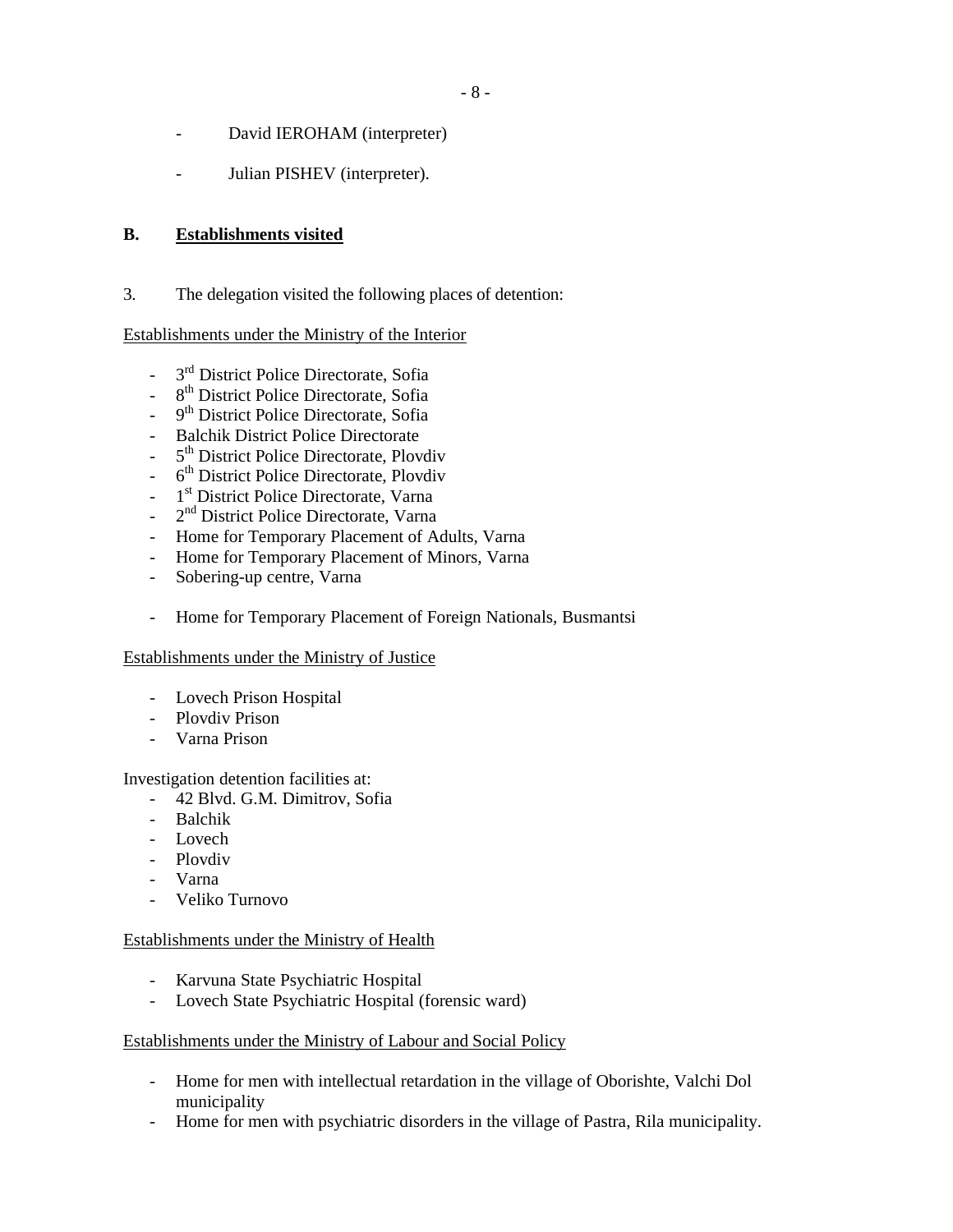#### **C. Consultations held by the delegation and co-operation encountered**

4. In the course of the visit, the CPT's delegation held meetings with Margarita POPOVA, Minister of Justice, Hristo ANGELOV and Daniela MASHEVA, Deputy Ministers of Justice, and Petar VASSILEV, Director of the Main Directorate for the Execution of Sanctions, as well as with other senior officials from the Ministries of Internal Affairs, Justice, Health, and Labour and Social Policy, and the Supreme Cassation Prosecutor's Office. It also met the outgoing Ombudsman, Ginyo GANEV, and members of his office.

Further, discussions were held with the UNHCR Representation to Bulgaria and members of non-governmental organisations active in areas of concern to the CPT.

A list of the national authorities and organisations consulted during the visit is set out in Appendix II to this report.

5. As on previous CPT visits, the co-operation received both from the national authorities and from staff at the establishments visited was of a very high level. The delegation enjoyed rapid access to the places visited (including ones not notified in advance) and was able to speak in private with persons deprived of their liberty, in compliance with the provisions of the Convention establishing the CPT. Further, it was provided with all the necessary documentation in advance of the visit and additional requests for information made during the visit were promptly met. The CPT wishes to place on record the assistance provided to its delegation before, during and after the visit by Ms Iva STANCHEVA, Expert at the Ministry of Justice.

6. That said, on some occasions there appeared to be a lack of understanding of the objectives of CPT visits. In particular, senior officials met during the visit suggested that the delegation's findings should be supported by concrete evidence, e.g. names of prisoners at Plovdiv Prison who made allegations of ill-treatment or claimed that staff had warned them against complaining to the delegation, as well as names of staff members concerned, in order for the authorities to investigate the issue.

In this regard, when reference is made to allegations of ill-treatment, this is after a careful consideration and in order to give an illustration of existing problems, in order that appropriate preventive action can be taken for the future. The Committee wishes to stress that attempts to find out who provided specific information to the CPT are incompatible with the confidentiality which applies, by virtue of the Convention, to the Committee's interviews with detained persons. That said, in certain situations, the CPT may choose itself to raise an individual case with the national authorities, in particular in order to examine the effectiveness of action taken when ill-treatment has occurred.

 Further, any retaliatory measures taken against persons as a result of their contacts with a CPT's delegation would be entirely incompatible with the obligations of Parties to the Convention and, as such, totally unacceptable. In this connection, it should be noted that the Director of Plovdiv Prison gave his personal assurance that no prisoner will be subject to retaliation or punishment after the visit.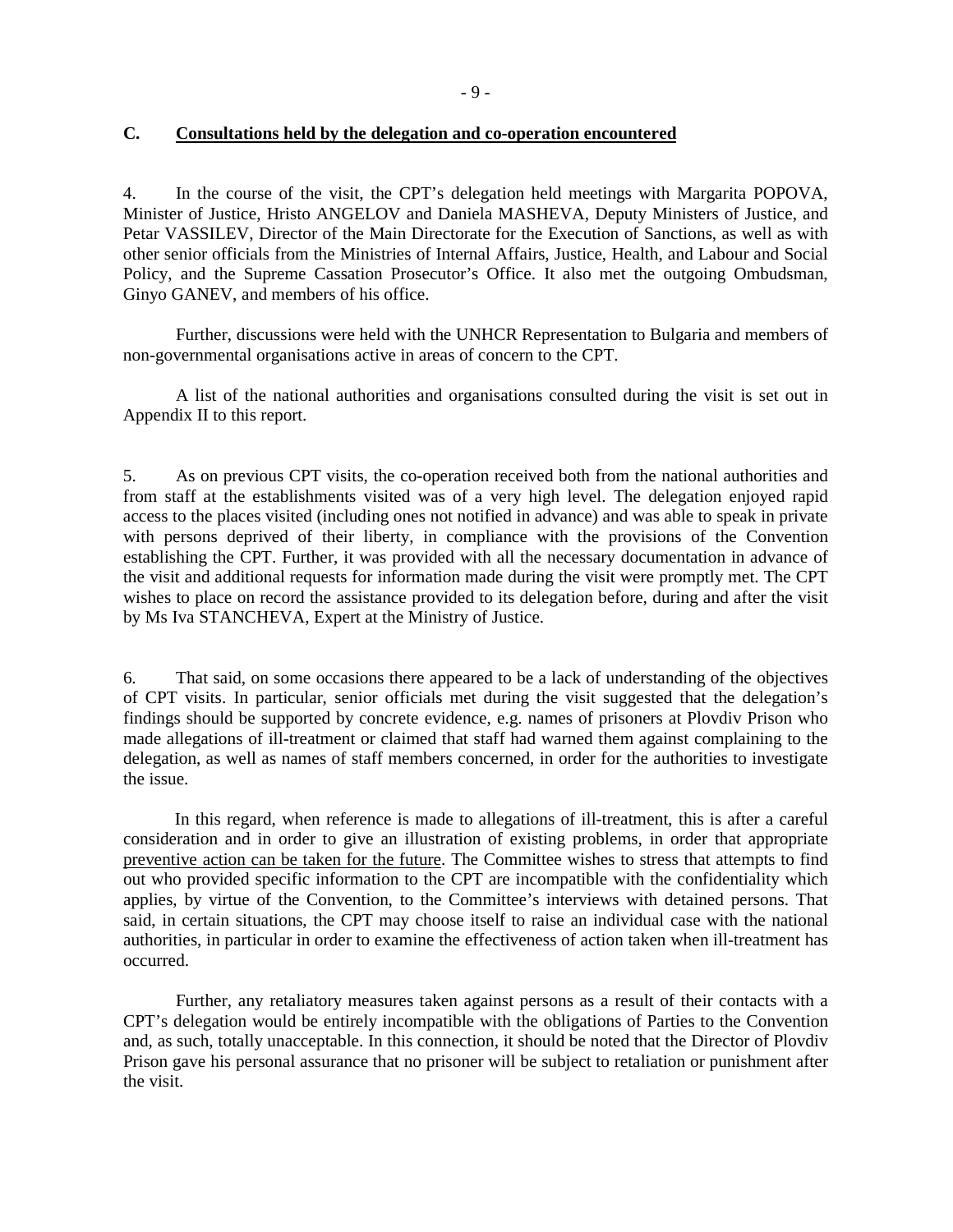7. As stressed by the CPT in the past, the principle of co-operation set out in Article 3 of the Convention is not limited to steps taken to facilitate the task of visiting delegations. It also requires that decisive action be taken in response to the Committee's recommendations. During the 2010 visit, the CPT noted a number of positive developments, especially as regards the gradual improvement of material conditions of detention in police establishments, the opening of a new investigation detention facility in Plovdiv and the improvement of material conditions at the forensic ward of Lovech State Psychiatric Hospital. The Committee hopes that the Bulgarian authorities will continue to build upon them.

However, the CPT is concerned that little or no progress has been made in other areas. This relates in particular to material conditions in other investigation detention facilities and the regime of activities for persons held there, overcrowding in prisons, insufficient prison staff levels and inadequate health care provision to prisoners.

The CPT calls upon the Bulgarian authorities to take decisive steps to improve the situation in the light of the Committee's recommendations, in accordance with the principle of co-operation which lies at the heart of the Convention establishing the CPT.

#### **D. Immediate observations under Article 8, paragraph 5, of the Convention**

8. At the end of the visit, the CPT's delegation met senior Government officials in order to acquaint them with the main facts found during the visit. On that occasion, the delegation made several immediate observations, in pursuance of Article 8, paragraph 5, of the Convention, on certain particularly urgent matters.

 The first immediate observation concerned two of the cells (Nos. 12 and 13) at the investigation detention facility in Varna, conditions in which were very bad. The delegation requested the Bulgarian authorities to take out of use and renovate the two cells in question; this needed to be done urgently in order to prevent lengthy overcrowding in the remainder of the cells.

 The second immediate observation was made in respect of the disciplinary punishment cells at Plovdiv Prison, which were unsuited for use as inmate accommodation due to their limited size (some 3.2 m²). The delegation asked the Bulgarian authorities to take out of service the abovementioned disciplinary cells at Plovdiv Prison and to ensure that prisoners placed in disciplinary segregation have ready access to a proper toilet facility.

 The final immediate observation concerned the Home for men with psychiatric disorders in the village of Pastra, Rila municipality. Despite certain improvements, living conditions for half of the Home's residents, namely those accommodated in Building 3, remained unacceptable. The delegation requested the Bulgarian authorities to draw up a plan for bringing conditions for all patients at the Home in Pastra in conformity with the standards and criteria for the provision of social services in Bulgaria, including a timetable for the implementation of the measures envisaged.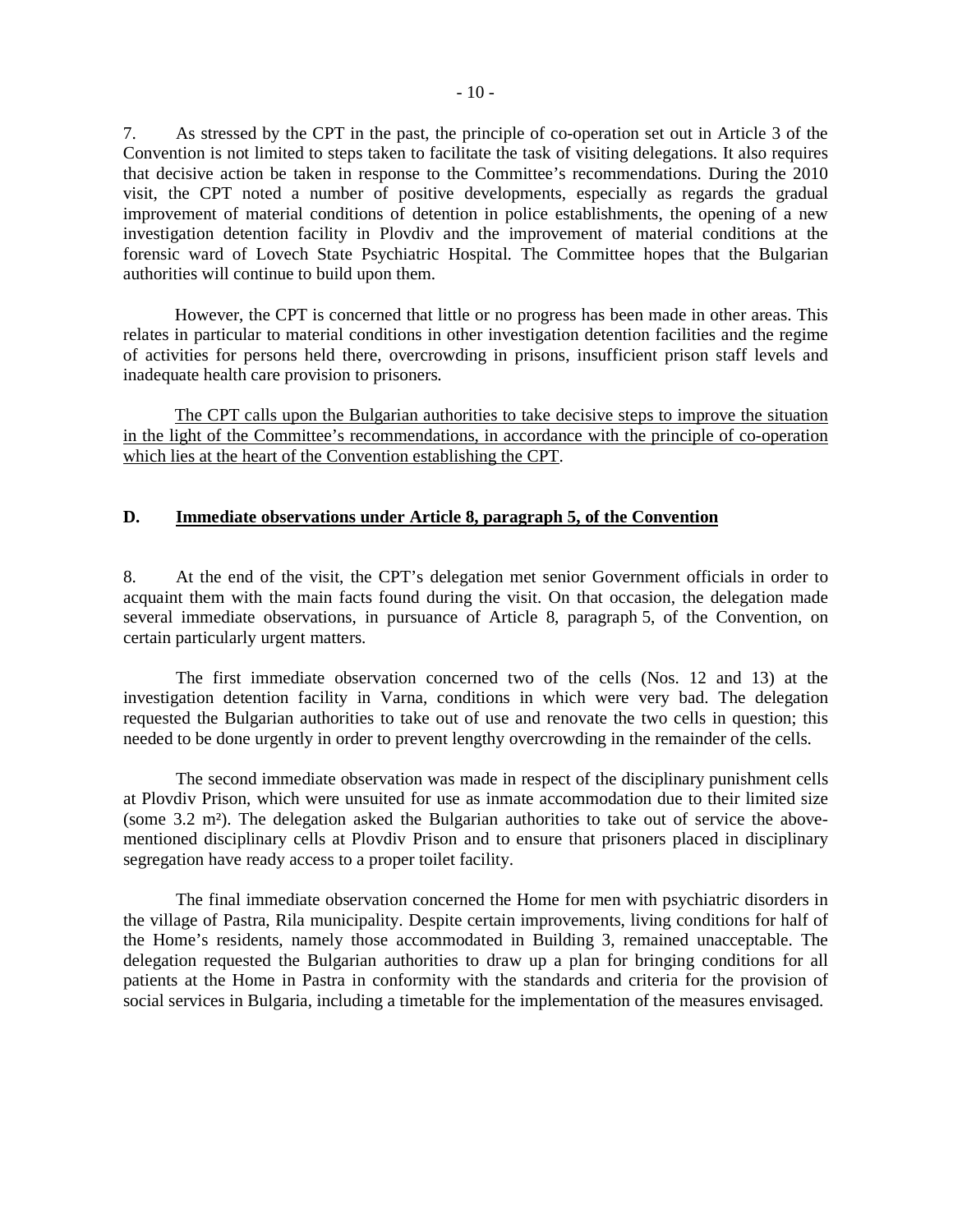9. The above-mentioned immediate observations were subsequently confirmed in a letter of 5 November 2010 from the Executive Secretary of the CPT. The Committee requested the Bulgarian authorities to provide, within three months, an account of the steps taken in response.

In addition, the CPT requested information within one month on the measures taken at the investigation detention facility at Blvd. G.M. Dimitrov in Sofia to minimise the negative effects of isolation on the juvenile who has been held there alone in a cell for nearly a month.

 By letters of 26 November 2010 and 21 January 2011, the Bulgarian authorities informed the CPT of the measures taken. Those measures will be assessed later in the report.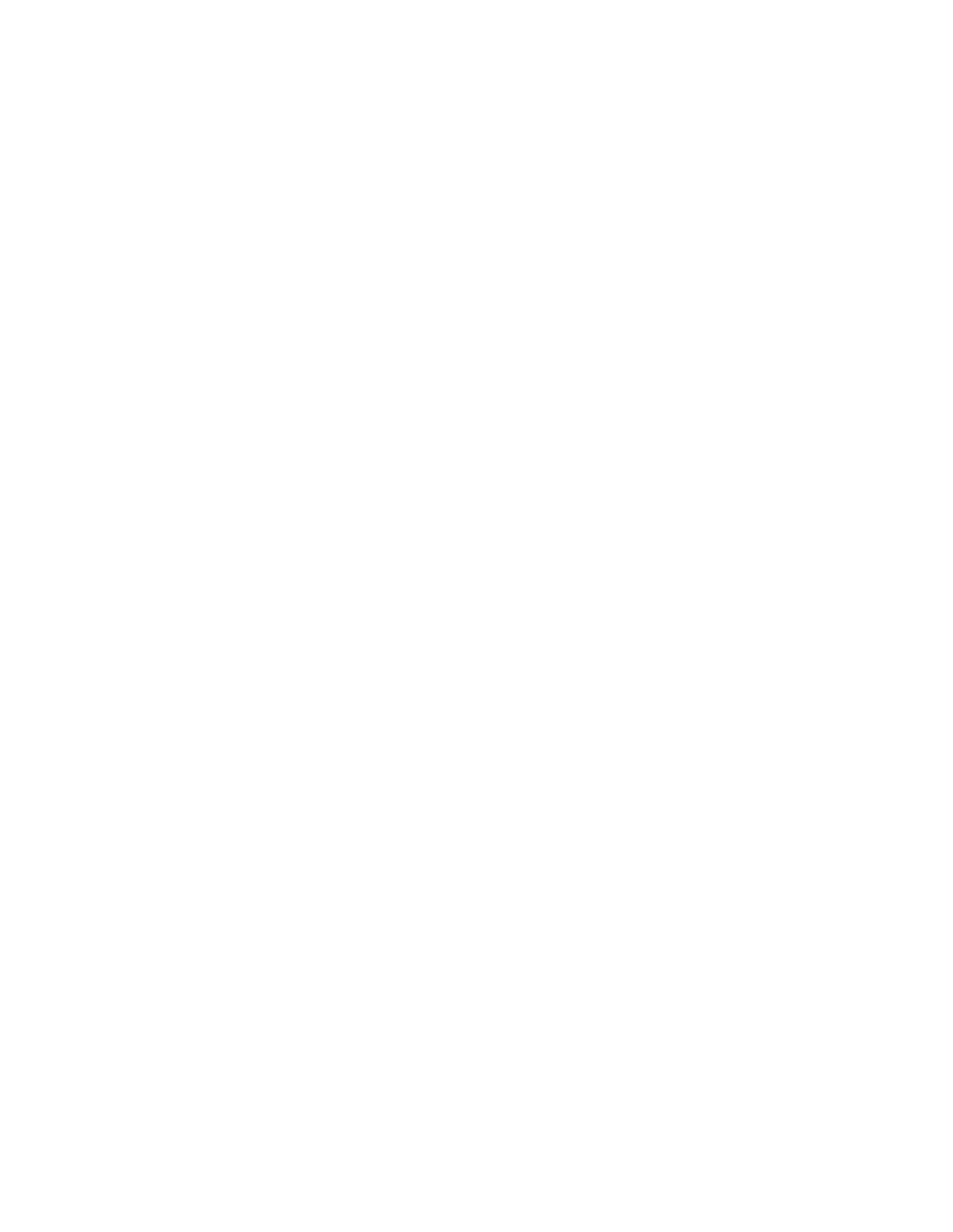### **II. FACTS FOUND DURING THE VISIT AND ACTION PROPOSED**

#### **A. Establishments under the authority of the Ministry of Internal Affairs**

#### **1. Preliminary remarks**

10. The Law on the Ministry of Internal Affairs (LMIA) contains a list of grounds on which a person, including a *criminal suspect*, may be detained by the police on their own authority for a  $\frac{1}{2}$  maximum of 24 hours.<sup>2</sup> However, Section 64 (2) of the CCP stipulates that a prosecutor may order the detention for up to 72 hours of an accused person with a view to bringing him/her before the court competent to remand persons in custody<sup>3</sup>. As a result, the total period during which persons may be deprived of their liberty prior to being brought before a judge is 96 hours. In the report on the visit in 2006, the CPT invited the Bulgarian authorities to reduce this period to a maximum of 72 hours.

The Bulgarian authorities have subsequently argued that the 24-hour period of detention by the police is a form of administrative detention ("pre-proceedings activity of an executive authority") and as such is not part of the criminal proceedings, to the extent that a person becomes "accused" at the end of the 24-hour period if charges are brought against him/her. According to them, the extension of the detention period by a further 72 hours is relatively frequent<sup>4</sup> because the application of remand measures takes time and resources. The authorities remain of the opinion that the legislative framework offers all the necessary guarantees for the rights of accused persons.

 However, as previously pointed out by the CPT, a detention period of 96 hours before a person is brought before a judge is at the outside limit of what has been deemed as acceptable by the European Court of Human Rights (ECHR) in its case-law under Article 5, paragraph 3, of the European Convention of Human Rights. In a recent case (*Zvezdev v. Bulgaria<sup>5</sup>* ), the ECHR observed that the detention of the applicant for 96 hours, resulting from the accumulation of the two types of detention, could lead to delays incompatible with the right to be brought promptly before a judicial authority, and in the case in question, found Bulgaria to be in violation of Article 5, paragraph 3, of the Convention.

**The CPT would like to be informed of the steps taken by the Bulgarian authorities in the light of the above-mentioned judgment.** 

 $\frac{1}{2}$  According to Section 63 (1) of the LMIA, the police may detain a person: 1) for whom there is information that he/she has committed a crime; 2) who, after due warning, deliberately obstructs the police from fulfilling their duties; 3) who demonstrates serious psychic disorder and, by his/her behaviour, violates public order or exposes his/her life or the life of others to obvious danger; 4) who is an underage offender who has left his/her home, guardian, trustee or specialised institution where he/she has been accommodated; 5) if it is impossible to establish his/her identity in the cases and manner provided for in Section 61 (2); 6) who has evaded prison sentence or escaped from a place where he/she was detained as an accused under the authority of the police or the judiciary; 7) in respect of whom there is an international search warrant in connection with his/her extradition or in fulfilment of the European arrest warrant; 8) in other cases determined by law.

<sup>3</sup> During this 72-hour period, detained persons are in principle accommodated in investigation detention facilities run by the Ministry of Justice.

<sup>4</sup> According to statistics provided by the Bulgarian authorities, in the first nine months of 2010, a total of 2,010 persons had been detained by prosecutor's order for up to 72 hours.

<sup>5</sup> Judgment of 7 January 2010 concerning application No. 47719/07.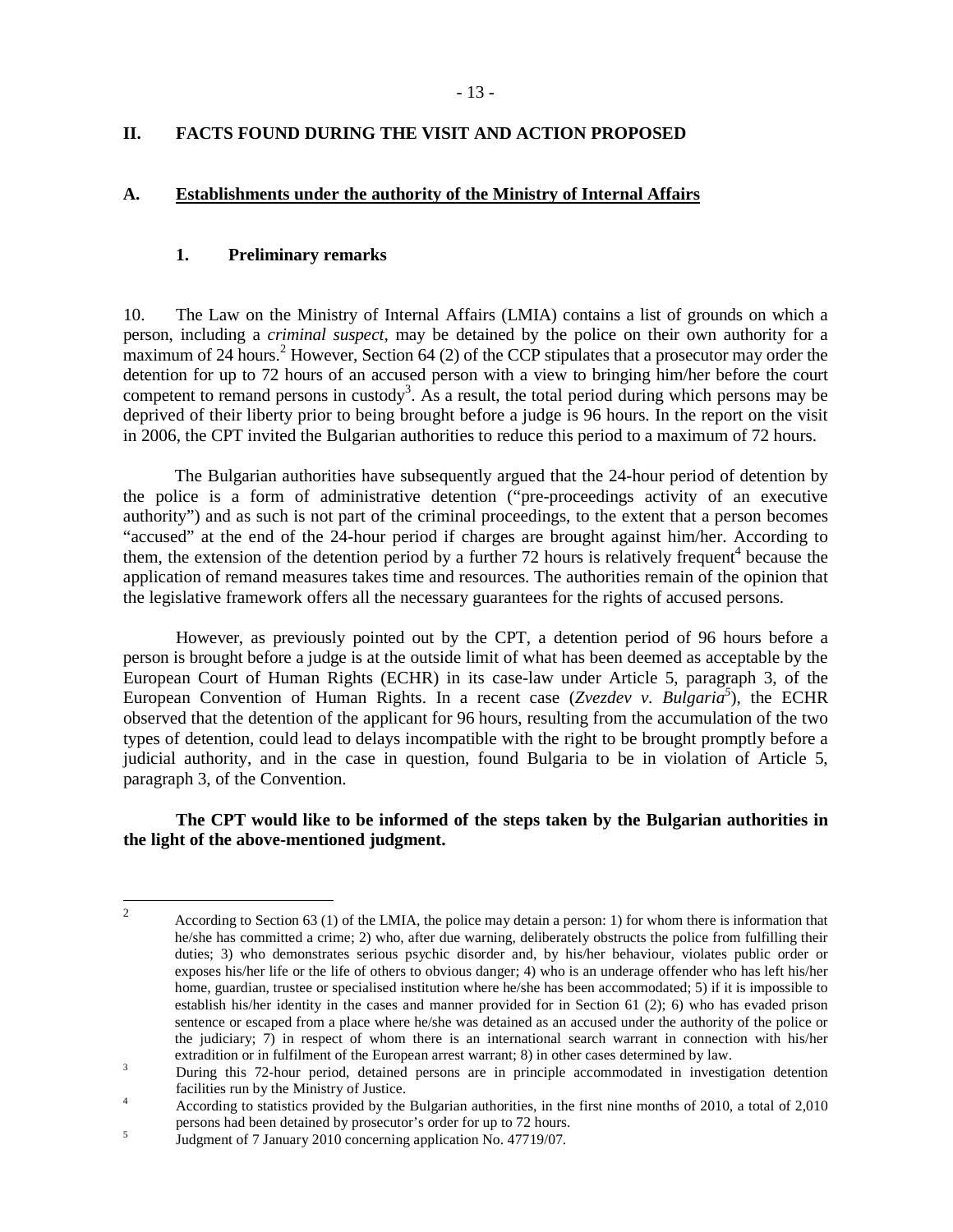11. The examination of police records indicated that the legal provisions on the duration of police custody were generally respected. Nevertheless, the delegation came across some cases in which detained persons had spent over 24 hours in police custody without being issued with a prosecutor's detention order. Further, the delegation came across a few isolated cases in which there was apparently a difference of several hours between the moment of apprehension and the time indicated in the order of detention. For example, a person interviewed at  $8<sup>th</sup>$  District Police Station in Sofia had been apprehended at 8 a.m. on 19 October 2010 and registered in the "Book of admissions" at 11 a.m., but his order of detention referred only to the time 4.30 p.m., and he had left the police station at 3.20 p.m. on the following day.

 As on previous CPT visits, some allegations were heard of persons being kept in several police stations for successive 24-hour periods prior to being detained by a prosecutor's order.

 **The CPT urges the Bulgarian authorities to make additional efforts to ensure that the detention of persons by the police is always carried out in conformity with the legislative provisions. This should include measures to ensure that the precise moment at which a person has been deprived of his/her liberty is systematically noted in orders of detention by the police and prosecutors' detention orders. Further, a copy of the order of detention by the police should always be attached to the detained person's file.** 

12. The police can also detain *vagrants* for up to 30 days in establishments for the temporary placement of adults, pursuant to Section 79 (2) of the Law on the Ministry of Internal Affairs. Further, pursuant to the Juvenile Delinquency Act, the police can detain *juveniles* for up to 15 days, exceptionally 2 months, in special homes for temporary placement of juveniles.

As regards the *detention of irregular migrants*, see section II.A.5 of the report.

#### **2. Ill-treatment**

13. Similar to the CPT's findings from the previous periodic visit in 2006, the majority of the persons interviewed by the delegation who had recently been detained by the police indicated that they had been correctly treated. Nevertheless, a considerable number of the persons interviewed made allegations of physical ill-treatment at the time of their apprehension. In some cases, the illtreatment was said to have been inflicted by masked police officers, apparently belonging to units for combating organised crime. Some allegations were also heard of ill-treatment at the time of questioning with a view to extracting confessions or obtaining information. The ill-treatment alleged generally consisted of kicks, punches, slaps and blows with truncheons or other hard objects. However, in a few isolated cases, the delegation heard allegations of the infliction of electric shocks. A number of detained persons also gave accounts of psychological pressure put on them in order to make them confess to a crime, in the form of verbal abuse, threats of being physically ill-treated, or of possible repercussions for family members.

 The examination of medical records at the investigation detention facilities (IDFs) visited revealed several cases of newly admitted persons who had borne injuries upon arrival which were consistent with allegations made by them of ill-treatment by the police.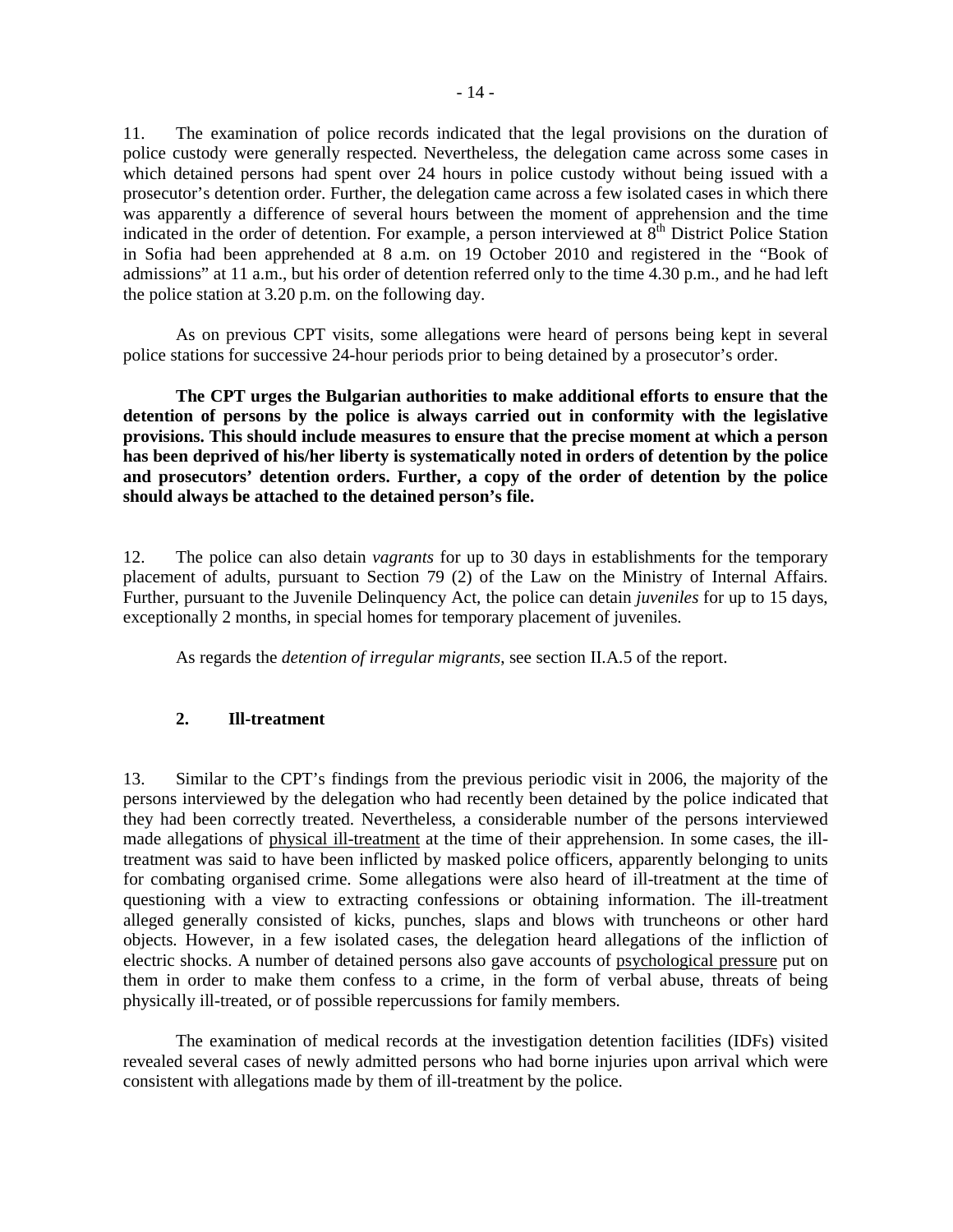14. In its reports on visits to Bulgaria since 1995, the CPT has repeatedly expressed concern about the problem of ill-treatment by the police. It is clear that over the years, efforts have been made in this area, in particular as regards measures to step up police staff training, to adopt new legislation, instructions and a Code of Ethics for police staff (all of which explicitly prohibit torture and other forms of ill-treatment), to set up a Permanent Commission for Human Rights and Police Ethics at the Ministry of Internal Affairs, and to increase supervision, including through regular visits by independent civilian monitors. Nevertheless, the problem of police ill-treatment persists.

In the CPT's view, the primary responsibility for consolidating change on this issue and enhancing public trust rests with the leadership of the Ministry of Internal Affairs, who should promote a culture within the police where to ill-treat persons during apprehension or at the time of questioning is seen as unacceptable not only from the legal, but also from the professional point of view. Consequently, **the Committee recommends that the Minister of Internal Affairs delivers a firm message of "zero tolerance" of ill-treatment to all police staff, to be backed up by appropriate ongoing training activities. As part of this message, it should be made clear that the perpetrators of ill-treatment and those condoning or encouraging such acts will be subject to severe sanctions.** Further, **police officers must be trained in preventing and minimising violence in the context of an apprehension. In cases in which the use of force becomes necessary, they need to be able to apply professional techniques which reduce as much as possible any risk of harm to the persons whom they are seeking to apprehend.**

15. Pursuant to Ministry of Internal Affairs Instruction No. Iz-1711 of 15 September 2009 ("On the equipment of police detention facilities and the rules applicable to them"), special rooms for police interviews should be set up at police directorates. The Instruction contains detailed provisions on the manner in which these interview rooms are to be equipped (e.g. the environment should not be in any way intimidating, there should be no weapons or threatening objects, all participants in the interview should have similar chairs, etc.). The rooms are also to be fitted with equipment for making full electronic recording of the questioning, and the video- and audiorecordings are to be kept for 30 days. However, it is understood that inasmuch as such equipment entails considerable expenses, its introduction will take place gradually according to a schedule approved by the Minister of Internal Affairs.

 The CPT welcomes the provisions of Instruction No. Iz-1711 which are in line with its own standards<sup>6</sup>. Instructions should also be issued to the effect that police interviews are always conducted in rooms specifically equipped and designed for the purpose. In parallel, specific training in advanced, recognised and acceptable interviewing techniques should be regularly provided to the police officers concerned. Ensuring adherence of police officers to the required standards will also be greatly facilitated by the drawing up of a Code of Conduct of police interviews and a system of ongoing monitoring of police interviewing methods and procedures. As for the electronic recording of police interviews, it can provide a complete and authentic record of the interview process, thereby greatly facilitating the investigation of any allegations of ill-treatment. This is in the interest both of persons who have been ill-treated by the police and of police officers confronted with unfounded allegations that they have engaged in physical ill-treatment or psychological pressure. Electronic recording of police interviews also reduces the opportunity for defendants to later falsely deny that they have made certain admissions. The Committee therefore hopes that the equipping of interview rooms with the necessary technical means will proceed expeditiously. **The CPT recommends that measures be taken to review training, procedures and arrangements for police interviews, in the light of the preceding remarks.**

6

See paragraphs 36 and 37 of the CPT's  $12<sup>th</sup>$  General Report of Activities.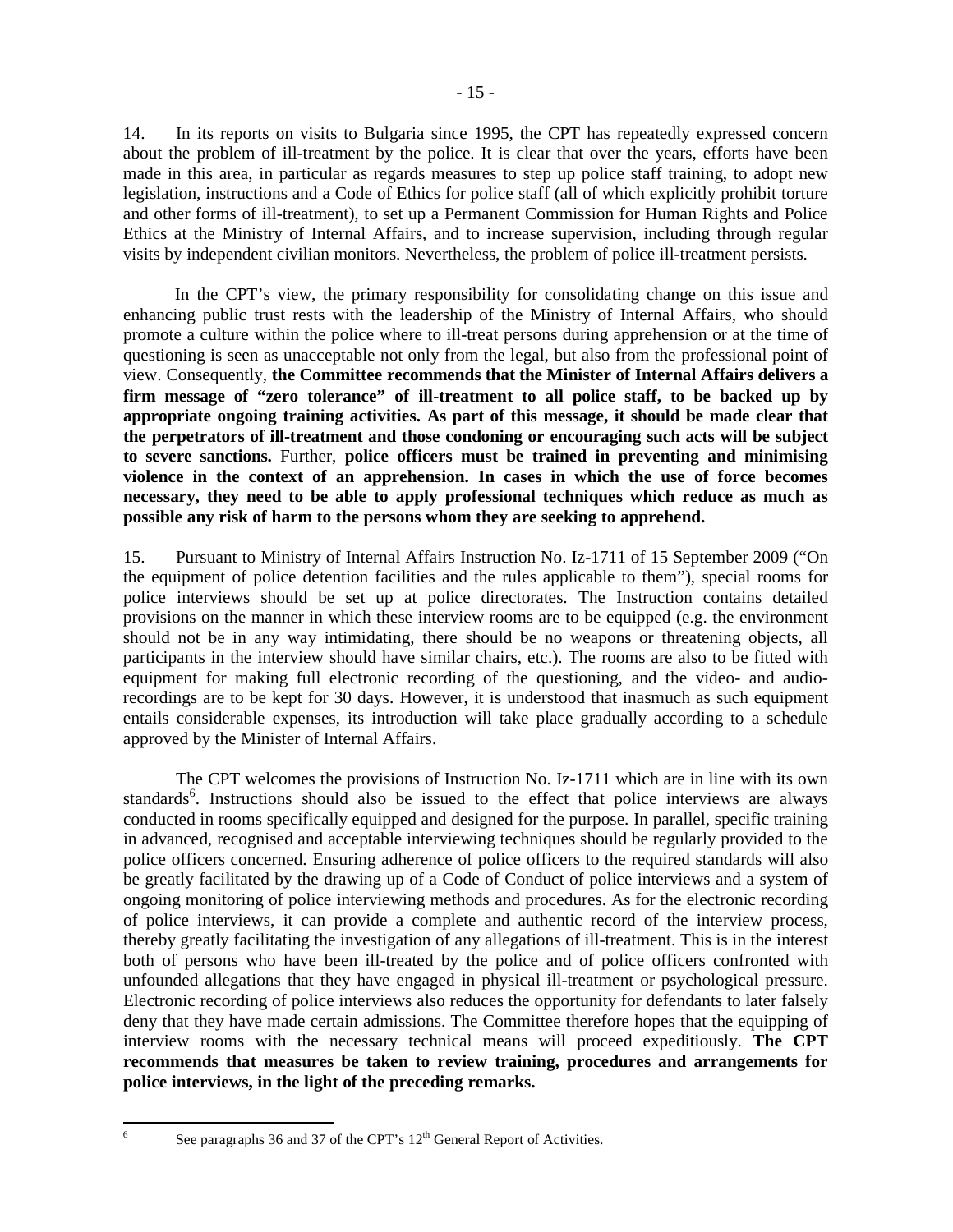16. According to statistical data provided by the Ministry of Internal Affairs, in 2008, there had been 124 complaints of unlawful actions lodged against police officers (of which 70 concerned the use of physical force, 5 concerned the use of auxiliary means, 9 were related to the use of weapons and 40 concerned detention/summoning). In 2009, the number of such complaints had been 119 (including 67 related to the use of physical force), and in the first nine months of 2010, 137 (of which 51 related to the use of physical force and 40 concerned the use of weapons). After conducting disciplinary proceedings, respectively 6, 8 and 2 of the complaints received in 2008, 2009 and 2010 had been accepted as grounded, and disciplinary sanctions had been imposed (including the dismissal of respectively 3, 6 and 1 officers).

During the 2010 visit, the Supreme Cassation Prosecutor's Office also provided information concerning criminal proceedings and sanctions in respect of police officers. In 2008, a total of 307 preliminary criminal proceedings had been initiated against Ministry of Internal Affairs staff and 130 officials had been convicted. In 2009, there had been 387 preliminary criminal proceedings and 69 convictions. However, the information provided did not differentiate between types of crime and it was impossible to determine how many proceedings and convictions related to ill-treatment.

The compilation of statistical information is not an end in itself; if properly collected and analysed, it can provide signals about trends and can assist in the taking of policy decisions. Increased co-ordination between the Ministry of Internal Affairs and the Supreme Cassation Prosecutor's Office is needed in this respect. **The CPT invites the Bulgarian authorities to introduce a uniform nationwide system for the compilation of statistical information on complaints and disciplinary and criminal proceedings and sanctions against police officers related to ill-treatment. Further, steps to provide information to the public on the outcome of investigations into complaints of ill-treatment by the police could help counter any perception of impunity.**

17. The existence of effective procedures for examining complaints and other relevant information regarding alleged ill-treatment by the police is an important safeguard against illtreatment of persons deprived of their liberty. In this context, the CPT wishes to stress that the credibility of the prohibition of torture and other forms of ill-treatment is undermined each time officials responsible for such offences are not held to account for their actions.

 Bulgarian legislation contains a number of provisions concerning action to be taken in respect of cases of ill-treatment. Pursuant to Section 205 (2) of the CCP, public officials are under a legal obligation to immediately inform the prosecutor's office of any facts related to a criminal offence which may have come to their knowledge. The Code of Ethics of police staff and Instruction No. Iz-1711 of 15 September 2009 contain specific obligations for the police to report to their superiors acts of violence or inhuman or degrading treatment. Further, the Ministry of Justice has issued specific instructions concerning the obligatory reporting of injuries observed on persons admitted to prisons and investigation detention facilities (see paragraph 18).

 However, the existence of a suitable legal framework is not in itself sufficient to guarantee that appropriate action will be taken in respect of cases of possible ill-treatment. During the 2010 visit, the delegation once again met detained persons who alleged that prosecutors and judges had ignored their complaints of police misconduct. Further, a number of detained persons interviewed who had lodged complaints concerning ill-treatment by the police (sometimes supported by medical evidence) stated that they had no trust in the official channels of complaint.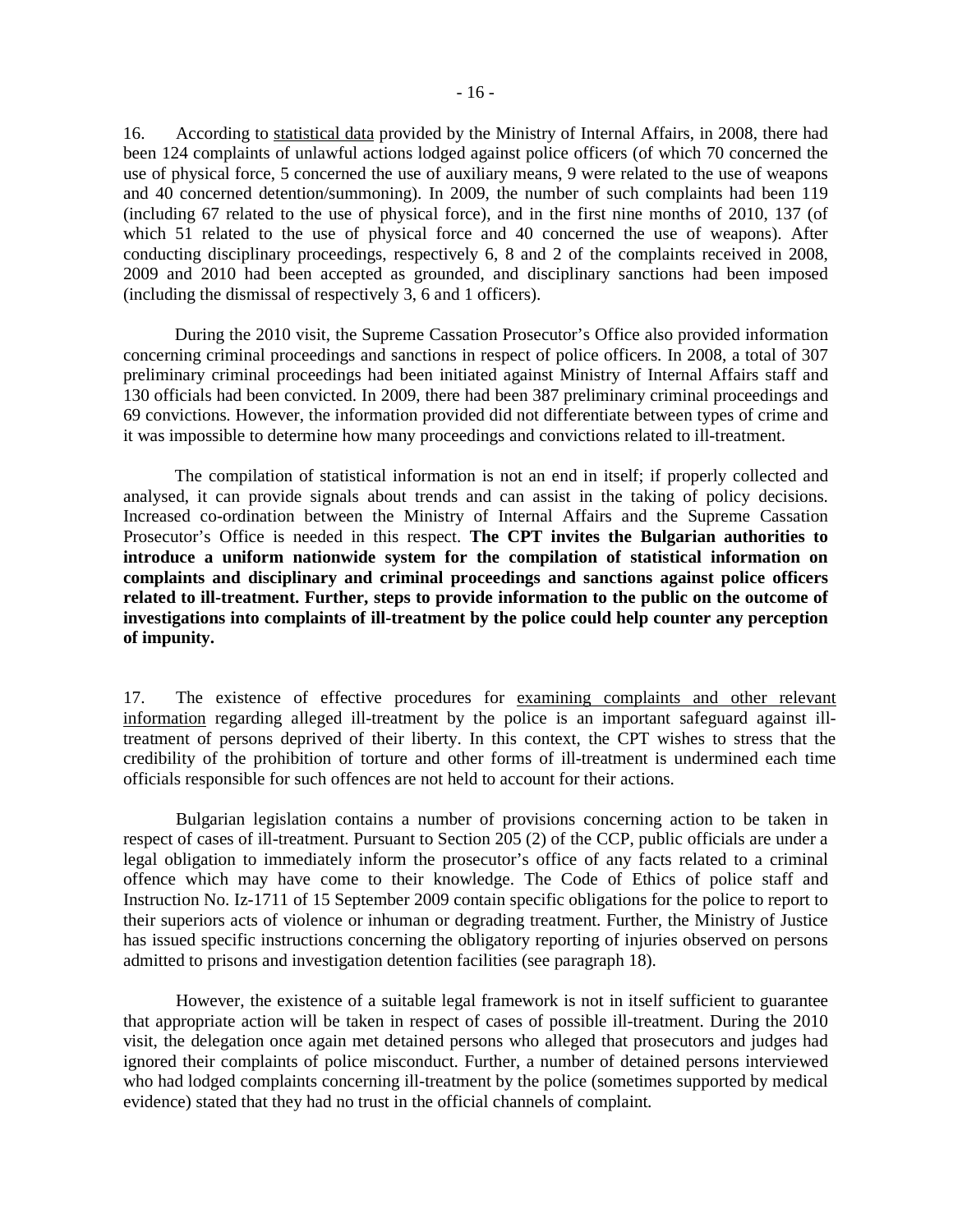**The CPT wishes to stress, once again, that due attention must be given to sensitising the relevant authorities to the important obligations which are incumbent upon them. The Committee considers that there should be a more proactive stance and concerted action by senior police officers, prosecutors, judges and staff working at investigation detention facilities and prisons to make sure that no case of ill-treatment goes unnoticed or unpunished.** 

In this context, **the CPT must reiterate its recommendation that whenever a detained person brought before a judge alleges ill-treatment by police officers, these allegations be recorded in writing, a forensic medical examination immediately ordered, and the necessary steps taken to ensure that the allegations are properly investigated. Such an approach should be followed whether or not the person concerned bears visible external injuries. Moreover, even in the absence of an express allegation of ill-treatment, a forensic medical examination should be requested whenever there are other grounds to believe that a person could have been the victim of ill-treatment.**

18. The role to be played by medical doctors in the prevention of ill-treatment has been repeatedly emphasised by the CPT in the past.

The Committee notes with satisfaction that its previous recommendations concerning the procedure for the recording of injuries have been taken into account in Order № L-6399 of 26 July 2010 issued by the Minister of Justice (concerning the internal order in investigation detention facilities). Pursuant to this Order, medical staff performing the examination of newly arrived detainees should draw up a certificate which specifies in detail the characteristics, position and size of each injury, the statements made by the detainee, and the medical conclusion. The case should be immediately reported to the management, who should inform the supervising prosecutor and the General Directorate for the Execution of Punishments. Similar instructions are contained in Regulation № 2 of 22 March 2010 "On the terms and conditions for medical care in places of deprivation of liberty", issued by the Minister of Health and the Minister of Justice and concerning medical examinations at prisons.

 However, the observations made during the 2010 visit suggest that, in practice, the abovementioned instructions were not always complied with. Doctors called in by the police and medical staff working in IDFs recorded the objective medical findings, in a more or less detailed manner, and sometimes included a brief reference to allegations made by the person concerned, but there was no conclusion as to whether injuries observed were consistent with the person's allegations. As regards the requirement that all relevant cases be forwarded to the supervising prosecutor, as far as the delegation could ascertain, it was being complied with at Plovdiv, Sofia and Varna IDFs (see also paragraph 77).

It should also be noted that medical examinations were frequently conducted in the presence of police officers. Such a practice is a flagrant violation of the principle of medical confidentiality and could clearly inhibit the person concerned from making a truthful statement about what had happened to him/her.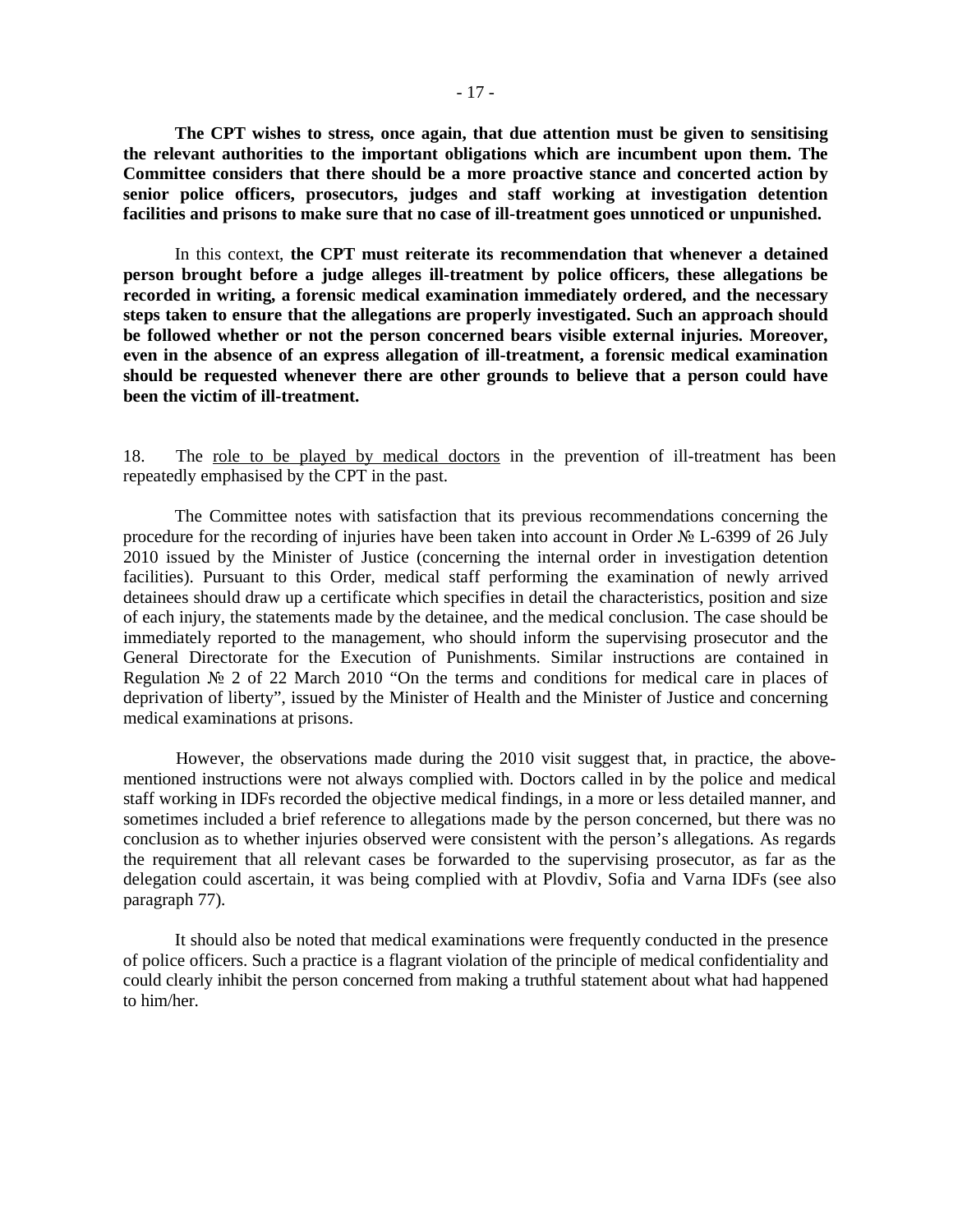**The CPT recommends that further steps be taken to ensure that signs of injuries observed on detained persons and documented by doctors/feldshers are properly recorded, in keeping with the provisions of Order** № **L-6399 of 26 July 2010**, **and are duly investigated, even if the person concerned has not lodged a formal complaint. Whenever injuries are recorded by a doctor which are consistent with possible ill-treatment, the record should be systematically brought to the attention of the relevant prosecutor. Detained persons and their lawyers should be entitled to receive a copy of that record at the same time.** 

**Further, the CPT reiterates its recommendation that all medical examinations be conducted out of the hearing and – unless the doctor concerned expressly requests otherwise in a given case – out of the sight of police officers.** 

 **The Committee would also like to know how many cases of injuries observed on persons admitted to IDFs have been reported to the relevant prosecutors in Plovdiv, Sofia and Varna in 2010, and what follow-up action has been taken in respect of each of these cases, including information on any criminal proceedings initiated.**

19. During the initial meeting at the Ministry of Internal Affairs, the CPT's delegation learned of plans to equip specialised police units with electrical discharge weapons (tasers), in co-operation with US officials who were expected to provide relevant methodology and training.

In this connection, the CPT wishes to refer to its  $20<sup>th</sup>$  General Report of activities<sup>7</sup>, which spells out the general principles to which the use of electrical discharge weapons should be subject. In the Committee's view, the use of electrical discharge weapons should be limited to situations where there is a real and immediate threat to life or risk of serious injury. It is inadmissible to use them solely with the purpose of ensuring compliance with an order. Furthermore, their use should only be authorised when less coercive methods - such as negotiation and persuasion or manual control techniques - have failed or are impracticable and when it is the only alternative to other methods presenting greater risk of death or injury. Police officers to whom electrical discharge weapons are to be issued should be specifically selected and suitably trained, and they should receive detailed instructions concerning the use of these weapons. The CPT has also stressed that before such weapons are made available, they should go through a technical authorisation procedure and that they should be equipped with memory chips which can record information on their use, enabling supervision by the competent authorities. **The CPT recommends that the Bulgarian authorities ensure that the preceding points are complied with when police officers or other law enforcement officials are issued with electrical discharge weapons.** 

-<br>7

See CPT/Inf (2010) 28, http://www.cpt.coe.int/en/docsannual.htm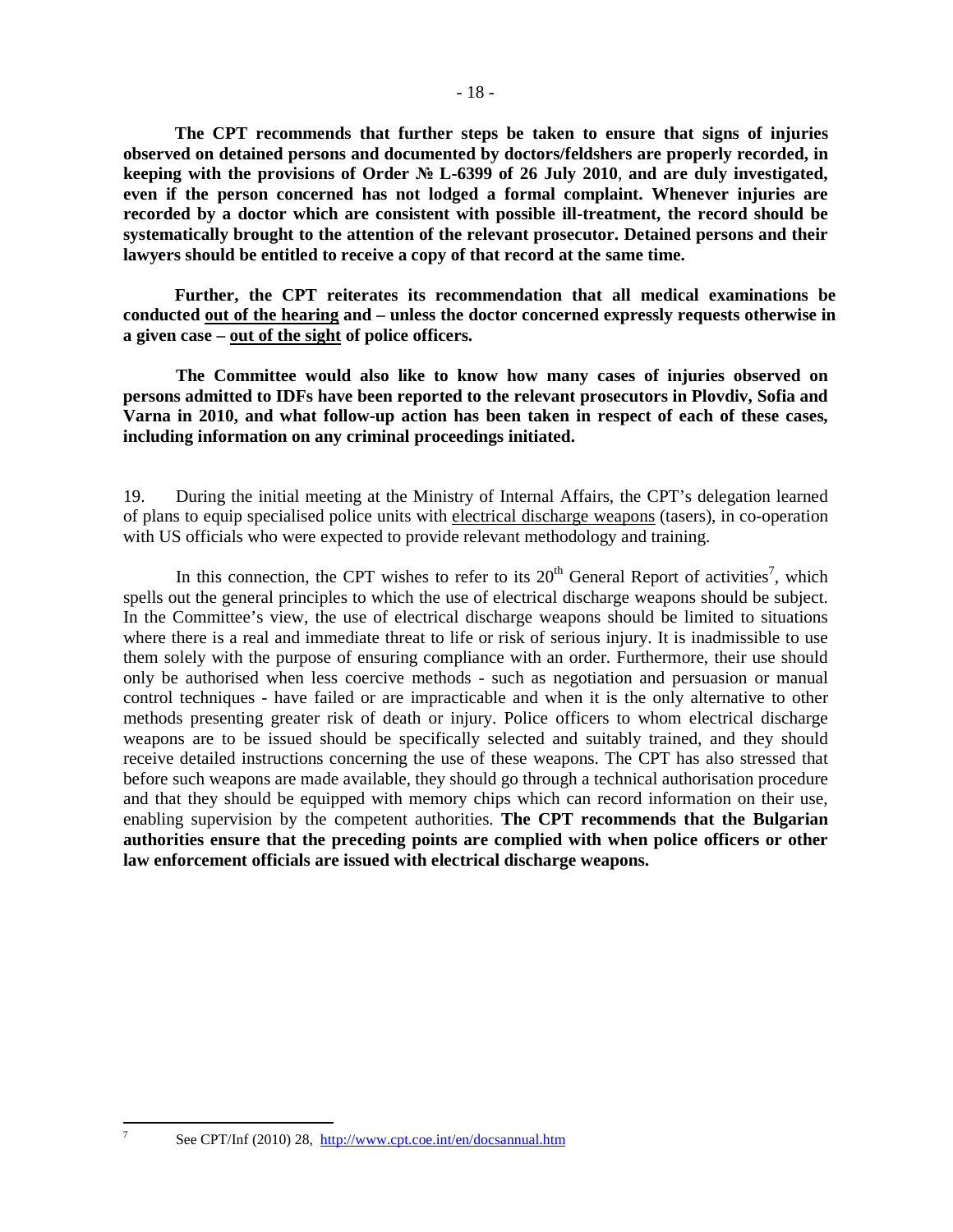### **3. Safeguards against the ill-treatment of persons detained by the police**

20. As pointed out in the reports on the visits in 2006 and 2008, Bulgarian legislation contains specific provisions guaranteeing the rights of notification of custody, access to a lawyer and access to a doctor from the very outset of deprivation of liberty<sup>8</sup>. In addition, the Ministry of Internal Affairs Instruction No. Iz-1711 of 15 September 2009 ("On the equipment of police detention facilities and the rules applicable to them") reiterates the duty of police officers to inform detained persons of the previously mentioned rights immediately after their detention.

21. Concerning the right of notification of custody, the majority of the detained persons interviewed by the delegation indicated that they had been put in a position to promptly notify their family or another third party of their situation. However, a few detainees stated that they had not been allowed to make a phone call themselves and were thus not aware whether or when their relatives had been informed of the fact of their detention. **The CPT reiterates its recommendation that the Bulgarian authorities take steps to ensure that persons detained by the police are systematically given feedback as to whether the notification of their custody has been performed.**

22. As for access to a lawyer, it became clear from interviews with detained persons, police officers and lawyers that it is still rare for detained persons to benefit from a lawyer during police custody.

The above-mentioned Instruction No. Iz-1711 reiterates that the right of access to a lawyer – including to legal aid pursuant to the Law on Legal Assistance – applies from the very outset of deprivation of liberty. Detained persons should expressly state in the "declaration of rights" which they sign after apprehension whether they wish to have a private lawyer or an *ex officio* lawyer. The precise time at which the lawyer is contacted should be noted in that declaration, and the time at which the lawyer arrives, in the "Book of visits and parcels". Further, a list of duty lawyers and their phone numbers should be placed in a visible place in police stations.

That said, the delegation met detained persons who alleged that police officers had misinformed them about the possibility to contact a lawyer (e.g. by saying that the presence of a lawyer was only required in court) or had discouraged them from exercising their right to a lawyer. The examination of registers ("Book of visits and parcels" and "Book of movements of detained persons outside the detention facility") revealed that visits by lawyers were very infrequent (e.g. at the 8<sup>th</sup> District Police Directorate in Sofia, there had been only five visits by lawyers since the beginning of 2010). It is also noteworthy that in several police stations visited by the delegation (e.g.  $1<sup>st</sup>$  District Police Directorate in Sofia,  $1<sup>st</sup>$  District Police Directorate in Varna), lists of  $ex$ *officio* lawyers were not available. The delegation was also told by police officers that *ex officio* lawyers were often reluctant to come to the police station because they were not paid adequately. Further, detained persons who had benefited from the services of *ex officio* lawyers complained about the quality of their work.

8

Namely, in the Bulgarian Constitution, the Code of Criminal Procedure and the Law on the Ministry of Internal Affairs.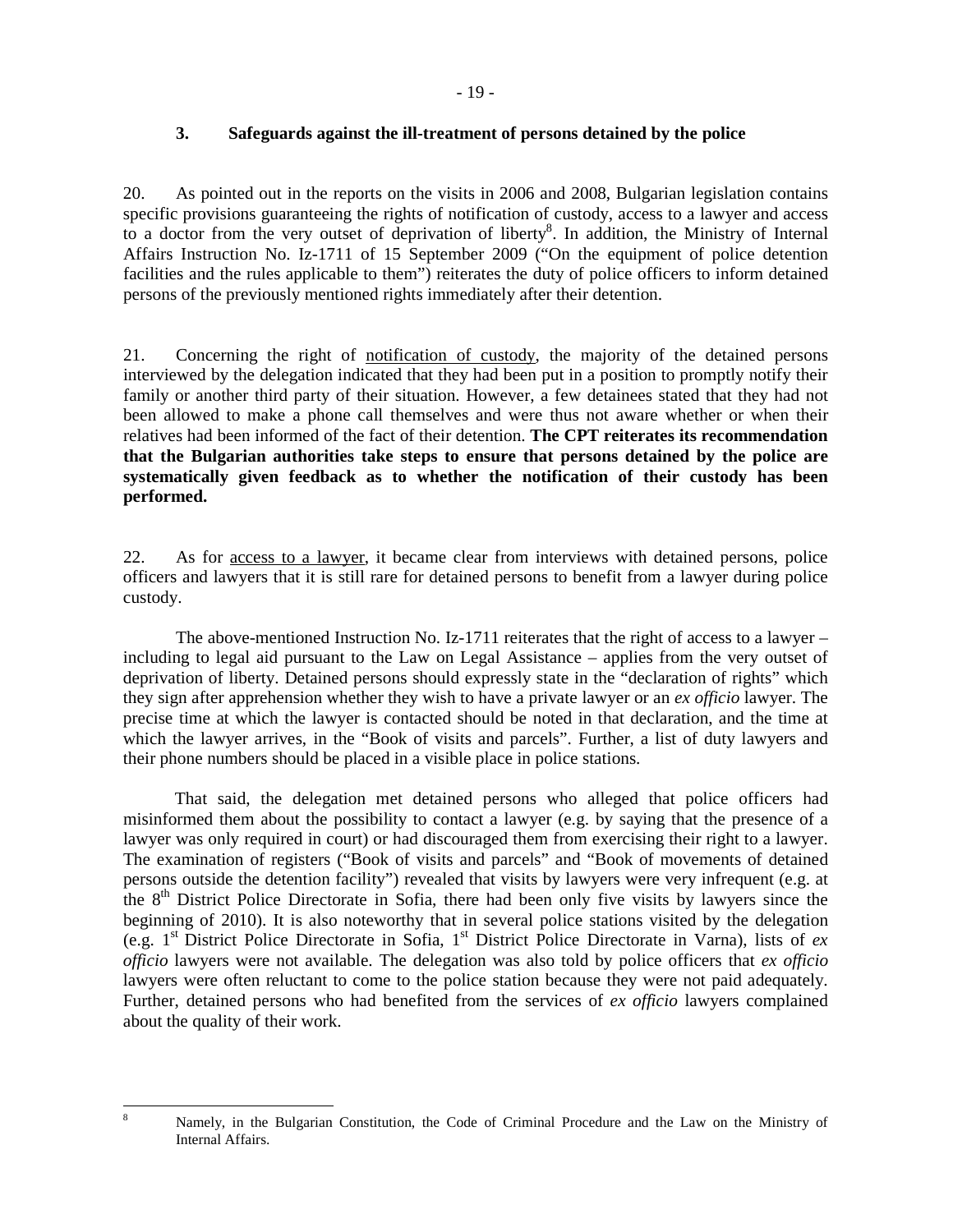**The CPT calls upon the Bulgarian authorities to take additional steps to ensure that the right of access to a lawyer for persons deprived of their liberty applies effectively as from the very outset of deprivation of liberty by the police. In this context, the Committee reiterates its recommendations that:** 

- **the Bulgarian authorities recall to all police officers the legal obligation to grant access to a lawyer from the very outset of a person's deprivation of liberty;**
- **steps be taken, in consultation with the Bar Association, to make the system of legal aid truly effective,** *inter alia* **through the provision of proper funding and practical arrangements to ensure that** *ex officio* **lawyers are contacted and meet their clients while in police custody.**

 In this context, **the Committee would like to know what are the practical implications of the project commissioned by the Chairman of the National Bureau for Legal Aid in 2008 in the field of "Equal Access to Justice".**

23. As regards the right of access to a doctor during police custody, the previously-mentioned Instruction provides that detained persons can be medically examined at their own request or when their state of health requires it. An examination by a doctor of the detainee's choice can be carried out upon the person's request and at his/her expense. A copy of the medical certificate drawn up after each examination is to be given to the detainee or his/her lawyer. Further, the results of the examination and any prescriptions should be entered in a special register, and signed by the doctor. The presence of a police officer during the examination is possible only at the doctor's request.

At the police establishments visited, there was evidence of doctors being called in, having examined detained persons and made entries in a specific register. However, as already noted in paragraph 18, the procedure for recording injuries observed on detained persons and the subsequent action taken, as well as the confidentiality of medical examinations, should be improved. **In this context, reference is made to the recommendations made in paragraph 18 concerning the proper recording on signs of injuries observed on detained persons, and the need to conduct out of the hearing and – unless the doctor concerned expressly requests otherwise in a given case – out of the sight of police officers.** 

24. Concerning information on rights*,* most detained persons had been given a copy of a form ("declaration of rights") referring to their rights of access to a lawyer, access to a doctor and notification of custody (and, in the case of foreign nationals, to contact a consular office). The form was signed in two copies (one given to the detained person, the other attached to the order of detention). However, some persons interviewed alleged that they had not been given enough time to read the form and had signed it without actually understanding their rights. It should also be noted that the form was still not available in languages other than Bulgarian (despite the fact that the Open Society Institute had issued to police stations a booklet "Detained persons' rights" in 9 languages).

**The CPT recommends that verbal information on rights be given systematically to all persons apprehended by the police, at the very outset of their de facto deprivation of liberty. As regards the information form on rights, it should be given to all detained persons as soon as they are brought into a police establishment, and should be properly explained to them to ensure that they are in a position to understand their rights and to exercise them effectively. The form on rights should also be made available in an appropriate range of languages.**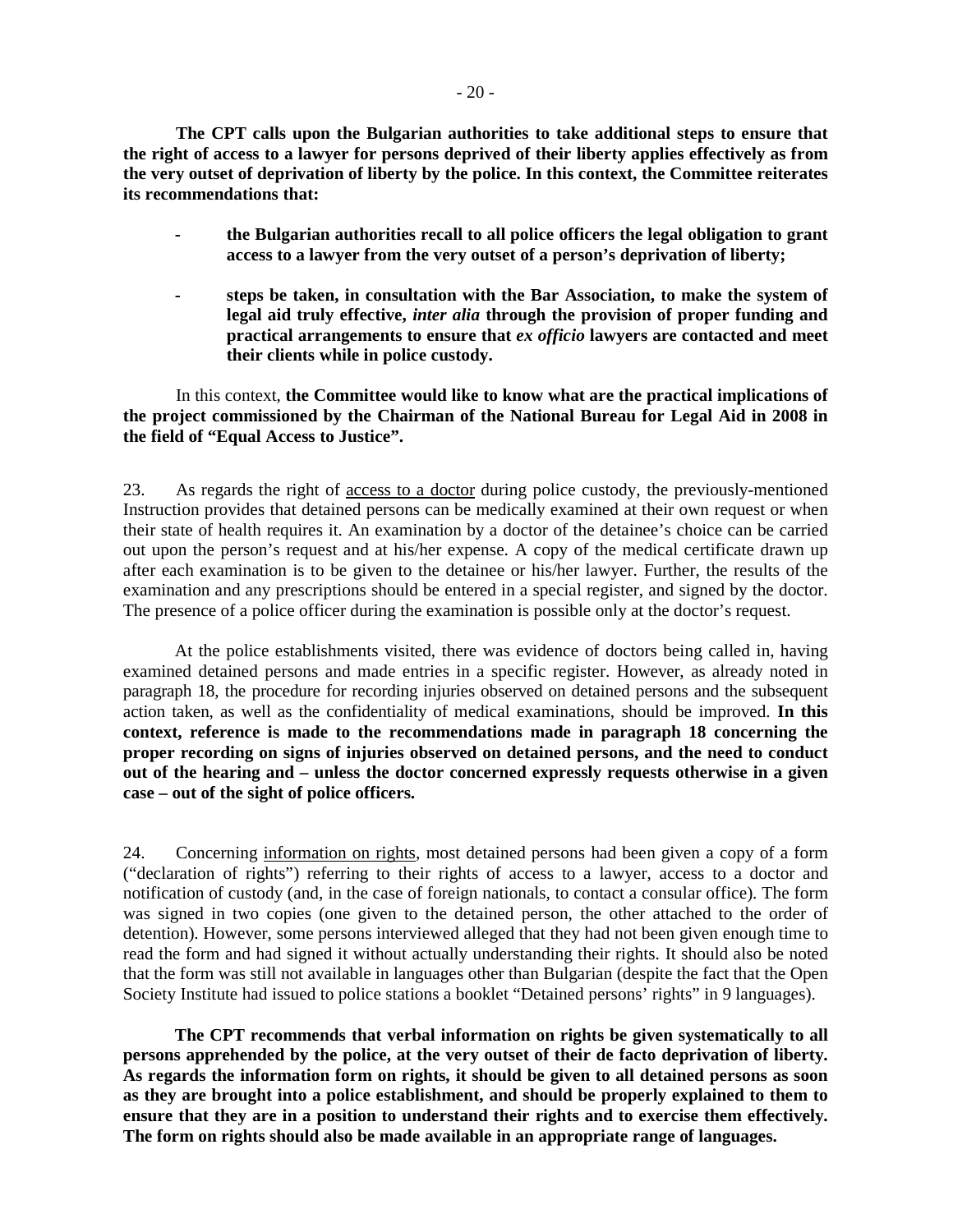25. As regards custody registers, in accordance with the above-mentioned Instruction, all police establishments kept a range of records<sup>9</sup>. However, the delegation observed various deficiencies (e.g. missing time of apprehension and/or transfer/release, inaccurate or misleading information).

The requirement that the fact of a person's deprivation of liberty be properly recorded is one of the most fundamental safeguards against ill-treatment. In addition to facilitating control over the observance of the legal provisions concerning police custody, the accurate recording of all aspects of a person's period of detention can protect police officers by countering false allegations made against them. **The CPT recommends that the Bulgarian authorities take further steps to ensure that custody registers are properly maintained, accurately record the times of actual apprehension, admission, placement in a cell, release or transfer, and reflect all other aspects of custody (precise location where a detained person is being held; visits by a lawyer, relative, doctor or consular officer; taking out of cell for questioning; any incidents related to a detained person, etc.).** 

 Further, **the CPT recommends that supervising prosecutors and senior police officials exercise effective supervision of the accuracy of custody registers in police establishments.**

26. Turning to the independent monitoring of police establishments, the CPT is pleased to note that the project "Civil Monitoring of the Police", run by the Open Society Institute, has been extended until June 2011 and now covers 10 regions of the country. It transpired from the entries in the "Book of inspections" seen at the police establishments visited that civil monitors were carrying out frequent and unannounced visits and were examining all aspects of detention (including the accuracy of custody records).

**The CPT recommends that the independent monitoring of police establishments is placed on a permanent footing and is extended to cover the whole country.** 

#### **4. Conditions of detention**

27. As regards material conditions of detention in police cells, the delegation noted a positive trend of gradual improvement. In the framework of a EU-funded project "Modernising Bulgarian police and enhancing its efficiency", the modernisation and reconstruction of a number of police detention facilities had taken place. It was also planned to refurbish a further 45 police departments in the period 2010-2013, and a budget of 2.4 million Euros had been allocated for the purpose.

The CPT is pleased to note that its earlier recommendations concerning material conditions in police cells have to a large extent been taken into account in the drafting of Instruction No. Iz-1711 of 15 September 2009 ("On the equipment of police detention facilities and the rules applicable to them"). Pursuant to that Instruction, police cells should measure at least 7 m² and, in multiple occupancy cells, there should be at least  $4 \text{ m}^2$  per person. The cells should be equipped with a means of rest and persons held overnight should be provided with blankets. Further, it is forbidden to have metal rails for handcuffing detainees.

-<br>9

 <sup>&</sup>quot;Book of detained persons", "Book of medical examinations", "Book of inspections", "Book of movements of detained persons outside the detention facility", "Book of visits and parcels".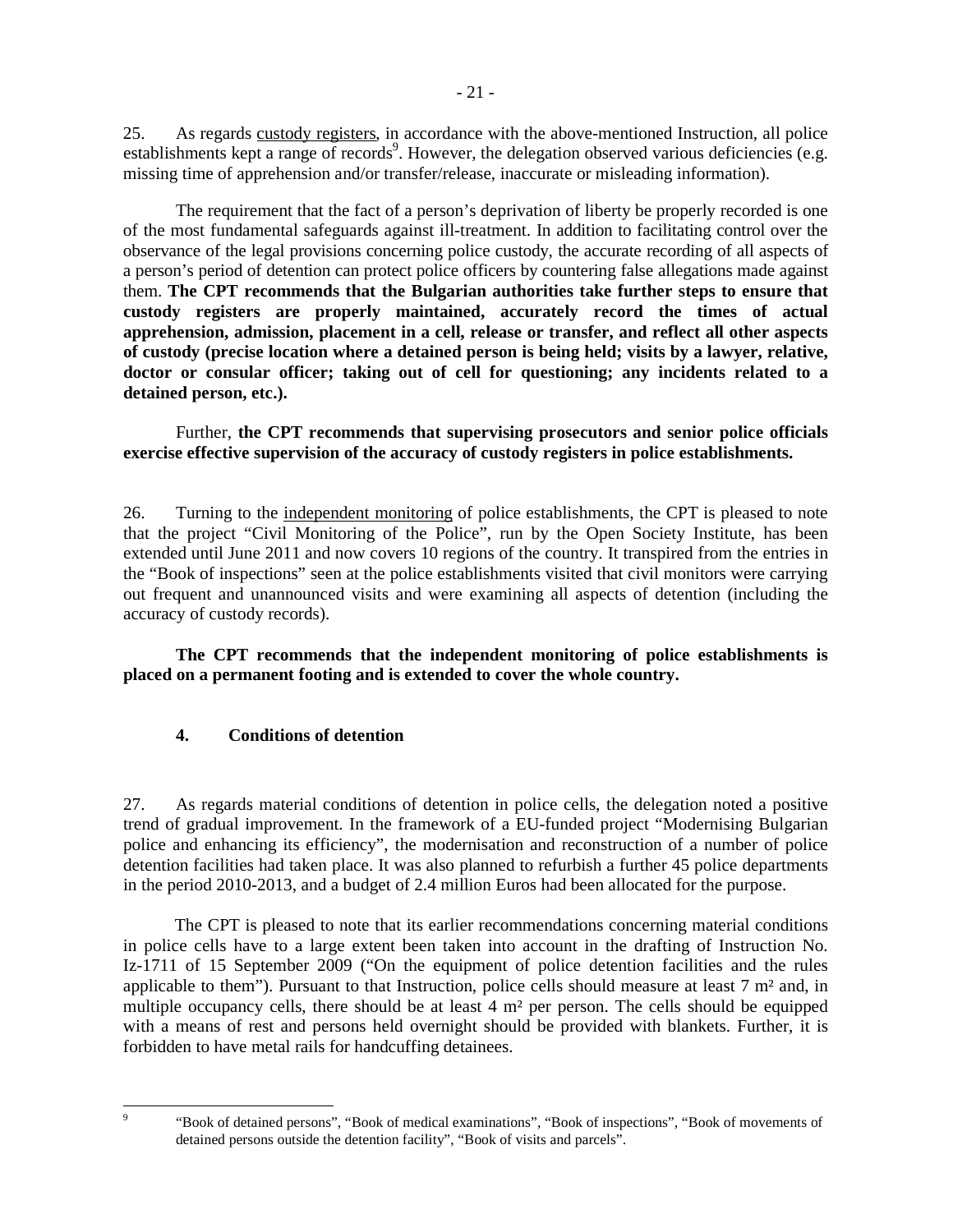28. The cells at the *3 rd District Police Directorate in Sofia*, *5 th District Police Directorate in Plovdiv* and *1 st District Police Directorate in Varna* were located in modern buildings and offered on the whole adequate material conditions, both in terms of cell size (some 9 to 13 m²) and equipment (windows giving access to natural light, forced ventilation, heating, means of rest). That said, the artificial lighting in the cells at the 1<sup>st</sup> District Police Directorate in Varna was not functioning. At the *8<sup>th</sup> District Police Directorate in Sofia*, the cells had benefitted from a recent refurbishment and were also generally satisfactory; however, artificial lighting in the two cells for adults left something to be desired.

Conditions in the remainder of the police directorates visited were variable. At the  $9<sup>th</sup>$ *District Police Directorate in Sofia*, two of the cells were rather small (e.g. some 5 - 6 m<sup>2</sup>) and were in a bad state of repair; further, the artificial lighting in one of the cells was not functioning. Further, at the 2<sup>nd</sup> District Police Directorate in Varna, access to natural light in the cell for adults was severely limited due to the presence of a metal covering on the window, and the cell for juveniles measured only some 5.5 m².

Particular mention should be made of the cell at *Balchik Police Directorate*, which was also used for administrative detention of up to 15 days. The cell (measuring some  $5 \text{ m}^2$ ) was located near the entrance to the police station and was bar-fronted; as a result, persons detained were exposed to the gaze of visitors to the police station. The examination of custody records revealed that up to three persons had occasionally been held simultaneously in the cell.

It is of concern that clean mattresses and blankets were not always provided to persons in police custody detained overnight.

29. Pursuant to Section 43 of Instruction No. Iz-1711, three meals a day are to be provided to persons in police custody. However, none of the persons interviewed in the police directorates visited had received food from the police (as a general rule, food was brought in by family members). It transpired from conversations with police staff that the establishments did not have a dedicated budget for providing food to detained persons. Further, there was no ready access to drinking water in the cells.

30. In the light of the above, **the CPT recommends that steps be taken to ensure that:**

- all police cells where persons may be held overnight are enlarged to at least 7 m<sup>2</sup> **(see also Instruction No. Iz-1711 of 15 September 2009);**
- any person detained overnight is provided with a clean mattress and clean **blankets;**
- **the cells at the 1st District Police Directorate in Varna, and the 8th and 9th District Police Directorates in Sofia**, **are provided with adequate artificial lighting;**
- **access to natural light in the adults' cell at the 2<sup>nd</sup> District Police Directorate in Varna is improved;**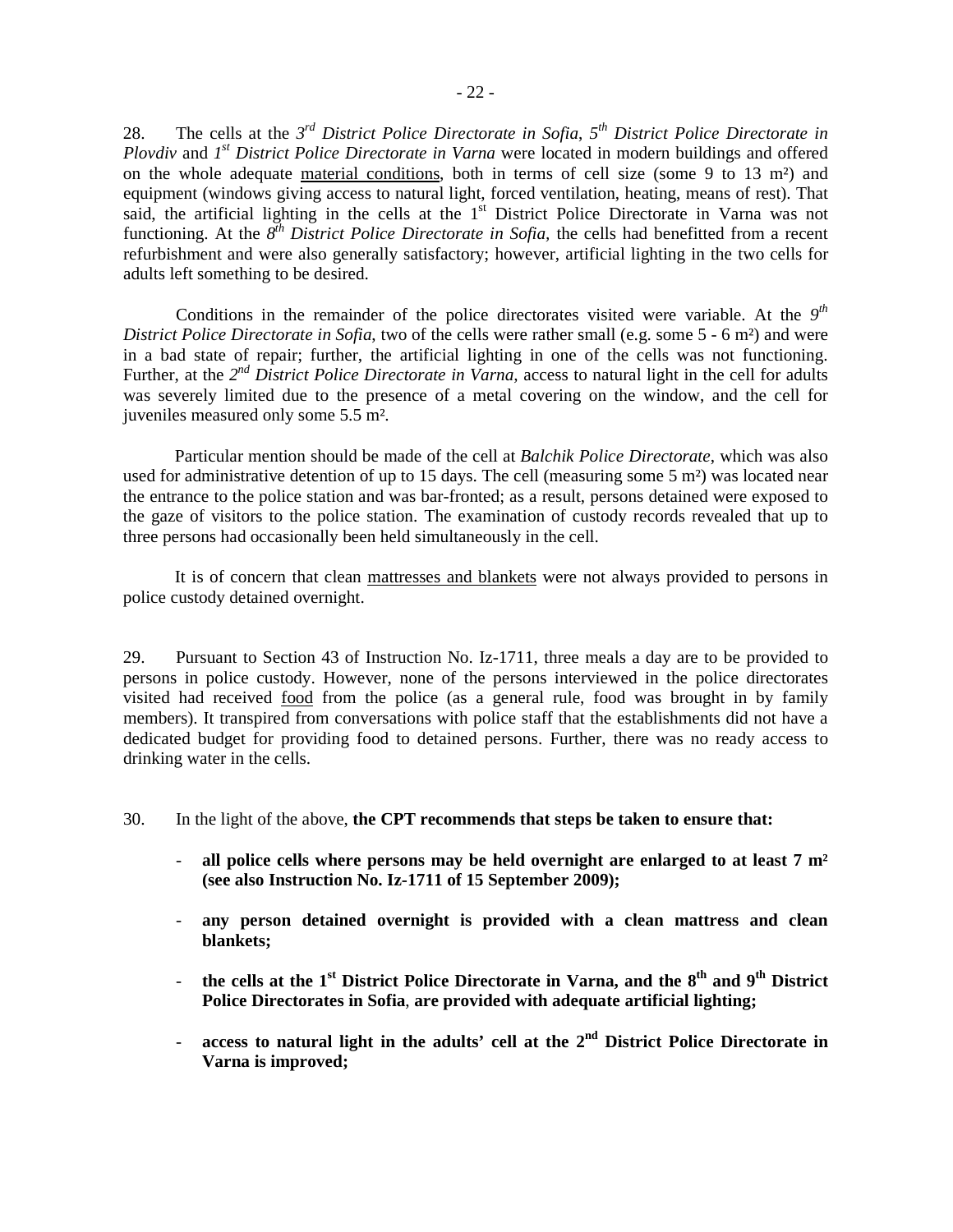- **police establishments are allocated a specific budget to cover the cost of providing food to detained persons;**
- **detained persons are guaranteed ready access to drinking water.**

Further, the location, configuration and limited size of the cell at Balchik Police Directorate renders it unsuitable for use as detainee accommodation. **This cell should be urgently replaced by proper detention facilities.** 

31. The *Home for Temporary Placement of Adults in Varna* was being used for the detention of vagrants for up to 30 days as well as for administrative detention of up to 15 days (pursuant to the Law on Combating Petty Hooliganism). According to the custody records, the last admission of a vagrant had been in December 2009. There had been 13 administrative detainees in 2010, the average stay being 5-7 days. The establishment had a capacity of 14 places and was empty at the time of the visit.

The accommodation area was somewhat dilapidated, but clean. There were four cells measuring between 11 and 15  $m<sup>2</sup>$  and equipped with three to four beds. All cells had large windows. Further, there was a small canteen and a TV set in one of the cells. The Home ran an open-door regime, detainees being able to leave the cells during the day and have access to a large courtyard.

32. The *Home for Temporary Placement of Minors in Varna* could accommodate children for up to two months in accordance with the Juvenile Delinquency Act, and also served as a short-term shelter for children placed under the Child Protection Act. It had a capacity of 15 places, but only one child was present at the time of the visit. The Home had been refurbished some four years previously and offered very good living conditions. The rooms were large and adequately furnished. The Home employed 16 staff, including a child psychiatrist, nurse, psychologist and educators, and ran a programme of educational activities for the children. Further, there was an outside fenced playground for sports activities.

33. Material conditions at the *Sobering-up centre in Varna* (where persons could be held for a maximum of 24 hours) were generally satisfactory. Only one person was accommodated at the time of the visit. There were two rooms measuring respectively 8.5 and 21 m², and equipped with two and five beds with plastic-covered mattresses and pillows. The rooms were fitted with surveillance cameras; however, **the larger room had a broken window pane.** Further, there was a common sanitary facility (toilet and basin) which was clean, **but did not have a shower. Steps should be taken to remedy these shortcomings.**

The centre did not have any medical staff (it had stopped employing a feldsher about a year previously); instead, staff called for an ambulance if there was a medical problem or a person had to be transferred to a hospital. **The CPT would like to know whether staff working at the Sobering-up centre in Varna receive specialised training in the care of intoxicated persons, including details on the content of this training, and what instructions are given to staff as regards action to be taken when an intoxicated person is accommodated at the centre, including steps to ensure that there is an appropriate level of medical supervision.**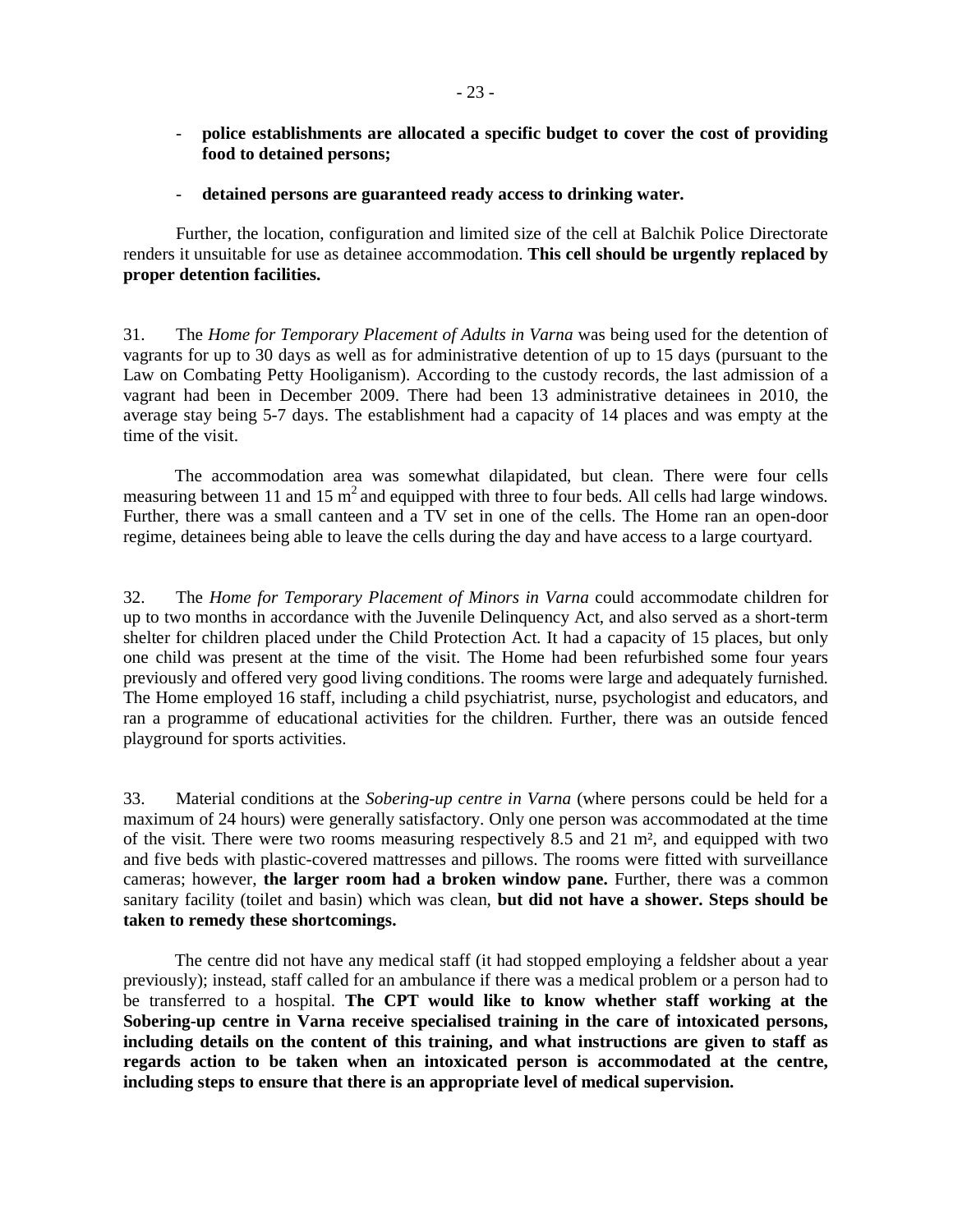### **5. Special Home for Temporary Placement of Foreign Nationals in Busmantsi**

#### a. preliminary remarks

34. The "Special Home for Temporary Placement of Foreign Nationals" in Busmantsi (near Sofia) was previously visited by the CPT in December  $2008^{10}$ . The Home had opened in June 2006 and, at the time of the 2010 visit, was accommodating 147 foreign nationals (of whom 9 were women) for an official capacity of 400.

35. The Home continued to hold a mixture of foreign nationals detained pending their expulsion/forcible removal to the border and persons who had lodged first-time applications for asylum and were awaiting an interview with the State Agency for Refugees (SAR) or the outcome of their applications. The Home's management did not keep a breakdown of foreign nationals according to their legal status, but it was estimated that some 50% of the detained foreign nationals were asylum seekers. The delegation was also told that the usual waiting period for the consideration of an asylum application was two to three months.

In the report on the visit in 2008, the CPT has already expressed concern about the mixing of illegal aliens who are subject to deportation and asylum-seekers. The Committee understands that, pursuant to an Ordinance concerning the Responsibilities and Coordination between the State Agency for Refugees (SAR), Directorate of Migration and Border Police for the Implementation of EC Regulations on Dublin II, SAR may conduct the asylum procedure in the Busmantsi Home. All asylum-seekers who lodged an application for protection at the border are transferred to the Busmantsi Home and not to reception and registration centres run by SAR. An exception from this rule is made in respect of unaccompanied children, pregnant women, and physically or mentally disabled individuals.

The CPT must stress once again that deprivation of asylum seekers of their liberty should be resorted to only exceptionally, after a careful examination of each individual case, and should be applied for the shortest possible time; further, the lawfulness of such a measure should be open to challenge before a judicial authority<sup>11</sup>. When asylum seekers are deprived of their liberty as an exceptional measure, they should be kept separately from foreign nationals who have not lodged an application for international protection. **The Committee calls upon the Bulgarian authorities to act in accordance with these precepts. In those instances where there are exceptional reasons for depriving an asylum seeker of his/her liberty while awaiting the outcome of his/her application, such reasons should be fully documented.** 

In this connection, the delegation learned that a new establishment for the temporary placement of foreign nationals was expected to open in 2011 in Lyubimets, near the border with Turkey, and that persons who had applied for asylum might be detained there. **The CPT would like to receive detailed information on the new facility (e.g. capacity, structure, categories of persons held, etc.).** 

 $10\,$ <sup>10</sup> See paragraphs 25 to 47 of CPT/Inf (2010) 29.

See Recommendation Rec(2003)5 of the Committee of Ministers of the Council of Europe on measures of detention of asylum seekers, which defines *inter alia* the situations in which the detention of asylum seekers may be resorted to.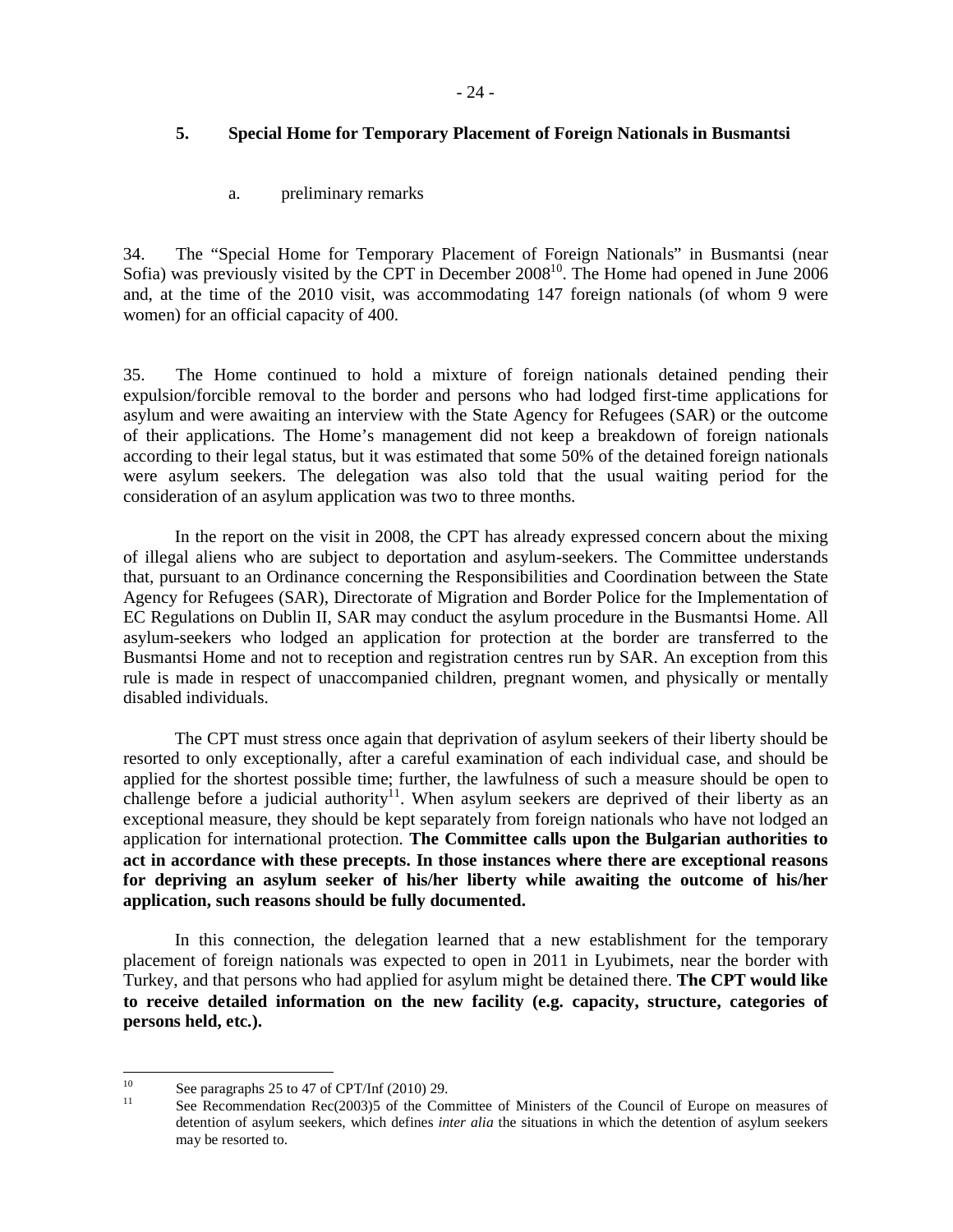36. In the report on the visit in 2008, the CPT had expressed concern about the lack of a time limit for the detention of foreign nationals under aliens legislation. The transposition of Directive 2008/115/EC of the European Parliament and of the Council on common standards and procedures in Member States for returning illegally staying third-country nationals has led to the amendment of the Law on Foreigners (LF) in May 2009. Pursuant to Section 44 (8) of that law, detention may not exceed six months; by exception, should the person refuse to cooperate with the competent authorities or should there be a delay in obtaining the necessary documents, it may be extended by 12 months to a total of 18 months. The CPT welcomes this legal amendment.

 However, at the time of the delegation's visit in 2010, there were two persons at the Busmantsi Home who had been detained for over 18 months (one for three years and another one for three and a half years). Pursuant to a court ruling, their placement in the Home had been replaced by a signed promise of appearance; however, neither of them had an address in Bulgaria and efforts to find them an appropriate place of residence had failed. The delegation requested the Bulgarian authorities to take urgent steps to address this unacceptable situation. In their letter of 21 January 2010, the authorities indicated that in both cases, various actions had been taken in order to provide the two persons in question with valid travel documents, without success. Various governmental institutions, including Sofia City Administrative Court, had been notified of the problem, and assistance had been asked from the UNHCR and several NGOs. **The CPT would like to receive information on further action taken to find a solution to this matter.**

b. ill-treatment

37. No allegations were heard of recent physical ill-treatment of detained foreign nationals by police staff working at the Busmantsi Home. This is a positive development. The delegation learned that, following an inquiry into allegations of ill-treatment, two staff members had been transferred to other duties<sup>12</sup> and the Home's management had been changed in mid-2009. According to the Acting Director of the Home, this had led to a new approach to relations between staff and detainees.

That said, the delegation heard from some detained persons accounts of rude behaviour and racist remarks by certain members of custodial staff. The frequent lack of a common language and the resulting problems of communication clearly did not help matters. The delegation nevertheless gained the impression that the management strove to take action whenever such attitudes came to light.

38. Further, from the examination of the documentation and interviews with detained persons, the delegation learned of cases of inter-detainee violence. The lengthy periods during which foreign nationals were detained, combined with the fact that persons with different legal status were mixed, engendered frustration and stress and was likely to provoke tensions among detained persons.

<sup>12</sup> 

Criminal proceedings were pending vis-à-vis one of them.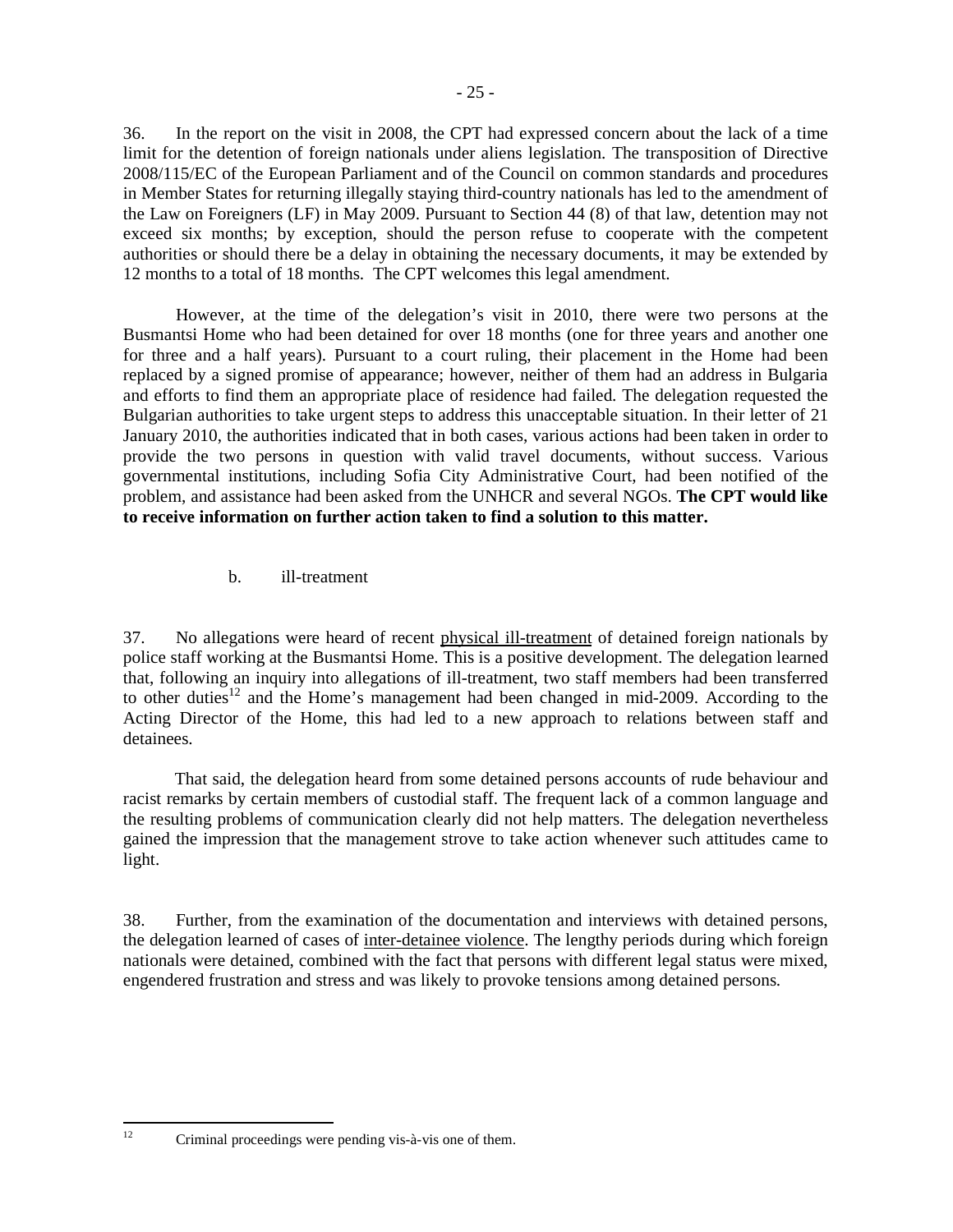39. **The CPT recommends that the management of the Special Home for Temporary Placement of Foreign Nationals in Busmantsi continue to deliver a clear message to all staff members that the ill-treatment of detained persons (whether of a physical or verbal nature) is not acceptable and will be the subject of sanctions.** 

 **Further, the Committee recommends that the management and staff exercise increased vigilance and make use of all the means at their disposal to prevent inter-detainee violence and intimidation.** 

c. conditions of detention

40. Material conditions at the Busmantsi Home were described in detail in the report on the visit in 2008, and a number of recommendations for improvements were made by the CPT. However, no signs of improvement were observed by the delegation at the time of the visit in 2010.

The Home was operating well below its official capacity and no overcrowding was observed; however, the dormitories continued to be crammed with bunk beds, most of them unused and broken, and would become overcrowded if the establishment were to be used to its full capacity<sup>13</sup>. Further, some foreign nationals complained about the absence of solid doors to the dormitories, which entailed a lack of privacy, especially in the case of women and married couples who were accommodated together in the women's section.

There was clearly a need of funding for running repairs as well as for providing detained foreign nationals who are destitute with clothing and shoes appropriate for the season and with an adequate range of sanitary items (including for women's monthly needs).

41. There was no integral sanitation in the dormitories and some detained persons complained that access to the toilet was problematic when the dormitories were locked at night, since it was not easy to summon staff.

 On a positive note, access to the showers was unlimited and there was no shortage of hot water. However, the communal toilet and washing areas were rather dilapidated and dirty. Further, there was no laundry and no facilities for drying clothes and bed linen.

42. Food (the budget for which was said to be 4.93 BGL per person per day) was served three times a day in a spacious dining room, and foreign nationals were allowed to make additional purchases. However, a number of them complained about insufficient quantity and inadequate quality of the food provided at the Home.

For example, a room measuring 56 m<sup>2</sup> contained 36 sleeping places.

13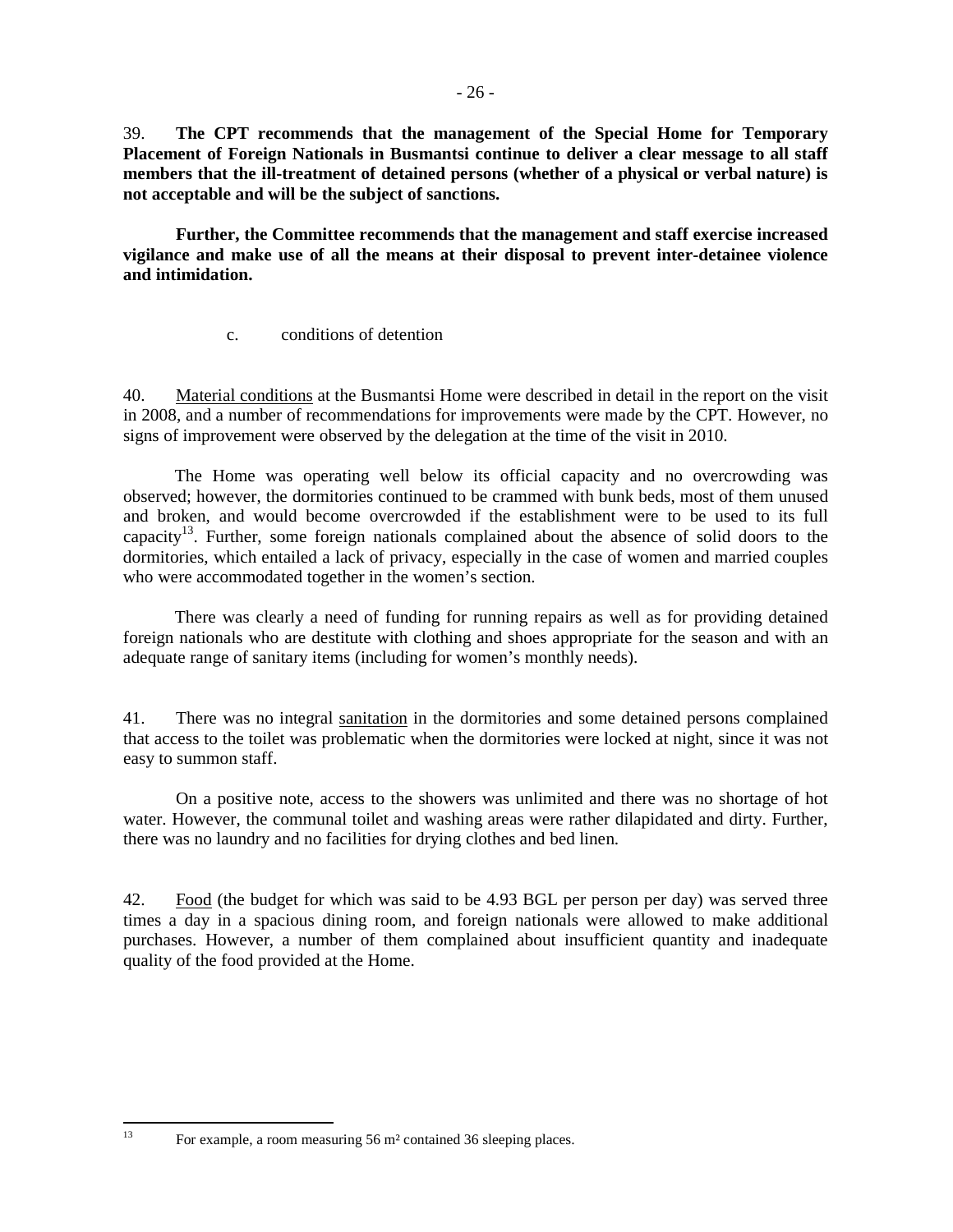43. **The CPT reiterates the recommendations made in the report on the 2008 visit that steps be taken at the Busmantsi Home to:**

- **ensure occupancy levels in the dormitories which guarantee a minimum of 4 m² per detained person;**
- **restore the broken furniture and sanitary facilities to a good state of repair and provide sufficient funding for running repairs;**
- **ensure that detained persons have ready access to a toilet at all times, including at night;**
- **review the provision of personal hygiene products and appropriate clothing and footwear to detainees.**

**Further, the Committee invites the Bulgarian authorities to review the food arrangements in the Busmantsi Home in order to ensure that the dietary habits and needs of detained persons are being adequately catered for. It would be useful to involve detainees in the setting up of food menus, to reflect better the range of different dietary habits.**

44. Turning to activities, the open-door policy during the day continued to be a positive feature, as was the existence of spacious outdoor sports facilities (to which detained persons had access two hours a day) and rooms for religious practice. Further, detained persons could spend up to an hour a day in a room with a billiards table, chess board and some basic weight-lifting equipment. However, the Home's library contained only some 50 old books in a limited range of languages (English and German). Television was one of the main forms of distraction, but some of the TV sets in the common rooms were broken, as were many of the chairs in those rooms.

**The CPT recommends that the Bulgarian authorities further develop the activities on offer at the Busmantsi Home, taking into consideration the fact that persons may – and often do – spend lengthy periods of time at the establishment. In this context, the Home's library should be provided with more books and recent newspapers in various foreign languages. Further, the TV sets should be repaired and detained persons should have access to foreign TV channels. As regards the outdoor exercise facilities, they should be equipped with a shelter against inclement weather.**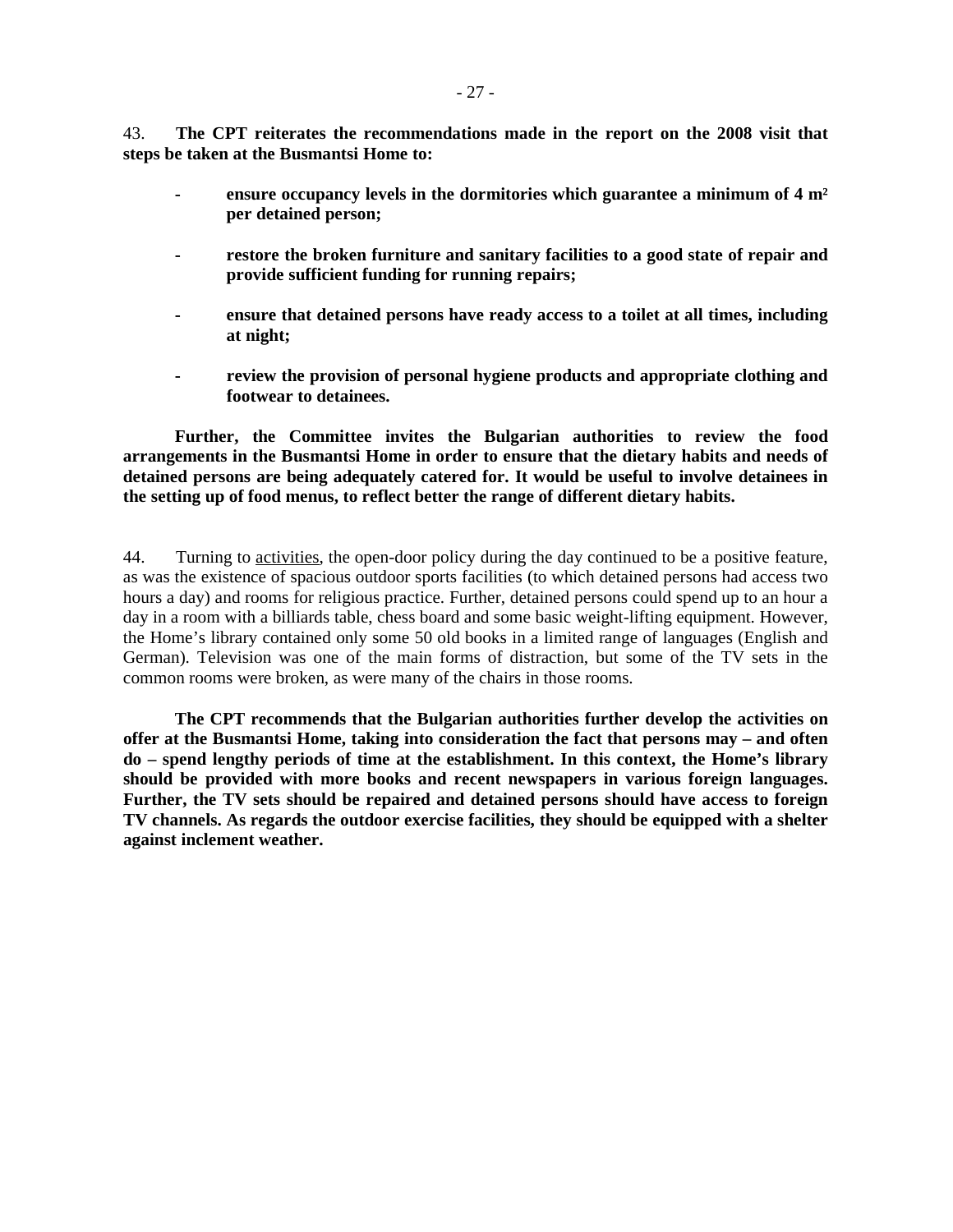d. health care

45. The health-care provision remained as described in the report on the visit in 2008 (i.e. a doctor and a nurse, both working full time). Detained persons could be transferred to the hospital of the Ministry of Internal Affair for dental, psychiatric or other specialised care; further, in case of an emergency, outside medical specialists could be called in. There appeared to be a sufficient supply of medication.

46. Foreign nationals were examined on arrival as well as departure, and each of them had an individual medical form or file. However, the delegation noted that the information contained in some of the files was scanty, the recorded reason being "language barriers". A number of detained persons complained about insufficient attention to their health problems (it was clear that the lack of interpretation engendered poor communication with health-care staff) and delays in access to a dentist.

47. **The CPT recommends that steps be taken to strengthen the provision of health care to foreign nationals detained at the Busmantsi Home, and in particular to:** 

- reinforce the health-care team by appointing at least one more nurse;
- **ensure that detained persons have unrestricted and reasonably rapid access to the doctor and outside specialists, including to dental care;**
- **provide interpretation in cases when medical staff cannot communicate with detained foreign nationals;**
- ensure that detained foreign nationals are fully informed of their treatment.

48. The establishment initially had three psychologists, but only one was employed at the time of the visit. In the absence of interpreters, she had limited possibilities to provide psychotherapy.

 The CPT must stress once again the need for particular attention to be paid to the mental health and psychological state of foreign nationals in custody, some of whom are asylum seekers and may have experienced difficult situations – including torture or other forms of ill-treatment – in other countries. **The Committee recommends that the Bulgarian authorities reinforce the provision of psychological care to foreign nationals detained at the Busmantsi Home.**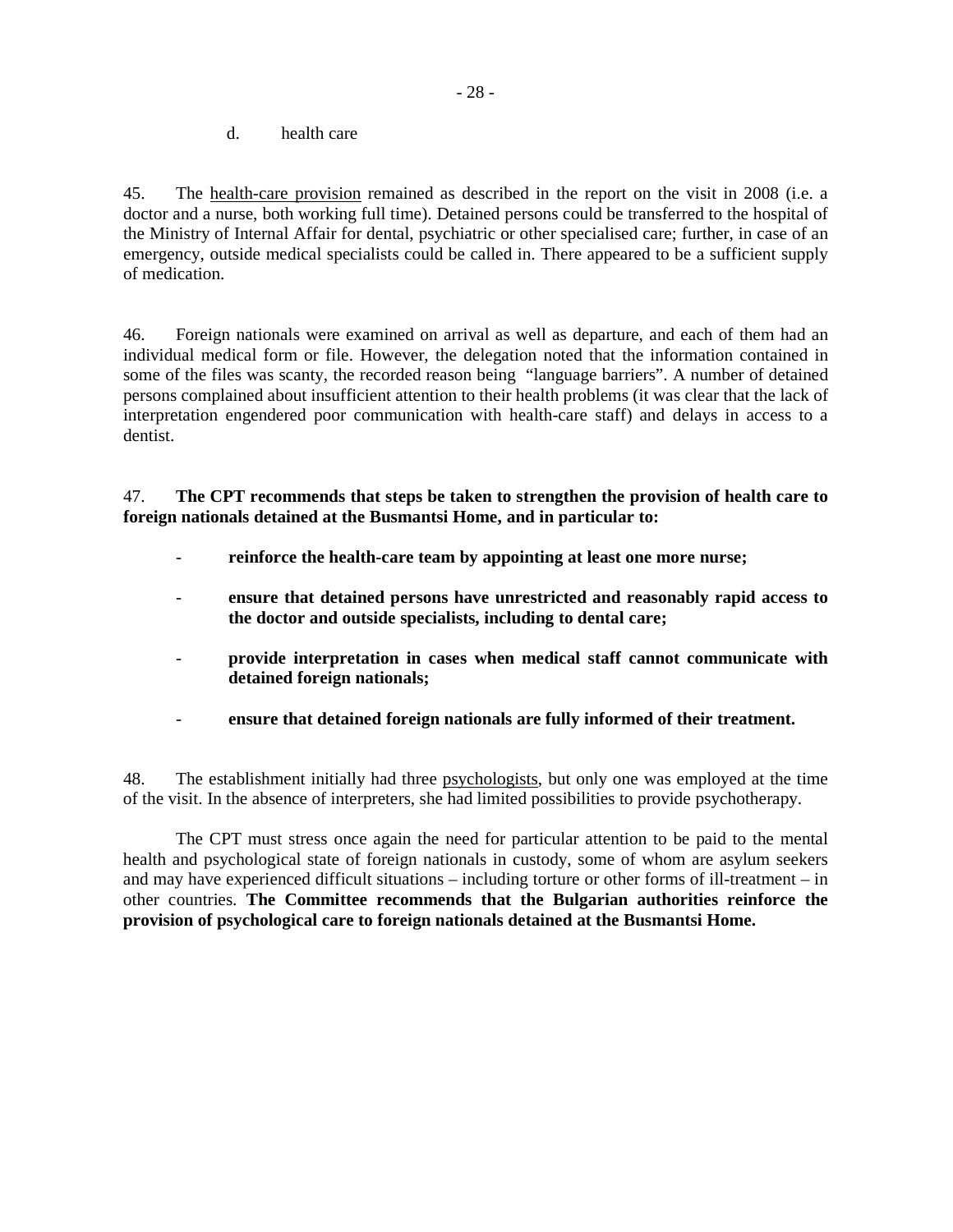49. With regard to staff, the delegation was informed that 24 out of 115 available posts were currently vacant (including the post of the Director of the Home, 1 interviewer, 2 inspectors and 18 police officers). According to information provided by the authorities, 15 staff were studying foreign languages (English and Farsi) and 100 staff had passed a course of specialised training.

However, the delegation noted that there was still little communication between staff and detainees, and many detainees expressed frustration with the lack of information about their legal and practical situation. The available facilities had potential for the provision of a more varied programme of activities, but improvement clearly depended upon having sufficient numbers of specialised staff available.

### **The CPT recommends that the Bulgarian authorities take steps to fill the vacant posts at the Busmantsi Home and develop further specialised training for this type of work.**

50. The delegation noted improvements as regards the procedure for placement in the establishment's solitary confinement unit. A maximum period of 15 days had been set in the Home's Internal regulations and a register reflecting all aspects of placement in solitary confinement had been introduced. The solitary confinement cells did not appear to be excessively used. Further, persons placed in them were offered outdoor exercise on a daily basis.

51. There was scope for improvement in the provision of information to detained foreign nationals, whose major complaint was the lack of knowledge of what was happening in their cases and how long they would spend in custody. They claimed that they lacked information about the procedure for appealing placement decisions as well as relevant telephone numbers (of lawyers, interpreters, SAR, etc.). The physical distance and the lack of communication with the body responsible for processing asylum applications (SAR) resulted in difficulties in providing detainees with regular information on their situation. **The CPT recommends the Bulgarian authorities seek ways to improve channels of communication between SAR and the Busmantsi Home with a view to better informing detainees of their situation.** 

52. Although the order for detention of persons held at Busmantsi specified the right to legal assistance, the delegation learned that legal aid was not provided in administrative proceedings. Some NGOs (e.g. the Bulgarian Helsinki Committee, the Legal Clinic for refugees and Immigrants) visited the Home periodically and provided pro bono legal assistance. However, many foreign nationals complained about impossibility to appeal administrative and/or judicial decisions. **The CPT recommends that the Bulgarian authorities take steps to extend the system of legal aid to detained foreign nationals.**

53. The continuing absence of interpreters at the Home is a matter of concern, in particular when it comes to medical examinations (see paragraph 46). **The CPT reiterates its recommendation that the Bulgarian authorities take steps to ensure that foreign nationals detained at the Busmantsi Home receive, when necessary, the assistance of qualified interpreters. The use of fellow detainees as interpreters should, in principle, be avoided.**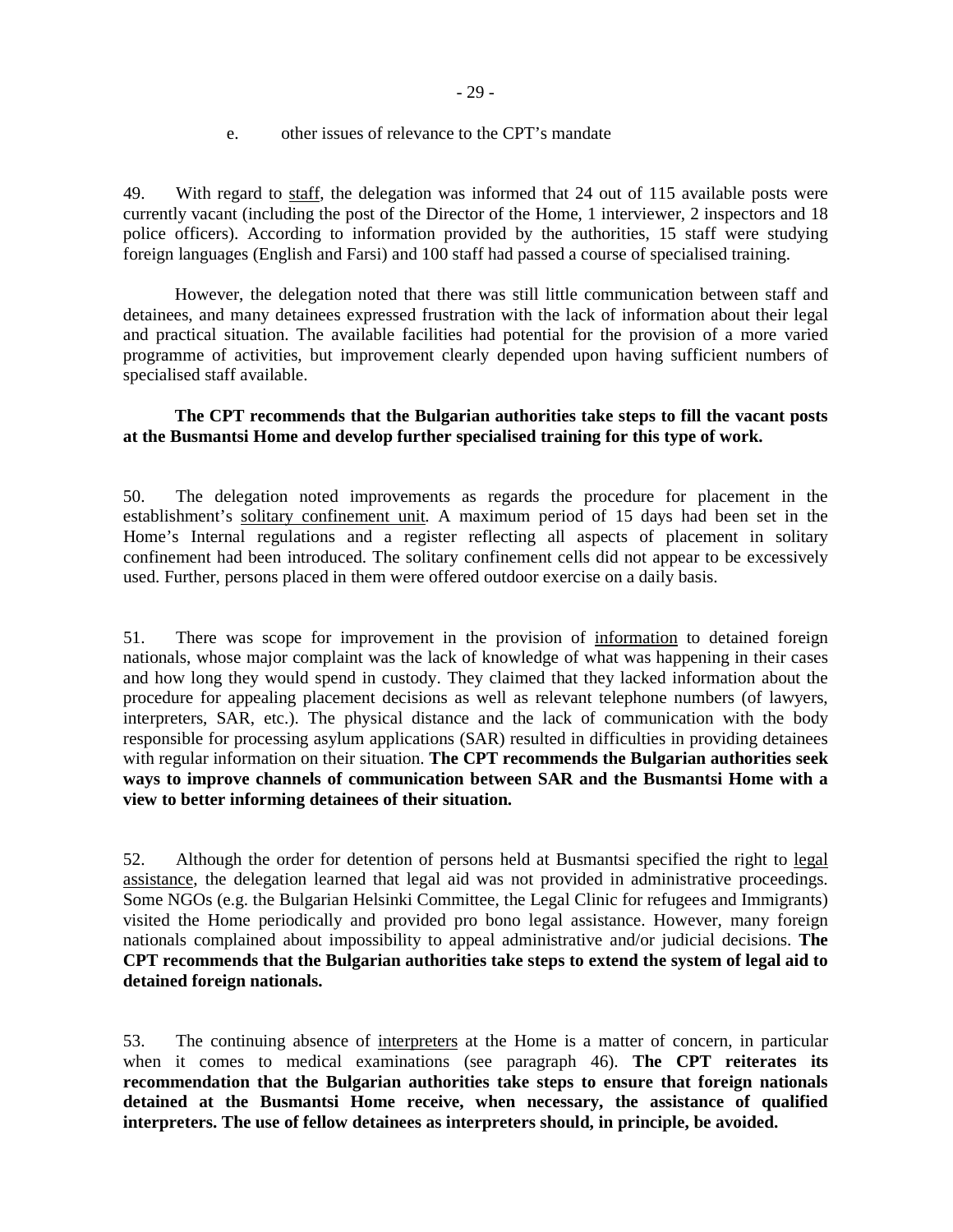54. Pursuant to Sections 41 and 42 of the LF, irregular migrants are detained and issued with an order for forcible escorting to the border. The measure is imposed by order of a director of a national, local office of the Ministry of Interior, a chief of a regional border sector, or the director of the Migration Directorate. Following 2009 amendments of Section 46a of the LF, involuntary placement orders may be appealed in the administrative courts within three days of the date of placement. The court reviews the placement orders at an open meeting and adopts a decision within one month of the date the case was filed. However, the appearance of the person in court is not mandatory.

**The CPT recommends that the Bulgarian authorities take effective steps to ensure that foreign nationals subject to coercive administrative measures (including those facing expulsion on grounds of national security) benefit from an effective legal remedy enabling them to have the lawfulness of their detention decided speedily before a judicial body. This judicial review should entail an oral hearing with legal assistance, if necessary provided free of charge to the person concerned, and interpretation. Moreover, detained foreign nationals should be expressly informed of this legal remedy.** 

55. Eighteen of the persons held at the Home (including some who had previously been granted refugee status or had applied for asylum) had been detained, pending expulsion, by order of the State Agency for National Security (SANS) because they were considered to pose a serious threat to the national security or public order. This measure could be appealed before the Supreme Administrative Court. However, it transpired from interviews with foreign nationals detained by order of SANS that they had no access to their files and the evidence held against them, and therefore were deprived of the possibility to mount a reasonable defence. **The CPT would like to receive the comments of the Bulgarian authorities on this issue.**

56. In the report on the visit in 2008, the CPT noted with concern that when a national security order was issued against a person with refugee status, there was no obligation for SANS to inform the State Agency for Refugees and to consult it concerning the risk of persecution, torture or inhuman or humiliating treatment if the person were expelled. Unfortunately, the Bulgarian authorities have failed to reassure the Committee that effective steps are taken to prevent such situations from occurring. The CPT remains concerned that, by losing their right to reside legally in Bulgaria, recognised refugees are under threat of refoulement. **The Committee reiterates its request to be provided with a detailed account of the precise practical steps taken by the Bulgarian authorities to ensure that such a situation does not occur (including information on the applicable procedures and, in particular, the means of appeal).**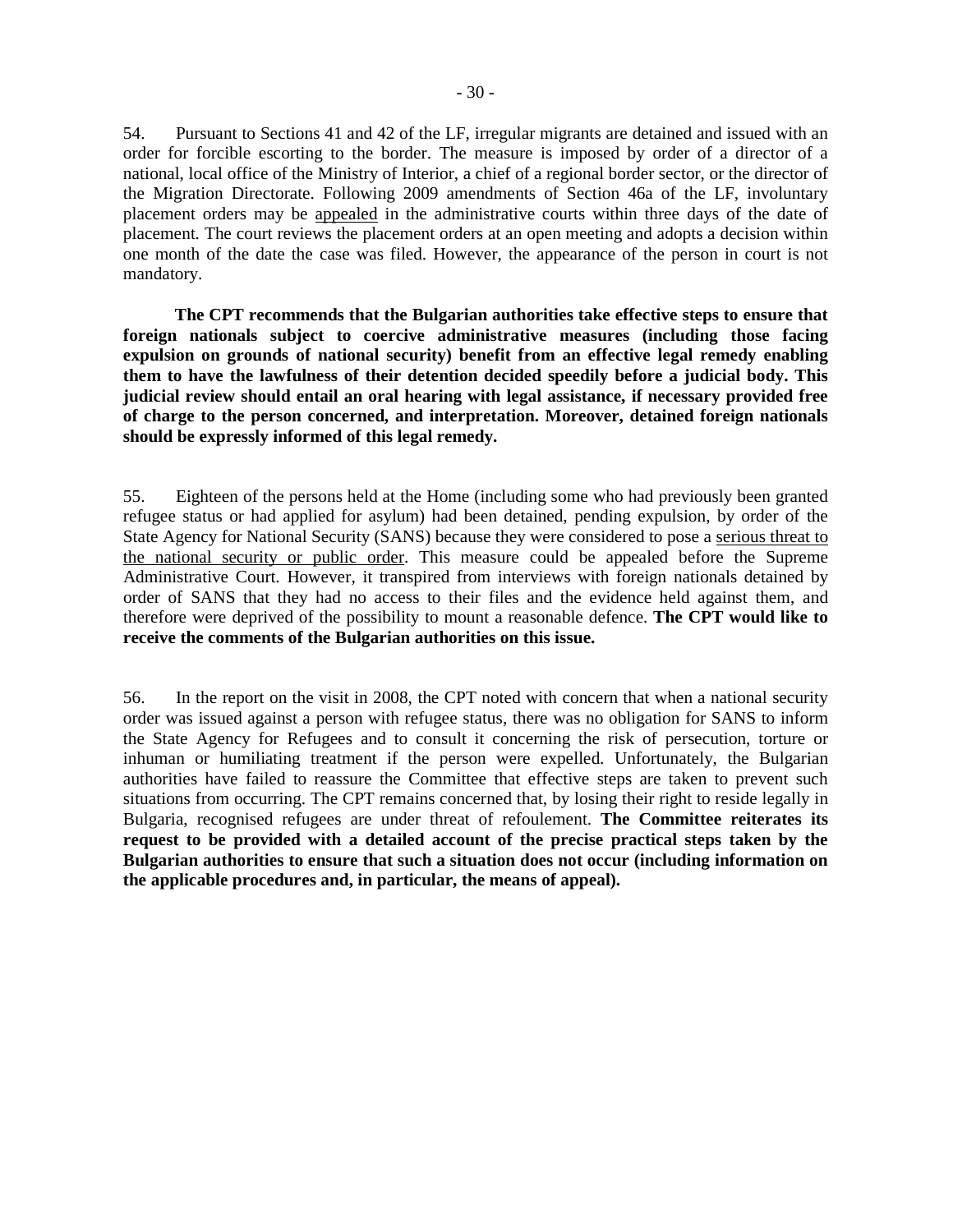## **B. Establishments under the authority of the Ministry of Justice**

## **1. Investigation detention facilities**

a. preliminary remarks

57. The CPT's delegation visited six investigation detention facilities (IDFs) in different parts of Bulgaria (Balchik, Lovech, Plovdiv, Sofia, Varna and Veliko Turnovo).

 It should be recalled that IDFs are primarily used to hold persons remanded in custody during the period of investigation, i.e. prior to issuing an indictment<sup>14</sup>, but also accommodate sentenced prisoners who have been transferred in order to appear in court or undergo investigation related to other offences, as well as persons detained by prosecutor's order for up to 72 hours. The legal framework governing the functioning of IDFs is provided in the 2009 Law on the Implementation of Sentences and Preliminary Detention.

 From the information provided by the Bulgarian authorities, it was clear that the number of persons held in IDFs had been on the increase (1,318 at the time of the 2010 visit as compared to 945 on 11 December 2008). Further, the positive trend noted at the time of the 2006 and 2008 visits of reducing the proportion of persons held for lengthy periods of time in IDFs had unfortunately not been maintained. According to official information, by 1 October 2010, 570 persons (i.e. some 9% of those detained in pre-trial proceedings) had spent over six months in IDFs, and 1,269 (i.e. 19%) had spent between two and six months. At the establishments visited during the 2010 visit, there were a number of persons with stays of over six months (e.g. 15 at Plovdiv, 6 at Varna), occasionally as long as 16 months.

58. Following the transfer of IDFs to the Ministry of Justice in 1999, the Bulgarian authorities have engaged in a long-term programme for bringing conditions of detention in line with international standards, involving the closing down or refurbishment of obsolete facilities and the construction of new ones. However, due to the financial and economic crisis, the gradual improvement of material conditions has slowed down and, since mid-2009, only urgent repair works has been carried out. The delegation was informed that there remained 14 IDFs without outdoor exercise yards and five without rooms for visits.

 The findings from the 2010 visit demonstrate that the situation in investigation detention facilities remains problematic, due to the structural limitations of a number of IDFs which had been constructed many years ago following an outdated concept, and the failure to develop a proper regime of activities.

 $\frac{1}{14}$ 

In principle, criminal investigations must be completed within two months and the file transferred to the prosecutor. However, this period may be extended to six months and, in exceptional circumstances, even further, with the General Prosecutor's authorisation, the maximum length of remand custody being two years.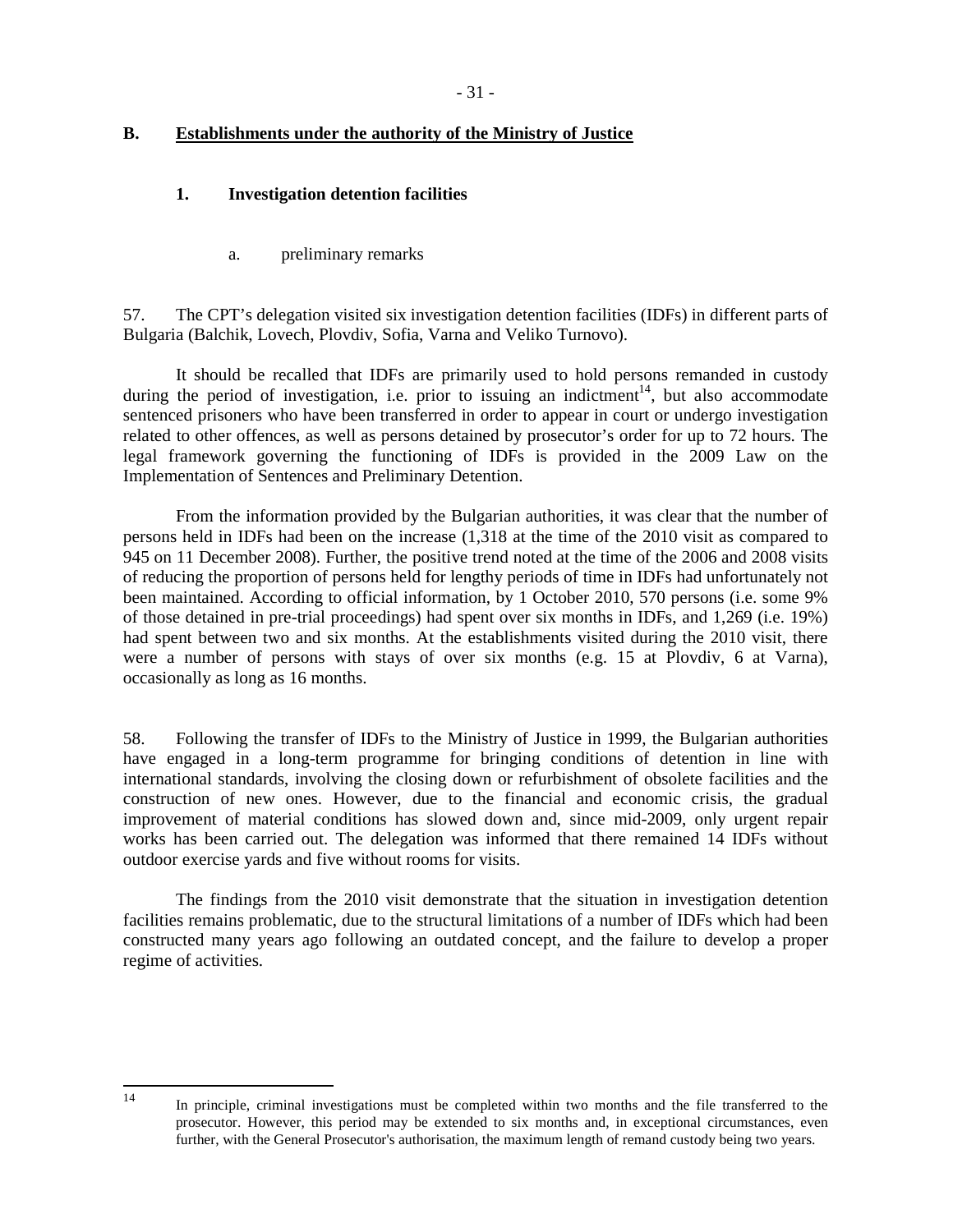b. ill-treatment

59. Hardly any allegations of physical ill-treatment by IDF staff were received from persons interviewed at the six facilities visited. Many persons with prior experience of detention indicated that the situation had improved following the installation of CCTV cameras in the corridors and common areas of IDFs. Further, the CPT's delegation was pleased to note that custodial staff did not carry truncheons in detention areas.

That said, the delegation did hear some isolated accounts of unnecessary use of force by staff vis-à-vis detainees who disobeyed staff orders or were disruptive or disturbed. For example, a person interviewed at Plovdiv IDF alleged that he had been hit by staff because of having failed to get out of bed when the door was opened. Another person met at Plovdiv Prison alleged that he had been hit by staff at Plovdiv IDF after refusing to hand over magazines which his lawyer had brought during a visit. Further, at Varna IDF, the delegation heard some allegations that drug addicts with withdrawal symptoms could be handcuffed to their beds or radiators for prolonged periods of time.

 **The CPT recommends that staff working at investigation detention facilities be reminded at regular intervals that the ill-treatment of detainees is prohibited and will be severely punished. All complaints of ill-treatment made by detained persons should be properly investigated. Further, managers and supervising prosecutors should be particularly vigilant when examining cases of the use of force to ensure that it is only used when – and to the extent – strictly necessary, and never as a form of physical punishment. In this connection, a specific register recording the use of force should be set up at each IDF.** 

In this context, it should also be noted that the absence of a formal disciplinary procedure in IDFs entails a danger of unofficial disciplinary systems developing, which carry a risk of abuse of authority. **The CPT recommends that the Bulgarian authorities establish clear rules (including appropriate safeguards) in this area.**

60. Although inter-detainee violence did not appear to be widespread, the delegation did hear some accounts of incidents, in particular at Varna IDF. The fact that the establishment was overcrowded and staffing levels were low made it difficult for staff to control the situation.

 The delegation noted as a positive development the introduction of a preventive/diagnostic system at Plovdiv, Sofia and Varna IDFs, aimed at a better distribution of detainees, prevention of inter-detainee violence and minimising the risk of suicides. As part of this system, all newly arrived detainees were interviewed by specially trained staff and a plan for risk reduction was drawn up, involving, if appropriate, increased staff supervision.

#### **The CPT invites the management and staff of IDFs to exercise continuing vigilance and make use of all the means at their disposal to prevent inter-detainee violence and intimidation.**

61. Similar to what was observed in the past, the delegation which carried out the 2010 visit noted that female staff members were rarely present in the detention areas even when there were female detainees. As stressed in the report on the visit in 2006, mixed gender staffing can contribute to improved relations between staff and persons in custody and is a requirement when women are held. **The CPT recommends that additional steps be taken to ensure that whenever female detainees are held in an IDF, female staff are deployed in the IDF detention area.**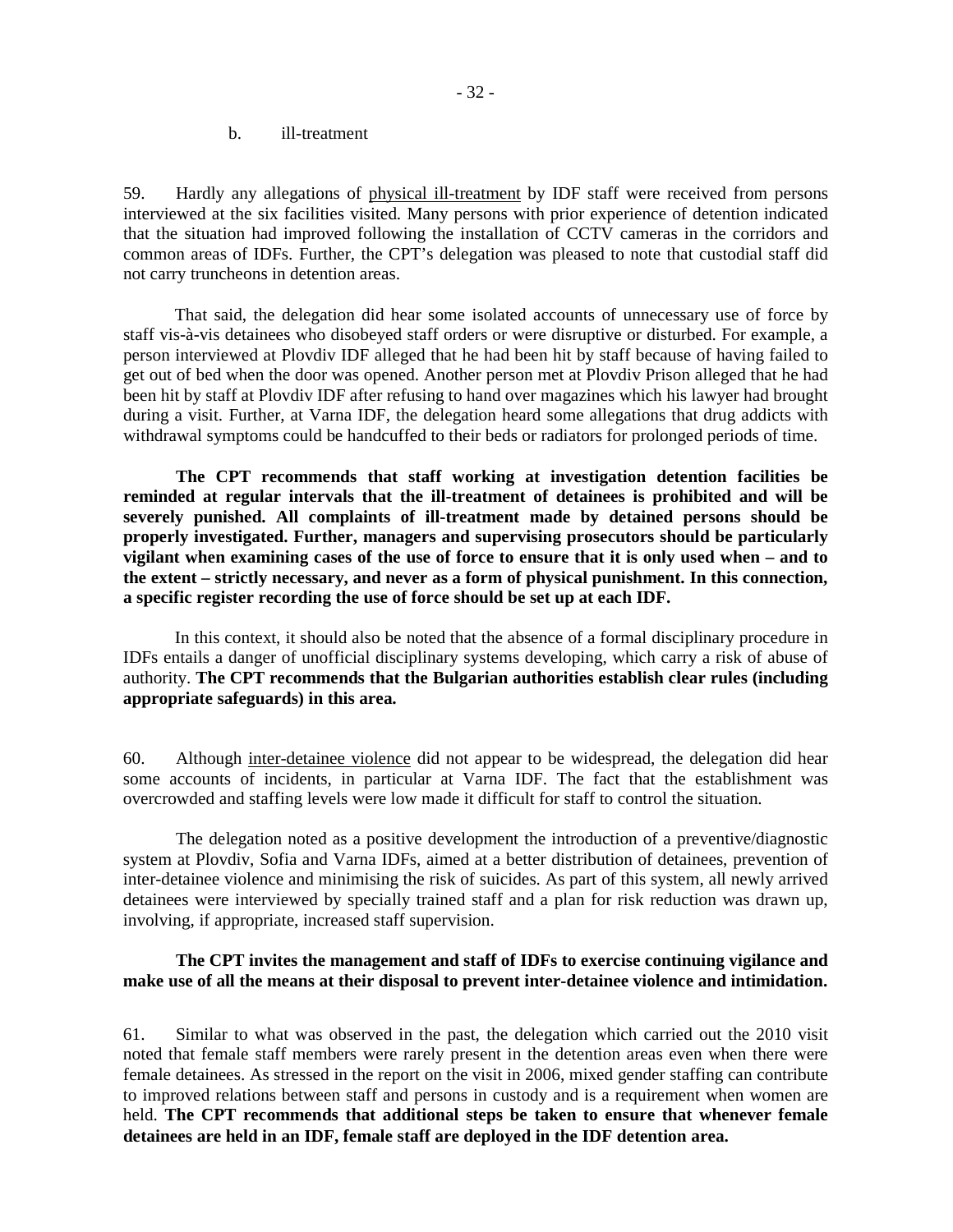#### c. conditions of detention

62. The situation at  $Plovdiv$  IDF – which had been the subject of major concerns by the CPT since 1999 - had radically improved following the entry into service of a new building in June 2009. This two-level facility, located next door to Plovdiv Prison, offered better material conditions than any of the other IDFs visited by the CPT in Bulgaria. With an official capacity of 180, it was holding 153 detainees at the time of the visit<sup>15</sup>. Most of the cells were designed for three-person occupancy and measured some 12 m² (including a fully-partitioned sanitary annexe with a WC and a sink with hot and cold taps). The cells had large windows, differentiated day/night artificial lighting, a well-functioning ventilation system, heating and a call bell. The cell furnishings (beds, table, chairs, shelves, TV set) were in a good state; that said, **the bedding provided to some detainees was very worn-out.**

63. The Investigation detention facility in Blvd G.M.Dimitrov, Sofia had previously been visited by the CPT in 1999 (see paragraphs 71 and 72 of CPT/Inf (2002) 1). The establishment's official capacity had since been increased to 332 places, with 83 four-person cells (measuring some 15 m²) spread over four floors. It was accommodating 304 persons (including 11 women and one juvenile) at the time of the visit.

 The delegation was concerned to note that material conditions in the establishment had significantly deteriorated over the years. The whole facility was showing signs of wear and tear (peeling paint, damp ceilings and walls, etc.) and most of the cells were in a poor state of hygiene, extremely stuffy and humid. Although the cells had large windows, the latter had been fitted with frosted glass panes which rendered access to natural light very poor (and prevented detainees from seeing outside the building). Moreover, artificial lighting in most of the cells left something to be desired. In this connection, the delegation was shown a "model" cell on the  $3<sup>rd</sup>$  floor where new windows had been installed in an apparent effort to improve access to natural light; however, these windows were still fitted with partially frosted glass which did little to alleviate the situation.

64. The IDF in Varna was located on the top floor of a building constructed in the 1980s. With an official capacity of 76 places distributed among 19 cells, it was holding 68 persons on the day of the visit (including one woman). However, in the recent past the establishment had held on occasion up to 120 persons. Cells measuring some 12 m² were holding three to four persons. The cell windows were fitted with opaque glass bricks, as a result of which there was very limited natural light; further, artificial lighting was dim (in some cells, detainees had installed additional table lamps) and ventilation was deficient. In addition to beds, most cells contained cupboards, small tables, TV sets and air-conditioners (used for heating the cells in the winter). All but two of the cells had in-cell sanitation (which, however, was not fully partitioned and was often dilapidated).

 Conditions in two of the cells (Nos. 12 and 13) were so bad that they could easily be considered as amounting to inhuman and degrading treatment. The cells (measuring some 18 m²) were designed to hold 10 persons each. They contained nothing but old bunk beds with tattered mattresses and were submerged in darkness, extremely dilapidated, stuffy and unhygienic. Unlike other cells, there was no in-cell sanitation and detainees were using a bucket to comply with the needs of nature.

15 142 men, 8 women and 3 juveniles.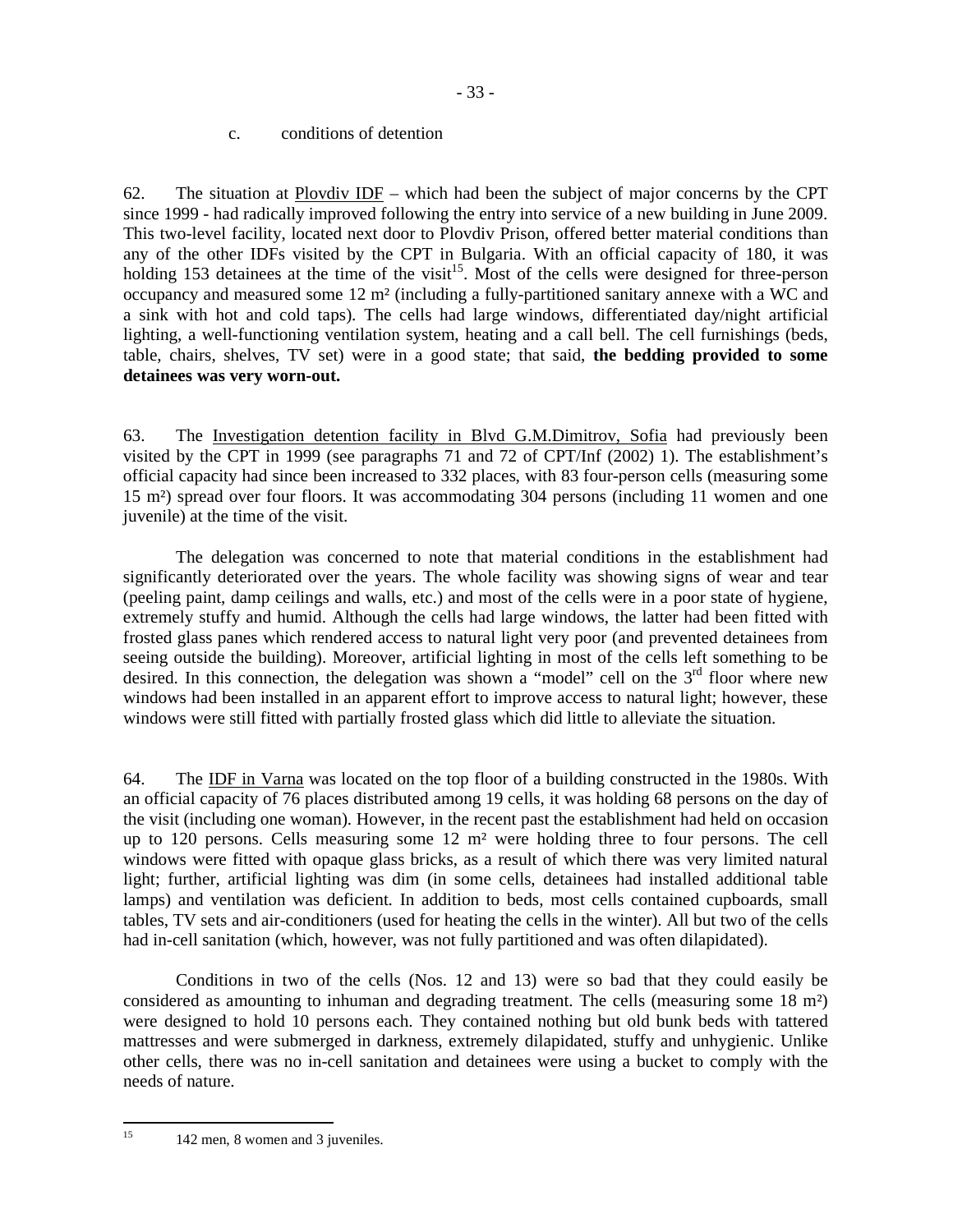As already noted in paragraph 8, the delegation made an immediate observation under Article 8, paragraph 5, of the Convention and requested the Bulgarian authorities to take out of use and urgently renovate the two cells. By letter of 21 January 2001, the Bulgarian authorities informed the CPT that, following an inspection from the General Directorate for the Execution of Punishments on 10 and 11 November 2010, the use of the two cells had been suspended. Repair works were being carried out and were expected to finish by 30 January 2011. The CPT welcomes the action taken and **wishes to receive confirmation that the repair works have been completed as well as details on conditions in the refurbished cells.**

65. The IDF in Balchik had six double-occupancy cells and was holding three detainees at the time of the visit. Conditions in the cells were deficient in many respects. The cells were small (some  $5 \text{ m}^2$ ), dilapidated, dirty, with extremely limited access to natural light (through a small opening to the corridor above the cell door), dim artificial lighting and poor ventilation. The cell equipment consisted of bunk beds with torn and filthy mattresses and blankets.

66. The IDF in Lovech had a capacity of 20 beds distributed among nine cells. Conditions in most of the cells were very cramped, with two persons sharing a space of some  $5 \text{ m}^2$ . Although the facility was holding 14 persons on the day of the visit, the custody records showed that the number of detainees had on occasion exceeded the number of beds available; indeed, one of the detained persons interviewed told the delegation that during his first two nights in the facility he had had to sleep on a mattress placed on the floor. The situation was made worse by the poor state of repair of the establishment, the unhygienic conditions and inadequate ventilation and lighting in the cells (no direct access to natural light and weak artificial lighting). Staff were attempting to minimise the negative effects of the existing environment by leaving the solid cell doors open (locking the grilled doors only), thus ensuring some air circulation and access to natural light from the corridor.

 The delegation was informed that plans were afoot to close the existing facility and transfer the IDF to a building (still to be refurbished) on the premises of Lovech Prison. **The CPT would like to receive detailed information (including a timetable) on the implementation of these plans.** 

67. With an official capacity of 44 places, the IDF in Veliko Turnovo was holding 27 detainees at the time of the visit. The establishment had eleven cells, each measuring  $8 \text{ m}^2$  and designed to accommodate up to four persons. All the cells were in a bad state of repair, dirty and humid, and ventilation was minimal. Further, the detainees were provided with filthy and worn out mattresses and blankets. Although artificial lighting was generally acceptable in most of the cells, they had no windows and therefore no direct access to natural light (there was small opening over the cell door into the corridor, which had windows).

68. At the IDFs in Balchik, Lovech and Veliko Turnovo (as well as the two above-mentioned cells at Varna), there was no integral sanitation in the cells, and access to a toilet depended on staff opening the cell door. There seemed to be no particular problems in this respect at Lovech IDF. However, at the IDFs in Balchik and Veliko Turnovo, detainees did not have ready access to the communal toilet and were obliged to resort to plastic bottles or buckets in the cells.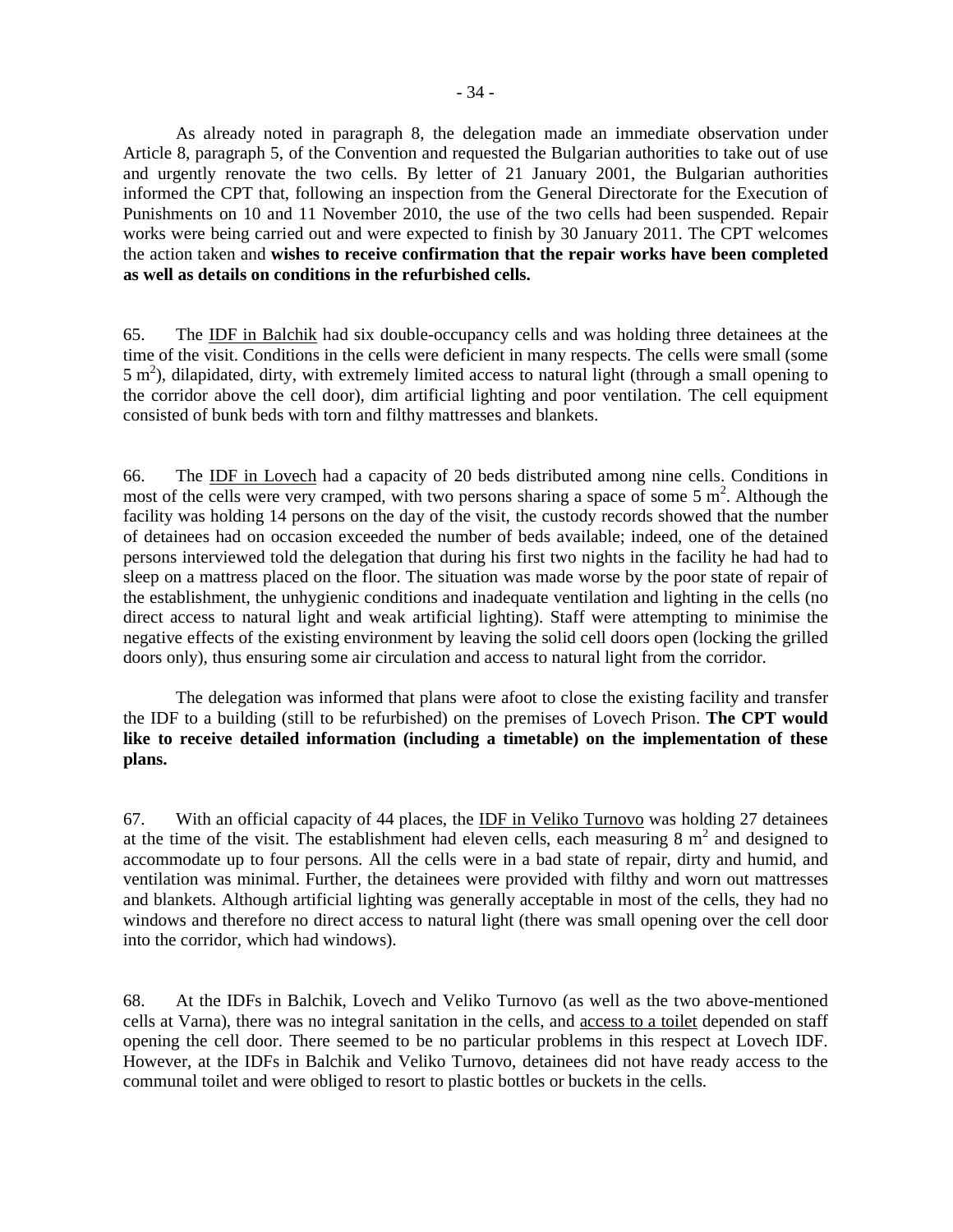Since 1995, the CPT has repeatedly been making recommendations concerning detainees' access to a toilet in investigation detention facilities. The instructions issued to the effect that staff should grant detained persons access to the toilet at any time of day or night have so far failed to produce the desired effect. The CPT considers that the act of discharging human waste, and more particularly of defecating, in a bucket or pot in the presence of one or more other persons, in a confined space used as a living area, is degrading. It is degrading not only for the person using the bucket but also for the person with whom he or she shares a cell. Moreover, it is also debasing for the custodial staff who have to supervise it. In this context, it is noteworthy that the ECHR has found Bulgaria to be in violation of Article 3 of the Convention in several cases of prisoners having to relieve themselves in a bucket in the presence of other inmates.<sup>16</sup>

69. As regards personal hygiene, detained persons could generally take a shower once a week (more frequent showers were reportedly allowed at Lovech). In this context, reference is made to the European Prison Rules according to which every prisoner should have a bath or shower at least twice a week.<sup>17</sup> Further, detained persons generally received no hygiene items except for soap, nor were any cleaning materials provided. There were no laundry facilities and detainees washed their clothes and bed linen themselves and dried them in the cells or corridors.

70. At all the IDFs visited, food was provided three times a day. A number of complaints were heard about the quantity and/or quality of the food. At Sofia IDF in particular, where all meals were delivered from Sofia Prison once a day, there were complaints that the food was usually served cold.

 Detainees could receive food from their relatives and there was a possibility to make periodic food purchases at some of the IDFs.

71. It is clear from the above that material conditions in investigation detention facilities – with the notable exception of Plovdiv IDF - continue to fail to meet the CPT's standards. As stressed by the CPT in the report on the visit in 2006, the continued failure to ensure compliance with the Committee's recommendations in this area constitutes a serious breach of the principle of cooperation laid down in Article 3 of the Convention. **The CPT calls upon the Bulgarian authorities to take steps without further delay at investigation detention facilities to:** 

- **reduce cell occupancy rates to an acceptable level, applying a minimum standard of 4 m² per detainee in multiple occupancy cells; all cells of less than 6 m² (e.g. at Balchik and Lovech IDFs) should be either withdrawn from service or enlarged and cells measuring 6 m² should be used for accommodating one person;**
- **improve cell lighting (by providing access to natural light and adequate artificial lighting and, as far as possible, introducing differentiated day/night lighting systems) and ventilation in the cells;**

<sup>16</sup> <sup>16</sup> See, for instance, *Radkov v. Bulgaria*, judgment of 10 February 2011 concerning application no. 18382/05. <sup>17</sup> Rule 19.4 of the European Prison Rules states: "Adequate facilities shall be provided so that every prisoner may have a bath or shower, at a temperature suitable to the climate, if possible daily but at least twice a week (or more frequently if necessary) in the interest of general hygiene".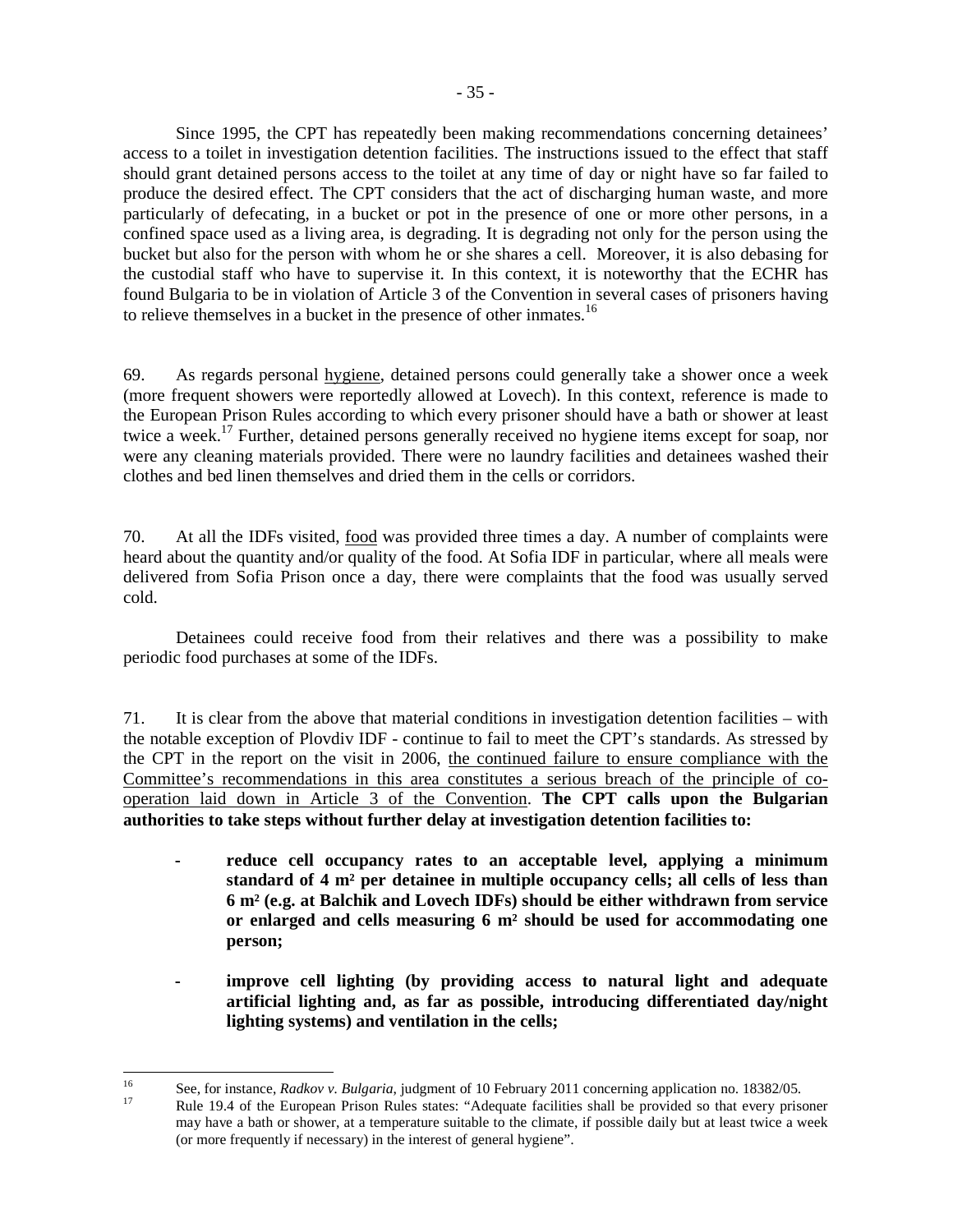- **improve the state of the beds and bedding provided to detained persons;**
- **guarantee strict compliance with the instructions given to custodial staff to grant detainees ready access to the toilet at any time of day or night, and gradually to introduce in-cell toilets in the context of refurbishment;**
- **increase the frequency of showers for inmates, in the light of Rule 19.4 of the European Prison Rules;**
- **ensure that detainees have access to essential personal hygiene products;**
- **provide detainees with sufficient materials to clean their cells;**
- **review the quantity and quality of the food provided and ensure that cooked meals are appropriately heated when served.**

72. The situation regarding the regime of activities at the IDFs remains of serious concern to the CPT, in view of the fact that many persons spend months (occasionally over a year) detained there.

 Plovdiv IDF was the only establishment where access to outdoor exercise of one hour (two for juveniles) was guaranteed on a daily basis. There were three outdoor yards (each measuring some 36 m²). Further, the establishment had a library with some 800 books and a fitness room (which, however, was reportedly not being used by detainees because of the lack of staff to supervise them). Efforts were also being made to offer some purposeful activities (literacy courses for six groups of detainees, drug-prevention group work).

The IDF in Sofia also had three exercise yards (40 m² each), situated on the top of the building; however, the delegation was informed that the shortage of staff made it difficult to enable each detainee to have one hour of exercise every day. At the remainder of the IDFs visited, there was a lack of outdoor exercise facilities. At Balchik, detainees were allowed to stroll along the corridor for some 20 minutes a day, and at Lovech, they were taken to a small area next to the toilets; as a result, detainees at these two IDFs did not get outside the buildings for months on end. At Varna, a room measuring some  $20 \text{ m}^2$ , with some fitness equipment and a bench, was used as an exercise area. Similarly, at Veliko Turnovo, there was a room measuring some 20  $m^2$ , with two large windows and two benches; however, detainees claimed that access to that room was limited to two to three times per week, some 30 minutes each time.

 To sum up, the vast majority of persons held in IDFs spent at least 23 hours a day locked up inside their cells. Their only means of distraction were books and newspapers provided by their families and, for those who had the financial means, TV and/or radio sets.

73. In previous visit reports, the CPT has expressed particular concern about the position of juveniles held in IDFs, who were subjected to the same regime as adult detainees (with the exception of being entitled to two hours of daily outdoor exercise). The Committee has stressed that, although a lack of purposeful activity is detrimental for any detained persons, it is especially harmful for juveniles, who have a particular need for physical activity and intellectual stimulation.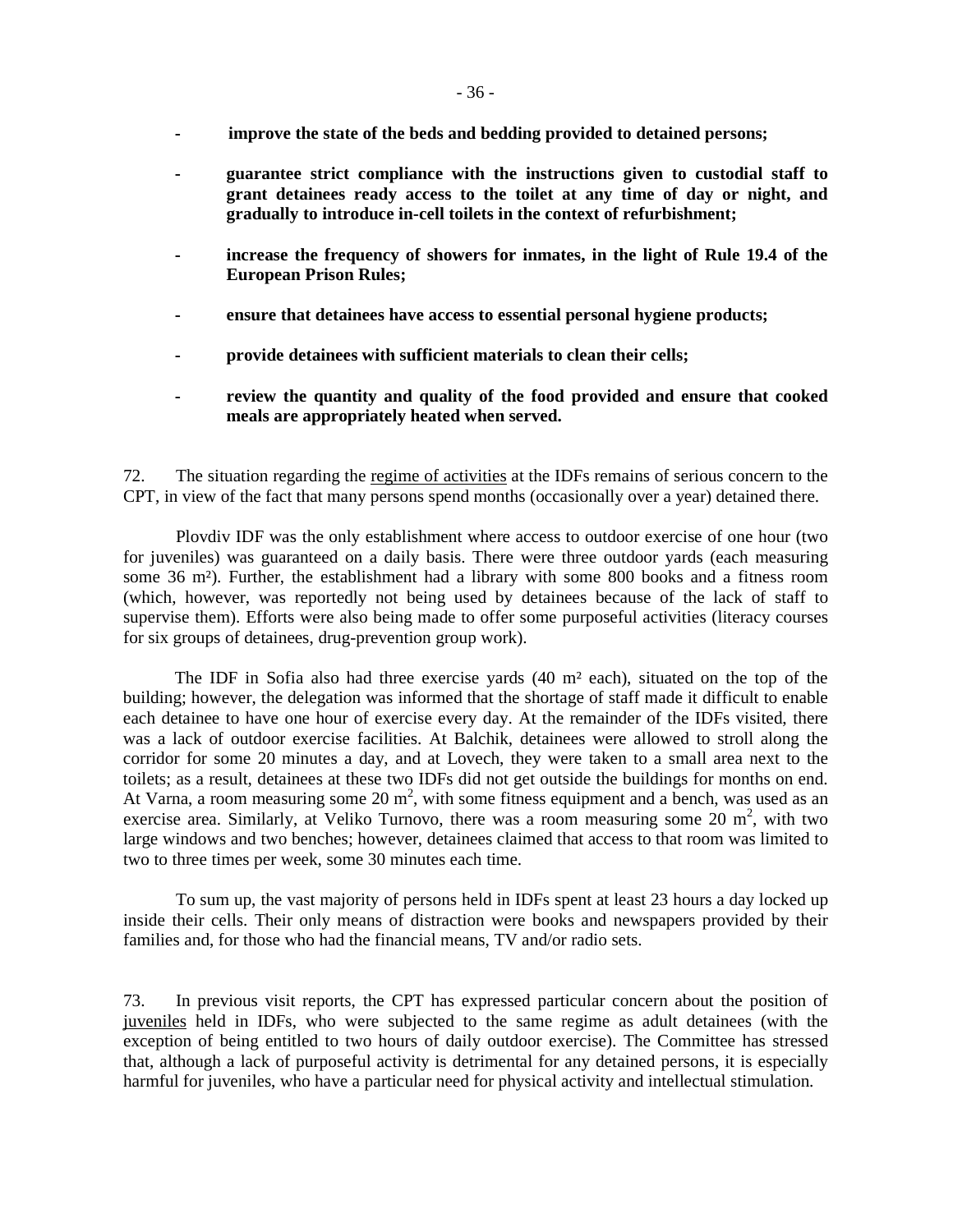At the time of the 2010 visit, there was one juvenile at the Sofia IDF who had been held alone in a cell for nearly a month. He had no TV or radio in the cell; further, because he had no money, he could not make phone calls. In reaction to the delegation's concerns about the negative effects of isolation on the mental health of this juvenile, the establishment's director undertook to take appropriate measures. By letter of 26 November 2010, the Bulgarian authorities informed the CPT that these measures had involved increased contacts with staff (a probation officer, medical and custodial staff), allowing the juvenile telephone calls and additional visits, and providing him with newspapers. Since 15 November 2010, the juvenile in question was being held together with other juveniles who had been detained in the meantime.

 There were also three juveniles at Plovdiv IDF, of whom one had been held alone in a cell for five days. Staff were making efforts to ensure that the latter had some forms of association: he was allowed to take two hours of outdoor exercise together with the other juveniles and was also offered to clean the corridor for up to two hours a day.

 **The CPT considers that the above-mentioned efforts of staff should be underpinned by the issuing of instructions which make it clear that, in the case of there being only one juvenile detained in an IDF, to avoid isolation, he/she should be provided with appropriate human contact, including opportunities to participate in out-of-cell activities with adults, under appropriate supervision by staff, and should not be left locked up alone in a cell for extended periods of time.** 

74. As stressed by the CPT in previous visit reports, it is incumbent on the authorities to develop a proper regime of activities for persons held in investigation detention facilities which, *inter alia,* is designed to protect the detainees' mental and physical health during the period they spend in such facilities. In the case of detainees undergoing prolonged preliminary investigation, the aim should be to enable them to spend a reasonable part of the day (eight hours or more) outside their cells engaged in purposeful activities of a varied nature (work, preferably with vocational value; education; sport; recreation/association).

**The CPT calls upon the Bulgarian authorities to take steps to develop the regime of activities for persons held in IDFs, particular attention being paid to the special needs of juveniles. Immediate action must be taken to ensure that detainees are guaranteed their entitlement of at least one hour of genuine outside exercise per day (two hours for juveniles).**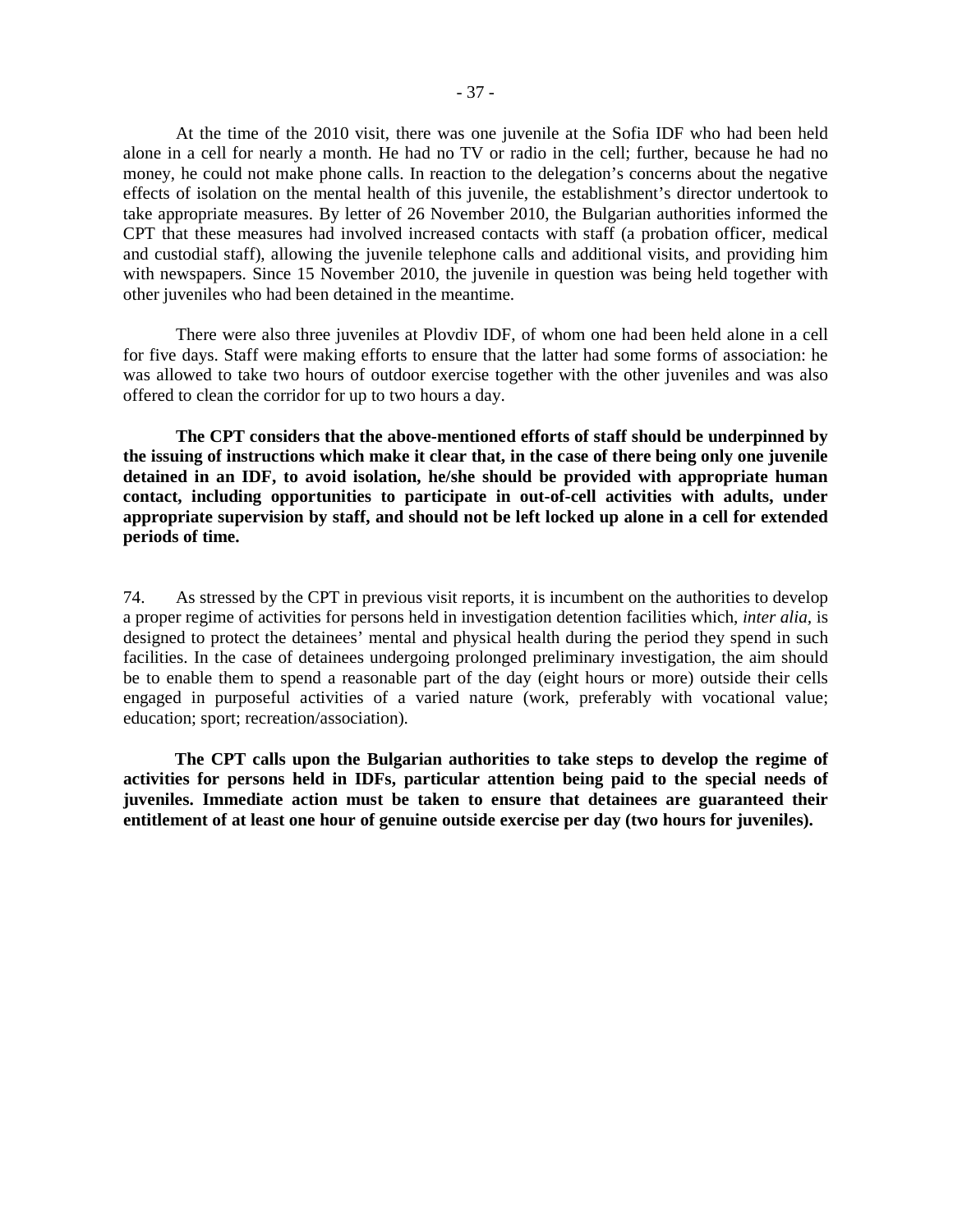d. health-care services

75. As regards health-care staff, the IDFs visited employed at least one feldsher. At the Sofia IDF, which is the largest in the country, there was a doctor, feldsher, nurse and dentist. As for Plovdiv IDF, it employed a doctor and a feldsher.

76. Newly arrived detainees were, as a general rule, medically examined on the day of admission. However, the delegation heard allegations about some exceptions, especially at weekends when no medical staff member was present. The initial examination included screening for injuries, measuring the blood pressure and pulse, anamnesis and diagnosis*.* Further, the delegation was told that, as a rule, all detained persons were seen by the doctor/feldsher once a month and could be sent out for specialised consultations in case of need.

 That said, the delegation heard numerous complaints about lack of medication (which usually had to be supplied by the families), delays in gaining access to a doctor and difficulties in securing transfers to outside hospital facilities.

**The CPT recommends that the Bulgarian authorities take steps to ensure that:** 

- **appropriate medication in sufficient quantities is supplied to all IDFs in the country;**
- **detained persons in need of medical care are promptly seen by a doctor and, if required by their state of health, transferred to an outside medical facility.**

77. As previously noted (see paragraph 18), the Ministry of Justice Order № L-6399 of 26 July 2010 contains detailed provisions concerning medical examinations in investigation detention facilities. Pursuant to this Order, all cases of injuries observed on newly arrived detained persons should be reported to the IDF director and forwarded to the supervising prosecutor and the General Directorate for the Execution of Punishments. As previously mentioned, this practice was being followed at Plovdiv, Sofia and Varna IDFs. However, the examination of medical documentation revealed that the recording of injuries observed upon arrival did not always refer to the relevant statements made by the person concerned, nor were the doctor's conclusions noted. **In this respect, reference is made to the recommendations in paragraph 18.**

78. All detained persons had a personal medical file. However, the quality of medical documentation and the observance of medical confidentiality left something to be desired (e.g. medical certificates drawn up in respect of new arrivals were kept in the legal files of detainees). Further, with the exception of Plovdiv IDF, medical examinations continued to take place in the presence of non-medical staff.

 **The CPT recommends that further steps be taken to improve the quality of medical records and ensure the observance of their confidentiality. All medical examinations should be conducted out of the hearing and – unless the doctor concerned expressly requests otherwise in a given case – out of the sight of custodial staff.**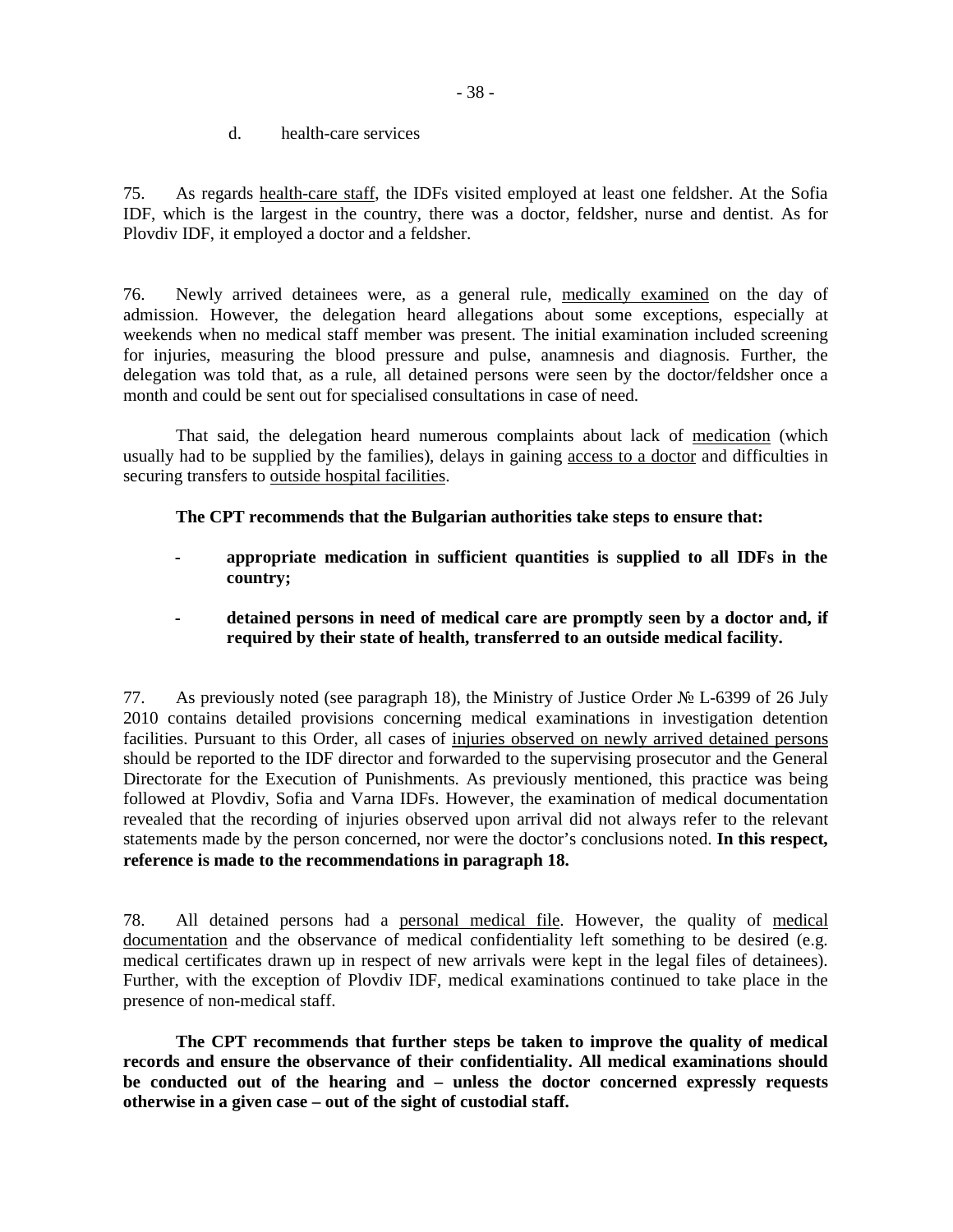e. other issues related to the CPT's mandate

79. In all the IDFs visited, detained persons were entitled to receive at least two visits per month of up to 40 minutes each (in practice, many detainees had a visit every weekend). That said, there were no proper visiting facilities at Balchik and Veliko Turnovo. It is also noteworthy that all visits took place in closed conditions (i.e. there was a physical separation between detained persons and their visitors).

## **The CPT recommends that steps be taken to:**

- **equip Balchik and Veliko Turnovo IDFs with a proper visiting room, as well as any other IDFs where such rooms are still missing;**
- **enable persons detained in IDFs to receive visits under open conditions. Open visiting arrangements should be the rule and closed ones the exception, based on well-founded and reasoned decisions following individual assessment of the potential risk posed by a particular prisoner or visitor.**

**Reference is also made to the recommendation in paragraph 139 concerning the frequency of visits.** 

80. In all the establishments visited, detained persons had the possibility to make telephone calls (either unlimited or, as a minimum, twice a week). Pay-phones had been installed in the exercise yards/rooms or corridors and detainees could have up to ten numbers authorised on their phone cards. However, numerous complaints were heard about the high price of telephone calls (see also paragraph 141). **The CPT recommends that the Bulgarian authorities ensure that persons detained in IDFs have access to telephone communications at prices analogous to those in the community.**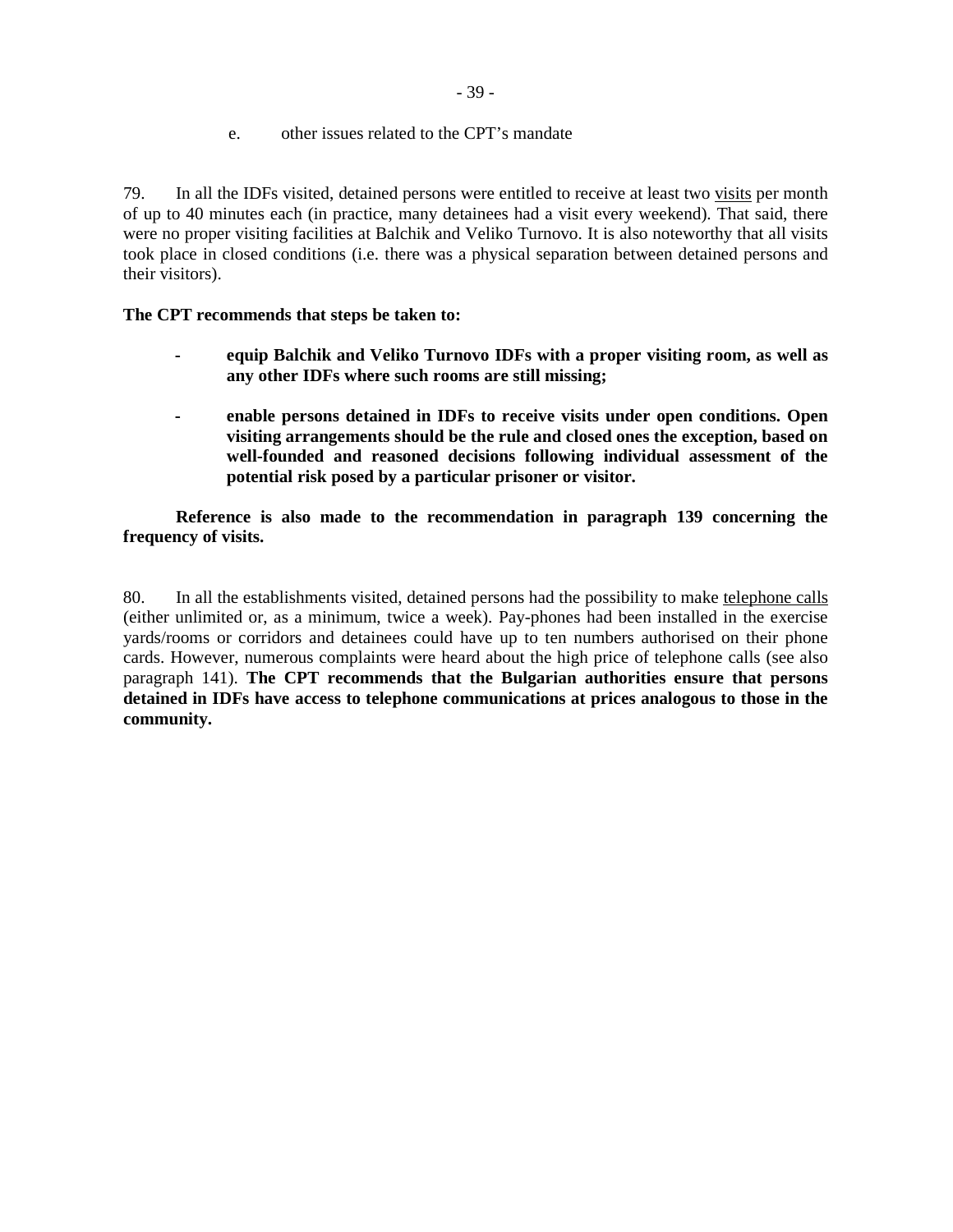# **2. Prison establishments**

a. preliminary remarks

81. The delegation carried out first-time visits to Plovdiv and Varna Prisons, and paid a followup visit to Lovech Prison Hospital.

82. Compared to the previous periodic visit in 2006, the total number of inmates in the country had dropped by some 18% (there were 9,379 prisoners on 1 October 2010, as compared to 11,452 in September 2006). According to the Director of the General Directorate for the Execution of Punishments, in the last three years, the prison population had stabilised at an annual average of 9,000. The reduction in the prison population could mainly be attributed to changes in judicial practice, with an increased resort to probation<sup>18</sup> and the use of early release (parole)<sup>19</sup>.

 Despite the welcome reduction in the overall number of prisoners, prison overcrowding continues to represent a significant challenge for the Bulgarian authorities. According to information provided by the General Directorate for the Execution of Sentences, the official capacity of the prison estate (calculated on the basis of 4 m² of living space per prisoner) was 8,763. While some establishments were holding less prisoners than their official capacities, others were affected by overcrowding. The two prisons visited by the CPT's delegation, in Plovdiv and Varna, were seriously overcrowded (see paragraphs 95 and 107), and it was clear from the information provided by the authorities that Belene, Burgas and Pleven Prisons were also prey to this phenomenon.

83. As part of their efforts to improve prison conditions, the Bulgarian authorities have adopted a new Law on the Implementation of Sentences and Preliminary Detention (in force since 1 June 2009). The law provides for a minimum of  $4 \text{ m}^2$  of living place per prisoner; however, the application of this requirement has been postponed until 2012. In December 2008, the Council of Ministers adopted a Strategy for the Development of the Places of Deprivation of Liberty in the period 2009-2015. This Strategy had to be adjusted in 2010 in the light of the economic and financial crisis which affected negatively the investment programmes. On 8 September 2010, the Council of Ministers adopted a Programme for Improvement of Places of Deprivation of Liberty in the period 2011-2013, with 20 million BGL<sup>20</sup> being allocated to new construction and refurbishment of existing prisons. In this context, the delegation was informed that the construction of a new prison in Sofia would begin shortly.

 Further, with a view to ensuring a more even spread of inmates through the prison estate, the Minister of Justice has issued a new Order on the territorial distribution of sentenced prisoners. Efforts were also being made to transfer more prisoners to prison hostels in which there was a spare capacity and the delegation was informed of plans to introduce electronic monitoring (tagging).

 $18\,$ Since its introduction in 2005, probation had been applied to 57,291 cases, and at the time of the CPT's visit there were some 14,000 persons on probation.

 $\frac{19}{20}$  In 2009, 1,110 persons were released on parole, and in the first 9 months of 2010, 734 persons.

The equivalent of some 10 million Euros.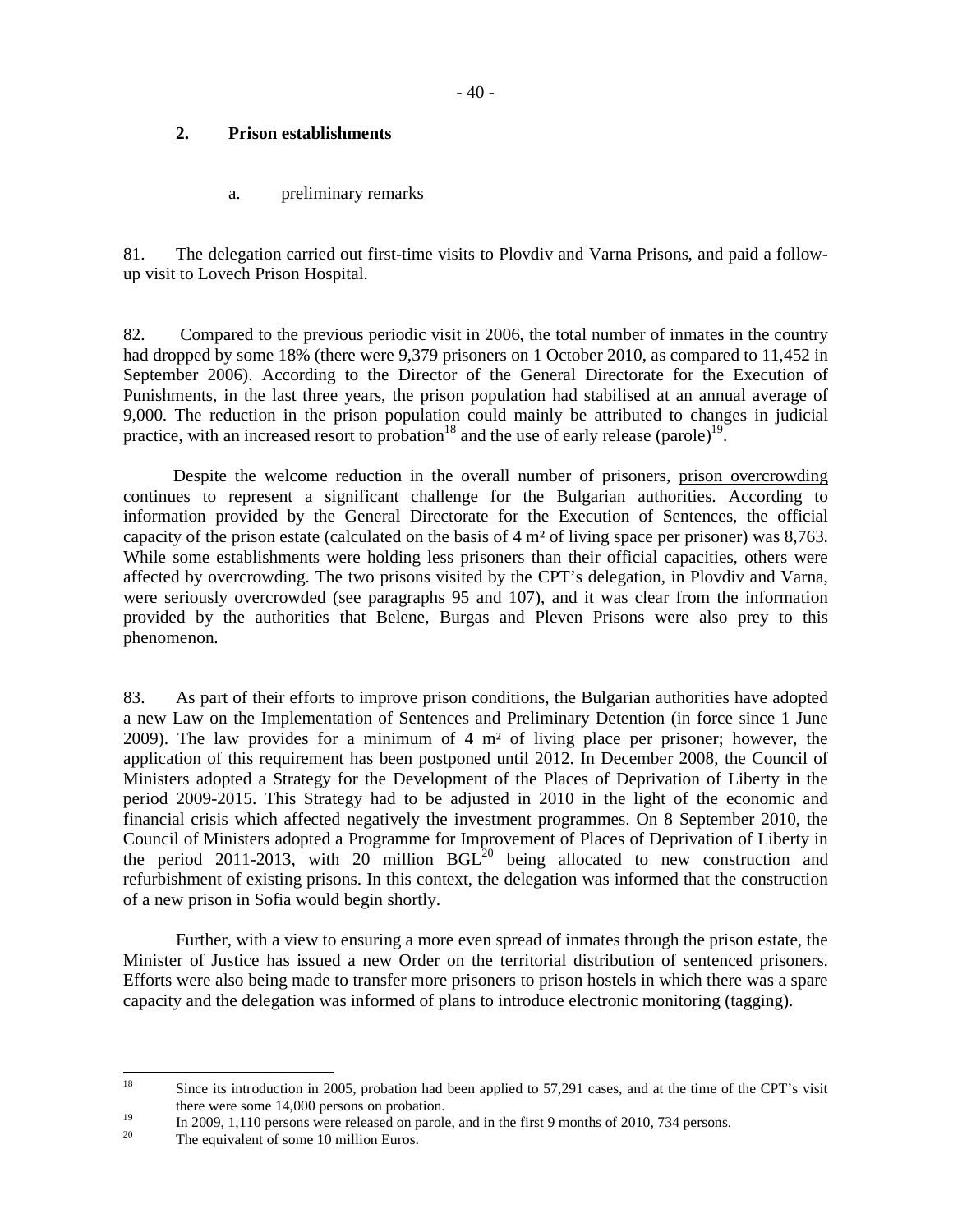It should also be noted that in June 2010, the Bulgarian Government approved a new "Concept of Penal Policy" (covering the period 2010-2014), which contains measures for reforming the country's criminal justice system in the light of European standards. The Concept stresses the need for developing the aspect of resocialisation of prisoners, improving the juvenile justice system and reinforcing preventive social action in respect of people with addictions and other risk groups. A working group was set up to draft a new Criminal Code (the one in force dating back to 1968). Amongst the objectives pursued by this group are a decriminalisation of obsolete and petty offences and exploring alternatives to imprisonment. Further, the Concept envisages amendments to the Code of Criminal Procedure with a view to speeding up the proceedings for certain offences.

84. The CPT appreciates the measures already taken or planned with a view to reforming the Bulgarian penal policy and improving prison conditions. It is clear that at times of financial and economic crisis, finding money to build new prisons is not a realistic solution to the problem of prison overcrowding. The only viable way to control overcrowding and achieve the standard of 4 m² of living space per prisoner provided for in Bulgarian law is to adopt a strategy for the sustainable reduction of the prison population, which includes a variety of steps to ensure that imprisonment really is the measure of last resort. This implies, in the first place, an emphasis on non-custodial measures in the period before the imposition of a sentence and the availability to the judiciary, especially in less serious cases, of alternatives to custodial sentences together with an encouragement to use those options. Further, the adoption of measures to facilitate the reintegration into society of persons who have been deprived of their liberty will reduce the rate of re-offending.

**The CPT calls upon the Bulgarian authorities to pursue vigorously the application of all the different measures designed to combat prison overcrowding. In this context, the drafting of a new Criminal Code should be used as an opportunity to examine certain features of the legislation which may be contributors to the overcrowding problem.** 

**In addition, efforts should be made to step up the training provided to prosecutors and judges, with a view to promoting the use of alternatives to imprisonment.** 

85. Low prison staffing levels has been an issue of concern for the CPT over the years. In the reports on the visits in 2006 and 2008, the Committee recommended that the Bulgarian authorities reconsider this issue as a matter of urgency. The information received at the time of the 2010 visit is disappointing: by decree of the Council of Ministers of 5 August 2010, the total number of staff positions had been decreased from 4,708 to 4,610. As previously stressed by the CPT, this is not a viable path to overall improvement of the treatment of prisoners. A low staff complement diminishes the possibilities of direct contact with prisoners, reduces the emergence of dynamic security and has a negative influence on the quality and level of the activities provided to prisoners. At the prisons visited in 2010, the low staffing level, combined with overcrowding, made control by staff difficult, as demonstrated by the incidence of inter-prisoner violence (see paragraph 88).

 **The CPT calls upon the Bulgarian authorities to improve prison staffing levels as a priority. Further, to obtain personnel of the right calibre, the authorities must be prepared to invest adequate resources into the process of recruitment and training and to offer adequate salaries**. This will also attract candidates from a wider pool and enhance the standing of prison staff in the community. $21$ 

 $21$ 

In this connection, see Rules 76, 78, 79 and 81 of the European Prison Rules and the comments thereon.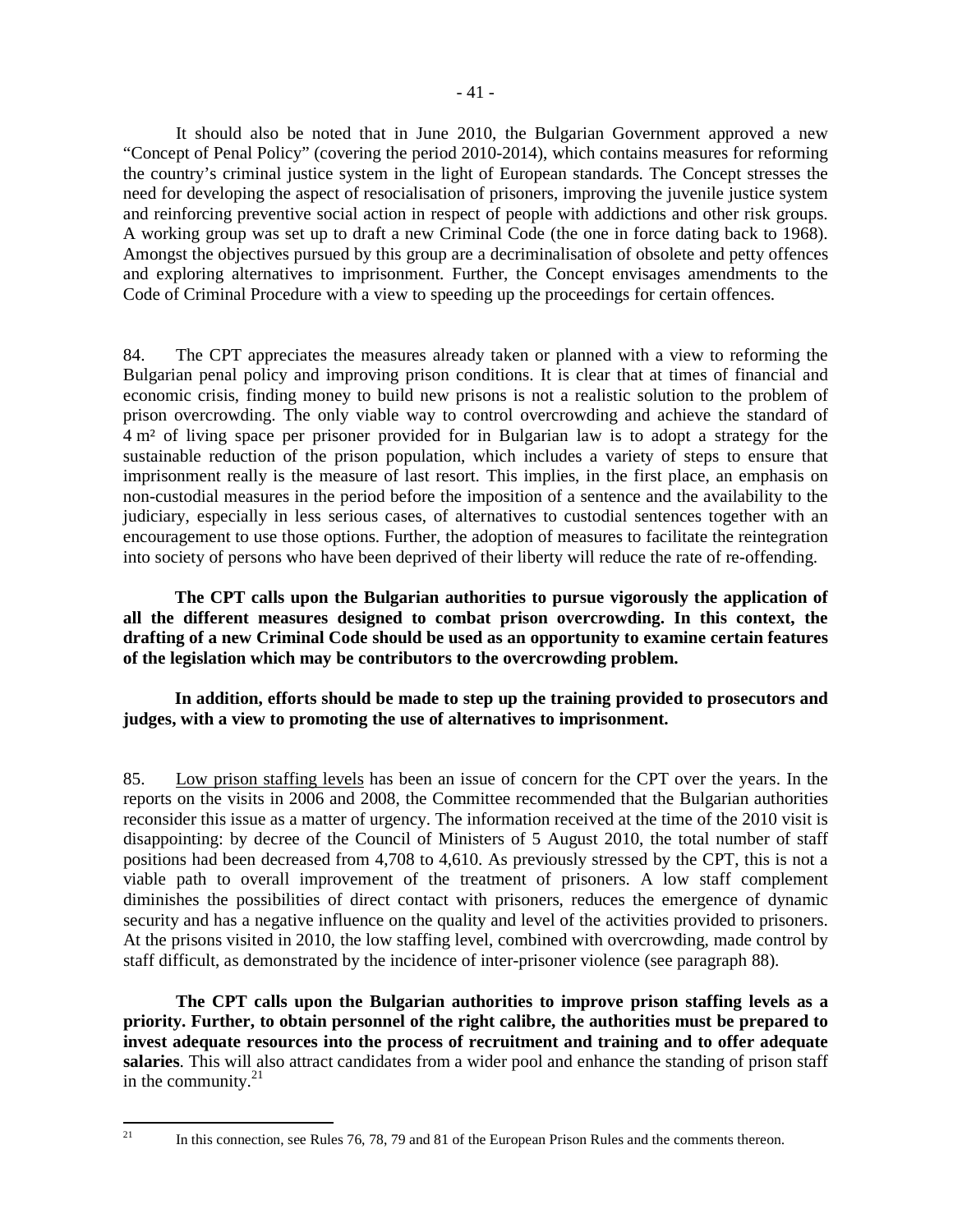86. The problem of overcrowding has a direct bearing on the issue of work and other activities for prisoners. According to information provided by the General Directorate for the Execution of Punishments, the monthly average of prisoners who worked was 1,800 (i.e. 20% of the total prison population). This points to a deterioration of the inmate employment situation since the visit in 2006 when 4,000 prisoners had work (i.e. approximately 35% of the prison population). Due to the financial and economic crisis, many prison workshops had reduced their activities. On the other hand, attempts were being made to engage prisoners in voluntary labour.

 As regards other activities, the delegation was informed that the number of inmates involved in education had been on the increase (819 in 2009, 1,118 in 2010). To combat the increasing illiteracy amongst prisoners, 35 literacy courses had been organised (involving 412 inmates). Concerning vocational training, 61 courses had been organised in 2009-2010 with the participation of 1,156 prisoners. Further, in co-operation with the Ministry of Labour and Social Policy, two projects on resocialisation through vocational training had been set up, providing qualifications to 1,764 inmates. In addition, various programmes for the acquisition of social and practical skills and offence related interventions had been organised (e.g. anger management, cognitive skills, assertive behaviour, treatment for drug addition, civic education, computer literacy, etc.).

 **The CPT recommends that the Bulgarian authorities step up their efforts to develop the programmes of activities for prisoners. The aim should be to ensure that both sentenced and remand prisoners are able to spend a reasonable part of the day (8 hours or more) outside their cells, engaged in purposeful activities of a varied nature.** 

**As regards work in particular, the Committee wishes to stress once again that a major improvement of the employment situation in prisons will require a fundamental change in approach, based on the concept of prisoners' work as geared towards rehabilitation and resocialisation rather than towards financial profit.** 

b. ill-treatment

87. The delegation received a number of allegations of physical ill-treatment of prisoners by staff (punches, kicks, truncheons blows) at the closed part of *Plovdiv Prison*. It appeared that truncheons had sometimes been employed in situations in which the prisoner had not represented a direct and immediate threat to staff or other prisoners and, consequently, their use could be regarded as being retaliatory in nature. In one case recorded in the documentation concerning disciplinary punishments, staff had used truncheons against a prisoner because he had "refused to fulfil his duties and threatened to use his connections with powerful people". Another case concerned two prisoners who, after having a altercation in the dining hall, had been taken out by staff into a corridor (an area apparently not covered by CCTV) and hit with truncheons. One of the prisoners concerned was subsequently taken to a hospital and diagnosed with a contusion in the region of his right forearm and hand. It is also noteworthy that some inmates with whom the delegation spoke stated that staff had threatened them with repercussions after the visit (see paragraph 6).

 At *Varna Prison*, the delegation heard some allegations of staff assaulting prisoners (punches, kicks and/or truncheons blows) who were disruptive or disobeying orders. In one recent case, the prisoner concerned – who had allegedly been hit by a staff member because of failing to clean the corridor – claimed that he had sent complaints to several instances without receiving an answer.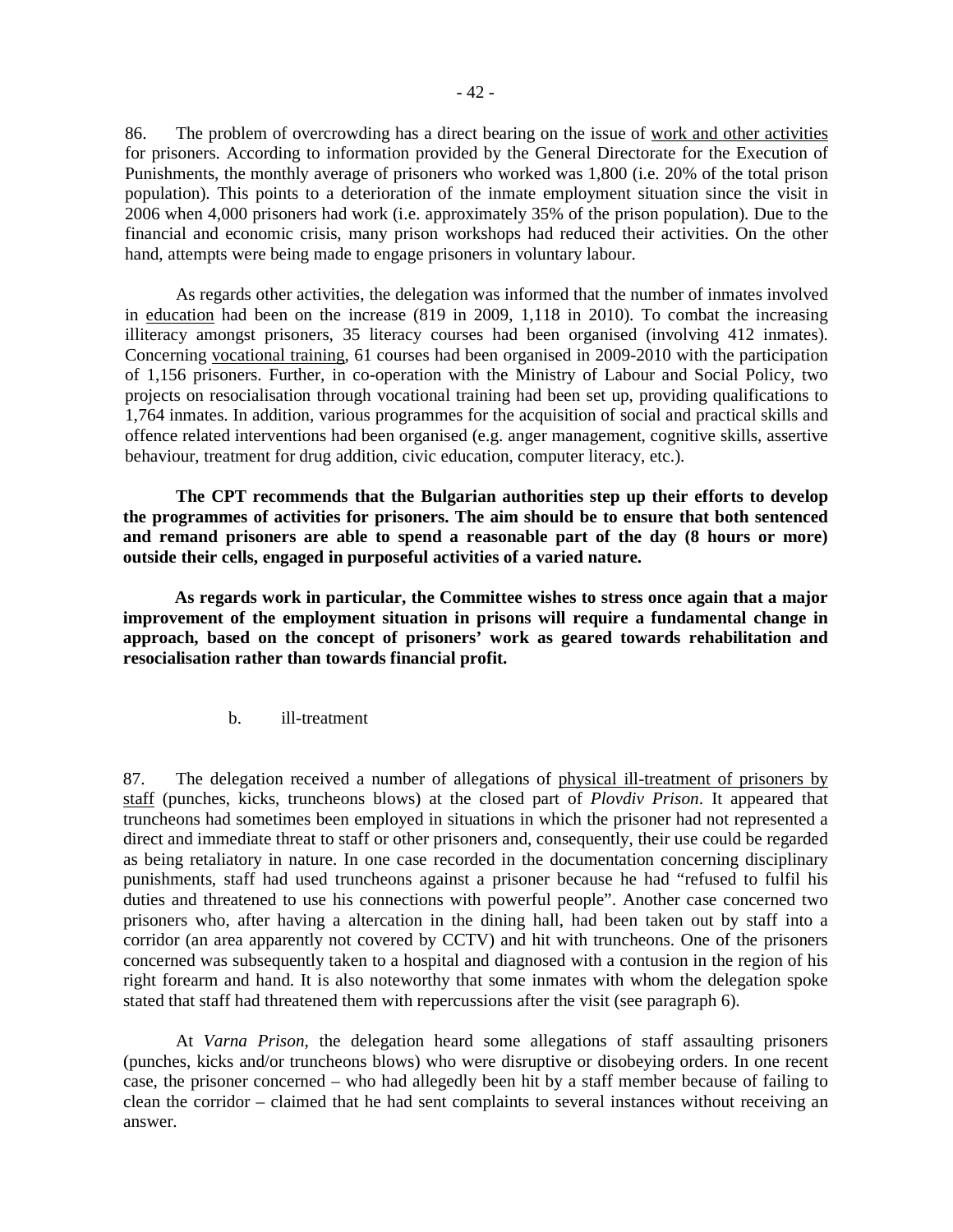At *Lovech Prison Hospital*, the delegation heard some allegations from patients in the psychiatric ward that staff occasionally took a rather rough approach, especially when controlling agitated patients (see paragraph 136). It should also be noted that, after the visit to the hospital, the delegation received accounts of ill-treatment of patients in the tuberculosis ward. In particular, it was alleged that in March 2010, some 20 prison officers had been summoned to the ward by a staff member who had had a verbal altercation with an inmate. The inmate in question, as well as some other inmates on the ward, had allegedly been kicked, punched and hit with truncheons.

 Further, at all three establishments, a number of complaints were heard of verbal abuse by staff.

 **The CPT recommends that the management of Plovdiv and Varna Prisons and Lovech Prison Hospital take steps to ensure that prison staff do not abuse their authority and resort to ill-treatment. All staff members should be reminded at suitable intervals that both the physical ill-treatment and verbal abuse of inmates are not acceptable and will be the subject of severe sanctions.** 

 **The Committee also recommends that the situations in which prison officers may use physical force and truncheons be defined more precisely, and that detailed instructions concerning the use of such means be issued. It must be made clear in these instructions that physical force and truncheons can only be applied when – and to the extent – strictly necessary to maintain security and good order, and never as a form of punishment. Further, all cases of the use of physical force and truncheons should be recorded in a separate register and the prison management and prosecutors should be particularly vigilant when examining them.** 

88. At both Plovdiv and Varna Prisons, inter-prisoner violence was rife. It transpired from the examination of documentation on disciplinary punishments that there was at least one violent altercation between prisoners every week<sup>22</sup>, leading to placements in a disciplinary cell and occasionally to a medical intervention or hospitalisation. Some instances of inter-prisoner violence/intimidation were also reported at Lovech Prison Hospital.

 At Varna Prison in particular, the low staffing level, coupled with severe overcrowding, could easily compromise the safety of staff and prisoners alike. The climate of violence and intimidation which seemed to prevail at that establishment was often linked to the drug-trafficking that was acknowledged to be widespread, the presence of organised criminal groups and tensions between different ethnic groups and nationalities. Most of the violent incidents related to fights, but there was also one recorded case of sexual abuse in May 2010. During the day, an inmate had reportedly been asked by several other prisoners to go to their cell where he had been forced to sit on a chair leg; as a result, he had suffered a rupture of the rectum and had required urgent hospitalisation and surgery.

 Further, at both Plovdiv and Varna Prisons, allegations were received of certain inmates enjoying a privileged position and helping staff to control other prisoners. At Plovdiv Prison, the delegation heard accounts – and saw documentation - of one such prisoner (employed as a "cleaner") using a staff truncheon in order to hit another inmate. The case in question had been the subject of a disciplinary procedure, but despite several prisoners giving consistent evidence against the "cleaner", no disciplinary sanction had been imposed on him.

 $22$ 

<sup>22</sup> At Varna Prison, there had been 8 cases of inter-prisoner violence in September 2010, and 29 in the first six months of 2010. At Plovdiv Prison, the records referred to 7 cases of inter-prisoner violence in October 2010.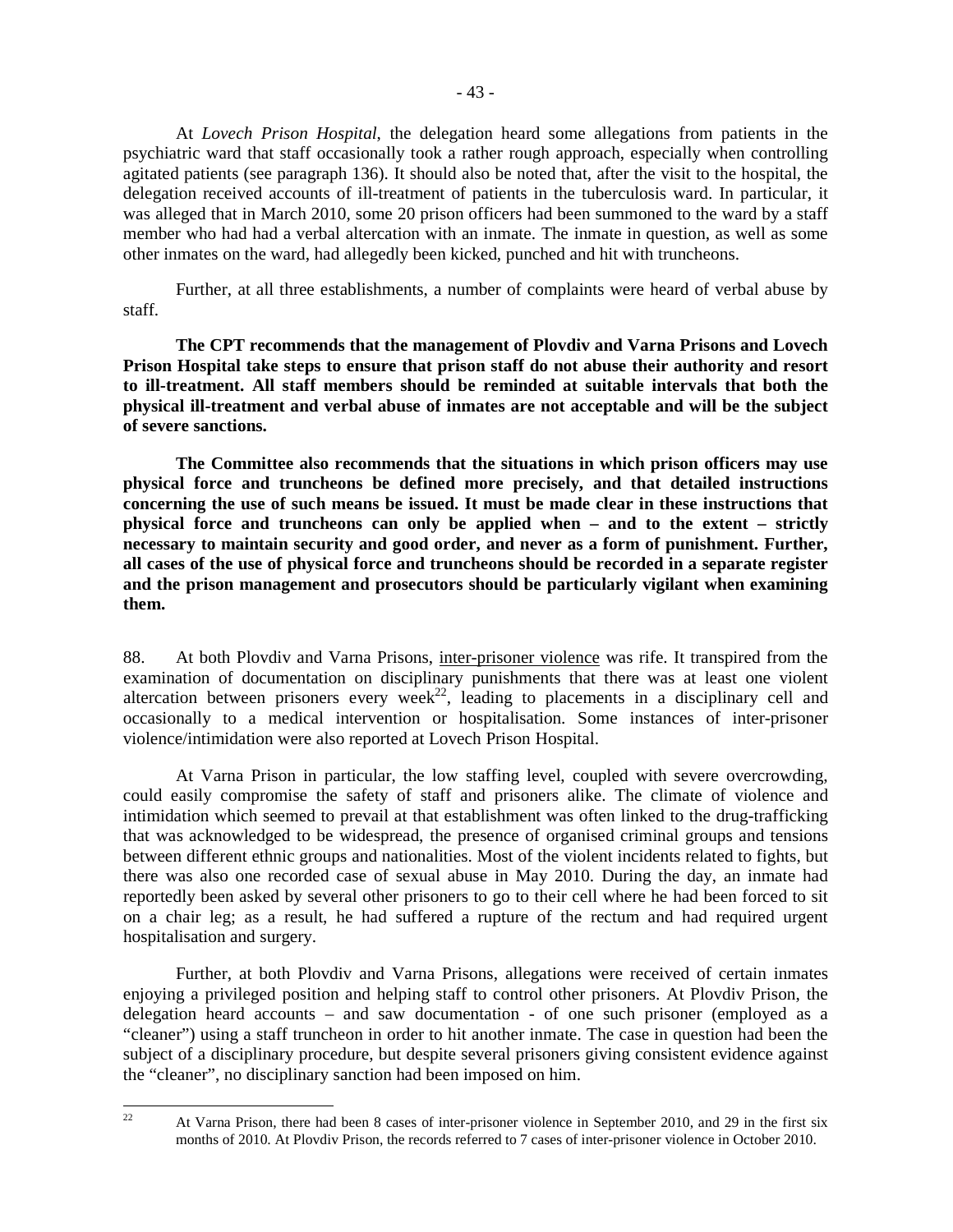89. In the report on the visit in 2006, the CPT had already recommended that the Bulgarian authorities devise a national strategy concerning inter-prisoner violence<sup>23</sup>. The findings from the 2010 visit suggest that there is an even greater need for vigorous action to combat this phenomenon.

The Committee considers that an effective strategy to tackle inter-prisoner intimidation/violence should seek to ensure that prison staff are placed in a position to exercise their authority in an appropriate manner. In particular, staff should be encouraged more closely to supervise the activities of prisoners and enter in direct contact with them with a view to developing dynamic security. This implies making available sufficient numbers of staff and providing them with appropriate initial and advanced training. When incidents of inter-prisoner intimidation/violence do occur, staff must be both resolved and properly trained to intervene. Measures should also be taken to tackle drug-trafficking and tensions between different ethnic groups or nationalities.

In addition to implementing an individualised risk and needs assessment, the prison system may also need to develop the capacity to ensure that potentially incompatible categories of prisoners are not accommodated together. In some European countries which have been faced with the problem of inter-prisoner violence, good results have been produced by violence prevention programmes and the setting up of special units for prisoners seeking protection from other inmates (vulnerable prisoners, prisoners with psychological/psychiatric problems) as well as special units for dangerous/disruptive prisoners.

**The CPT recommends that the Bulgarian authorities carry out a thorough investigation into the nature and scale of the problem of inter-prisoner violence in each prison establishment and develop as a matter of priority a national strategy to address this phenomenon, with a view to ensuring that all prisoners can serve their sentences under safe conditions.** 

**Further, the Committee must stress that it is inadmissible for staff to put a prisoner in a position of control and authority vis-à-vis other prisoners.** 

90. The delegation noted that staff carried truncheons openly in the prisoner accommodation areas of Plovdiv and Varna Prisons and the TB unit of Lovech Prison Hospital. As far back as in 1995, the CPT had recommended that, if it is considered necessary for prison staff working in detention areas to carry truncheons, these should be hidden from view. During subsequent visits to Bulgaria, CPT delegations had observed that this recommendation was being complied with. However, the management of Plovdiv and Varna Prisons indicated that because of the low staffing levels, staff felt insecure and needed to have truncheons on them. The Committee must stress once again that openly carrying truncheons is in fact prejudicial to establishing positive relations between staff and prisoners and hence will not promote staff safety. **The CPT recommends that prison staff do not carry truncheons in a visible manner inside detention areas.** 

23

See paragraph 68 of CPT/Inf (2008) 11.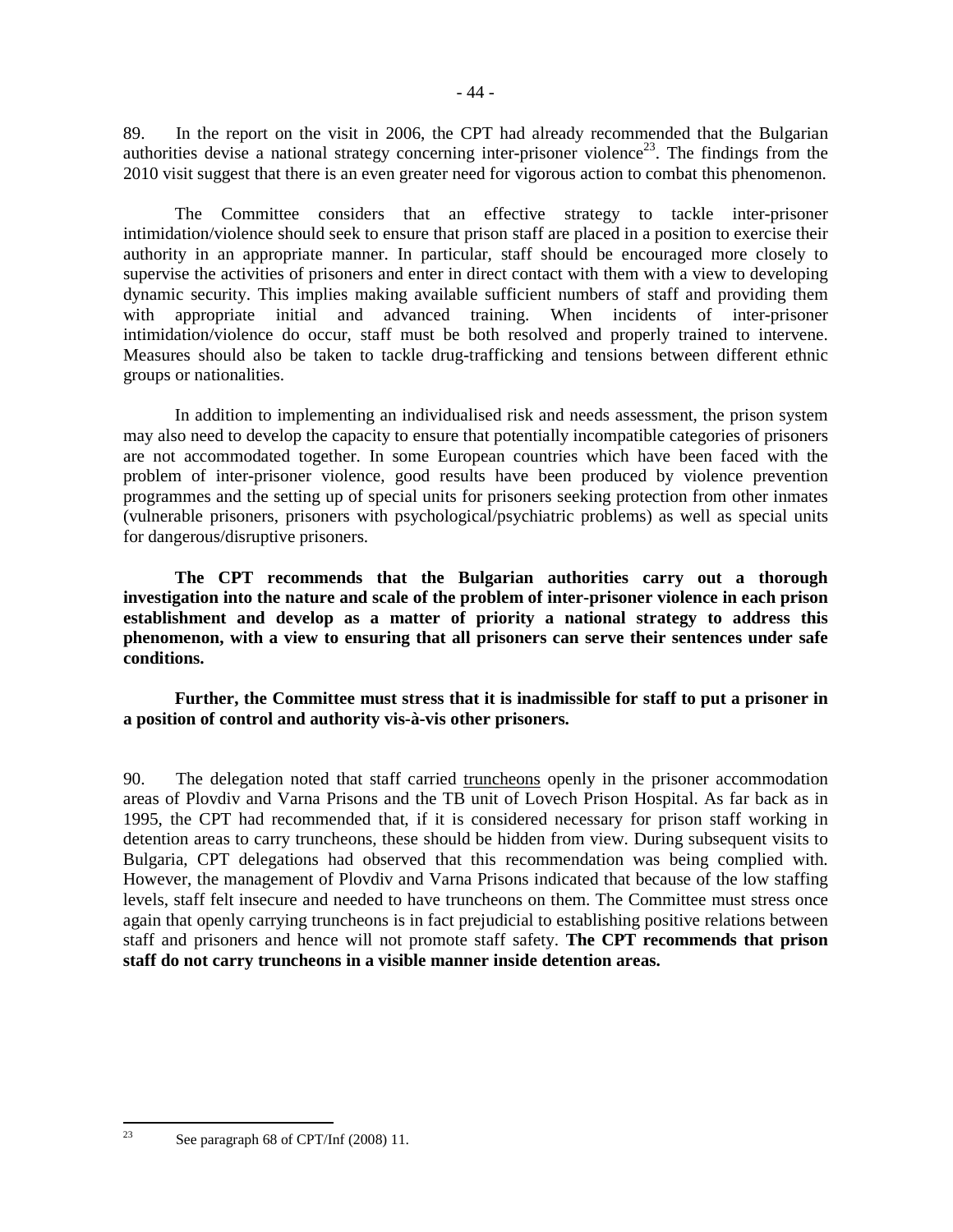91. The CPT's delegation encountered at Varna Prison the practice of fixation of prisoners with handcuffs to a bed. It was apparently not a frequent phenomenon, however, the delegation was concerned by the duration of fixation (e.g. in the case of one prisoner diagnosed with a personality disorder who had threatened to commit suicide, 11 days in September and 5 days in April 2010; in the case of another prisoner, 15 days in June/July 2009) and the procedure followed.

Fixation took place in one of the rooms of the medical centre (which was not specifically designed for the purpose and contained three ordinary beds). There was no centralised record of recourse to fixation, which made it difficult for the delegation to obtain a full grasp of the situation. The chief officer on duty showed the delegation copies of letters that he had sent to the relevant prosecutor, informing him of his decision to fixate a prisoner. However, the period of fixation was not documented. Further, it transpired from interviews with prisoners and staff that a doctor was not systematically called in whenever an inmate was fixated, and there was no close monitoring of the fixated prisoner by staff.

92. The CPT understands that it is necessary on occasion to resort to means of restraint in a prison setting. In such cases, the existence of regulations governing the use of means of restraint (conditions and procedure), and the conscientious recording of every application of these means, are basic safeguards against possible abuse and at a more general level constitute the essential tools of good management. In the Committee's opinion, the approach to immobilisation in prisons should take into consideration the following principles and minimum standards:

- Regarding its appropriate use, immobilisation should only be used as a last resort to prevent the risk of harm to the individual or others and only when all other reasonable options would fail to satisfactorily contain those risks; it should never be used as a punishment or to compensate for shortages of trained staff; it should not be used in a non-medical setting when hospitalisation would be a more appropriate intervention.
- Any resort to immobilisation should always be either expressly ordered by a doctor or immediately brought to the attention of a doctor.
- A special register should be kept to record all cases in which recourse is had to means of restraint; the entry should include the times at which the measure began and ended, the circumstances of the case, the reasons for the measure, the name of the staff member who ordered or approved it, and an account of any injuries sustained by the person or staff.
- The duration of fixation should be for the shortest possible time. Restraint for periods of days at a time cannot have any justification and would amount to ill-treatment.
- Persons subject to immobilisation should receive full information on the reasons for the intervention.
- The management of any establishment which might use immobilisation should issue formal written guidelines, taking account of the above criteria, to all staff who may be involved.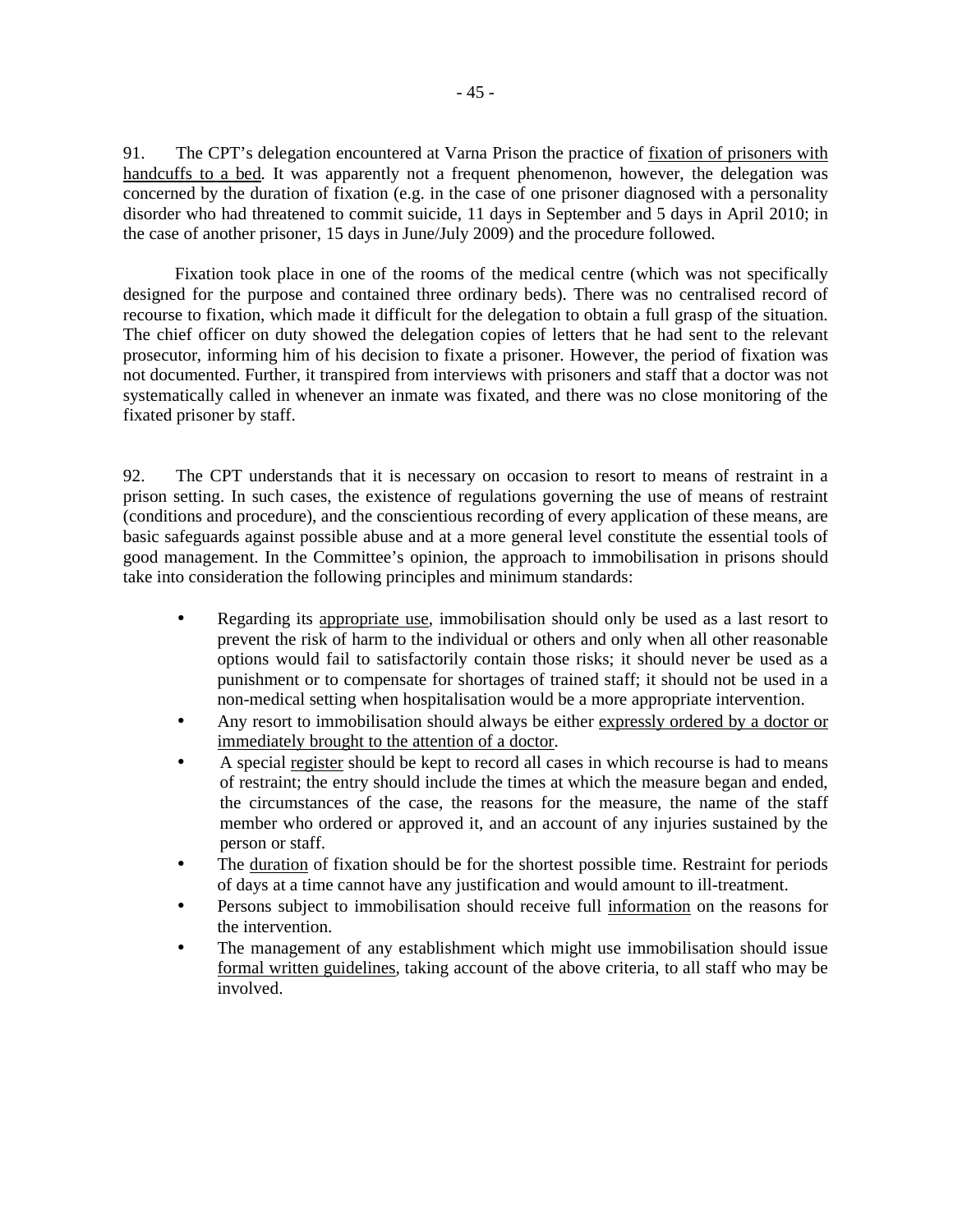• An individual subject to immobilisation should, at all times, have his/her mental and physical state continuously and directly monitored by an identified member of the health-care staff or another suitably trained member of staff who has not been involved in the circumstances which gave rise to the application of immobilisation. The staff member concerned should offer immediate human contact to the immobilised person, reduce his/her anxiety, communicate with the individual and rapidly respond, including to the individual's personal needs regarding oral intake, hygiene and urination and defecation. Such individualised staff supervision should be performed from within the room or, if the inmate so wishes, very near the door (within hearing and so that personal contact can be established immediately). The supervising staff member should be required to maintain a written running record.

 Further, the person concerned should be given the opportunity to discuss his/her experience, during and, in any event, as soon as possible after the end of a period of restraint. This discussion should always involve a member of health-care staff or another member of staff with appropriate training.

**The CPT recommends that the Bulgarian authorities take the necessary steps to ensure that all the principles and minimum safeguards set out above are applied in prisons when resort is had to immobilisation***.*

- c. conditions of detention
	- *i. Plovdiv Prison*

93. Plovdiv Prison is an establishment for adult men (on remand and sentenced), comprising a closed prison and two open-type prison hostels. The closed prison was constructed in the early 1960s and occupied an extensive territory (2.5 hectares) in one of the residential areas of the city of Plovdiv. With a capacity of 405 places (calculated on the basis of 4  $m<sup>2</sup>$  per prisoner), it was accommodating 619 inmates at the time of the visit, of whom 163 were prisoners on remand ("accused" and "defendants") and the remainder were sentenced. Nine of the inmates were lifesentenced prisoners.

The prison hostel "Hebros" was set up in the early 1990s on the territory of a farm on the outskirts of Plovdiv. When visited by the CPT's delegation, it was holding 108 inmates for an official capacity of 75. The prison hostel "Smolyan" was not visited by the delegation.<sup>24</sup>

94. At the outset of the visit, the prison Director acknowledged that overcrowding remained a feature of the establishment, despite a significant reduction in the prison population in recent years (the total number of inmates in the closed prison and two hostels had previously been around 1,300 as opposed to a monthly average of 920 in 2009, and 873 at the time of the visit). To deal with the problem of overcrowding, the management had submitted to the Main Directorate for the Execution of Punishments a proposal for the transformation of former production facilities on the territory of the prison into an accommodation building with some 250 places.

 $24$ This hostel, located on the territory of a former mining factory near the town of Smolyan (some 150 km away from Plovdiv), is reportedly one of the most modern hostels in the country. With a capacity of 220, it was said to be holding 120 prisoners.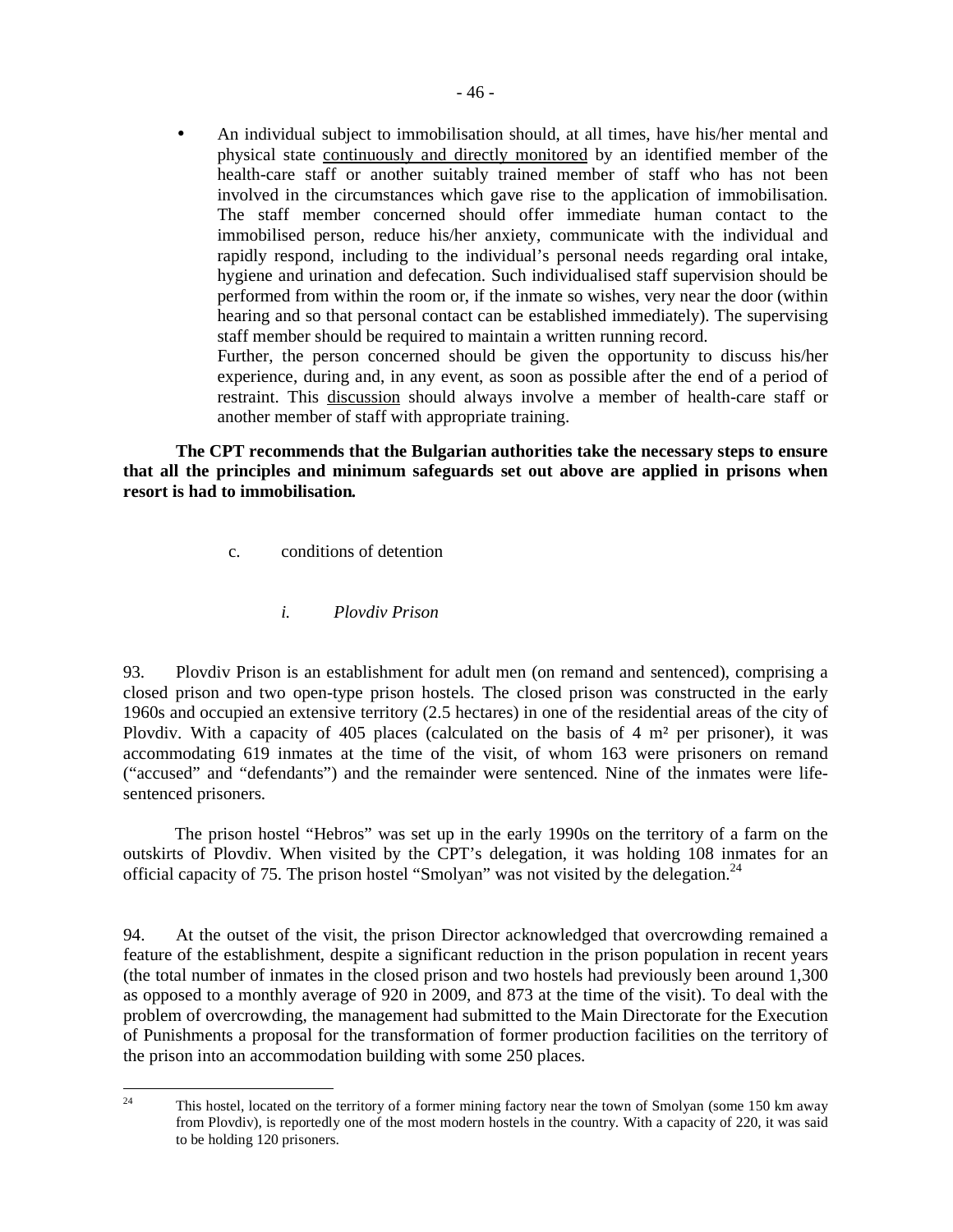The delegation also learned that the prison was in a difficult financial situation and faced challenges in meeting prisoners' basic needs: the 2010 budget was 25% lower than the one for the previous year and included no allocation for refurbishment, medication, bedding and clothing, education, materials and external services. Further, the establishment was in arrears on its payments to outside suppliers.

95. In the closed prison, prisoner accommodation was provided in two wings of an E-shaped two-storey building. Prisoners were distributed into 7 groups in accordance with their legal status and regime.<sup>25</sup> Most of the cells seen by the delegation were <u>overcrowded</u>. For example, 27 prisoners were being held in cell 82 which measured some 50  $m^2$ ; in cell 35, measuring some 32  $m^2$ , there were 16 inmates. Inmates indicated that about a week before the visit, the third tier of the bunk beds had been removed.

 The establishment had benefitted from a refurbishment in 2007-2008 when, thanks to funds from the centralised budget of the Main Directorate for the Execution of Punishments, cell windows and floor surfaces had been replaced, in-cell toilets repaired and walls repainted. Nevertheless, at the time of the visit, many of the cells were dilapidated (e.g. broken beds, damaged floor surfaces, crumbling wall paint, signs of damp on the walls). The general hygiene was variable and there was a need for improved provision of cleaning materials. Further, the cells were infested with cockroaches and other vermin.

96. In some cells (e.g. cell 15 in Group 6), access to natural light was seriously restricted by the presence of metal shutters attached to cell windows. The delegation also noted that when the artificial lighting was turned off during the day (which was frequently the case, see below), cells in Group 1 and 2 were so dark that it was impossible to read.

 Further, numerous complaints were heard about the lack of a continuous electricity supply. The delegation was told that there was electricity from 6 to 9 a.m., from 11 a.m. to 1 p.m., and from 4 to 10 p.m. Prisoners complained that it was impossible to switch on the light in the cells after 10 p.m., even in an emergency. The management confirmed that it was attempting in this manner to cut the costs of running the prison and reduce the debts to public utility companies.

 There were also reportedly problems with the ventilation and the high temperature in the cells in summer. Because of the above-mentioned power cuts, inmates could not use the fans which they had been allowed to purchase.

97. As regards access to the toilet, the presence of partitioned in-cell sanitary annexes (a WC and sink) in 85% of the cells was a positive development. Prisoners in the remainder of the cells (e.g. in the admission unit and the reinforced security zone; some of the cells in Group 6) in principle had access to common toilet facilities, but because of the shortage of staff, this access was limited during the day and impossible at night. As a result, these prisoners had to resort to buckets for toilet purposes.

 $25$ <sup>25</sup> The Eastern wing accommodated Group 1 (prisoners sentenced for the first time), Group 2 (remand and sentenced prisoners without prior convictions), Groups 3 and 4 (sentenced prisoners with prior convictions) and a reinforced security zone for lifers and other prisoners under special regime. The Western wing contained Group 5 (remand prisoners with prior convictions), Groups 6 and 7 (sentenced prisoners with prior convictions) and the unit for new admissions and prisoners in transit.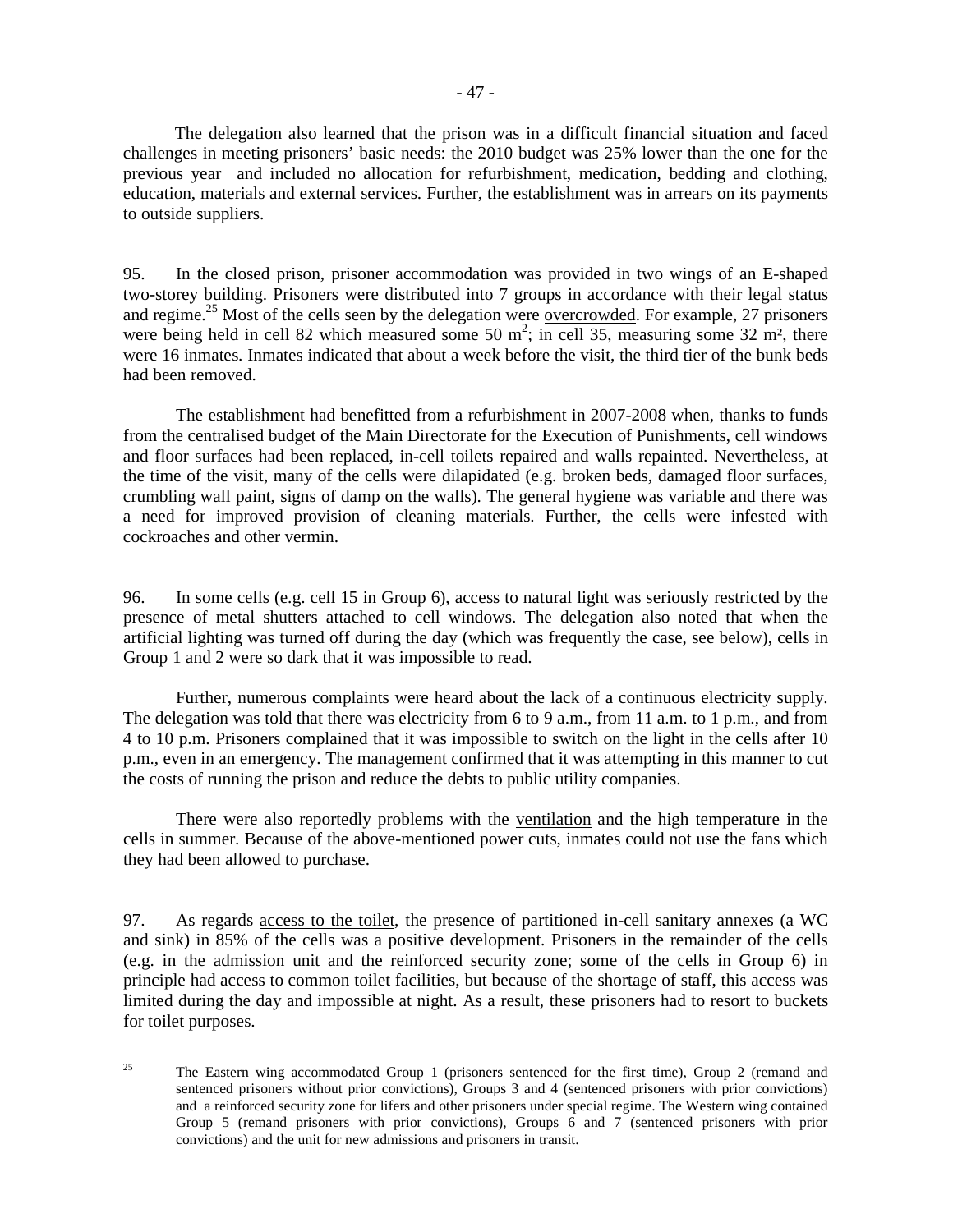98. Prisoners could take a shower once a week (and those employed more frequently) in bathrooms located on each floor. Some complaints were heard about the insufficient number of functioning showers (two to three for some 80 prisoners). As regards personal hygiene items, inmates were provided only with soap and had to rely on their own means/families for all other items; there were no arrangements for helping those who were destitute.

As for the prison laundry, it was equipped with only one washing machine and, as a result, prisoners had to wash their clothes and bed linen - and dry them - in the cells.

99. Food was the subject of complaints by many prisoners. Due to the limited budget, the daily food allowance per prisoner was 2.20 BGL (i.e. some 1.10 Euros), which was supplemented by occasional donations from sponsors. From the examination of the weekly menus, it appeared that the daily calorific value of the food was adequate (2,500-2,600 kcal for non-working and 3,000- 3,100 kcal for working inmates). However, the food lacked variety and certain products (eggs, fish, dairy products, fresh fruit and vegetables) were rarely present on the menu or altogether missing.

 Meals were taken in two dining rooms with dilapidated furniture and unhygienic conditions. The delegation observed that most prisoners ate standing, taking 5-10 minutes to consume the food served. The last meal of the day was reportedly served at 4 p.m.

100. Turning to the open-type prison hostel "Hebros", material conditions in it also left a lot to be desired. Most cells offered cramped conditions (e.g. 15 inmates in a cell measuring 30 m<sup>2</sup>; seven inmates in a cell measuring 16 m²). Further, the delegation observed that sanitary conditions were poor, especially in the toilets.

101. **The CPT recommends that the Bulgarian authorities take vigorous steps to reduce the occupancy rate of the closed part of Plovdiv Prison and the prison hostel "Hebros", the objective being to provide a minimum of 4 m² per prisoner. Further, the Committee recommends that steps be taken to:** 

- **improve access to natural light in the cells referred to in paragraph 96;**
- **ensure that all prisoners have ready access to the toilet and to discontinue the use of buckets;**
- increase the frequency of showers for inmates, in the light of Rule 19.4 of the **European Prison Rules;**
- **ensure that all inmates have access to a range of basic hygiene products and are provided with materials for cleaning the cells;**
- expand the prison laundry;
- **review the quality and quantity of food provided to prisoners;**
- improve the hygiene and equipment of the dining rooms, allow sufficient time **for the taking of meals and ensure that meals are taken at normal meal times;**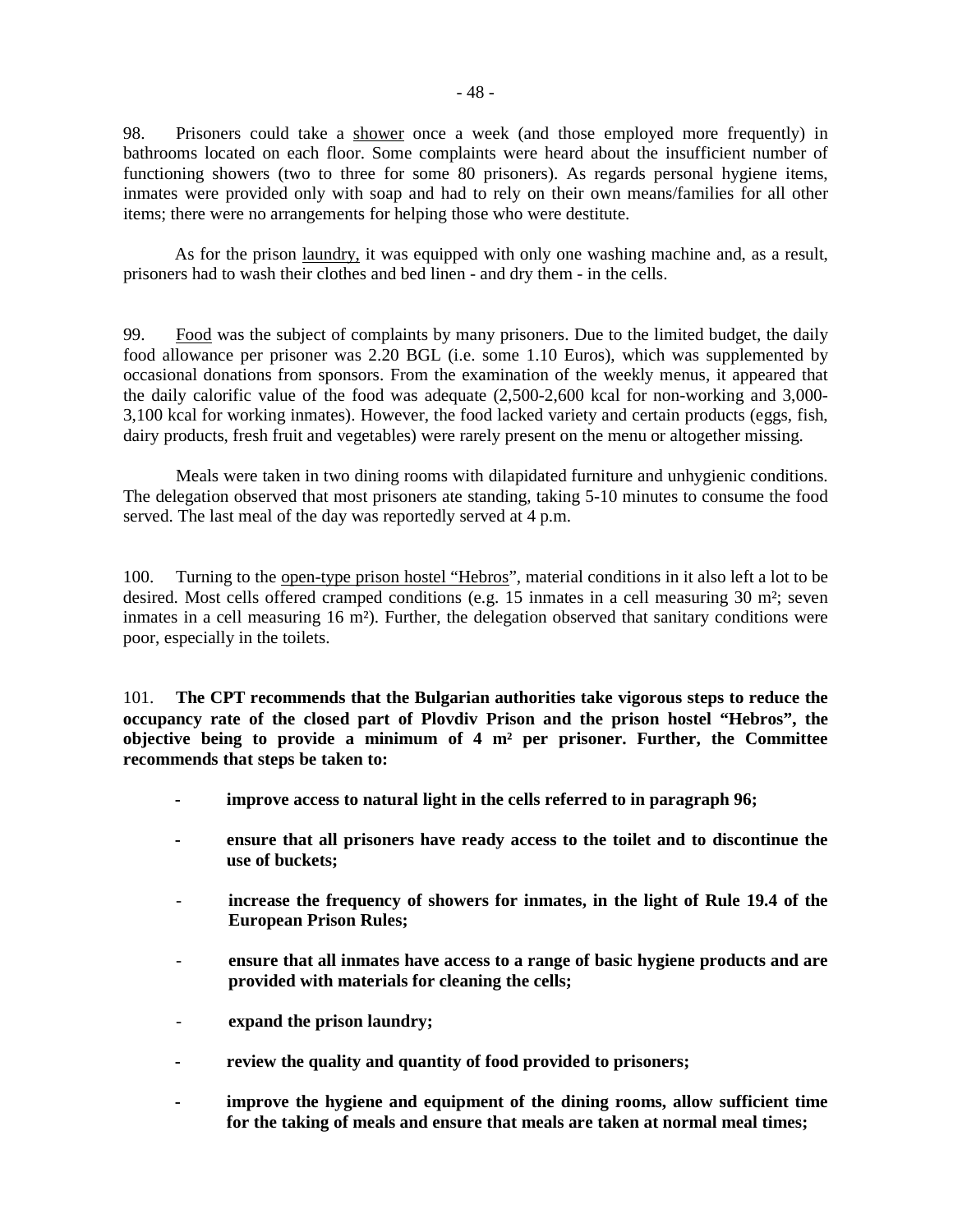- ensure that the disinfection of the establishment's premises is carried out in an **effective manner and at suitable intervals;**
- **carry out a rolling programme of refurbishment of the cells.**

102. As regards activities, each prisoner was subjected to a risk and needs assessment and sentenced inmates had an individual sentence plan drawn up and periodically reviewed by the officers in charge of educational and social work. That said, there was a shortage of purposeful activities for the majority of prisoners.

A positive point was that prisoners benefited from an *open-door regime* during the day, within the confines of their respective units, and had access to association rooms ("clubs") containing a table tennis table or body-building equipment.

103. At the time of the visit, only 63 prisoners (i.e. some 11% of inmates) in the closed prison had *work* which was provided in two workshops (furniture and mechanics), the kitchen and various duties related to the upkeep of the establishment. There was also seasonal work (production of shoes) in which up to 30 inmates could be involved. The proportion of working prisoners was said to be higher in the two prison hostels (50% at "Hebros" and 38% at "Smolyan").

 The prison did not have a school but some *vocational training* (e.g. for boiler operators, cooks, computer courses) was organised, involving some 36 prisoners at the time of the visit. Further, literacy classes and courses for reintegrating the labour market were occasionally provided.

 A number of prisoners interviewed complained of the lack of work and educational opportunities; some of them resented the fact that they were not in a position to earn remission of sentence through work or education. In this context, there were widespread claims of favouritism by staff in connection with the allocation of prisoners to work places.

104. Daily *outdoor exercise* of one hour was guaranteed and took place in two large exercise yards which included trees, areas of grass, benches and some basic sports equipment. There was a separate exercise yard for life-sentenced prisoners and other inmates under special regime.

 *Recreational activities* included concerts, football matches, chess tournaments, and various interest groups (e.g. to produce a prison newspaper, to develop writing skills, etc.). The establishment had a gym, a library, a large hall for various celebrations and a chapel. An Orthodox priest attended regularly and representatives of other denominations paid occasional visits. Further, prisoners in most cells had TV sets, although the above-mentioned power cuts prevented them from availing themselves of one of the few distractions available.

105. **The CPT recommends that the Bulgarian authorities strive to further develop the programme of activities for prisoners – both sentenced and remand – in the closed part of Plovdiv Prison. In this context, vigorous efforts should be made to increase work opportunities and educational activities, and involve more prisoners in vocational training courses. As regards the allocation of work places to prisoners, it should follow a transparent procedure.**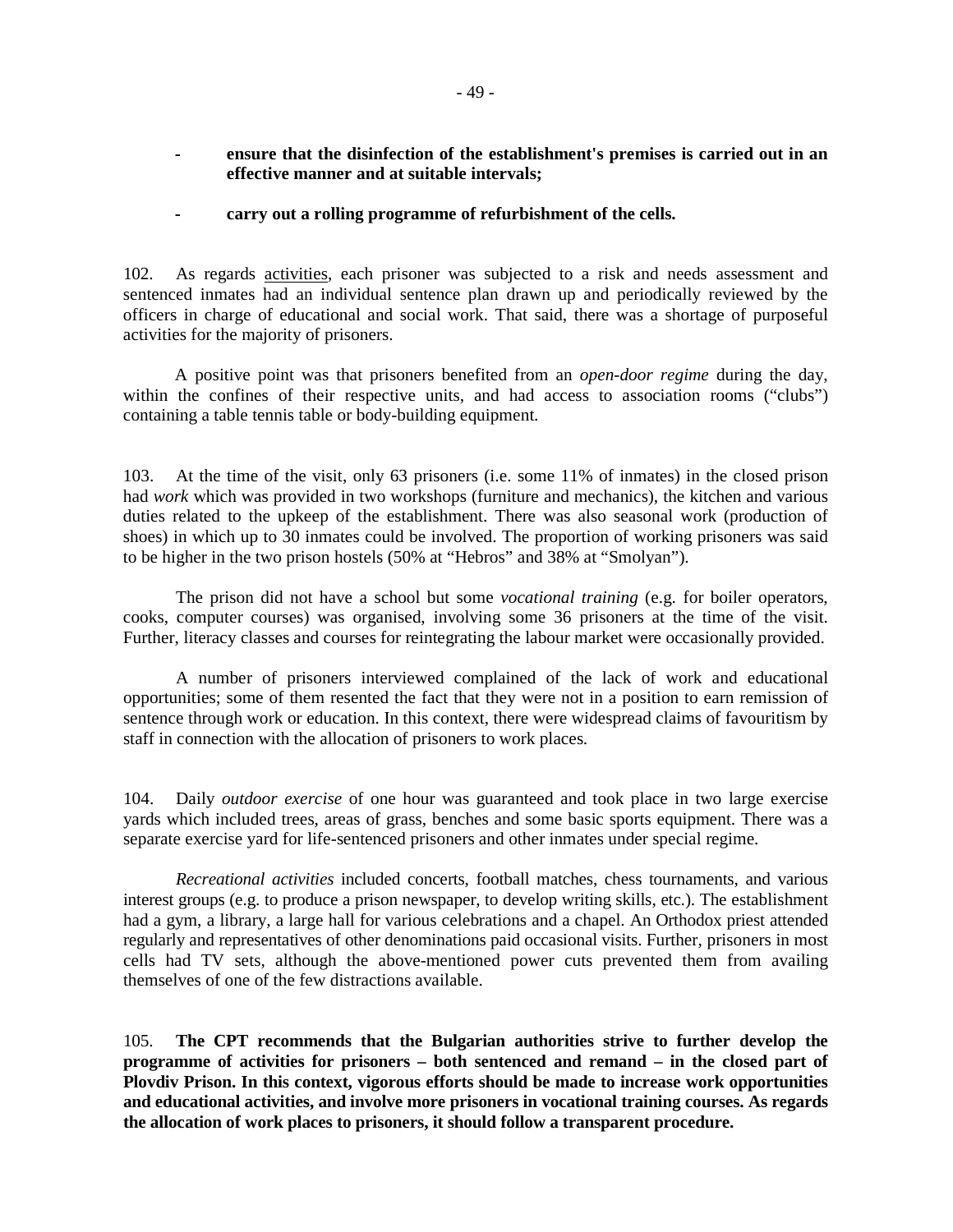#### *ii. Varna Prison*

106. Like Plovdiv Prison, Varna Prison is an establishment for adult men (on remand and sentenced), comprising a closed prison and two open-type prison hostels. The building of the closed prison was constructed in the late 1920s in what were at the time the outskirts of Varna and is now one of the residential areas of the city. With a capacity of 350 places, on the first day of the visit the closed prison was holding 528 prisoners, of whom 82 were on remand and the remainder were sentenced (including 18 life-sentenced prisoners).

The prison hostel "Varna", adjacent to the closed prison, was built in 2000. When visited by the CPT's delegation, it was accommodating 62 inmates. Prison hostel "Razdelna" (not visited by the delegation) was located some 30 km away from the main prison; built in 1981, it had a capacity of 136 places and was reportedly holding 206 prisoners.

107. In the closed prison, prisoner accommodation was provided in a cross-shaped building on three levels, with three of the wings containing a total of some 70 cells of varying sizes and the fourth wing being occupied by the medical centre, cinema hall and visiting rooms. Inmates were distributed into nine groups according to legal criteria and regime.<sup>26</sup>

The situation was marked by extreme overcrowding, which exacerbated the already problematic material conditions of an obsolete building constructed 80 years previously and had negative repercussions for all other aspects of life. In most cells, the space available per prisoner was at best around 2 m<sup>2</sup> and was on occasion little more than 1 m<sup>2</sup> per person.<sup>27</sup> The worst conditions were observed on the top level of the building (Groups 8 and 9). The cells were packed with two or three-tier bunk beds, the distance between the third level of the beds and the ceiling being only some 50 cm. In the larger cells, prisoners had hung blankets around the beds in order to create some privacy; as a result, the cells looked like a labyrinth of screened-off areas, which made control by staff difficult. Further, access to natural light and ventilation were problematic because of the overcrowding and the related effects.

 Due to the lack of financing, no major refurbishment had been carried out for years, and the building was very dilapidated (walls damaged by dampness, broken floor surfaces, missing window panes, faulty electrical wiring). With the exception of a few cells (e.g. those accommodating working prisoners in Groups 1 and 2), the general hygiene was poor and prisoners complained about infestation with cockroaches and other vermin. Further, the state of the beds and bedding was far from adequate, and the delegation noted that a few prisoners had no mattress and bed linen.

<sup>26</sup> <sup>26</sup> On the ground floor, Group 1 (sentenced prisoners with health problems and working prisoners), Group 2 (sentenced working prisoners) and Group 3 (lifers and other prisoners under special regime). On the first floor, Group 4 (admission unit and prisoners on remand), and Groups 5 and 6 (remand prisoners). On the second floor, Groups 7, 8 and 9 (sentenced prisoners).

<sup>&</sup>lt;sup>27</sup> For example, cell 67, which measured some 12 m<sup>2</sup>, was holding 12 prisoners; cell 55, measuring some 13 m<sup>2</sup> was accommodating 11 inmates; there were 30 prisoners in cell 58 which measured some 32 m<sup>2</sup>. In Group 1, cells measuring some 6  $m^2$  were holding three to four (in one case even five) prisoners.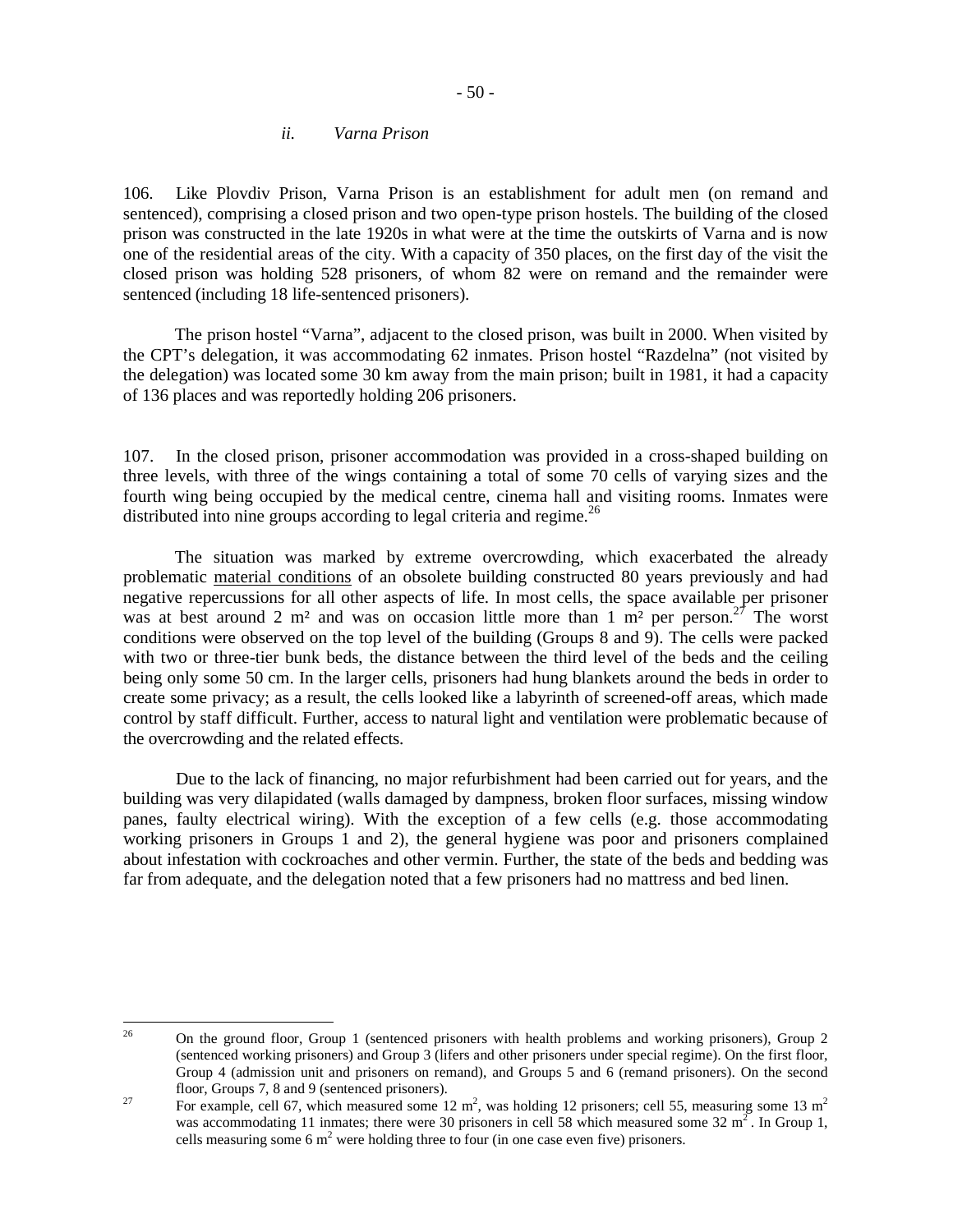108. One of the three accommodation wings, that holding Groups 2, 5 and 8, had had in-cell sanitation (a WC and sink) installed a few years previously. However, the partitioning - there was a only a low wall on one side of the WC - was clearly inadequate.

 The remainder of the cells had no integral sanitation. During the day, prisoners could circulate around their units and access to a toilet was not a problem (each unit had a common sanitary facility). However, at night, low staffing levels resulted in failure to provide access to toilets, and prisoners relied on buckets inside their cells. Further, in the admission unit, prisoners were locked up in their cells and were reportedly taken out to the toilet only three times a day. It should also be noted that the common sanitary facilities were dilapidated, dirty and insufficient for the numbers held (e.g. in Group 1, there was one toilet and two sinks for some 60 inmates; in Group 7, two toilets and three sinks for some 100 prisoners).

109. Prisoners could take a shower once a week (and those who worked on a daily basis). The bathroom, located in the basement of the building, was dark and dilapidated (broken window panes, missing sprinklers, damaged walls and floor surfaces). As at Plovdiv Prison, there was no centralised provision of sanitary items other than soap.

 The prison laundry had limited and obsolete equipment (two washing and two drying machines), and prisoners were obliged to wash and dry their clothes in the cells.

110. The accumulation of the above-mentioned negative factors (extreme overcrowding, problematic access to the toilet, unhygienic conditions) could easily lead to a situation amounting to inhuman and degrading treatment.

 The Director of Varna Prison informed the delegation that a plot of land had been found for a new prison, but there were no plans to start construction due to the lack of funding. As previously mentioned, the new Law on the Implementation of Sentences and Preliminary Detention provides for a minimum of 4 m² of living space per prisoner, a standard which should start to apply from 2012. Given the present state of Varna Prison and the absence of plans for its refurbishment or extension, it is difficult to see how the Bulgarian authorities can comply with this standard by the deadline set.

 **The CPT recommends that the Bulgarian authorities do everything within their powers in order to provide a lasting solution to the problem of overcrowding at Varna Prison and the other ensuing deficiencies. Given the state of dilapidation of the building, the replacement of Varna Prison should be considered as a priority. In the meantime, the Committee recommends that steps be taken at Varna Prison to:** 

- **remove the third tier of the bunk beds;**
- **ensure that each prisoner has a mattress, blankets and bed linen;**
- **ensure that all prisoners have ready access to the toilet and to discontinue the use of buckets;**
- **improve the state of the common sanitary facilities;**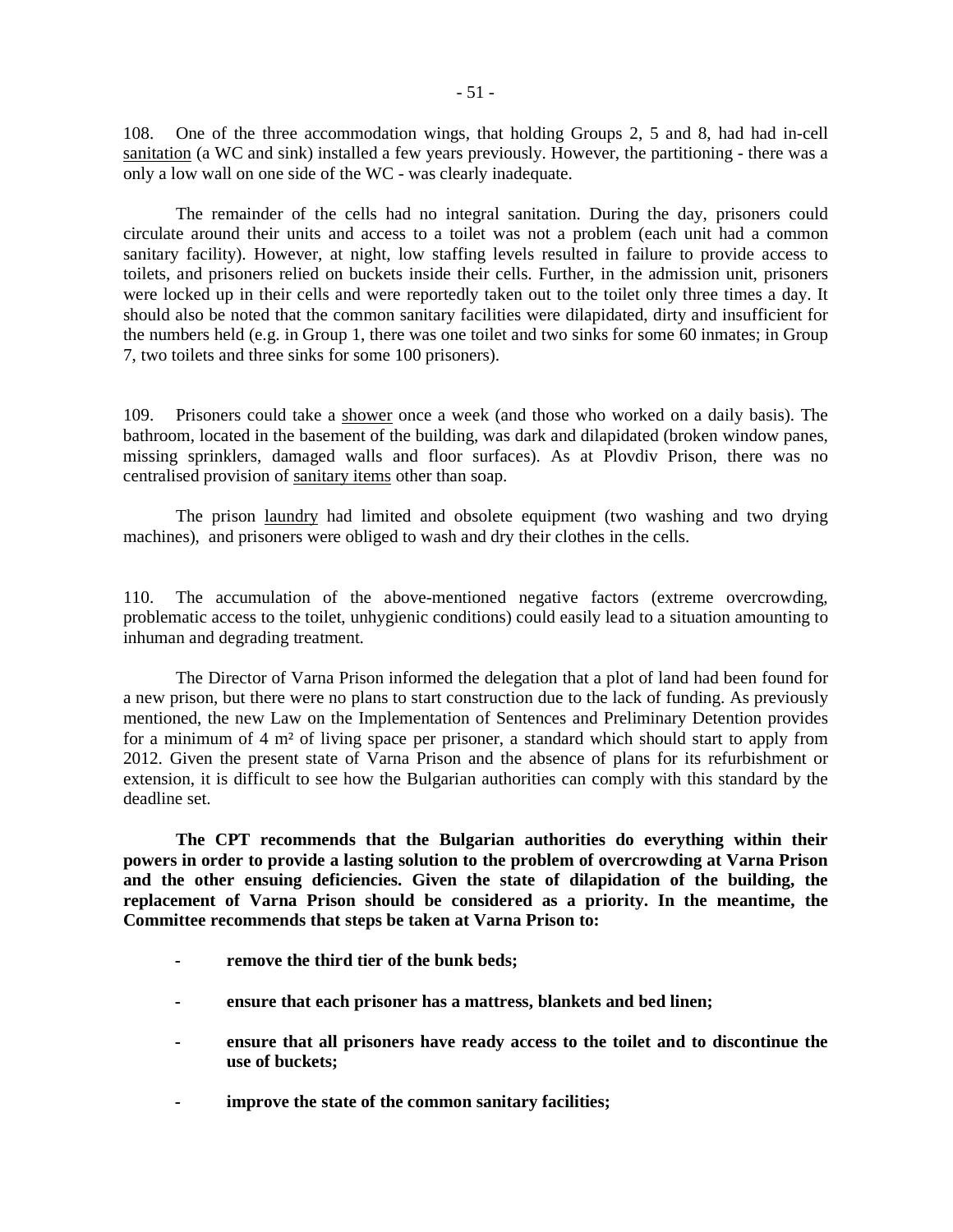- **provide the in-cell toilets with a full partition;**
- **refurbish and enlarge the prison bathroom;**
- **increase the frequency of showers for inmates, in the light of Rule 19.4 of the European Prison Rules;**
- **ensure that all inmates have access to a range of basic hygiene products and are provided with materials for cleaning the cells;**
- **ensure that the disinfection of the establishment's premises is carried out in an effective manner and at suitable intervals.**

111. The delegation received many complaints about the poor quality and insufficient quantity of the food. Eggs, dairy products and fruit were rarely on the menu. Prisoners supplemented their diet through food parcels from their families and by buying foodstuffs from the prison shop. It is also striking that all products – including bread – were centrally supplied from Sofia (nearly 500 km away) on a daily basis.

Meals were served in a dining room situated in the basement of the building.

## **The CPT recommends that steps be taken to review the quality and quantity of the food provided at Varna Prison.**

112. In contrast to the situation at the closed prison, the prison hostel "Varna" offered generally good material conditions. The building was modern (dating back to 2000) and in a good state of repair. Cells measuring some 15 m² were accommodating two inmates each. There was adequate access to natural light, artificial lighting and ventilation in the cells. Further, each cell had a fullypartitioned sanitary annexe, including a shower.

113. Turning to activities, during the day, the cell doors were unlocked and prisoners could move freely within the units. However, because of the shortage of organised activities, the majority of inmates in the closed part of Varna Prison spent their time in idleness.

 The availability of *work* was very limited. In the closed prison, 93 inmates (i.e. 18% of all prisoners) were employed in the furniture and mechanical workshops and on general prison services. The proportion of working prisoners was higher in the prison hostel "Varna" (50%).

 As regards *educational and vocational training* activities, at the time of the visit, 12 prisoners were enrolled in a five-month literacy course. Further, a course for boiler operators (involving 12 inmates from the closed prison) had recently been organised. Through a joint project with the public supervising commission of Varna Municipal Council, in June 2010 the prison had received three computers and prisoners were being trained to use the internet (5 at the closed prison, 12 at hostel "Varna" and 7 at hostel "Razdelna").

 *Pre-release assistance* included group work for preparation for life after release and meetings with the job centre and social assistance directorate in Varna.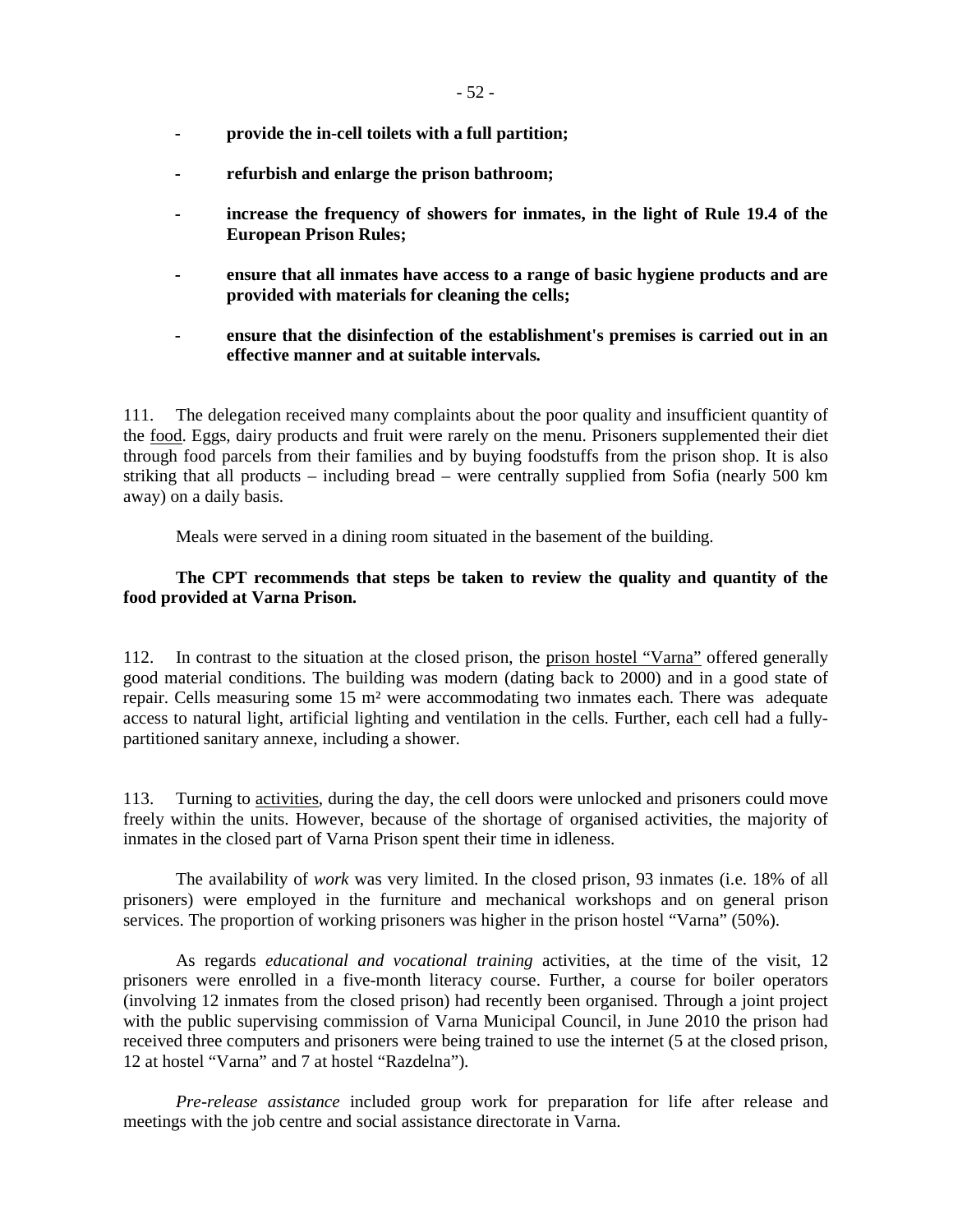114. The *outdoor exercise and sports* facilities were basic and not large enough for the number of prisoners held. Prisoners took their daily hour of outdoor exercise in a cement-covered area which had some fitness equipment (allegedly used only by prisoners linked to organised crime) and could become rather crammed with up to 100 inmates walking around at the same time. A second yard had a basketball hoop and two goal-posts and was being used according to a schedule, each group having two one-hour slots per week (except for lifers and prisoners in the admission unit). Further, there was a small indoor sports hall with a table tennis table.

As regards *other activities*, the prison had a library (with some 14,200 books) and a multifunctional hall. An attractive chapel had been set up, and the delegation was told that an Orthodox priest attended regularly the prison. However, Muslim prisoners (of whom there were many in the prison) complained that their religious needs were being neglected.

115. In the light of the above, **the CPT recommends that the management of Varna Prison steps up its efforts to develop activity programmes for inmates at the establishment, in particular as regards work, education and vocational training, taking account of the specific needs of different groups of the inmate population. Further, the outdoor exercise and sports facilities should be expanded.** 

**The Committee also invites the Bulgarian authorities to ensure that all prisoners' religious needs are catered for.** 

#### *iii. life-sentenced prisoners*

116. During previous visits, the CPT has paid close attention to the situation of life-sentenced prisoners. The 2010 visit provided an opportunity to review progress in this area.

 At the outset of the visit, the CPT's delegation learned that the working group which was in the process of drafting a new Criminal Code had decided to propose that the sentence of "life imprisonment without the right to substitution" (i.e. without possibility of parole) be revoked. This is a welcome development which goes in the direction of the Committee's recommendations. The new Criminal Code was expected to be submitted to Parliament for adoption in 2011. **The CPT would like to receive confirmation that, following the adoption of the new Criminal Code, conditional release (parole) has been made available to all life-sentenced prisoners, subject to a review of the threat to society posed by them on the basis of an individual risk assessment.** 

117. At the time of the visit, *Plovdiv Prison* was holding nine life-sentenced prisoners, three of whom had been sentenced to life imprisonment without possibility of parole. All life-sentenced prisoners were being accommodated in a special unit with reinforced security. The delegation was told that three of them had had their regime changed by the competent court from "special" to "strict". Preparations were underway to integrate these prisoners into the mainstream prison population (one of them had already spent a short period of time in an ordinary group).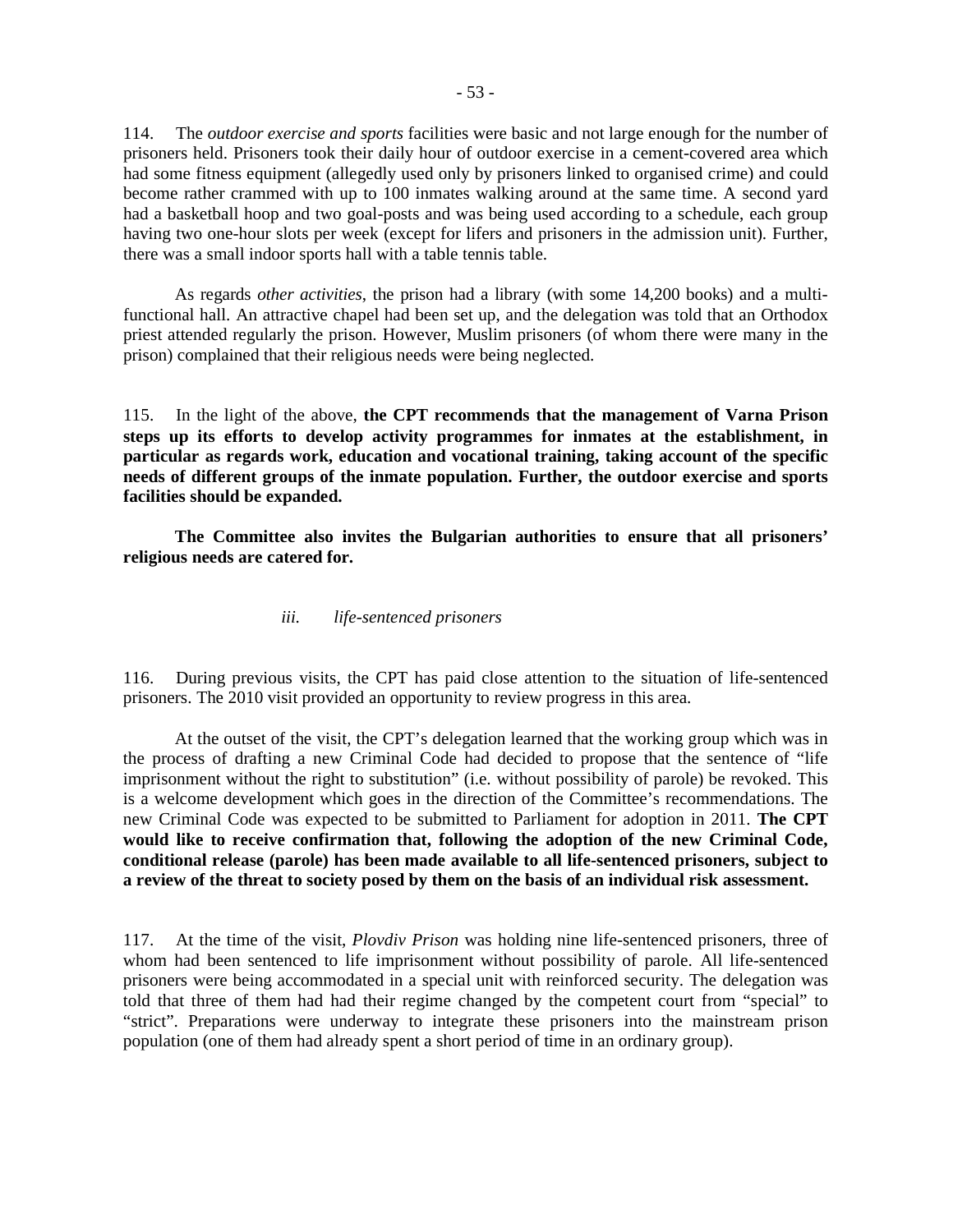Lifers were being held one to a cell (measuring some  $7 \text{ m}^2$ ). The cells and their furniture were in an advanced state of dilapidation. Further, there was no integral sanitation in the cells and access to the communal toilet was limited to three times a day; during the rest of the time and especially at night, prisoners resorted to buckets in their cells to comply with the needs of nature. The sanitary facilities were in a dilapidated state and unhygienic.

As regards activities, lifers could spend up to 3.5 hours a day outside their cells associating with other prisoners in the unit, participating in hobby groups, playing chess or engaging in sports. Outdoor exercise of one hour per day was taken in a small yard attached to the special unit (see paragraph 104). Lifers were also offered the possibility to periodically participate in group cultural and sports activities. All of them had a TV set in their cells (but three of the TV sets were broken) and there was access to cable television, as well as a continuous electricity supply. However, none of the lifers had work (though two of the lifers worked as cleaners on a voluntary basis).

118. There were 18 life-sentenced inmates at *Varna Prison* at the time of the visit, including six without the right to parole. Five of the lifers had been integrated in the mainstream prison population, while the rest were being held in a separate high-security area (Group 3 on the ground floor) which also contained the disciplinary isolation cells.

 Lifers were accommodated in multiple-occupancy cells (e.g. 5 prisoners in a cell measuring some 20 m²). Like the rest of the prisoner accommodation at Varna Prison, the cells were dilapidated and unhygienic. Access to natural light was very limited and the artificial lighting had to be constantly on during the day in order for prisoners to be able to read. Similar to Plovdiv Prison, access to the communal toilet was limited to three times a day.

 The activities offered to lifers consisted of occasional individual and group work (e.g. anger management) and English classes (twice a week) which took place in the unit's dining room. Outdoor exercise, lasting one hour a day, took place in a small courtyard topped with a net. Further, a tennis table had been installed in the corridor of the lifers' unit and could be used for half an hour twice a week. As at Plovdiv Prison, none of the lifers had work. In-cell activities included watching TV and reading books from the library.

119. The CPT has already stressed in its reports on the visits in 2006 and 2008, that, whereas initial segregation of a person starting a life sentence might be deemed appropriate on the basis of individual risk assessment in a specific case, persons serving a life sentence should not be subject to a systematic policy of segregation. At present, the formal criteria for changing the regime of a lifer is to have served at least five years under special regime (not counting the period on remand), to have good behaviour and to formally apply for the change of regime.<sup>28</sup> However, in practice, only a minority of lifers have been moved to the mainstream. **The Committee recommends that the Bulgarian authorities review the legal provisions in order to ensure that the segregation of lifers is based on an individual risk assessment and is applied for no longer than strictly necessary. Meanwhile, the CPT urges the Bulgarian authorities to strive to increase the number of life-sentenced prisoners integrated into the general prisoner population.** 

28

<sup>28</sup> Pursuant to Section 198 (1) of the Law on the Implementation of Sentences and Preliminary Detention.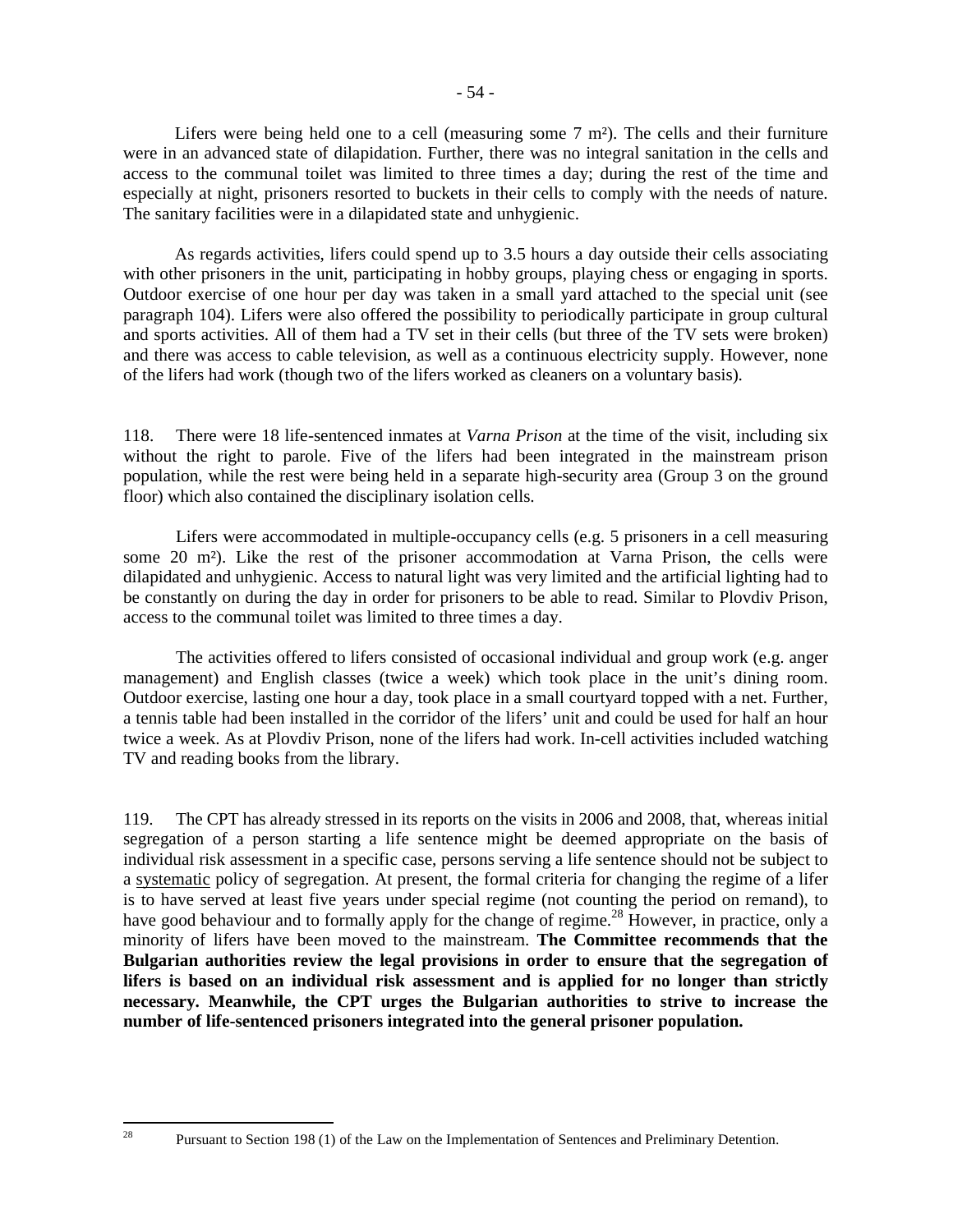120. **Concerning material conditions in the special units for lifers, the Committee recommends that steps be taken to:**

- **improve access to natural light in the cells at Varna Prison;**
- ensure that life-sentenced prisoners at both prisons have ready access to the **toilet and to discontinue the use of buckets;**
- refurbish the lifers' cells and improve the state of the common sanitary facilities **at both Plovdiv and Varna Prisons;**
- **ensure that all inmates have access to a range of basic hygiene products and are provided with materials for cleaning the cells.**

 **As regards those life-sentenced prisoners currently held in special units, the CPT recommends that the Bulgarian authorities continue to develop their regime of activities, in particular by providing more communal activities (including access to work and education).** 

d. health-care services

### *i. health-care services in Plovdiv and Varna Prisons*

121. Despite the goodwill and commitment of health-care staff at the prisons visited, the provision of health care to prisoners remained problematic, due to the serious shortage of staff and resources. The delegation heard a number of complaints from prisoners at both Plovdiv and Varna Prisons concerning delayed or difficult access to a doctor, inadequate quality of care (in particular dental care), problematic access to outside specialists and delays in transfer to outside hospitals.

*Plovdiv Prison* employed a head doctor, a dentist and a feldsher, all working full time. The post of a psychiatrist had been vacant since the end of 2008. The management had concluded contracts with two outside medical consultants, a psychiatrist and a specialist in internal diseases and endocrinology, who held periodic surgeries. Further, the prison employed two psychologists who interviewed all newly arrived prisoners.

 At *Varna Prison,* the health-care staff team comprised a psychiatrist and a feldsher. The impossibility to replace the head doctor who was on prolonged sick leave placed an overwhelming burden on the psychiatrist and the feldsher. As a stop-gap solution, the doctor from the nearly hostel "Razdelna" periodically visited the prison (i.e. four to five times a month). The post of a dentist was vacant. As at Plovdiv Prison, there were two psychologists.

No qualified health-care staff were present at night or during weekends at either prison.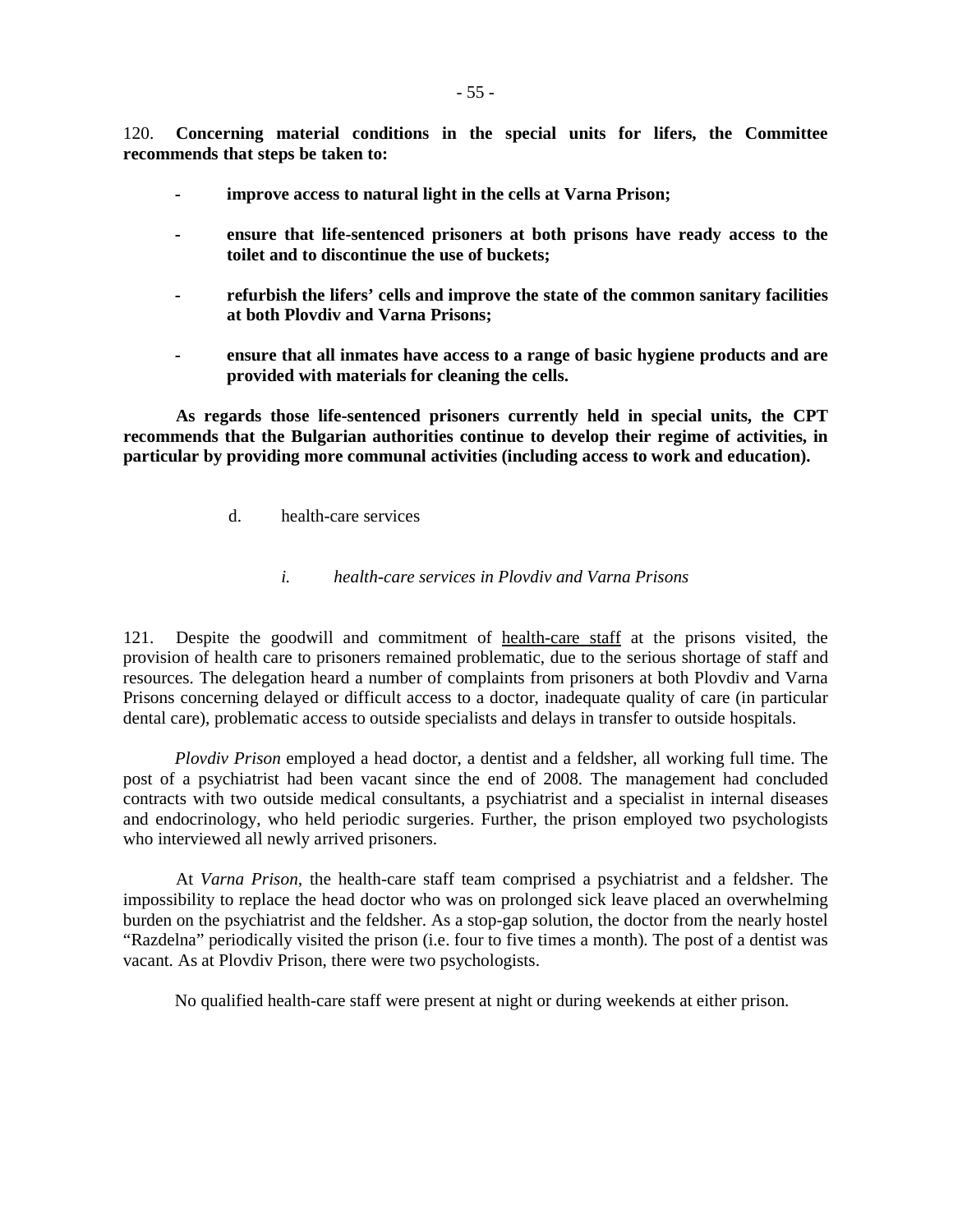122. In view of the above, **the CPT recommends that urgent steps be taken at Plovdiv and Varna Prisons to:** 

- **considerably reinforce the health-care teams. As a first step, the vacant posts should be filled, which will require providing working conditions that are sufficiently attractive to recruit and retain staff. Further, given the current inmate population, both prisons should have an additional doctor's post and several nurses' posts should be created at each establishment;**
- **review the provision of dental care to inmates;**
- **ensure that prisoners in need of diagnostic examination and/or hospital treatment are promptly transferred to appropriate medical facilities.**

123. In both prisons, the delegation met prisoners working as orderlies in the health-care unit. Although in principle their tasks were limited to cleaning the unit, there were indications that prisoner-orderlies were involved in the performance of certain medical tasks (e.g. distribution of medication). The CPT wishes to stress that prisons should not have to rely on prisoners, even if they have medical qualifications, for the provision of health care to inmates. Prisoners should not be involved in the performance of health-care tasks and under no circumstances should they be tasked with the distribution of medicines. **The Committee recommends that the position of prisoners employed in health-care units as orderlies be reviewed, in the light of these remarks.**

124. At both Plovdiv and Varna Prisons, there was clearly a shortage of medication and a number of prisoners complained that they depended on their families for the acquisition of most of the necessary medication. **The CPT recommends that steps be taken to ensure the supply of appropriate medication in sufficient quantities to all prison establishments.**

125. Medical examination on admission took place, as a rule, on the day of arrival or the following day.

However, medical record keeping was poor and often lacked detail, including in relation to traumatic injuries which may have resulted from ill-treatment. All prisoners had individual medical files; however, the information contained in them was far from being comprehensive. Moreover, nether prison had a dedicated register for recording injuries observed on prisoners. **The CPT recommends that steps be taken to improve the medical record-keeping at Plovdiv and Varna Prisons.** 

126. At Plovdiv Prison, the confidentiality of medical examinations was not respected, a prison officer being systematically present in the room where medical examinations took place. In contrast, at Varna Prison, contacts between health-care staff and prisoners reportedly rarely took place in the presence of custodial staff. **The CPT calls upon the Bulgarian authorities to implement its long-standing recommendation that all medical examinations be conducted out of the hearing and – unless the doctor concerned expressly requests otherwise in a particular case – out of the sight of non-medical staff.**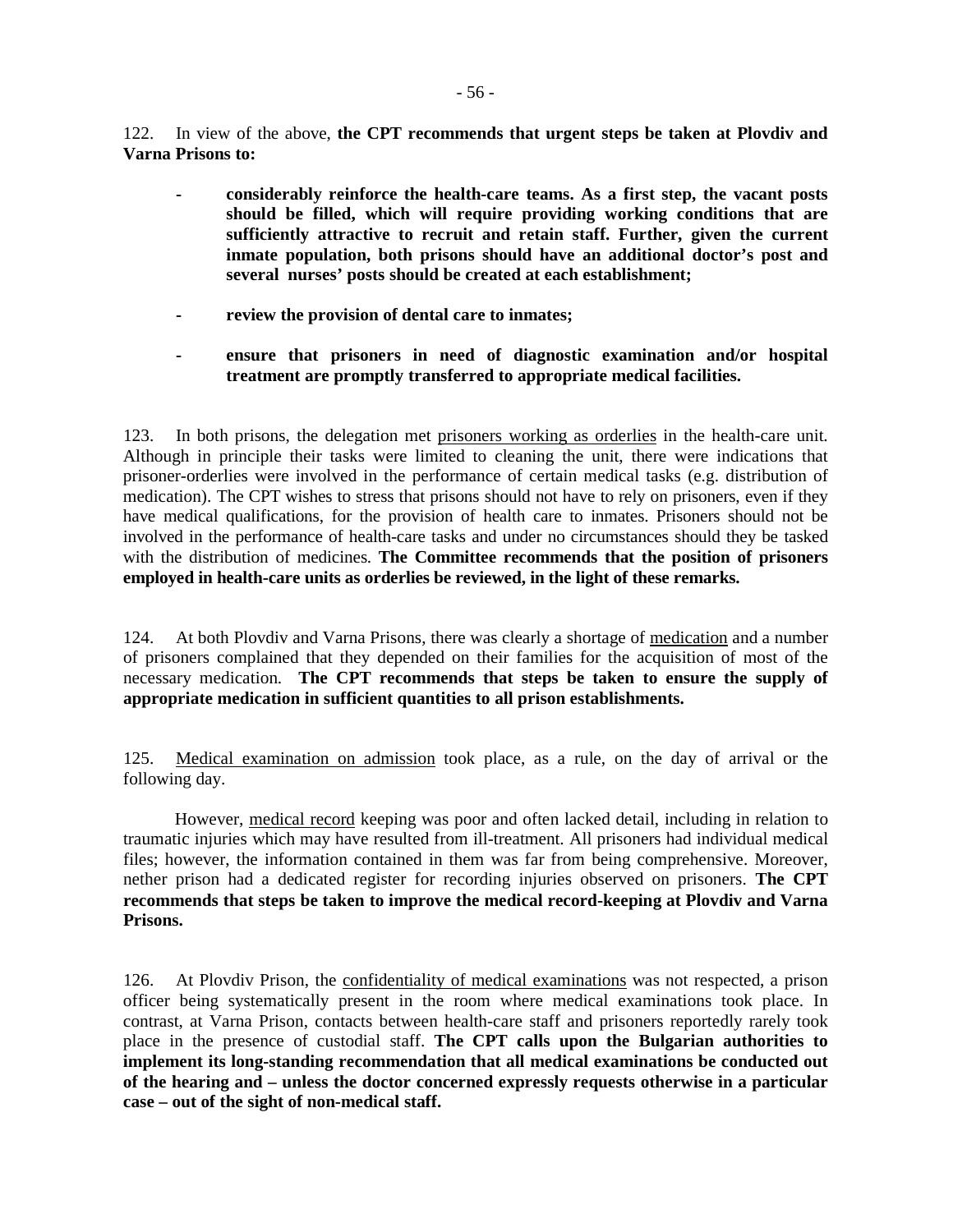127. The presence in Bulgarian prisons of a growing proportion of inmates with drug-related problems is a major challenge for the prison authorities. At Plovdiv Prison, the delegation was informed that an NGO organised a programme for prisoners suffering from drug addiction (group work of two hours twice a week, during six months); 37 inmates had followed this programme in 2009 and 18 were involved in it at the time of the visit. At Varna Prison, a short-term (45 days) and a three-month programmes were apparently on offer but, due to the shortage of staff, no action (other than traditional prison security) was being taken to assist prisoners with drug-related problems at the time of the visit.

**The CPT reiterates its recommendation that the Bulgarian authorities develop a comprehensive policy for the provision of care to prisoners with drug-related problems, combining medical detoxification, psychological support, life skills, rehabilitation, substitution programmes and a prevention policy.**

## *ii. Lovech Prison Hospital*

128. The CPT is pleased to note that, after many years of construction, the new building of Lovech Prison Hospital was eventually made operational in 2005, housing psychiatry and tuberculosis units. The follow-up visit to the hospital mainly focused on the situation of psychiatric patients. A brief visit was also paid to the TB unit (see paragraph 137).

129. The hospital's *psychiatric unit* was accommodating 41 patients (including three women) at the time of the visit, for a capacity of 70 beds<sup>29</sup>. The patient population consisted of sentenced and remand prisoners from all over the country who were in need of mental health care, including those with drug dependency, as well as persons admitted for a psychiatric assessment in the context of criminal proceedings. The average length of stay was said to be a few months.

130. Living conditions in the psychiatric unit were far better than those found in the old hospital during previous CPT visits<sup>30</sup>. Most of the patients' rooms contained four to six beds, providing at least  $4.5 \text{ m}^2$  of living space per person. Further, the rooms had good access to natural light and adequate artificial lighting and ventilation. Patients were allowed to keep a range of personal items (including television sets and radios) and to decorate their rooms with posters. More generally, the overall state of hygiene and cleanliness in the psychiatric unit (including sanitary facilities) was satisfactory.

 However, the building was already displaying signs of dilapidation, including dampness on the walls. Further, the furniture in the patients' rooms was often decrepit.

 As regards food, many patients complained that their meals were insufficient in quantity and that cooked meals were served cold; this was confirmed by the delegation's own observations.

 $29$ The beds were spread over two floors. The third floor, which was not operational at the time of the visit, contained an additional 20 beds.

<sup>&</sup>lt;sup>30</sup> The psychiatric unit of Lovech Prison Hospital had previously been visited by the CPT in 1995 and 1999 (see, respectively, CPT/Inf (97) 1 and CPT/Inf (2002) 1).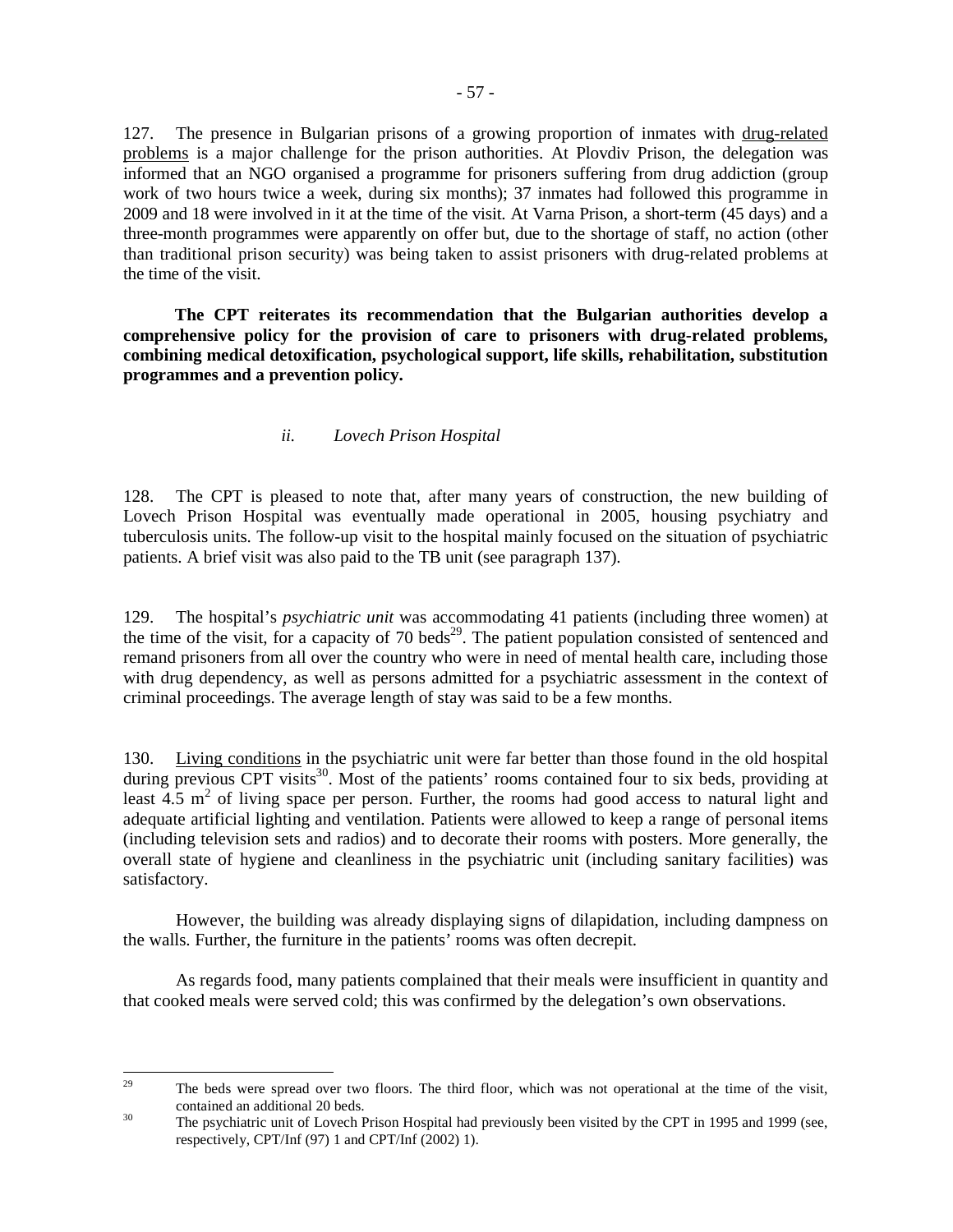Patients were allowed to take a shower twice a week. Further, bed linen was provided by the hospital and washed every week in the establishment's laundry. However, personal hygiene products (except for soap) as well as cleaning materials had to be purchased by the patients themselves. Moreover, it is a matter of serious concern that patients were not allowed to go to the toilet at night, having to use buckets in their locked rooms.

131. **The CPT recommends that steps be taken in the psychiatric unit of Lovech Prison Hospital to ensure that:** 

- patients have ready access to a toilet at any time of the day or night;
- **regular maintenance works are carried out;**
- **patients' rooms are properly furnished;**
- **the quantity of food provided to patients is increased and that cooked meals are served at an appropriate temperature;**
- **all patients have access to a range of basic hygiene products and are provided with materials for cleaning the cells.**

132. The delegation noted that most psychiatric patients were obliged to wear pyjamas throughout the day. **The CPT would like to stress once again that such a practice is not conducive to strengthening a sense of personal identity and self-esteem; individualisation of clothing should form part of the therapeutic process.**

133. The psychiatric treatment continued to be based almost exclusively on pharmacotherapy. There were no problems with the supply of psychiatric medication and new-generation neuroleptics were available. As for psychosocial rehabilitative programmes, they remained virtually non-existent and there were no individual written treatment plans for patients. Further, no organised activities were available for patients and, as a consequence, they spent most of the time in their rooms or the canteen, watching television or playing board games.

**The CPT recommends that steps be taken at Lovech Prison Hospital to engage psychiatric patients in a range of psychosocial therapeutic activities adapted to their individual needs; this will require,** *inter alia***, the recruitment of more staff qualified to provide such activities** (see paragraph 135). **The Committee also recommends that an individual treatment plan be drawn up for each psychiatric patient at Lovech Prison Hospital, defining the goals of the treatment, the therapeutic means used and the staff member responsible. Patients should be involved in the drafting of their individual written treatment plans and the evaluation of their progress.**

Patients were offered daily outdoor exercise of one hour, which took place in an exercise yard with no shelter against inclement weather. **The CPT recommends that this failing be remedied.**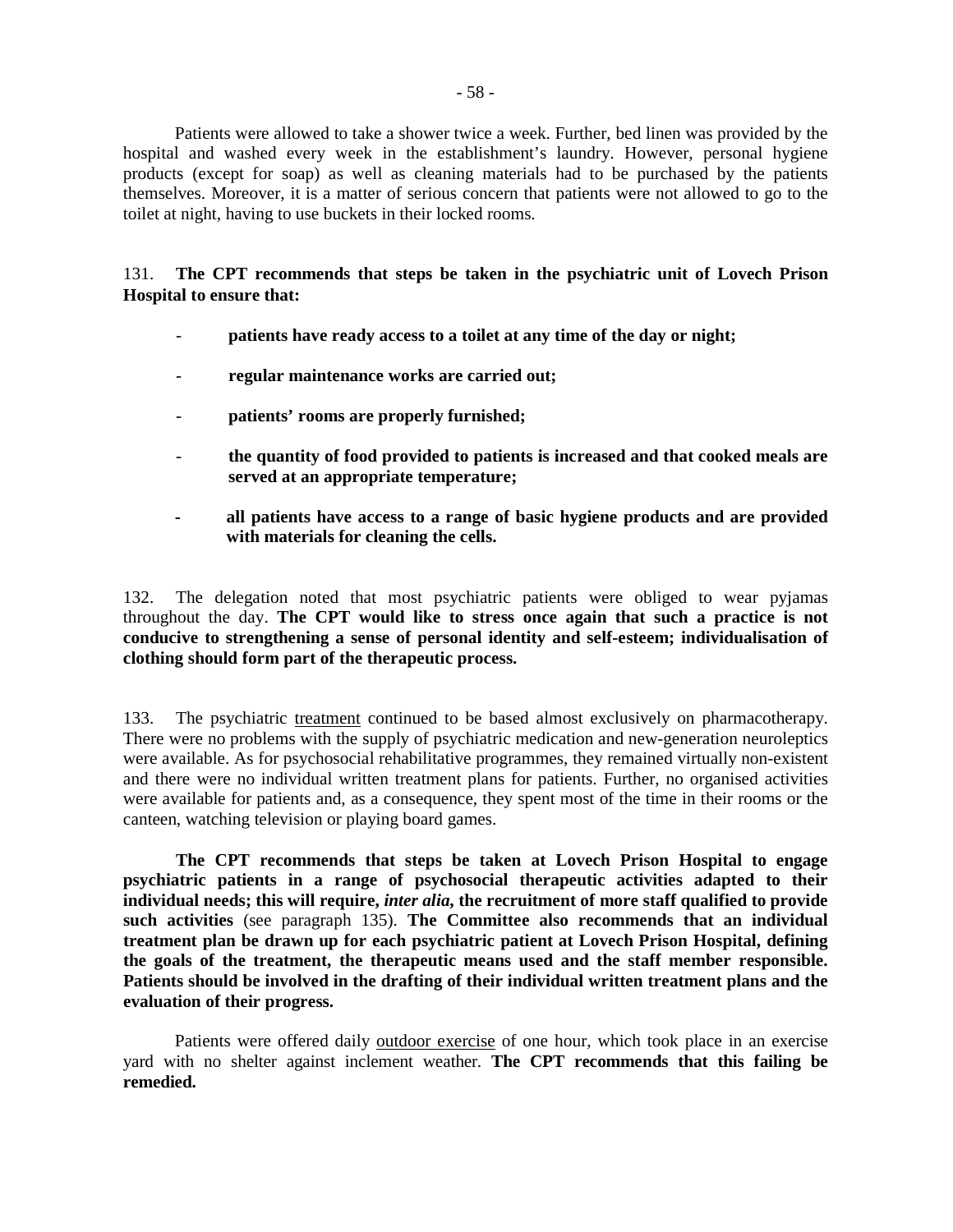134. Particular mention should be made of the situation of a psychiatric patient who was serving a life sentence and had been held in the hospital for about a year. The delegation was concerned to note that the patient concerned was locked up alone in his room<sup>31</sup> for 23 hours per day, had no contact with other patients (except for when another lifer was accommodated with him) and had minimum contact with staff. **The Committee recommends that steps be taken to ensure that the patient in question is provided with appropriate human contact.** 

It should also be noted that the patient in question was routinely handcuffed when taken out of his cell, including during outdoor exercise. **The CPT would like to know whether the handcuffing of the patient concerned is based on an individual risk assessment. In this context, the Committee wishes to stress that the practice of routinely handcuffing prisoners when outside their cells is highly questionable, all the more so when it is applied in an already secure environment.** In the CPT's opinion, there can be no justification for handcuffing a prisoner exercising alone in a secure yard, provided there is proper staff supervision.

135. As regards health-care staff resources, the unit employed three psychiatrists, three feldshers and five nurses; this is clearly an inadequate number of nursing staff for so many patients. Staff qualified to offer psychosocial therapeutic activities – essentially a social worker<sup>32</sup> and a part-time psychologist, the latter's permanent duty station being Lovech Prison – were also in short supply. A number of prison officers (including two female officers) assigned to the unit completed the staff complement.

The delegation was particularly concerned to learn that there was only one feldsher and one prison officer present in the psychiatric unit during the night shift (i.e. from 7 p.m. till 7 a.m.). Further, female staff were not systematically present during the night shift<sup>33</sup>.

## **The CPT recommends that the nursing staff resources at the psychiatric unit of Lovech Prison Hospital be significantly increased in the light of the above remarks.**

136. As regards the use of means of restraint, the delegation was told that seclusion was not practised and there had been no resort to mechanical restraint over the past two years. That said, the delegation was concerned to learn that agitated patients might on occasion be handcuffed by custodial staff to a bed (and sedated by health-care staff). The CPT considers that the use of handcuffs is not an appropriate way of dealing with agitated psychiatric patients. Any measures of mechanical restraint must involve the use of appropriately designed restraint equipment which is properly applied by suitably trained staff, must be monitored and recorded, and must be carried out in such a way as to maintain the dignity and safety of the patient. **The CPT recommends that a clearly-defined policy be drawn up on the use of means of mechanical restraint at Lovech Prison Hospital, in the light of the provisions of Ordinance No. 1 of 28 June 2005 on "Temporary physical restraining of patients with established psychiatric disorders" (see paragraph 173) and taking into account the above remarks.** 

 $31$  $31$  A double-occupancy room measuring some 17 m<sup>2</sup>, including a partitioned sanitary annexe with a shower and toilet.

 $\frac{32}{33}$  Who also worked in the TB unit.

The two female prison officers only worked on day shifts (i.e. from 7 a.m. to 7 p.m.).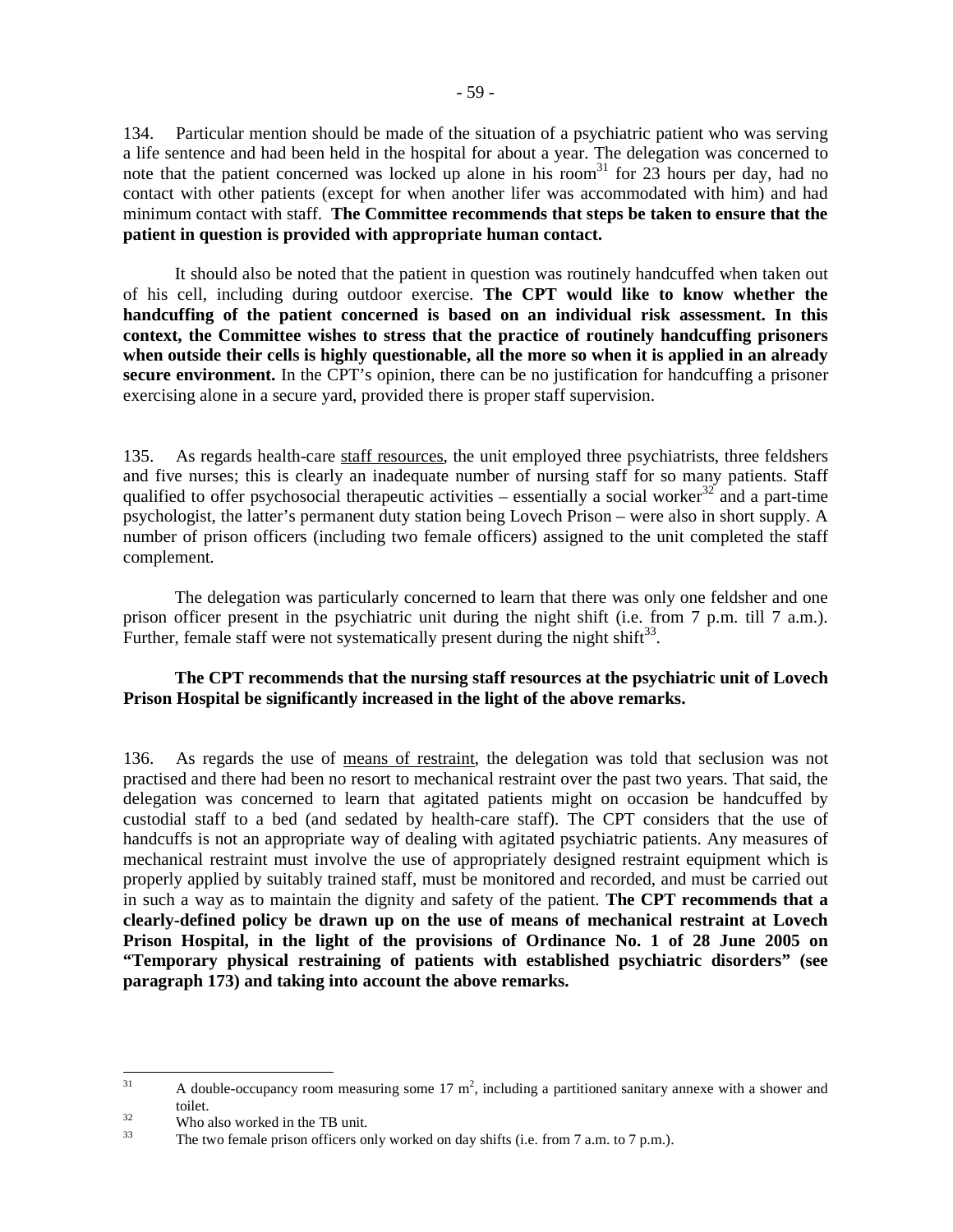137. The *TB unit* was accommodating 17 patients (all adult males) at the time of the visit, for an official capacity of 100 beds. The patients' living conditions were generally satisfactory (spacious, well lit and ventilated rooms). The treatment provided was based on the DOTS (Directly Observed Treatment Short-course) programme. Further, the facility had adequate health-care staffing levels and proper medical equipment.

 However, the delegation observed that custodial staff working in the unit were carrying truncheons in full view of patients. **In this context, reference is made to the recommendation in paragraph 90.**

- e. other issues related to the CPT's mandate
	- *i. prison staff*

138. As already noted in paragraph 85, the prison staffing complements at Plovdiv and Varna Prisons were insufficient and this deficiently was exacerbated by the fact that, at both establishments, there were a number of vacant posts. At Plovdiv, 11 out of 98 custodial staff posts were unfilled, as well as one post of a chief custodial officer and two posts of staff in charge of social and educational work. At Varna, there were five vacant custodial staff posts (out of a complement of 86), as well as two posts of heads of sector, two posts of group commanders, two posts of staff in charge of social and educational work and one post of a chief custodial officer. Not surprisingly, the delegation observed that the number of staff working in the prisoner accommodation areas was generally low (e.g. at Plovdiv Prison, there were 18 custodial staff and two officers on each 24-hour shift, for a prisoner population of 619).

 The negative consequences of low staffing levels have already been highlighted in paragraph 85 and those consequences were very much in evidence at both Plovdiv and Varna Prisons. Further, as previously stressed by the CPT, the shift pattern requiring some staff to work for 24 hours at a time negatively affects professional standards. **The CPT recommends that the Bulgarian authorities take urgent steps to increase staffing levels in prisoner accommodation areas at Plovdiv and Varna Prisons, in the light of the preceding remarks.** 

 **The Committee also invites the Bulgarian authorities to review the 24-hour shift system for custodial staff.** Clearly no one can perform in a satisfactory manner the complex tasks expected nowadays of a prison officer for an unbroken period of this length.

#### *ii. contact with the outside world*

139. The <u>visit entitlement</u> of both remand and sentenced prisoners is at least two visits per month. Further, as a form of reward, sentenced prisoners may be allowed prolonged visits of up to four hours, as well as meetings with family members outside the prison (lasting up to 12 hours) and home leave of up to five days. **The CPT recommends that the Bulgarian authorities to increase the visit entitlement for all prisoners to at least one visit per week.**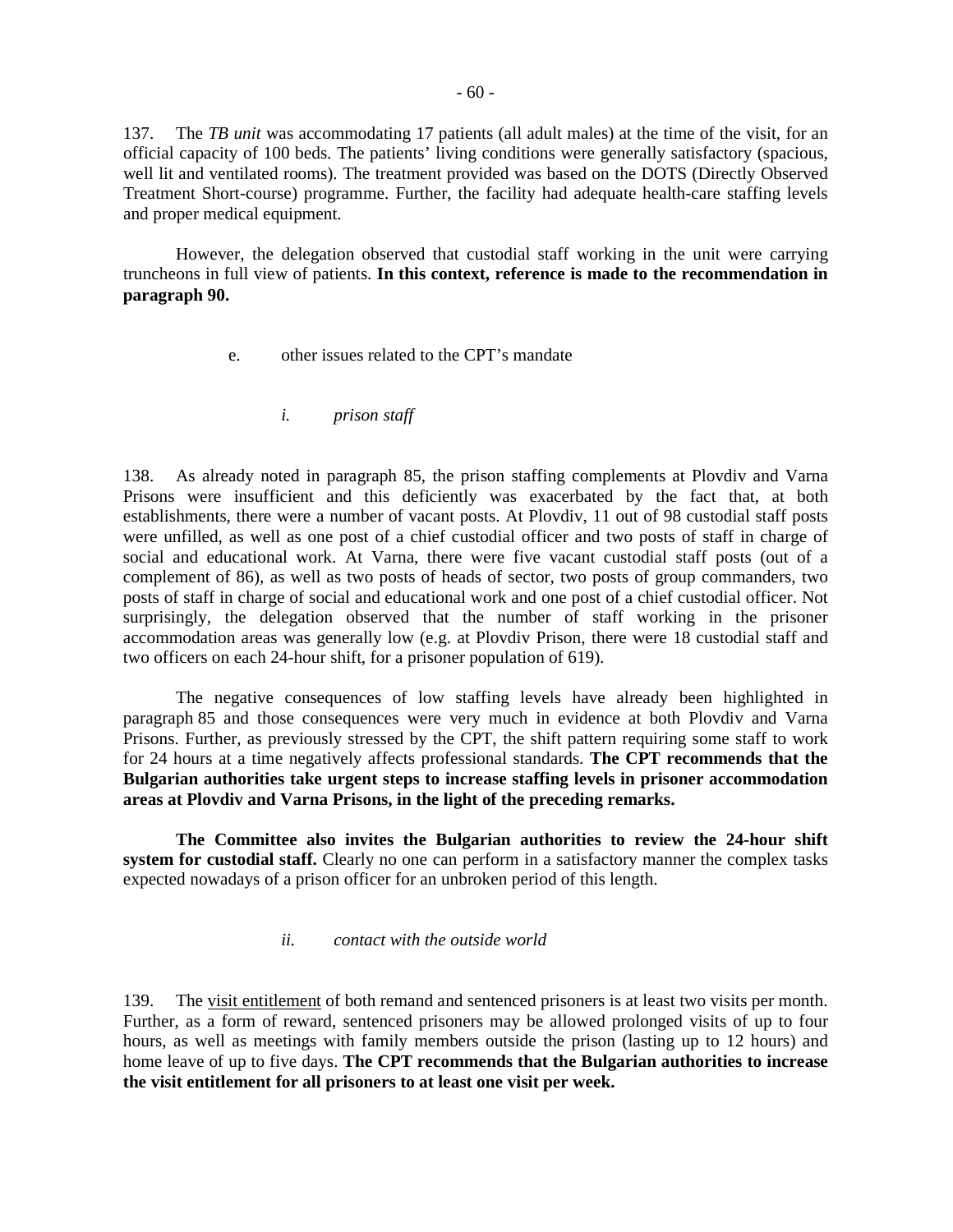140. The arrangements in the visit facilities at Plovdiv and Varna Prisons and Lovech Prison Hospital did not allow physical contact between prisoners and their relatives. The CPT accepts that in certain cases it may be justified, for security-related reasons or to protect the legitimate interests of an investigation, to prevent physical contact between prisoners and their relatives. However, open visits should be the rule and closed visits the exception. **The Committee recommends that the visiting arrangements at Plovdiv and Varna Prisons and Lovech Prison Hospital be reviewed so as to allow prisoners to receive visits under less restrictive conditions; resort to visits under closed conditions should be based on an individual risk assessment.** 

 At both Plovdiv and Varna Prisons, a room had been set up for visits lasting up to four hours, offering adequate conditions. That said, these rooms appeared to be used rather infrequently.

141. Prisoners at the establishments visited had unlimited access to a telephone and a number of card-operated telephones had been installed in the corridors and/or exercise yards. However, as noted in paragraph 80 concerning IDFs, many prisoners complained that the price of telephone calls had considerably increased following the signing of a contract between the Ministry of Justice and a telephone provider for the whole system of deprivation of liberty. **In this respect, reference is made to the recommendation in paragraph 80.** 

# *iii. discipline and segregation*

142. The disciplinary procedure provided for in the new Law on the Implementation of Sentences and Preliminary Detention can be described as on the whole satisfactory. Prisoners are granted an oral hearing before the imposition of a disciplinary sanction, may call witnesses and are informed of their right to appeal the disciplinary decision, as well as being given a copy of the disciplinary order. As regards in particular decisions for placement in a disciplinary cell, they can be appealed against to the district court, which should consider the case in the presence of the prisoner concerned and/or his lawyer.

 The law provides for placement in a disciplinary cell for a maximum of 14 days. If a prisoner has two or more punishments of disciplinary isolation, the total period of placement in a punishment cell can be prolonged to 20 days.

143. Pursuant to the Law on the Implementation of Sentences and Preliminary Detention, inmates placed in a disciplinary cell are automatically deprived of visits. Further, although the law does not specifically prohibit telephone calls or letters during placement in a disciplinary cell, in practice, inmates placed in such cells also had no access to a telephone or paper to write letters. The present  $s$ ituation is not compatible with the European Prison Rules<sup>34</sup>. The CPT recommends that the **Bulgarian authorities take steps to ensure that the placement of prisoners in disciplinary cells does not include a total prohibition on family contacts. Moreover, any restrictions on family contacts as a form of punishment should be used only where the offence relates to such contacts.** 

<sup>34</sup> 

See Rule 60 (4) of the European Prison Rules.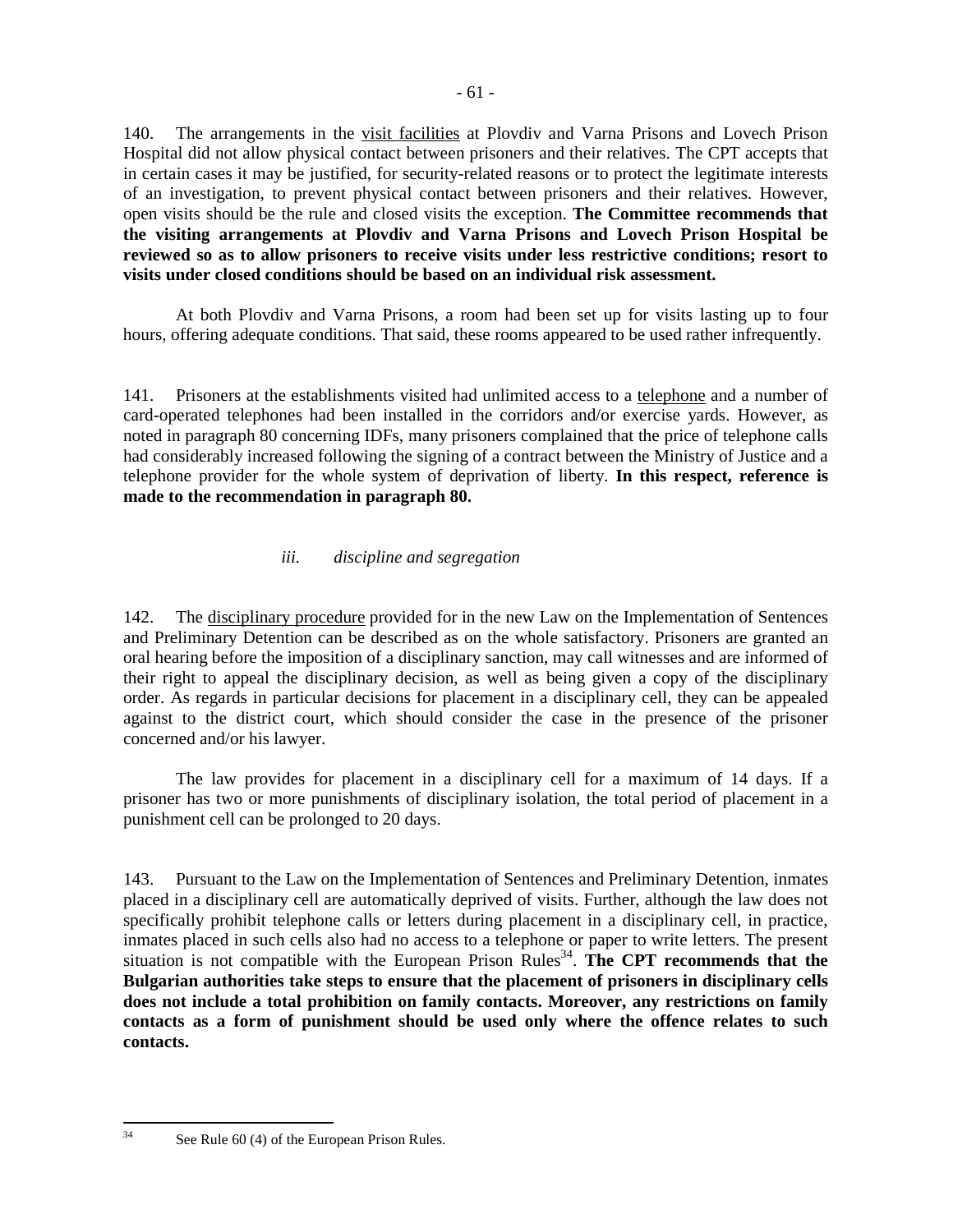144. At *Plovdiv Prison*, the disciplinary punishment cells were extremely small (some 3 m²), which made them totally unsuited for use as inmate accommodation. Further, inmates placed there had to resort to a bucket to comply with the needs of nature because access to the toilet was allowed only three times a day. As mentioned in paragraph 8, the delegation made an immediate observation under Article 8, paragraph 5, of the Convention and requested the Bulgarian authorities to take out of service the disciplinary cells at Plovdiv Prison and to ensure that prisoners placed in disciplinary segregation have ready access to a proper toilet facility. In their letter of 21 January 2011, the Bulgarian authorities informed the CPT that steps had been taken to transform the former eight disciplinary cells into four larger cells. The disciplinary unit had been thoroughly refurbished, including the fitting of the cells with ventilation and sanitation (toilet and sink). The works had been completed on 9 December 2010. The CPT welcomes the prompt action taken by the management of Plovdiv Prison.

145. There were two disciplinary cells at *Varna Prison*, measuring some 6 m² and equipped with a bunk bed and a bucket occasionally used by prisoners to comply with the needs of nature (as at Plovdiv, access to the communal toilet was allowed only three times a day). The cells were very dilapidated and dirty. Further, one of the inmates held in a disciplinary cell did not have a mattress.

## **The CPT recommends that immediate steps be taken at Varna Prison to:**

- **refurbish the two disciplinary cells and ensure that each of them never accommodates more than one prisoner;**
- **provide each prisoner placed in a disciplinary cell with a mattress and blankets;**
- **ensure that prisoners placed in disciplinary cells have ready access to a toilet.**

146. At both prisons, inmates undergoing disciplinary isolation could take one hours of outdoor exercise on a daily basis. Further, they were given the possibility to read newspapers and books. Access to the shower room was similar to that of other prisoners (i.e. once a week).

147. Plovdiv and Varna Prisons each had an isolation cell for prisoners segregated for administrative reasons which was located next to the disciplinary punishment cells. The isolation cell at Plovdiv Prison measured some 7 m² and was accommodating three prisoners at the time of the visit; such an occupancy level is not acceptable. As for the one at Varna Prison, its very small size (some  $4 \text{ m}^2$ ) rendered it unfit for use as inmate accommodation; further, the cell was dilapidated and dirty.

Prisoners placed in these cells were held under a very restrictive regime, sometimes for prolonged periods of time (e.g. over one year at Plovdiv Prison). The delegation was informed that segregation in an isolation cell was made upon decision by the prison's director and could be appealed against in court. However, it appeared from interviews with prisoners placed in isolation cells that they had not seen any documentation on the subject and were not aware of the procedure applied.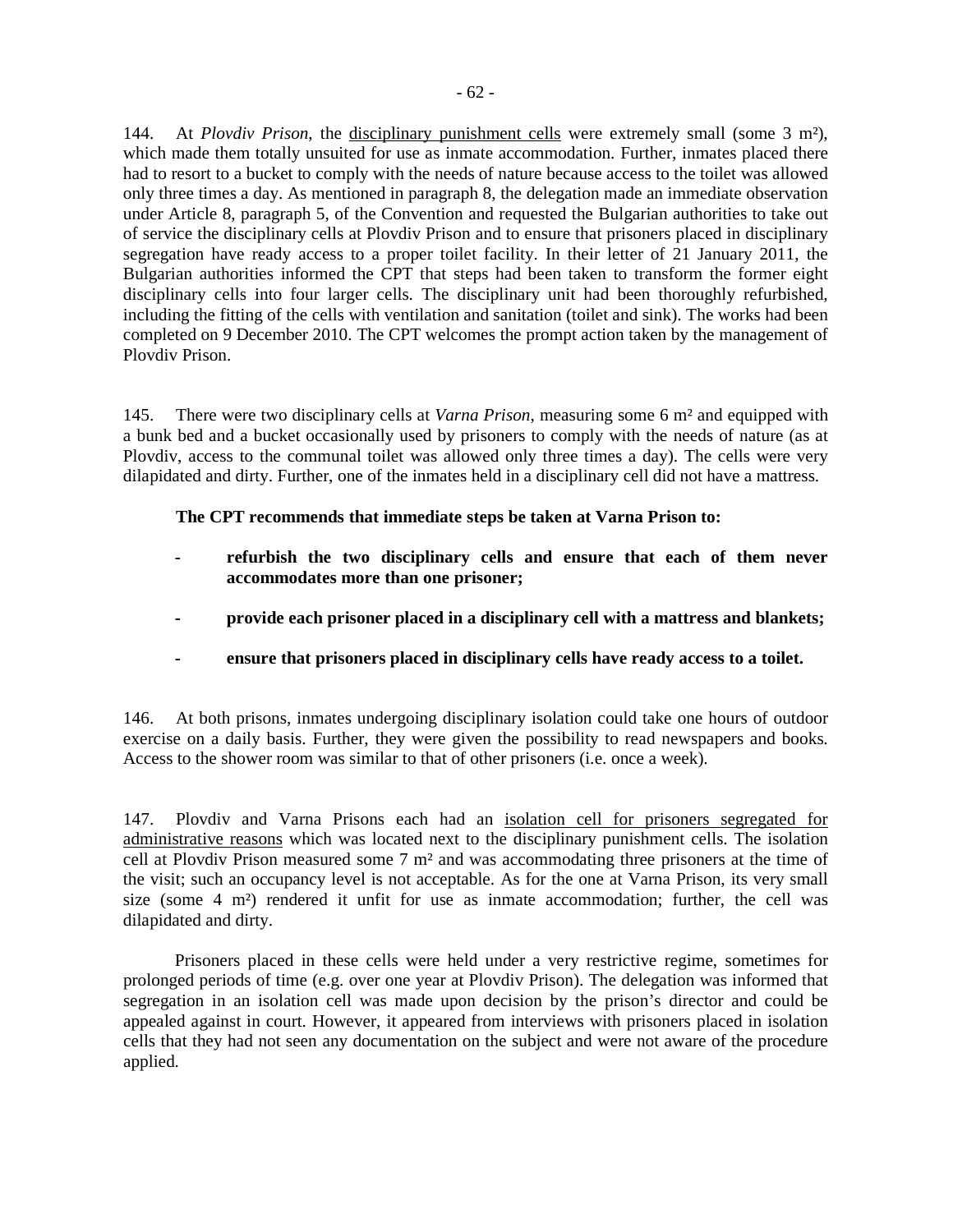**The CPT recommends that the 4 m² isolation cell at Varna Prison be immediately taken out of service until such time as it is enlarged and renovated; concerning its size, the cell should measure at least 6 m². As regards the isolation cell at Plovdiv Prison, it should never be used to accommodate more than two prisoners.**

**Further, the Committee recommends that the Bulgarian authorities take steps to ensure that:**

- **a prisoner who is segregated for administrative reasons is informed in writing of the reasons for that measure and, if necessary, its renewal (it being understood that the reasons given could exclude information which security requirements reasonably justify withholding from the prisoner);** this will, *inter alia*, enable the prisoner to make effective use of avenues for challenging that measure;
- **a prisoner in respect of whom such a measure is envisaged is given an opportunity to express his views on the matter;**
- the placement of a prisoner in an isolation cell is as short as possible and is **reviewed by a higher authority at least once every three months;**
- **prisoners segregated for administrative reasons are ensured appropriate human contact with staff and/or other inmates.**

148. Pursuant to Section 248 (1) of the Law on the Implementation of Sentences and Preliminary Detention, remand prisoners prosecuted for crimes which are punishable by imprisonment of over 15 years or for life should be held in constantly locked cells, without the right to participate in group activities. Such a generalisation is unacceptable. In this context, the CPT wishes to recall that the management of life-sentenced and other long term prisoners should proceed from individual risk and needs assessment to allow decisions concerning security, including the degree of contact with others, to be made on a case-by-case basis. **The Committee recommends that the Bulgarian authorities review the legal provisions in the light of these remarks.** 

#### *iv. complaints and inspection procedures*

149. Prisoners had the possibility to submit complaints to outside bodies, including by means of locked complaints boxes. At Plovdiv Prison, separate records were being kept of prisoners' correspondence sent out in closed envelopes (there had been 104 such letters since the beginning of 2010) and complaints/requests submitted in an open form (613 so far in 2010).

That said, many prisoners interviewed by the delegation expressed scepticism about the operation of the complaints procedure. It was claimed that staff responsible for collecting prisoners' correspondence withheld complaints or threatened inmates with reprisals in order to prevent them from complaining to an outside authority. In addition, some allegations were received that complaints sent to competent outside bodies were not responded to.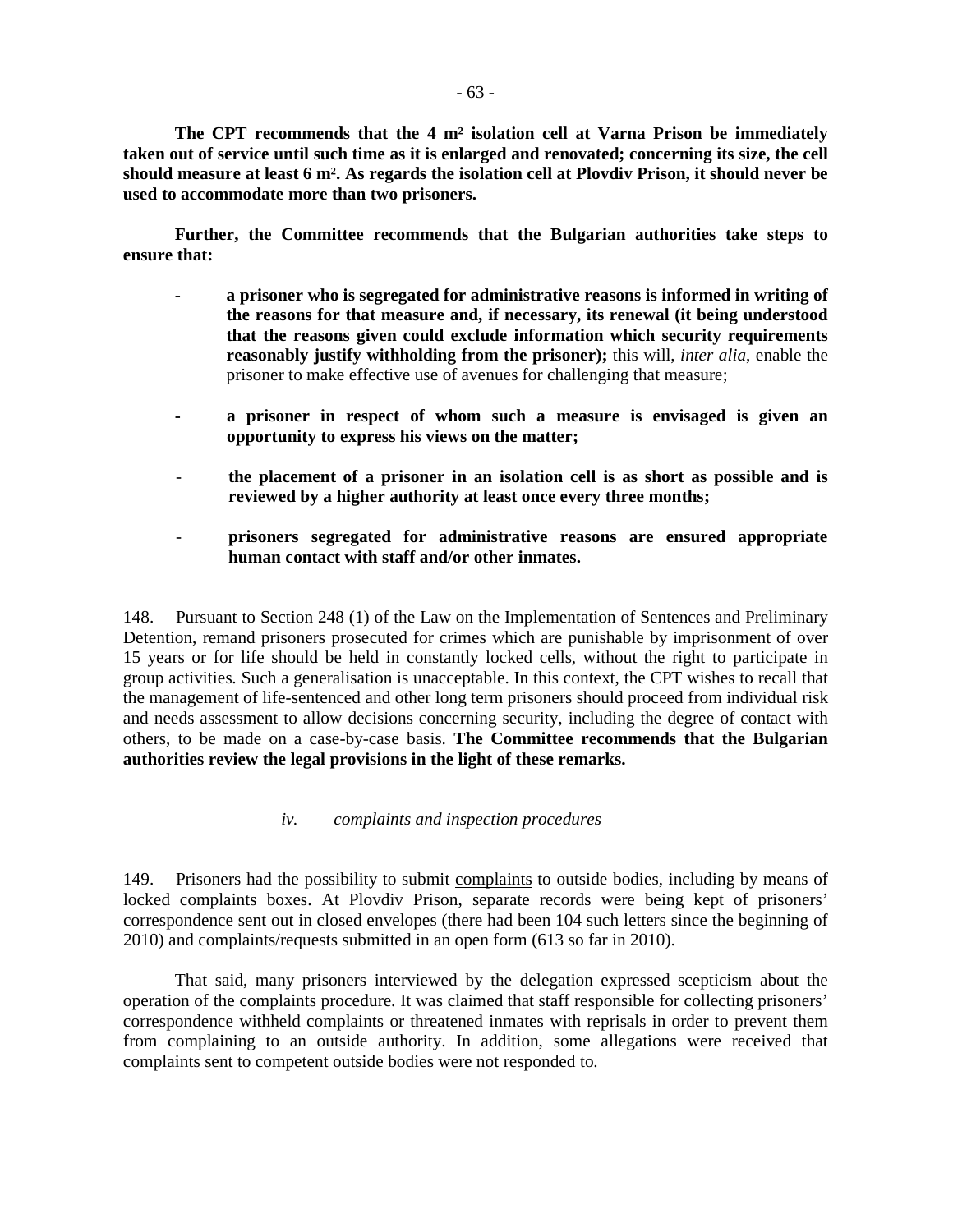**The CPT recommends that the Bulgarian authorities take further steps to ensure that the right of prisoners to lodge confidential complaints and to receive replies to them in due time is fully respected, by guaranteeing in practice that complainants will be free from reprisals.** 

150. As regards inspections, in addition to visits by supervising prosecutors (both planned and ad hoc, including at the request of prisoners), the Law on the Implementation of Sentences and Preliminary Detention strengthens the role of public oversight by the Ombudsman and the municipal monitoring commissions. Under the new provisions, the mandate of these commissions is expanded to include public control on the activities of penitentiary facilities. At Varna Prison, the delegation was informed that there had been frequent visits by the local municipal commission. Further, both Plovdiv and Varna Prisons were receiving visits by the Bulgarian Helsinki Committee.

#### *v. police officers carrying out investigative activities inside prisons*

151. At Varna Prison, the delegation noted the presence of two police officers subordinated to the General Directorate of the Criminal Police (Operative Service for Penitentiary Establishments). The main task of these officers was to investigate criminal offences committed by inmates (both while in the prison and prior to imprisonment) and to prevent crimes inside and outside the prison. For the purpose, they had access to the detention areas at any time and could interview inmates without any restrictions. Further, it would appear that these police officers could offer prisoners rewards for the provision of information (e.g. allocation to a better cell, home leave).

The above-described situation is of serious concern to the CPT given the potential it contains for abuse. The presence in a prison of a person with free access to all prisoners who is not accountable to the prison authorities can be detrimental to the safeguarding of inmates' rights. It is also arguably contrary to Rule 84.3 of the new European Prison Rules, according to which the prison administration must ensure that every institution is at all times in the full charge of the director, the deputy director or other authorised official. If it is necessary for police officers to interview prisoners within a prison in the context of the investigation of criminal offences, this should be surrounded by appropriate safeguards. In particular, any such interviews should be subject to prior authorisation by the competent judicial authorities and the police officers' access to the prisoners concerned should take place under the control of the prison management. This might involve the presence of a representative of the prison management whenever police officers interview prisoners. Furthermore, the right of the prisoner concerned to have access to a lawyer should be guaranteed.

**The CPT recommends that the Bulgarian authorities review the presence of police officers in prisons in order to ensure that the above-mentioned precepts are complied with.**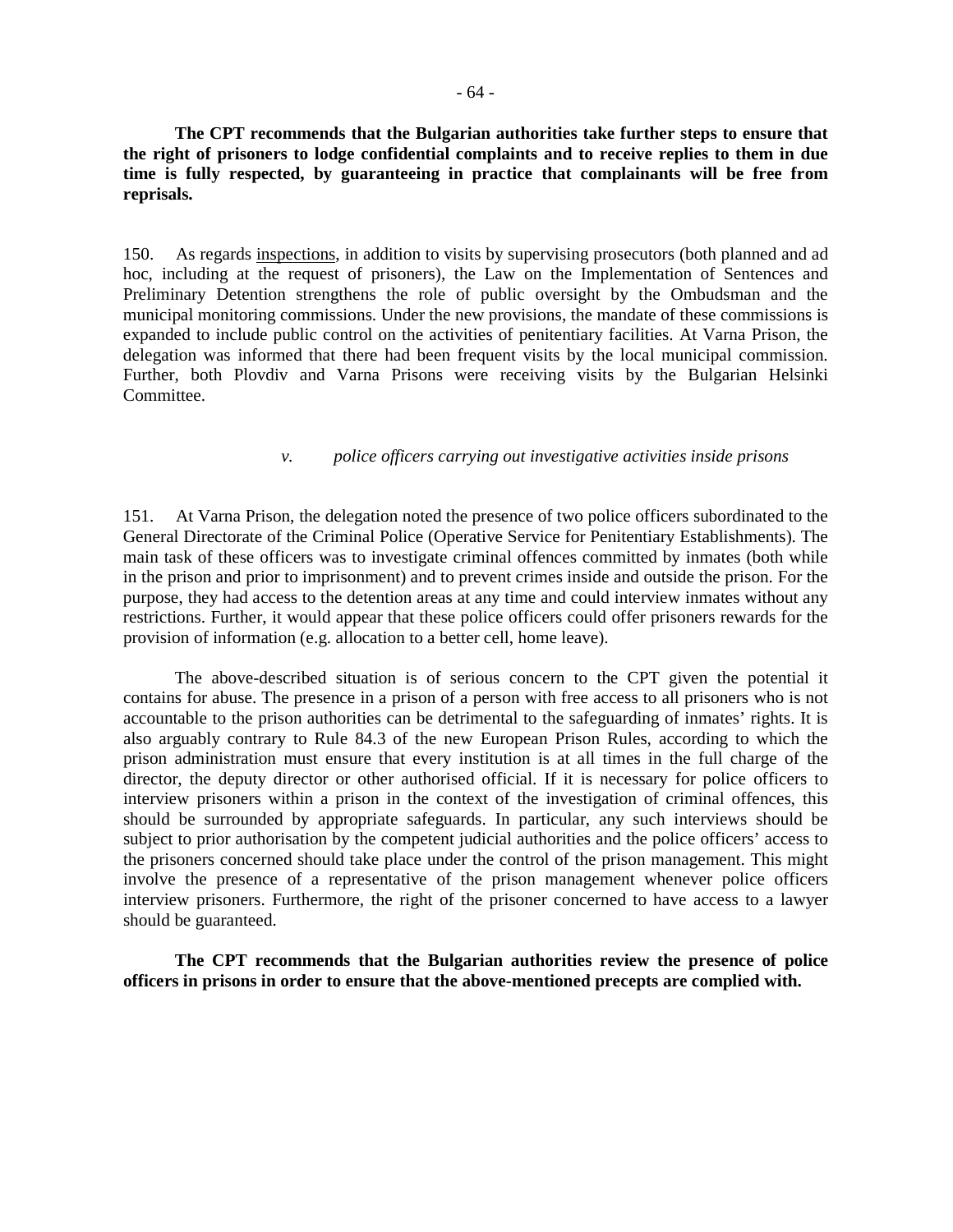# **C. Establishments under the authority of the Ministry of Health**

# **1. Preliminary remarks**

152. The CPT's delegation visited Karvuna State Psychiatric Hospital for the first time. Further, it paid a follow-up visit to the closed forensic ward at Lovech State Psychiatric Hospital, with a view to assessing the changes made since the Committee's previous visits in 1995 and  $1999^{35}$ .

153. Karvuna State Psychiatric Hospital is located on extensive, forested grounds surrounded by a perimeter fence, in an isolated area some 50 kilometres north of Varna. It was opened in 1970 and has the only unit for psychiatric patients suffering from tuberculosis in the country. With an official capacity of 130 beds, at the time of the visit, the hospital was accommodating 95 patients (including 23 women). Among them, 79 were involuntary civil patients and four were deprived of their legal capacity and had been placed in the hospital by their court-appointed guardians. A further 12 had been declared by a court to be not criminally responsible for their acts pursuant to Section 89 (b) of the Criminal Code, which provides for the compulsory medical treatment of such persons in a psycho-neurological establishment. Some 80% of patients suffered from chronic psychosis. There was a significant turnover of patients, with some 250 new admissions per year. The delegation was told that the average length of hospitalisation of civil patients was two to three months. As for forensic patients, they stayed considerably longer, sometimes two to three years.

154. The principal features of the forensic ward at Lovech State Psychiatric Hospital were described in the report on the CPT's 1995 visit. The capacity of the ward had been reduced to 40 beds and it was accommodating 30 patients at the time of the visit. All of them were male adults who had been found to be not criminally responsible by the court and ordered to undergo compulsory medical treatment in a special ward of a psycho-neurological establishment (under Section 89 (c) of the Criminal Code). In this connection, the delegation was informed that since 2003 the forensic ward had stopped admitting patients for the purpose of psychiatric examination in the context of criminal proceedings. The overwhelming majority of the patients were diagnosed as suffering from schizophrenia; the average length of stay in the ward was said to be between three and five years.

# **2. Ill-treatment**

155. The delegation received no allegations of deliberate physical ill-treatment of patients by staff at *Karvuna State Psychiatric Hospital*, and gathered no other evidence of such treatment. On the contrary, relations between staff and patients appeared to be generally relaxed.

35

See, respectively, CPT/Inf (97) 1 and CPT/Inf (2002) 1.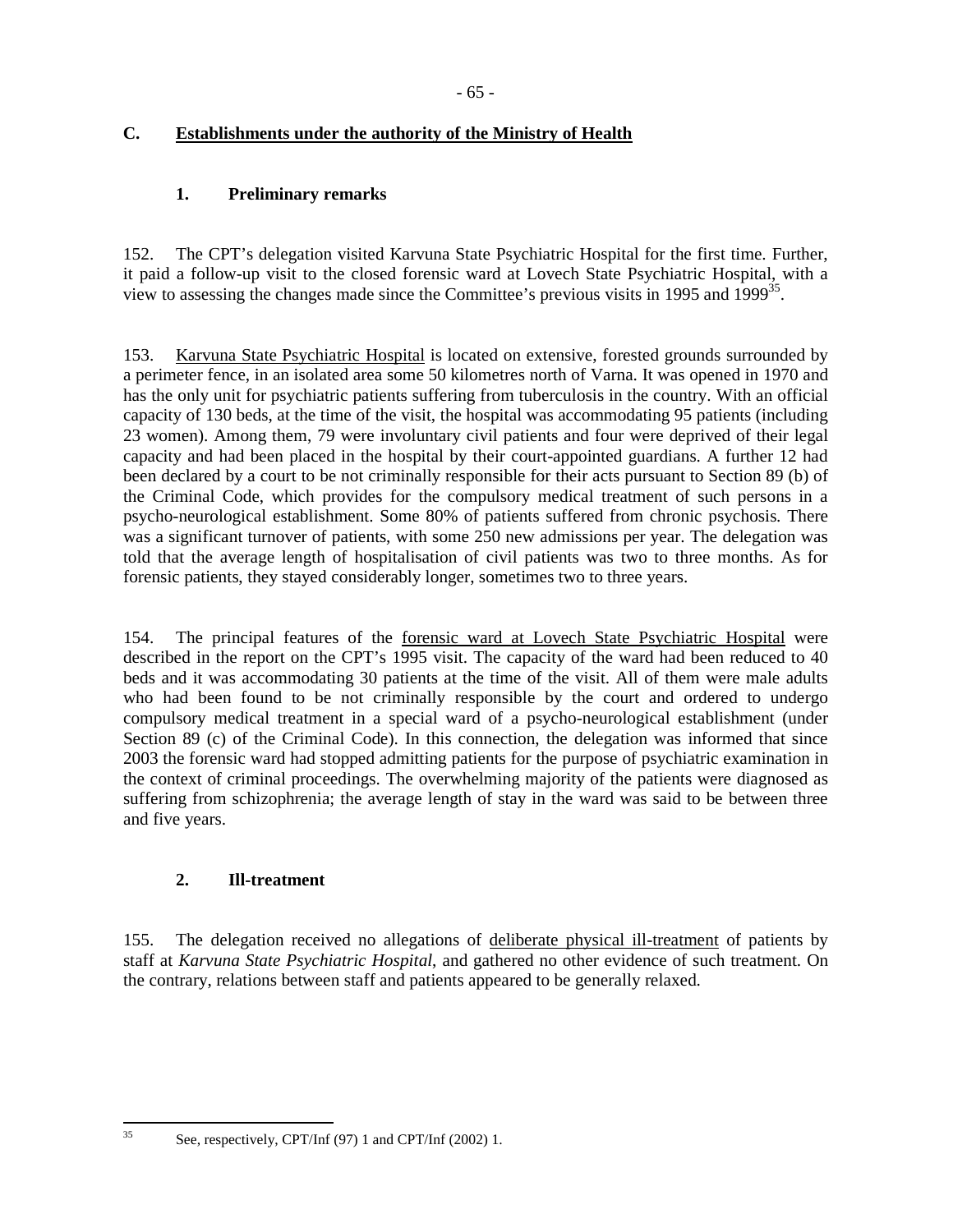156. However, at the *forensic ward at Lovech State Psychiatric Hospital*, several allegations were received of physical ill-treatment of patients by certain orderlies, mainly consisting of slaps and punches, but also occasionally of blows administered with a wooden stick. In one case, a medical member of the delegation observed injuries which were consistent with an allegation made by a patient that he had been struck on the leg with a wooden stick. A stick closely matching the description given by the patient concerned was found in a cupboard in the orderlies' room.

 Some allegations were also received of rude behaviour and the use of insulting language, mostly by orderlies and occasionally by private security guards employed on the forensic ward (see paragraph 165). The delegation noted that the latter had access to truncheons, handcuffs and pepper spray, although such equipment was apparently not carried on the ward.

When presented with the delegation's findings at the end of the visit, the hospital's director undertook to take immediate action. According to the information provided by the Bulgarian authorities in their letter of 21 January 2011, the orderly implicated in the alleged beatings with a stick had been dismissed and one security guard had been subjected to the disciplinary sanction of "warning before dismissal". The CPT welcomes the resolute action taken; **it wishes to be informed if criminal proceedings had been initiated against the above-mentioned orderly.** 

### **The Committee recommends that staff of the forensic ward at Lovech State Psychiatric Hospital be regularly reminded that all forms of ill-treatment of patients, including verbal abuse, are unacceptable and will be the subject of severe sanctions.**

157. It was also indicated in the above-mentioned letter of the Bulgarian authorities that "[…] Article 20 of the Instruction on the organization of the control and admission regime and the guarding activity in the area of the buildings of State Psychiatric Hospital and the Male Forensic Ward in the town of Lovech [...] concerning the use of special means (handcuffs, rubber and plastic sticks, etc.) was brought again to the attention of the ward guard staff with a view to preventing the use of such means in contravention of the provisions laid down in the Instruction." **The CPT would like to receive a copy of this instruction.** 

158. In both establishments visited, patients and staff indicated that instances of inter-patient violence occasionally occurred, sometimes resulting in significant injuries. At Karvuna, the delegation itself witnessed a fight between patients, and saw recent injuries on two patients sustained as a result of a recent altercation between them.

 Inter-patient violence at the hospitals visited often stemmed from an insufficient staff presence within the wards, as well as from a lack of alternative therapeutic approaches (see paragraphs 165 and 169). The Committee must stress in this regard that the duty of care which is owed by staff in a psychiatric establishment to those in their charge includes the responsibility to protect them from other patients who might cause them harm. This requires not only adequate staff presence and supervision at all times, including at night and weekends, but also for staff to be properly trained in handling challenging situations/behaviour by patients.

**The CPT recommends that the Bulgarian authorities take appropriate measures to combat the phenomenon of inter-patient violence at Karvuna Hospital and the forensic ward at Lovech Hospital, in the light of the above remarks.**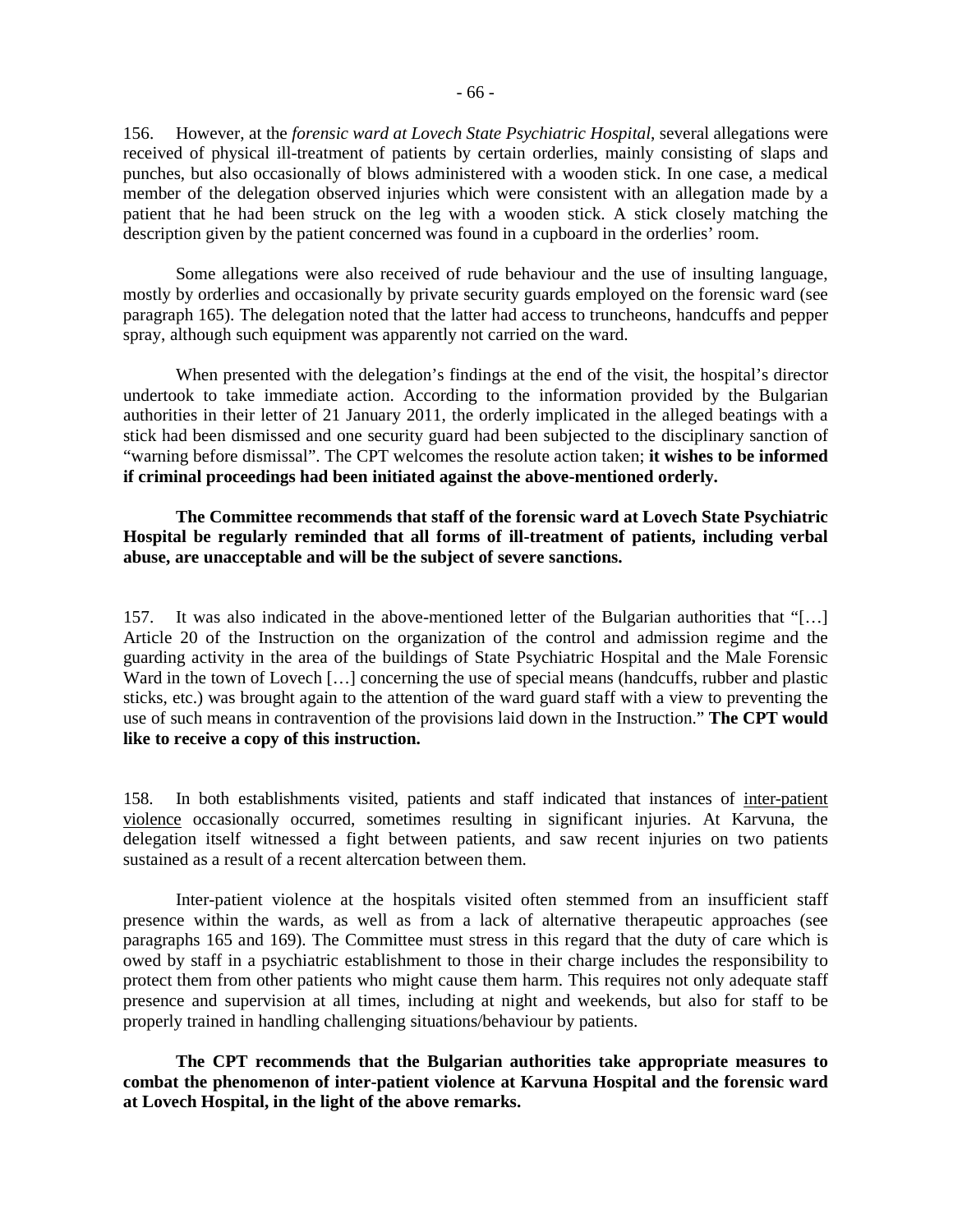## **3. Patients' living conditions**

159. During its follow-up visit to the *forensic ward at Lovech State Psychiatric Hospital*, the delegation was pleased to note that the material conditions in the ward had significantly improved, following an extensive refurbishment carried out in 2009<sup>36</sup>. The patients' rooms were well lit and ventilated and had been fitted with new beds, mattresses and bedside lockers. Further, although the living space per patient in most of the rooms was slightly below 4  $m<sup>2</sup>$ ,<sup>37</sup> patients were allowed to move freely throughout the ward at all times and had access, for most of the day, to a canteen (where they could watch television).

 That said, the rooms were impersonal and lacked decoration; **more effort should be made to personalise the living environment for patients.**

160. The bulk of patient accommodation at *Karvuna State Psychiatric Hospital* was provided in a three-storey building, housing – from the ground to the top floor – a male ward, a female ward and a male acute ward<sup>38</sup>. The unit for psychiatric patients suffering from tuberculosis was situated in a separate single-storey building.

 It was obvious that the main accommodation building had not benefited from refurbishment for many years and was in an advanced state of dilapidation. The patients' rooms were equipped with old furniture (beds and cupboards) and decrepit bedding; the absence of other pieces of furniture, such as tables and chairs or decoration in most rooms, created an impersonal atmosphere. Further, some of the rooms in the male acute ward offered cramped conditions (e.g. five beds on 16  $m<sup>2</sup>$ , eight beds on 22 m<sup>2</sup>). However, patients benefited from an open-door regime within their respective wards throughout the day and night.

 That said, the patient accommodation areas, including communal sanitary facilities, were kept in an acceptable state of hygiene and cleanliness. Further, the patients' rooms had large windows providing ample light.

161. The TB unit offered more or less the same living conditions as the main building, except that it was operating well below its official capacity<sup>39</sup>. The delegation noted that ultraviolet lights designed to reduce the spread of the infection were mounted on the walls of the unit's corridor but not in the patients' rooms and were insufficient in number.

 $36$ The refurbishment had involved the replacement of the sewage and plumbing systems, floors, doors, window frames, sanitary equipment, etc.

 $37$  Rooms with four beds measured some 15 m<sup>2</sup>, and rooms with six beds some 22 m<sup>2</sup>.

<sup>&</sup>lt;sup>38</sup> They were accommodating respectively 35, 22, and 31 patients at the time of the visit.

At the time of the visit, it was accommodating seven patients for a capacity of 30.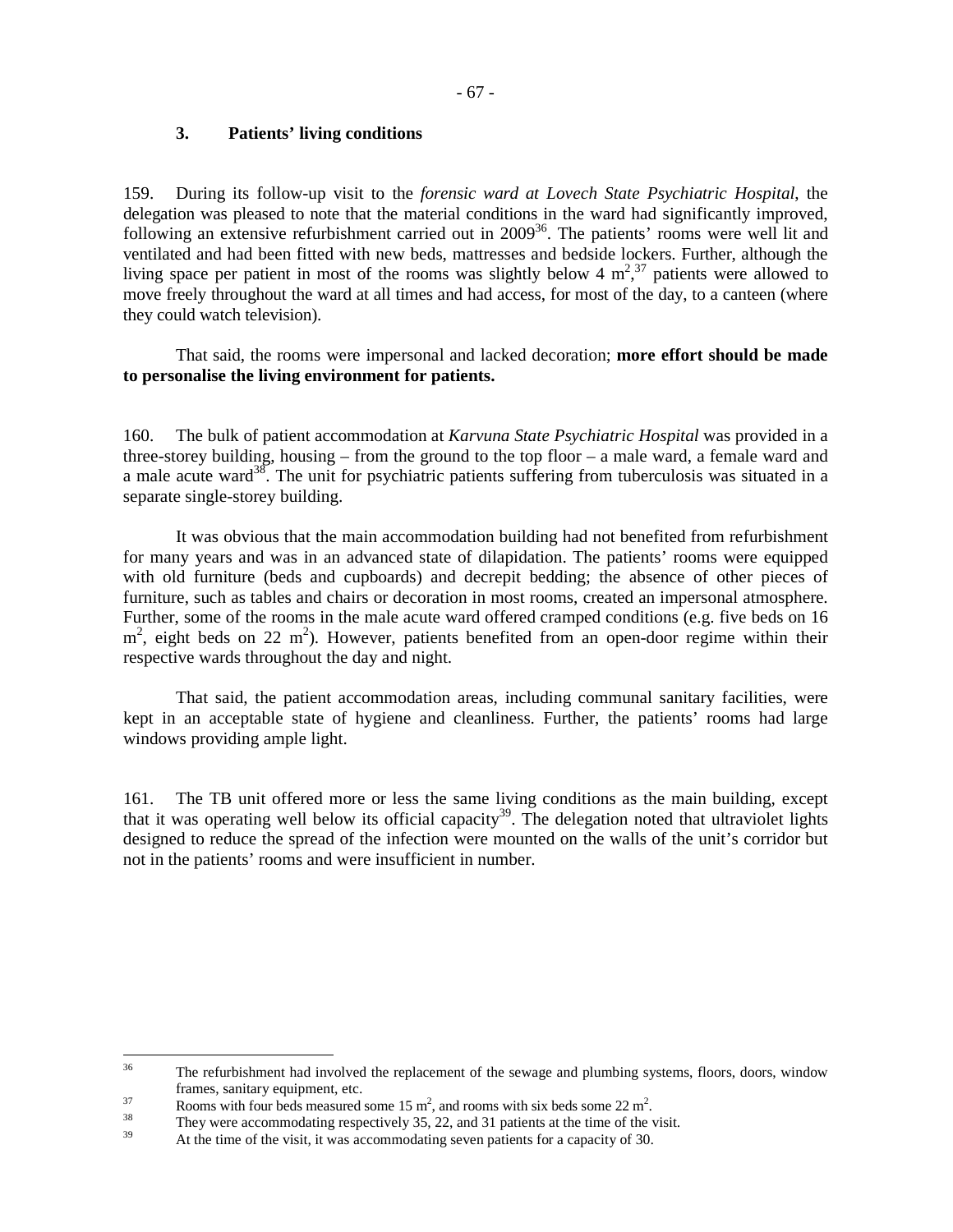- 162. **The CPT recommends that steps be taken at Karvuna State Psychiatric Hospital to:** 
	- **thoroughly refurbish all patient accommodation areas, including communal sanitary facilities;**
	- **offer more congenial and personalised surroundings for patients (in particular by providing them with personal lockable space);**
	- reduce occupancy levels in the rooms on the male acute ward.

As regards more particularly the TB unit, **steps should be taken to install additional ultraviolet lights.** 

163. The delegation heard many complaints from patients at Karvuna Hospital about the poor quality and insufficient quantity of the food provided (meat only once a week; no fresh fruit or vegetables). Similar complaints were received from patients at the forensic ward at Lovech Hospital. In this regard, the management of both establishments indicated that the daily food allowance per patient was too small<sup>40</sup> to ensure that patients received proper nutrition.

## **The CPT recommends that the Bulgarian authorities take resolute action to improve the provision of food to patients at both establishments, in order to ensure that it is adequate in terms of both quantity and quality.**

164. As a general rule, patients were entitled to one shower per week at Karvuna Hospital<sup>41</sup>. At Lovech, the delegation heard complaints from some forensic patients that, although in principle they were allowed to take a shower three times per week, hot water was in fact only available for about half an hour each time, with the result that each patient was not able to take more than one shower per week.

 In the CPT's view, this frequency is not sufficient in a hospital context. **The Committee recommends that steps be taken in both establishments to enable patients to take more frequent showers.**

# **4. Staff and treatment**

165. In both establishments visited, staff were attempting to provide care and treatment to patients with limited human resources.

*Karvuna Hospital* employed four psychiatrists (one of whom was the hospital director), two trainee psychiatrists, a pulmonary specialist (head of the TB unit), a pharmacist, 27 nurses and 12 orderlies. Three psychiatrists' posts were vacant at the time of the visit. Other staff qualified to provide rehabilitative and therapeutic activities were a psychologist, a social worker and an occupational therapist. Such staff resources are clearly insufficient for a psychiatric hospital holding up to 100 patients with a significant turnover.

 $40<sup>2</sup>$ <sup>40</sup> 1.5 BGN (i.e. some 0.75 Euro) at Lovech and 2 BGN (i.e. some 1 Euro) at Karvuna.

Some female patients told the delegation that they were allowed to take two showers per week during the summer months.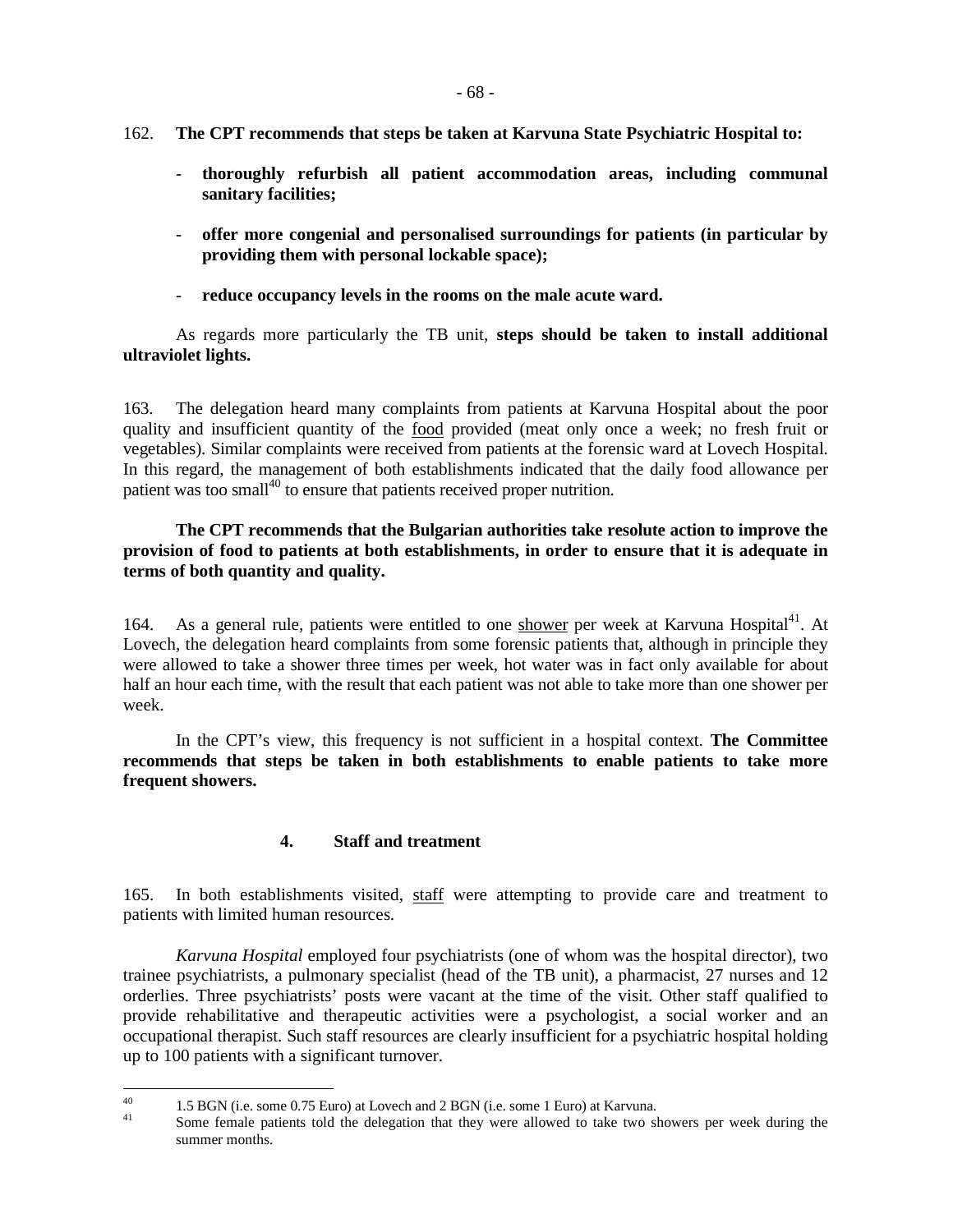*The forensic ward at Lovech Hospital* employed two psychiatrists, eight nurses and seven orderlies. Further, security staff from a private company were contracted to ensure the general security of the premises. The hospital had a small team of psychologists, occupational therapists and social workers based in the rehabilitation centre, but to which the majority of the patients of the forensic ward had no access (see paragraph 169).

166. The delegation was particularly concerned by the low numbers of ward-based staff (i.e. nurses and orderlies) in both establishments.

 At Karvuna, each ward was staffed by one or two nurses and one orderly during the day shift, which ended at 7 p.m. Thereafter until the next morning, only one nurse was present on each ward<sup>42</sup>. At Lovech, for most afternoons as well as at nights and weekends, the forensic ward had a complement of only one nurse, one orderly and one security guard, who had to supervise and address the clinical needs of 30 of the most serious forensic psychiatric patients in Bulgaria.

 In the CPT's view, such low staffing levels (especially as regards nurses) are clearly insufficient to provide adequate care, assistance and supervision and to ensure a safe environment for patients (and staff).

167. In the light of the above, **the CPT recommends that the Bulgarian authorities take steps to:** 

- **fill the vacant psychiatrists' posts at Karvuna Hospital;**
- **increase the number of nurses and orderlies in both establishments;**
- **employ additional specialists qualified to provide psychosocial and occupational therapeutic activities in both establishments.**

168. The delegation was concerned by the practice at Karvuna Hospital of staff delegating certain security tasks (e.g. guarding the gate to the hospital) to selected patients. The CPT considers such a practice unacceptable and **recommends that it be discontinued without delay; carrying out security tasks should be the exclusive responsibility of the staff.**

Further, there was a practice of using more able patients to perform various orderlies' tasks (cleaning, feeding bed-bound patients, etc.). **The Committee trusts that reinforcing the team of nurses and orderlies will make it possible to abolish this practice.**

169. In both establishments visited, the treatment provided to the majority of patients consisted exclusively of pharmacotherapy. There appeared to be a sufficient quantity and fairly wide choice of psychotropic medication. That said, the programmes of therapeutic and psychosocial rehabilitative activities were clearly underdeveloped in both establishments.

 $42$ 

Except for the TB unit where there was an orderly present also during the night shift.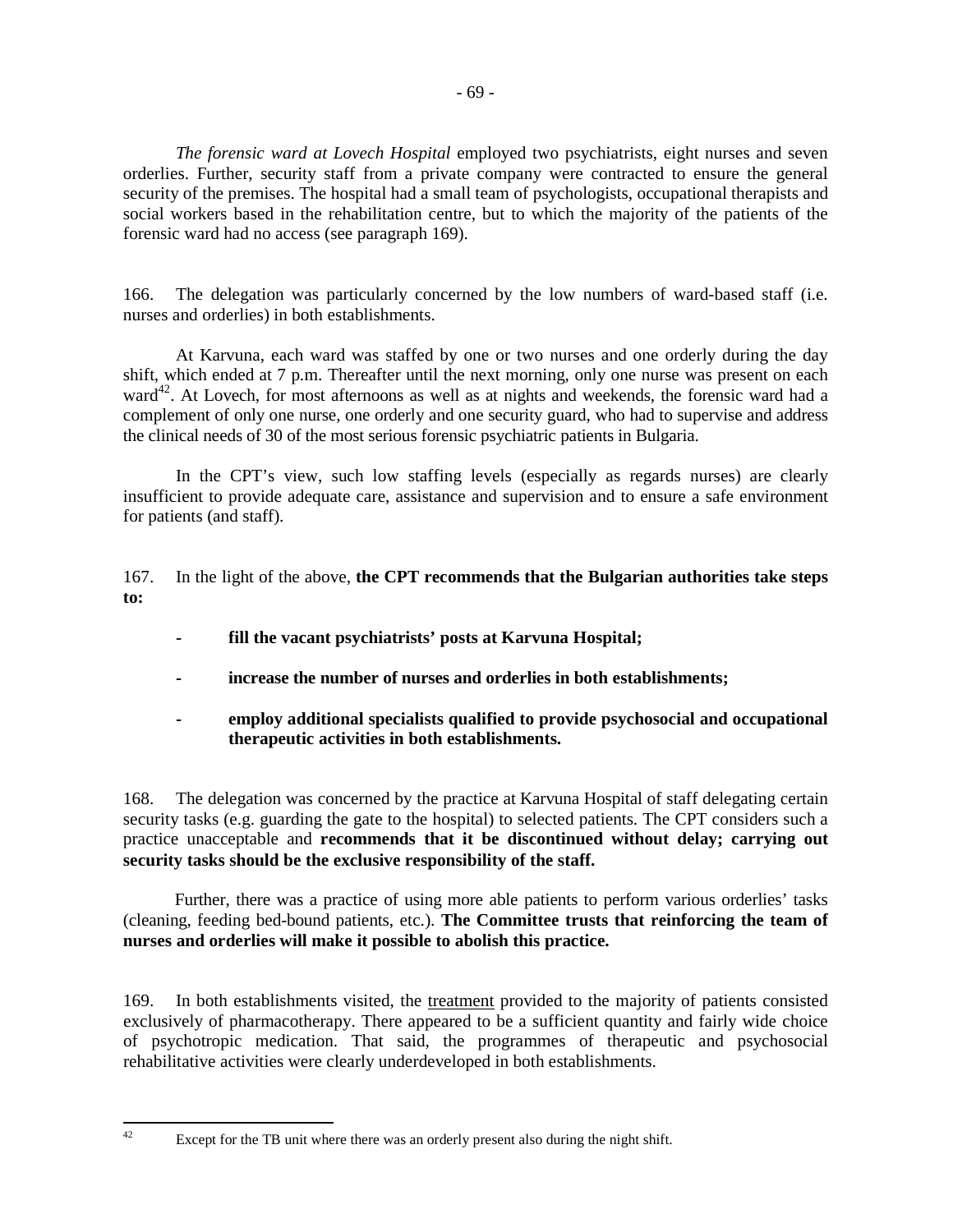At *Lovech Hospital*, only a limited number of forensic patients (about 13) had individual written treatment plans and benefited from some form of rehabilitative psychosocial activities organised in the hospital's rehabilitation centre<sup>43</sup>. For two hours per day, these patients were involved in various rehabilitation programmes designed to promote the development of social skills (cooking, maintaining hygiene, healthy nourishment, communication skills, work habits, handling money/shopping, etc.)<sup>44</sup>. The remainder of the forensic patients spent the day wandering aimlessly in the ward's corridor, their main occupation being watching television in the canteen.

 The situation was even less favourable at *Karvuna Hospital*, where only a few therapeutic group and recreational activities were available for a limited number of patients (drawing, reading in the library)<sup>45</sup>. The delegation was also concerned to note that there were no individual written treatment plans for patients.

 This situation was undoubtedly linked to the shortage of suitably qualified staff; it is essential that the clinical teams in both establishments receive an increased multidisciplinary input.

 **The CPT recommends that greater efforts be made at Karvuna Hospital and the forensic ward of Lovech Hospital to provide more comprehensive and individualised care with a wide range of psychosocial activities, to better prepare patients for their return to the community. An individual treatment plan should be drawn up for each patient (taking into account the special needs of acute, long-term and forensic patients), including the goals of the treatment, the therapeutic means used and the staff members responsible. Patients should be involved in the drafting of their individual treatment plans and be informed of their progress.** 

170. The tuberculosis treatment administered to patients held in the TB unit at Karvuna Hospital does not call for any particular comment. Medicines were made available and the treatment was monitored on an ongoing basis, in accordance with the DOTS programme.

171. It is a matter of serious concern that, despite specific recommendations repeatedly made by the CPT in previous visit reports, the majority of patients at the forensic ward at Lovech Hospital were not offered outdoor exercise on a daily basis. The delegation met patients who had apparently been unable to go outside for months or even years, due to the absence of a secure outdoor exercise area.

 After the visit, in their letter of 21 January 2011, the Bulgarian authorities informed the CPT that, by Order No.131/04.11.2010, a minimum of one hour of daily outdoor exercise had been provided to the patients of Lovech State Psychiatric Hospital. The CPT welcomes this development and **would like to receive more information on the precise arrangements made to enable all patients to take outdoor exercise.**

 $43$ The centre was equipped with a tennis table, some fitness equipment, musical instruments, computers connected to the Internet, board games and drawing materials. Further, it had an open yard equipped with benches and a basketball hoop.

<sup>&</sup>lt;sup>44</sup><br>Three of the patients took part in accompanied outings such as shopping in town (including for other patients).

<sup>45</sup> That said, all patients had access to a day room on their respective wards where they could watch TV.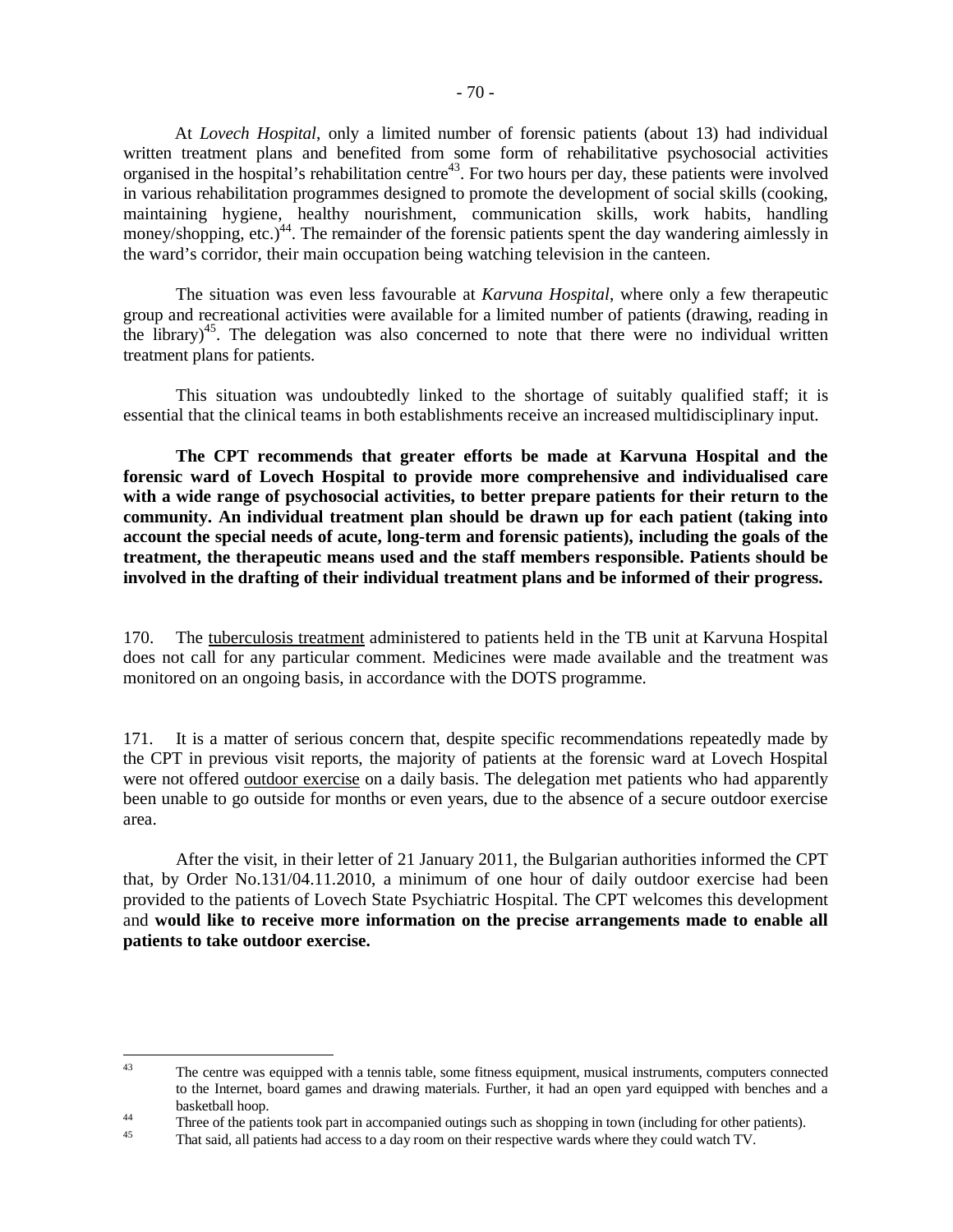172. At Karvuna, it appeared that the great majority of patients could go outside every day. However, several patients in the acute male ward, who were deemed to present a risk of absconding, were denied the possibility to go outdoors; this was due to the insufficient staff numbers, combined with the absence of a secure outdoor exercise area. Such a state of affairs is not acceptable. **The CPT recommends that the necessary measures be taken at Karvuna Hospital to offer all patients, health permitting, at least one hour a day of outdoor exercise in a reasonably spacious and appropriately secure setting.** 

#### **5. Means of restraint**

173. The rules on the use of means of restraint have been described in detail in the report on the 2006 visit. It should be recalled that Ordinance No. 1 of 28 June 2005 on "Temporary physical restraining of patients with established psychiatric disorders" provides for two types of restraint, namely immobilisation (for up to two hours) by means of manual control or mechanical restraints (belt or a straitjacket), and seclusion in a distinct secure room (for up to six hours).

 It should be mentioned at the outset that the delegation found no indication of excessive resort to means of restraint in the two establishments visited.

174. At *the forensic ward at Lovech Hospital*, patients could be subjected to immobilisation by means of four- or five-point fixation to a bed (with canvas belts). It was only applied in the two seclusion rooms (one of them equipped with CCTV), had to be authorised by a doctor, and was recorded at the ward level as well as in the patient's file. Further, it became apparent that the duration of immobilisation did not usually exceed two hours.

 A similar approach was followed at *Karvuna Hospital*, where, in addition to canvas belts, patients could be restrained, very exceptionally, in a straitjacket. A restraint register was in place for the whole hospital, and an entry was also made in the patient's file. However, immobilisation was frequently applied inside patients' rooms in full view of other patients, and on occasion, with their active involvement.

 It is also a matter of concern that, in both establishments, the supervision of patients subject to immobilisation was inadequate. Although such patients were apparently checked by a member of health-care staff every 30 minutes (and also monitored through CCTV cameras at Lovech), there was no continuous, direct and personal supervision.

175. **The CPT recommends that the Bulgarian authorities ensure that immobilisation of a patient does not take place in the sight of other patients, unless the patient concerned explicitly requests otherwise or when the patient is known to have a preference for company. Further, staff should not be assisted by other patients when applying means of restraint.**

 As regards supervision, whenever a patient is subjected to immobilisation, a trained member of staff should be present at all times to maintain the therapeutic alliance and provide assistance. Clearly, video surveillance cannot replace such a continuous staff presence. In this respect, **the Committee recommends that the requirement of the aforementioned Ordinance for a permanent staff presence when patients are restrained be strictly adhered to.**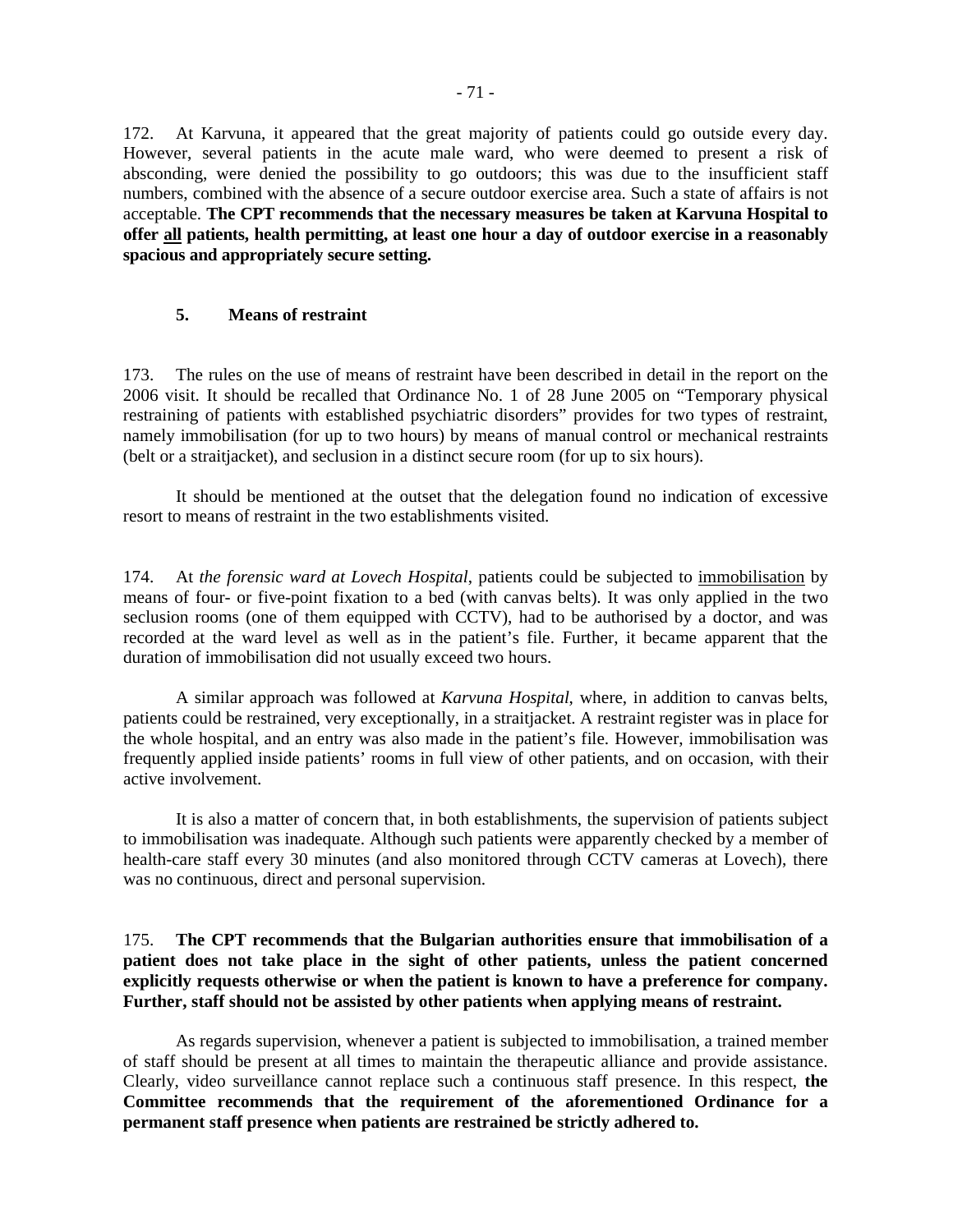176. No recourse was apparently made to seclusion at *Karvuna Hospital*, where there was no dedicated secure room. Patients prone to escape or aggressiveness could be separated from other patients and placed in accommodation rooms, located at the end of the wards' corridors behind a metal grille, with the doors of the rooms unlocked.

 According to the records, at the *forensic ward of Lovech Hospital*, seclusion of forensic patients had never been applied for longer than six hours. However, the delegation heard accounts from patients that they had spent several days in a seclusion room and had had to use buckets to comply with the needs of nature.

**The CPT recommends that steps be taken at the forensic ward of Lovech Hospital to ensure that instances of seclusion are always recorded accurately.** Further, **patients held in seclusion rooms should have ready access to a toilet.** 

 More generally, **the CPT considers that only very exceptional circumstances could justify the isolation of a psychiatric patient for a period of days.**

## **6. Safeguards in the context of involuntary hospitalisation**

177. During the visit, the delegation examined in detail the legal safeguards offered to patients declared to be not criminally responsible and subjected to a compulsory treatment measure under Section 89 of the Criminal Code. The procedure for the placement of such patients is set out in Sections 427 to 432 of the Code of Criminal Procedure. In particular, Section 430 specifies that the placement be ordered by a court, that the presence of a lawyer in court be obligatory, and that the court must seek the opinion of a psychiatrist before ordering placement. The decision on placement can be appealed within 7 days.

 As regards discharge procedures, the law provides that placements under Section 89 are for an indefinite period of time. That said, the need for compulsory treatment must be subject to *ex officio* review by a competent court at six-monthly intervals<sup>46</sup>, which shall decide, on the basis of a psychiatric assessment, whether to extend, modify (including replacement of an inpatient compulsory measure with an outpatient one) or terminate the compulsory treatment.

178. The examination of a number of patients' files in both psychiatric establishments visited showed that the six-month review period was generally respected in practice. Further, almost all patients interviewed by the delegation confirmed that they had been present during court hearings and had been represented by a lawyer (during both placement and review procedures). That said, some patients indicated that they were neither given copies of the psychiatric assessment reports nor copies of the relevant court decisions. **Steps should be taken to remedy this shortcoming.** 

 $46$ 

Section 432 of the CCP. Although the law refers to an initial judicial review (to be carried out "at the expiry of a six-month period from the admission for compulsory treatment"), it was interpreted as requiring subsequent reviews every six months.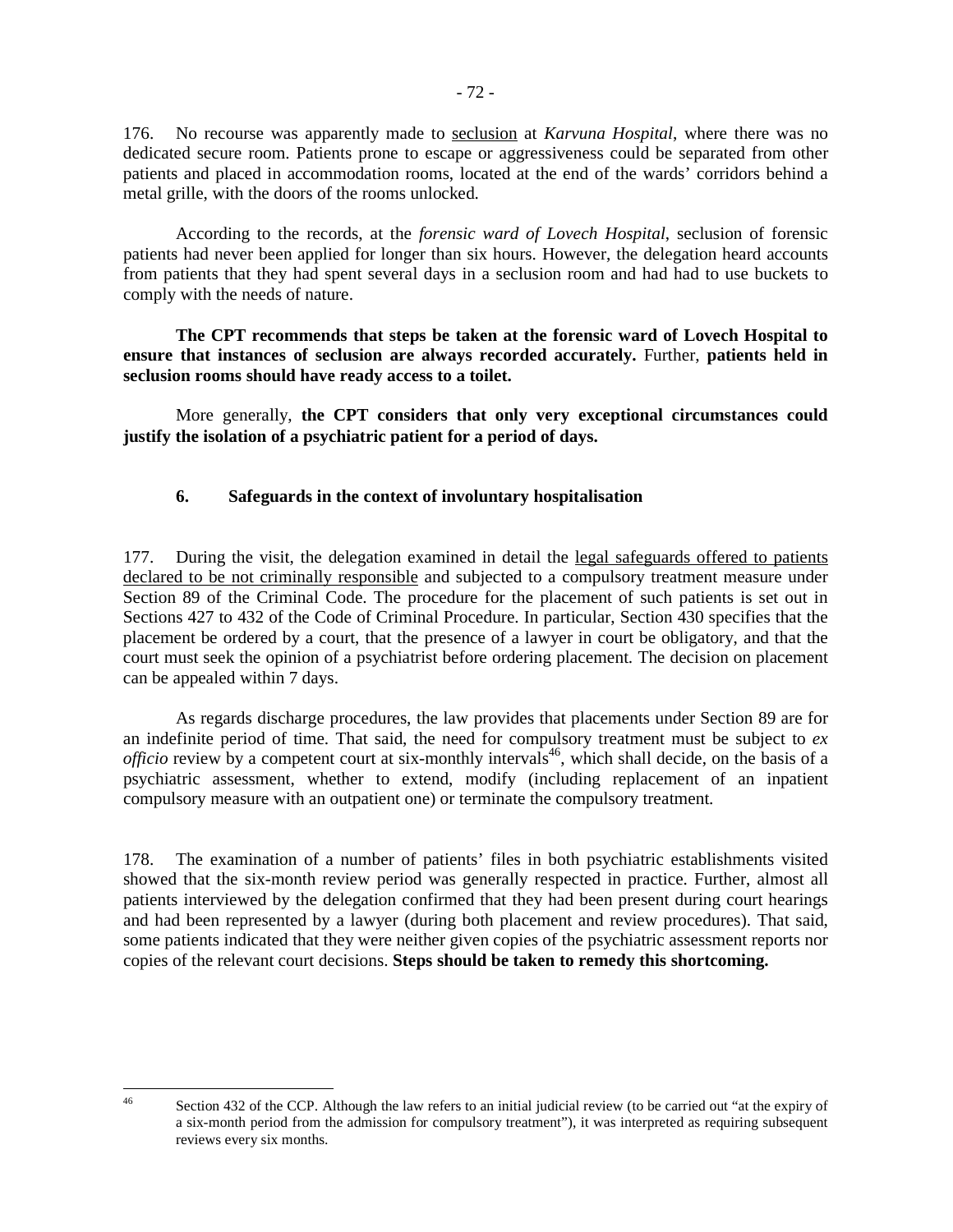179. The CPT's understanding of the relevant Bulgarian legislation is that, in the context of the above-mentioned judicial review proceedings, the competent judge is required to obtain an external psychiatric opinion (in addition to the report of the psychiatric institution in which the person concerned is being held)<sup>47</sup>. However, the information gathered by the delegation suggested that external psychiatrists were as a rule not involved, the court's decision being based solely on the recommendation of the hospital's own psychiatrists (including the patient's treating doctor). **The CPT would like to receive the authorities' comments on this point.** 

180. The legal procedure relating to involuntary hospitalisation of a civil nature was described in detail in the report on the CPT's visit in 2006 (see paragraph 149 of CPT/Inf (2008) 11).

 From the consultation of patients' files at Karvuna Hospital, it transpired that emergency hospitalisation of a person upon the decision of the head of a medical establishment still occasionally exceeded the statutory time frame of 24 hours. On a positive note, patients attended the court hearings and all cases were heard with the participation of a lawyer.

# **The CPT reiterates its recommendation that the Bulgarian authorities take steps to ensure that the legal provisions governing civil involuntary hospitalisation – and in particular the time limits as regards emergency hospitalisation – are fully respected in practice.**

181. Psychiatric patients should, as a matter of principle, be placed in a position to give their free and informed consent to treatment. The admission of a person to a psychiatric establishment on an involuntary basis – be it in the context of civil or criminal proceedings – should not be construed as authorising treatment without his or her consent. It follows that every patient, whether voluntary or involuntary, should be given the opportunity to refuse – either in person or through his or her guardian – treatment or any other medical intervention. Any derogation from this fundamental principle should be based upon law and only relate to clearly and strictly defined exceptional circumstances. Of course, consent to treatment can only be qualified as free and informed if it is based on full, accurate and comprehensible information about the patient's condition and the treatment proposed. Consequently, all patients should be provided systematically with relevant information about their condition and the treatment which is proposed for them. Relevant information (results, etc.) should also be provided following treatment.

At *Karvuna Hospital*, patients (both civil and forensic) were invited to sign a consent form, which contained information on various issues related to hospitalisation (such as patients' rights, the diagnosis, the treatment proposed and the possible side effects) and also stated that the patient was thereby consenting to medical treatment, laboratory analyses and rehabilitation programmes. In the case of legally incompetent patients, the consent from was signed by their guardian or a courtappointed municipal official<sup>48</sup>.

 However, no consent to treatment was sought from patients at the *forensic ward of Lovech Hospital*, although patients were apparently informed about their treatment. **The CPT recommends that steps be taken at the forensic ward of Lovech Hospital to ensure that appropriate informed consent procedures are put in place, in the light of the above remarks.**

<sup>47</sup> <sup>47</sup> See Section 432 (3) of the CCP.

Pursuant to Section 162 (3) of the Law on Health, the court appoints a relative to give informed consent on behalf of patients who are legally incompetent. In case of conflict of interest or in the absence of a relative, a municipal health-care official or a representative of the mayor is appointed to give informed consent.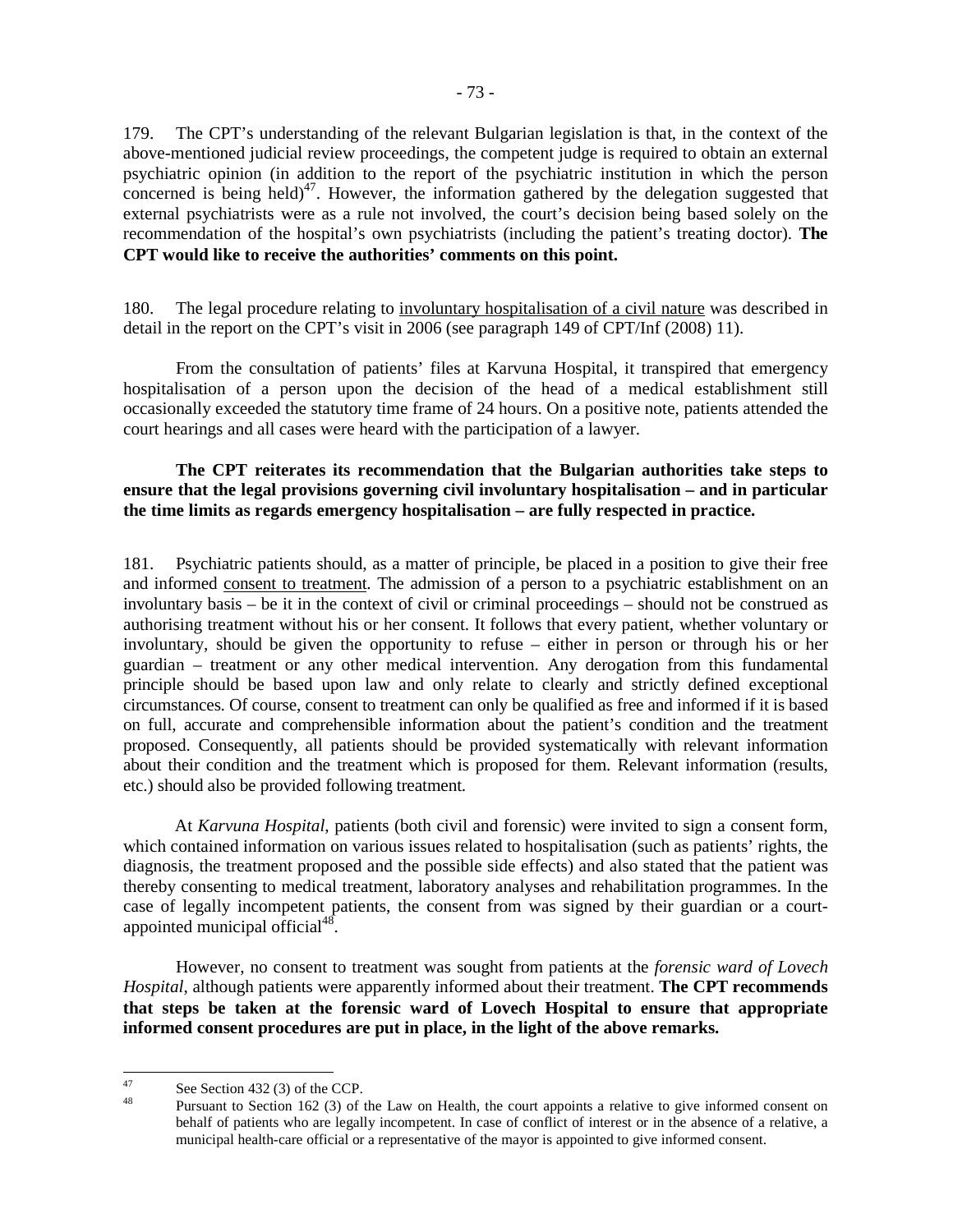182. At Karvuna Hospital, the hospital management informed the delegation that for some patients hospitalisation was no longer medically justified; nevertheless, these patients continued to be kept in the hospital due to a lack of adequate care and/or accommodation in the outside community (whether within their families or in a supported accommodation). For persons to remain deprived of their liberty solely as a result of a lack of appropriate external facilities is a highly questionable state of affairs. **The CPT recommends that the Bulgarian authorities take appropriate steps to ensure that patients are not detained in hospital for longer than their medical condition requires.** 

In this context, the delegation learned that, within the framework of the national policy for mental health care of the citizens of Bulgaria for 2004-2012, amendments were envisaged to the Law on Health and the Law on Medical Establishments which would enable psychiatric hospitals to provide social services by means of establishing day-care centres and shelters. **The CPT would like to receive detailed information on this matter.**

183. In both establishments visited, the existing arrangements for patients' contact with the outside world appeared to be satisfactory. Patients were generally able to send and receive letters, have access to a telephone, and receive visits. That said, at Lovech, some forensic patients claimed that they were not allowed to use the pay phones available in the hospital. **The Committee would like to receive clarification on this point.** 

184. In both establishments visited, the majority of patients appeared to be unaware of the existing possibilities to lodge a complaint. This could partly be explained by the absence of any written information on complaints procedures. In this context, the CPT considers that a brochure setting out the establishment's routine and patients' rights – including information about complaints bodies and procedures – should be issued to each patient, as well as to their families, upon admission to the establishment. Any patients unable to understand this brochure should receive appropriate assistance. **The CPT recommends that such a brochure be drawn up and systematically provided to patients and their families upon admission to Karvuna Hospital and the forensic ward of Lovech Hospital.**

By letter of 21 January 2011, the Bulgarian authorities informed the CPT that, shortly after the visit, complaints boxes had been installed on every ward at Karvuna Hospital. The CPT welcomes this development.

185. Although both establishments received inspections from the Ministry of Health and the regional health authorities on a regular basis (usually once a year), there was no independent outside body responsible for the continuous monitoring of patients' care<sup>49</sup>. The CPT recommends that **steps be taken at Karvuna and Lovech Hospitals and, as appropriate, in other psychiatric establishments to ensure that visits are carried out, on a regular basis, by a body which is independent of the health authorities.**

<sup>49</sup> 

<sup>49</sup> The delegation was informed that the Bulgarian Helsinki Committee had last visited Karvuna Hospital about six years previously; as regards Lovech Hospital, it had been receiving more frequent visits from this NGO.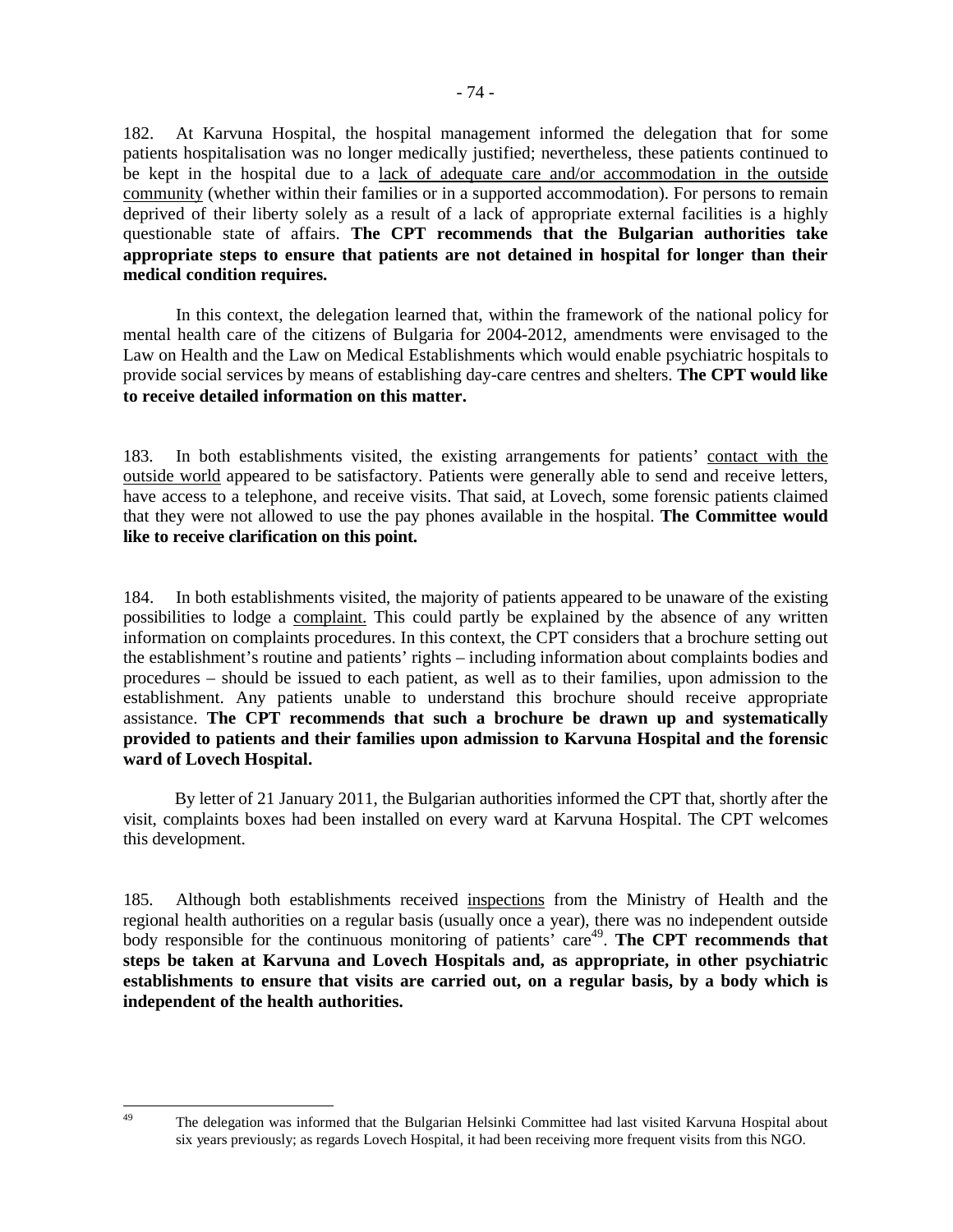# **D. Establishments under the authority of the Ministry of Labour and Social Policy**

# **1. Preliminary remarks**

186. The delegation carried out a follow-up visit to the "Home for men with psychiatric disorders" in the village of Pastra, Rila municipality and visited for the first time the "Home for men with intellectual retardation" in the village of Oborishte, Valchi Dol municipality.

187. From the outset, it should be stressed that the delegation received no allegations of illtreatment of residents by staff at either establishment. The atmosphere at the establishments was relaxed and the delegation witnessed that staff had a caring attitude towards residents.

188. The representatives of the Ministry of Labour and Social Policy met during the visit informed the delegation of progress in the implementation of the national policy in the area of social assistance in respect of homes for persons with mental disorders and/or retardation. A system of uniform standards for the funding of the services provided to residents had been introduced, resulting in an improved quality in the services and better remuneration for staff. Regarding the deinstitutionalisation strategy, the number of community-based services for persons with mental disabilities had increased and, by October 2010, there were 78 sheltered homes (with a total capacity of 688 places), six transitional facilities and seven family-type accommodation facilities. In the period 2004-2010, 1,835 persons had been taken out of specialised institutions for persons with mental disabilities. The aim was to complete the process of de-institutionalisation by 2013. **The CPT encourages the Bulgarian authorities to persevere in their efforts to reorganise the system for the provision of care to persons with mental disabilities.**

# **2. Follow-up visit to the Home in Pastra**

189. When the CPT first visited the Home in Pastra in December 2003, conditions in the establishment could, on the whole, be considered to amount to inhuman and degrading treatment (see CPT/Inf (2004) 23). In the report on that visit, the Committee called upon the Bulgarian authorities to draw up a plan of concrete measures for the urgent replacement of the Home by a facility which is in conformity with the standards and criteria for the provision of social services listed in Decree No. 89 of 18 April 2003.

After the 2003 visit, the Bulgarian authorities announced plans to move the Home's residents to other establishments. However, despite the various attempts that had been made over the years, the Home remained in service. Its capacity had gradually been reduced from 105 to 80 and, at the time of the visit in 2010, it was accommodating 72 adult male residents (one of whom was on home leave). All of them had been diagnosed with schizophrenia and many had spent long years at the establishment. Every resident was assessed once a year by a commission which had concluded that five residents could be cared for by their families and five others could reside in sheltered homes. However, according to the Home's Director, there were difficulties in moving residents to alternative accommodation or returning them to their families.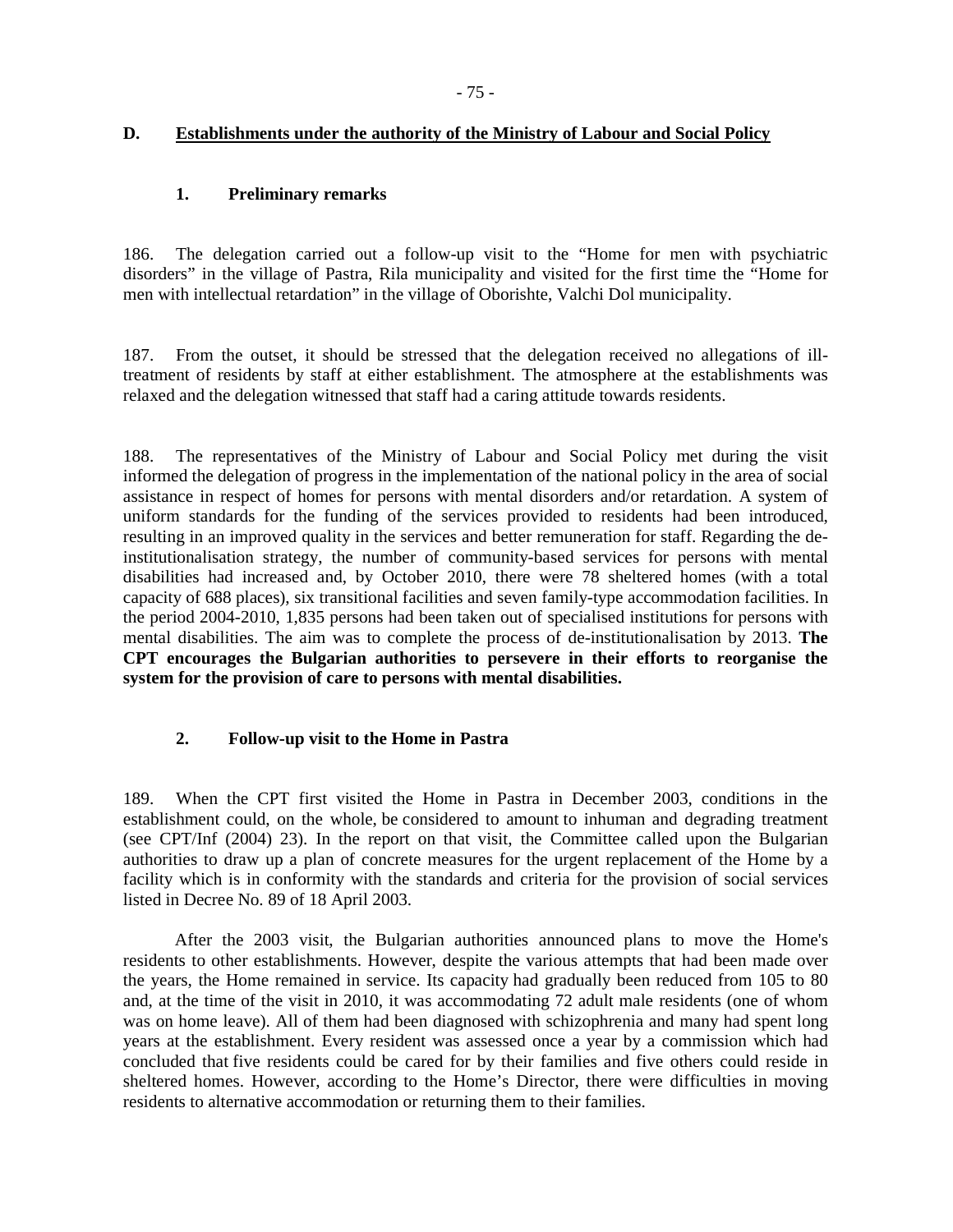190. Concerning residents' living conditions, some improvements were noted by the delegation. One of the accommodation buildings (referred to as Block 1 in the report on the visit in 2003) had benefited from a thorough refurbishment, including the fitting of new windows, flooring, modern sanitary facilities, and new furniture (beds with full bedding and cupboards). Residents were accommodated in spacious rooms with large windows (e.g. five persons in a room measuring some 26 m²). That said, due to the absence of any personal belongings or decoration, the rooms had an impersonal appearance.

Another building (Block 2) was no longer used for resident accommodation. As for the third building - which at the time of the visit in 2003 had offered relatively better conditions - no repairs had been made over the years and it was in an advanced state of dilapidation (damp on the walls, damaged flooring, old furniture). As a result, living conditions for the residents accommodated in that building (i.e. half of the Home's residents) remained unacceptable.

 It should also be noted that the establishment's geographical isolation was exacerbated by the state of the access road, which was unpaved and full of potholes.

191. As regards food, the budget had been increased (to 5.50 BGL per resident per day) and most of the residents interviewed indicated that they were satisfied with the quantity and quality of the food provided. Further, the Home's kitchen had been refurbished and equipped with new cookers and fridges. Similarly, the dining room (which also served as a common room) had benefited from a refurbishment and was equipped with a TV set.

192. Some improvement was also noted as regards the sanitary arrangements for residents. There was a refurbished communal shower room in the basement of the third block, which was clean and had heating. In addition to indoor sanitary facilities, the Home's grounds had a small refurbished toilet block; however, the old outdoor toilets, located in a shelter at the far end of the grounds, had not been dismantled and appeared to be still in use.

193. As indicated in paragraph 8, the delegation made an immediate observation under Article 8, paragraph 5, of the Convention and requested the Bulgarian authorities to draw up a plan for bringing conditions for all patients at the Home in Pastra in conformity with the standards and criteria for the provision of social services in Bulgaria.

By letter of 21 January 2011, the Bulgarian authorities informed the CPT that the Social Assistance Agency had taken measures to move the 41 residents accommodated in the abovementioned third building to other premises. The Agency had addressed the mayors of several municipalities with a request to find appropriate housing. As regards 13 residents originating from the Blagoevgrad region, the Mayor of the Gotse Delchev municipality had proposed the setting up of protected housing on the territory of his community and the funds necessary for this project (some 50,000 BGL) were in the process of being secured. No response had yet been received from the Sofia municipality concerning the 13 residents originating from that area. Regarding the remaining 15 residents, a request had been made to move them to a building (a former orphanage) in the nearby town of Rila. The building in question, however, was in need of refurbishment and the necessary funds were in the process of being sought. In the meantime, a plan had been drawn up for bringing conditions at the Home in Pastra into conformity with the standards and criteria for the provision of social services.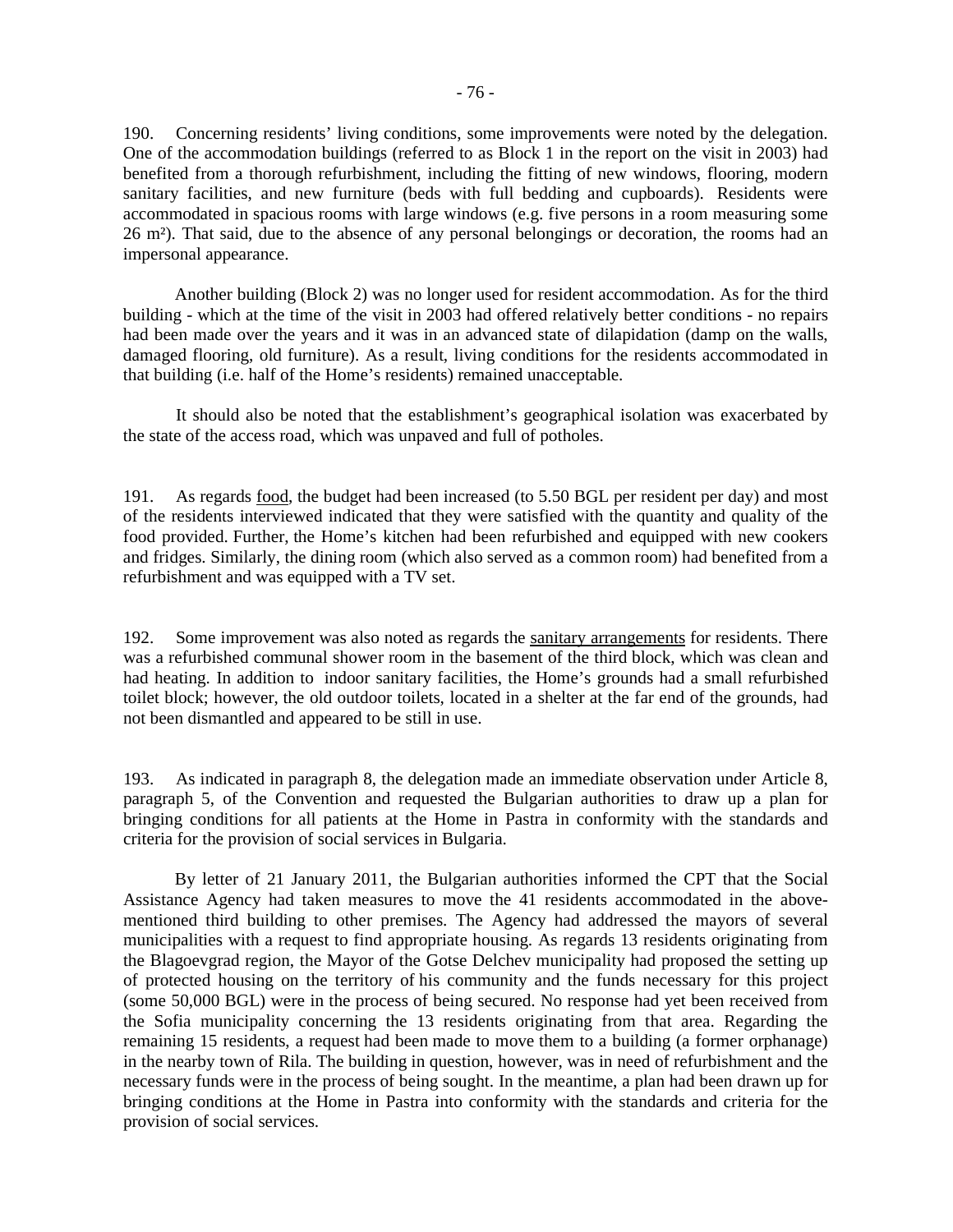**The CPT would like to receive updated information on the outcome of the abovementioned efforts to move residents to other premises. Further, the Committee would like to be informed of the progress made towards the implementation of the plan for bringing conditions at the Home in Pastra into conformity with the standards and criteria for the provision of social services.** 

**The CPT also invites the Bulgarian authorities to upgrade the access road leading to the Home in Pastra.** 

# **3. Home for men with intellectual retardation in Oborishte**

194. The Home is situated in the village of Oborishte, some 15 km from the municipal centre of Valchi Dol. Having previously occupied an old and decrepit building for many years, the Home had been relocated to an adjacent three-storey building in 2006. At the time of the visit, the establishment was operating above its official capacity of 80 places, with 93 adult men (aged from 20 to 80). Some two-thirds of the residents had learning disabilities (which in several patients was combined with physical disabilities), and the rest were suffering from chronic schizophrenia. The turnover was said to be rather low; the Home had had only one admission and no discharges in the first ten months of  $2010^{50}$ .

195. Throughout the establishment, living conditions were generally satisfactory. The residents' rooms were sufficiently large for their intended occupancy<sup>51</sup>, had good access to natural light, artificial lighting and ventilation, and some had access to a balcony. They were equipped with beds (with full bedding), lockable wardrobes and a TV set, as well as with an adjacent sanitary annexe with a shower and toilet (shared by two rooms). Further, residents were allowed to keep their personal belongings and to personalise their living environment.

 Hardly any complaints were received from residents as regards food, which was prepared in a well-appointed kitchen and served in a large canteen equipped with tables and chairs. The delegation was informed that, thanks to donations, it had been possible to maintain the daily food allowance at between 4 and 8 BGN.

 On the whole, the level of hygiene within the Home was acceptable. Residents had unlimited access to the showers (and there was a permanent supply of hot water) and were provided with basic hygiene items. Further, residents' clothes and bed linen were regularly washed in the establishment's laundry. There were also enough special mattresses and disposable pads for incontinent residents.

<sup>50</sup> The delegation was told by the Home's management that, despite their efforts, it had been possible to return only six residents to their families since 2006.

<sup>&</sup>lt;sup>51</sup> By way of example, a room with three beds measured some  $14 \text{ m}^2$  and a room with four beds some  $18 \text{ m}^2$ .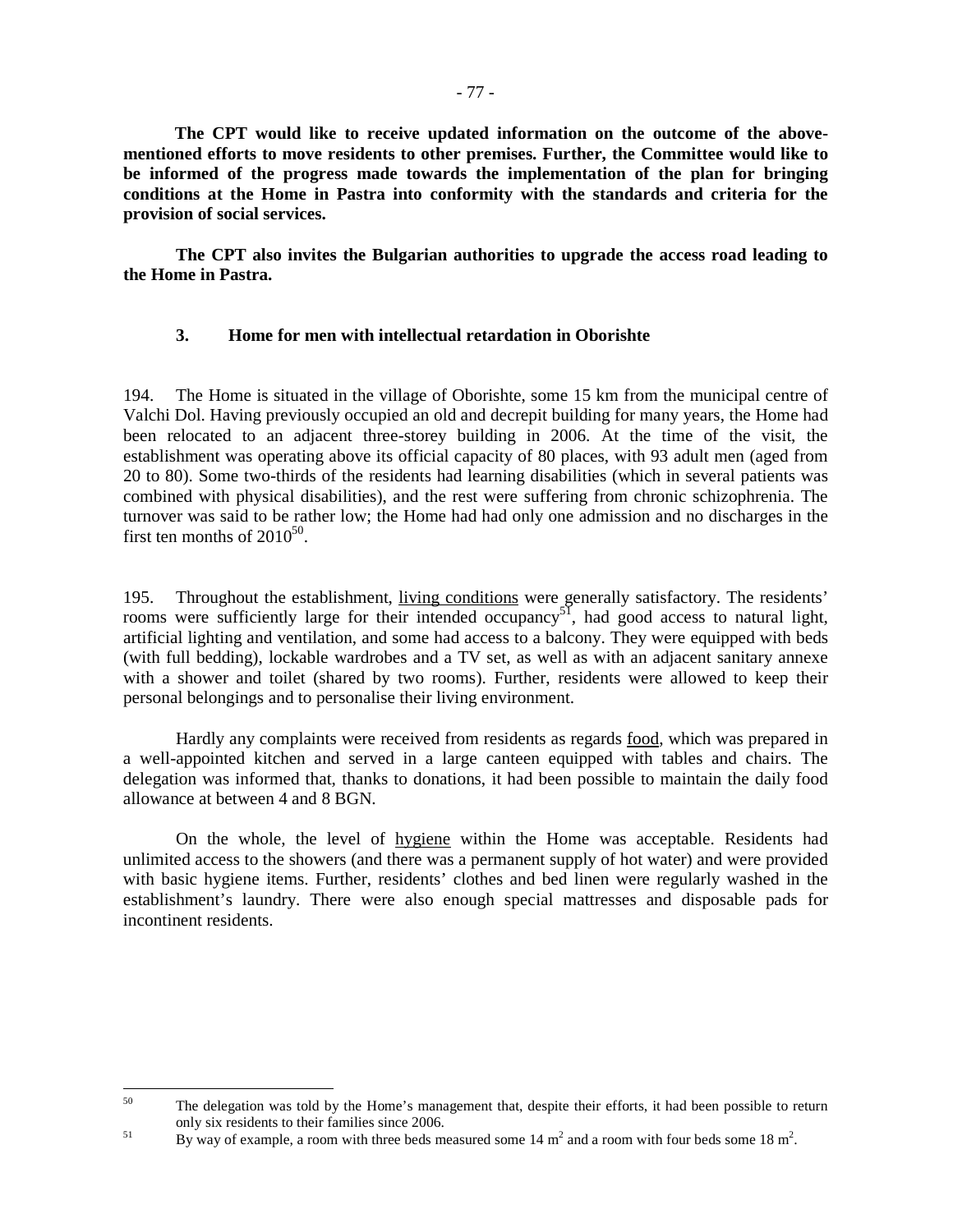# **4. Staff and care of residents**

196. The staff complement of the *Home in Pastra* had been increased compared to the situation in 2003 (42 as opposed to 36 staff members) and included six nurses, 15 orderlies, three social workers (one of whom was on maternity leave) and two occupational therapists. A psychiatrist visited the establishment once a week and a general practitioner was available on call from the nearby town of Rila. Staff worked 12-hour shifts. At night and at weekends, one nurse and three orderlies were present.

197. The staff of the *Home at Oborishte* included seven nurses, 19 orderlies, two part-time psychologists, three social workers and four occupational therapists. The establishment was also visited by a psychiatrist twice a week. Further, the Home received visits by a general practitioner on a weekly basis; in addition, residents in need of medical care were accompanied to the surgery of the general practitioner in the town of Valchi Dol. Staffing levels were clearly inadequate at night, when only one nurse and one orderly were expected to care for over 90 residents.

198. During the visit, the delegation was informed by the Bulgarian authorities that the necessary arrangements would be made to recruit two more social workers and two more occupational therapists at the Home in Oborishte. This was subsequently confirmed by the Bulgarian authorities in their letter of 21 January 2011. It was also indicated in that letter that Varna Regional Directorate for Social Assistance had been instructed to provide methodological assistance to the management of the Home in Oborishte in the development of work therapy programmes adapted to the needs and capabilities of each resident. The CPT welcomes these initiatives; **it would like to receive updated information on the concrete steps taken in this regard.** 

199. In the light of the above, **the CPT recommends that steps be taken to significantly increase nursing staff levels at both establishments.** Further, given the importance of therapeutic and other activities for residents' rehabilitation, **the Committee recommends that the Bulgarian authorities increase the number of staff responsible for the provision of such activities at the Home in Pastra.** 

200. As regards treatment at the *Home in Pastra*, all residents received psychotropic medication; no signs of over-medication were observed. The delegation was told that there was a sufficient supply of drugs, although Clozapine and new-generation psychotropics were not available. Each resident had an individual treatment plan which was reviewed once every six months. Attempts were being made to involve residents in occupational therapy (cleaning, serving food, working in the laundry) and art therapy (drawing). Further, a pleasant day room had been set up, with books, newspapers, games and a TV set. Residents were also taken on trips to places of interest and celebrations of national holidays were organised.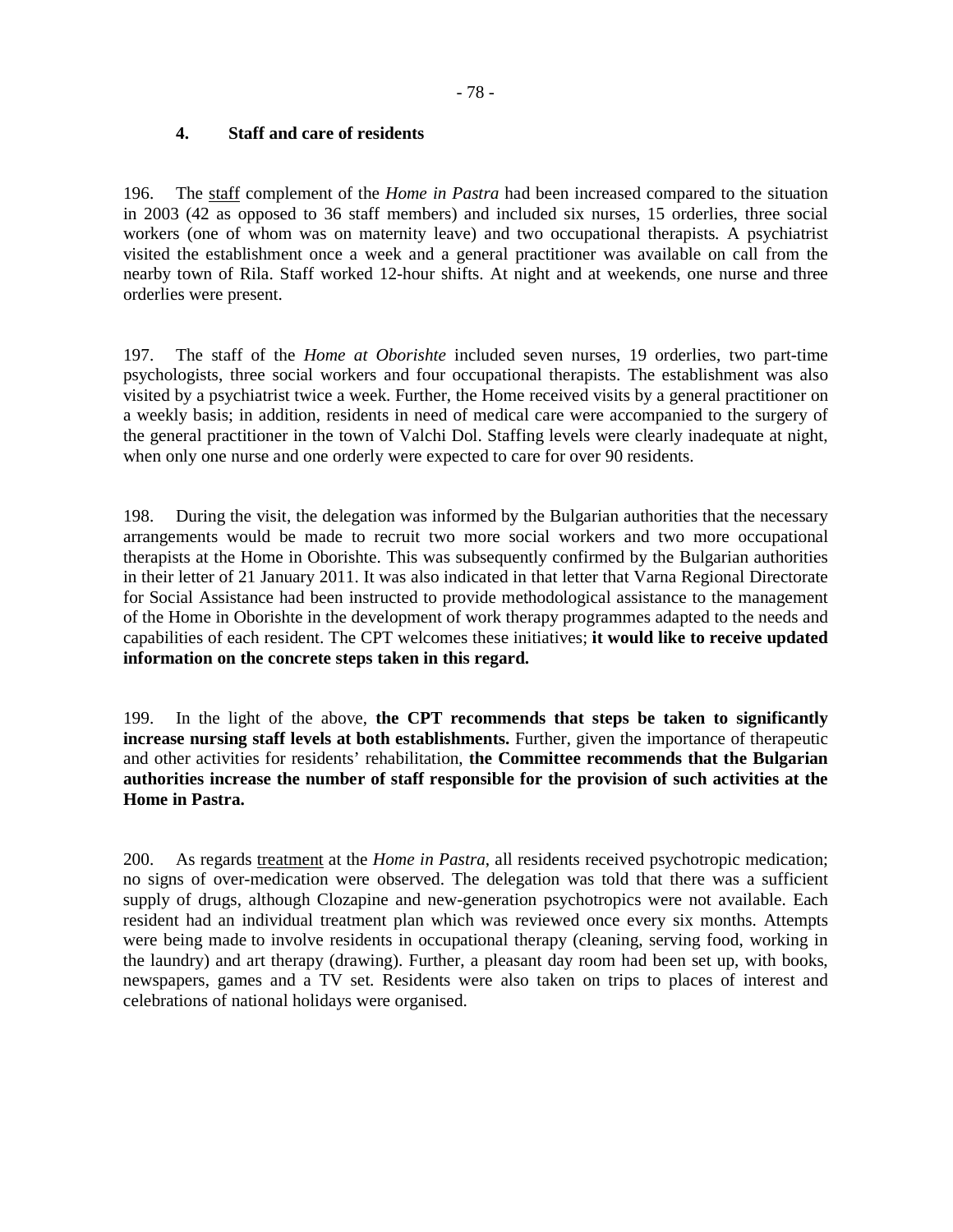At the *Home in Oborishte*, residents' personal medical files were well kept and included a regularly updated individual treatment plan. Access to psychotropic medication did not pose any problem, and the delegation found no indication of excessive use of medication (some 85% of the residents were receiving psychotropic medication). The delegation also noted that some sociorehabilitative and recreational activities were available to residents, including art therapy (such as drawing) and reading, singing and dancing classes, as well as daily accompanied walks in the open air. Further, trips to the nearby town and longer excursions were occasionally organised.

 That said, at both Homes, there was clearly scope for developing therapeutic, occupational and leisure activities and involving more residents in them. **The CPT therefore recommends that steps be taken at both establishments to ensure that more residents benefit from psychosocial and occupational therapeutic activities adapted to their mental capacity and physical mobility. Achieving this goal will require recruiting additional qualified staff** (see paragraph 199)**.** 

201. The CPT has misgivings about the practice of mixing mentally ill residents with the learning disabled at the Home in Oborishte. The Committee is far from convinced that such a practice is beneficial for either category of residents. **The CPT would welcome the Bulgarian authorities' comments on this matter.**

## **5. Means of restraint**

202. The policy at the *Home in Pastra* was to refrain from resorting to seclusion and means of mechanical restraint. The facility in the basement of Block 2 described in the report on the visit in 2003 (referred to by some residents as the "kartzer") was clearly not being used.

203. At the *Home in Oborishte*, there were no seclusion rooms. As for mechanical restraint, recourse was only very rarely had to fixation to a bed (using bandages) for highly agitated residents. Continuous supervision by a member of staff was apparently ensured. However, the establishment had no written policy on the use of means of restraint and no register for recording such instances.

The CPT considers it essential that the restraint of residents be the subject of a clearlydefined policy (see also the reference to Ordinance No. 1 of 28 June 2005 on "Temporary physical restraining of patients with established psychiatric disorders" in paragraph 173). That policy should make clear that initial attempts to restrain agitated or violent residents should, as far as possible, be non-physical (e.g. verbal instruction) and that where physical restraint is necessary, it should in principle be limited to manual control. If, exceptionally, recourse is had to instruments of mechanical restraint, they should be removed at the earliest opportunity. Residents subject to means of mechanical restraint should, at all times, have their mental and physical state continuously and directly monitored by a member of the health-care staff. Further, every instance of the physical restraint of a resident (manual control, use of instruments of physical restraint) should be recorded in a specific register established for this purpose (as well as in the resident's file). The entry should include the times at which the measure began and ended, the circumstances of the case, the reasons for resorting to the measure, the name of the doctor who ordered or approved it, and an account of any injuries sustained by residents or staff. **The CPT recommends that steps be taken at the Home in Oborishte to ensure that resort to means of restraint complies with these precepts.**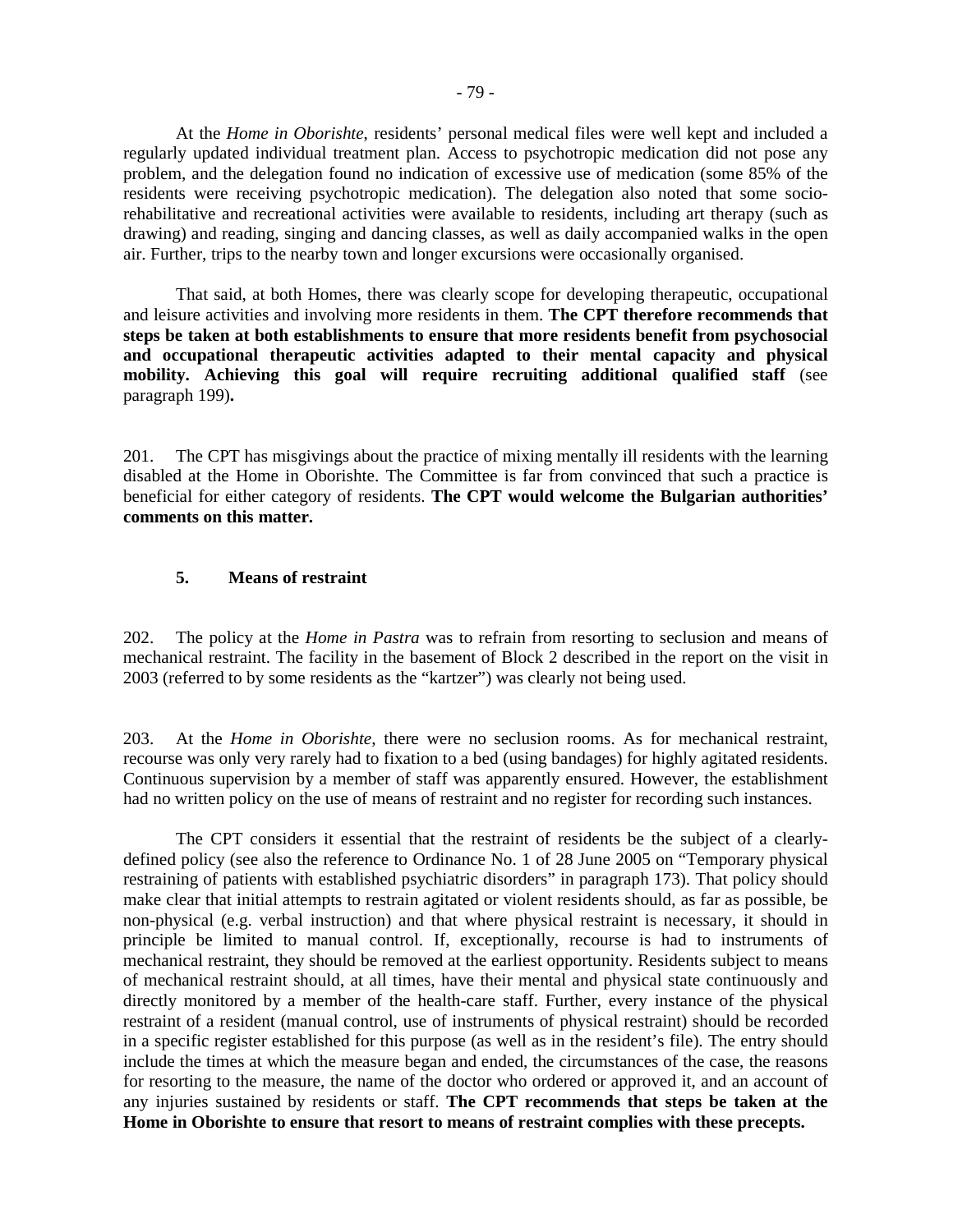### **6. Safeguards**

204. In its previous visit reports, the CPT concluded that in most cases placement in a specialised institution for persons with mental disabilities leads to a *de facto* deprivation of liberty, and made recommendations concerning the introduction of judicial review of placement. At the time of the 2010 visit, the amendments to the law which would enable such a review to take place had not yet been made. **The CPT reiterates its recommendation that the Bulgarian authorities take steps to ensure that:** 

- **residents of homes for persons with mental disabilities have the effective right to bring proceedings to have the lawfulness of their placement decided by a court, and that they are duly informed of this right;**
- **the need for continued placement is automatically reviewed by a court at regular intervals or residents themselves are able to request at reasonable intervals that the necessity for continued placement is considered by a judicial authority.**

**Further, the Committee would like to receive detailed information concerning the procedure for consent to treatment in respect of persons admitted to institutions for persons with mental disabilities.** 

205. In both establishments visited, contracts for the provision of social services were signed between the home ("provider") and the resident ("user") or his guardian. These contracts were reviewed and, if necessary, renewed once a year. At the Home in Oborishte, the delegation noted that 12 residents who had not been formally deprived of legal capacity had signed such contracts; however, at least some of them were suffering from severe learning disabilities and were thus manifestly unable to give valid consent to their placement. Staff admitted that convincing the resident to sign the contract was an "easy way out" given that the procedures for depriving a person of his/her legal capacity (and appointing a guardian) were apparently lengthy and cumbersome.

Further, as was the case during previous CPT visits, the above-mentioned contracts did not contain information on the possibilities for residents to lodge complaints.

**The CPT recommends that the Bulgarian authorities take steps to ensure that all persons admitted to specialised institutions for adults who are unable to give valid consent are notified to the competent court with a view to having a guardian appointed.** Further, **the Committee reiterates its recommendation that contracts for the provision of social services contain information on the possibilities for residents to lodge complaints with a relevant outside authority. Residents unable to understand the contracts should receive appropriate assistance.** 

206. Specific reference should be made of the situation of residents deprived of their legal capacity. There were 81 such residents at Oborishte, and the delegation was concerned to learn that 62 of them were placed under the guardianship of the Home's Director. At Pastra, in only one case was guardianship of the resident entrusted to a staff member (the previous Director of the Home).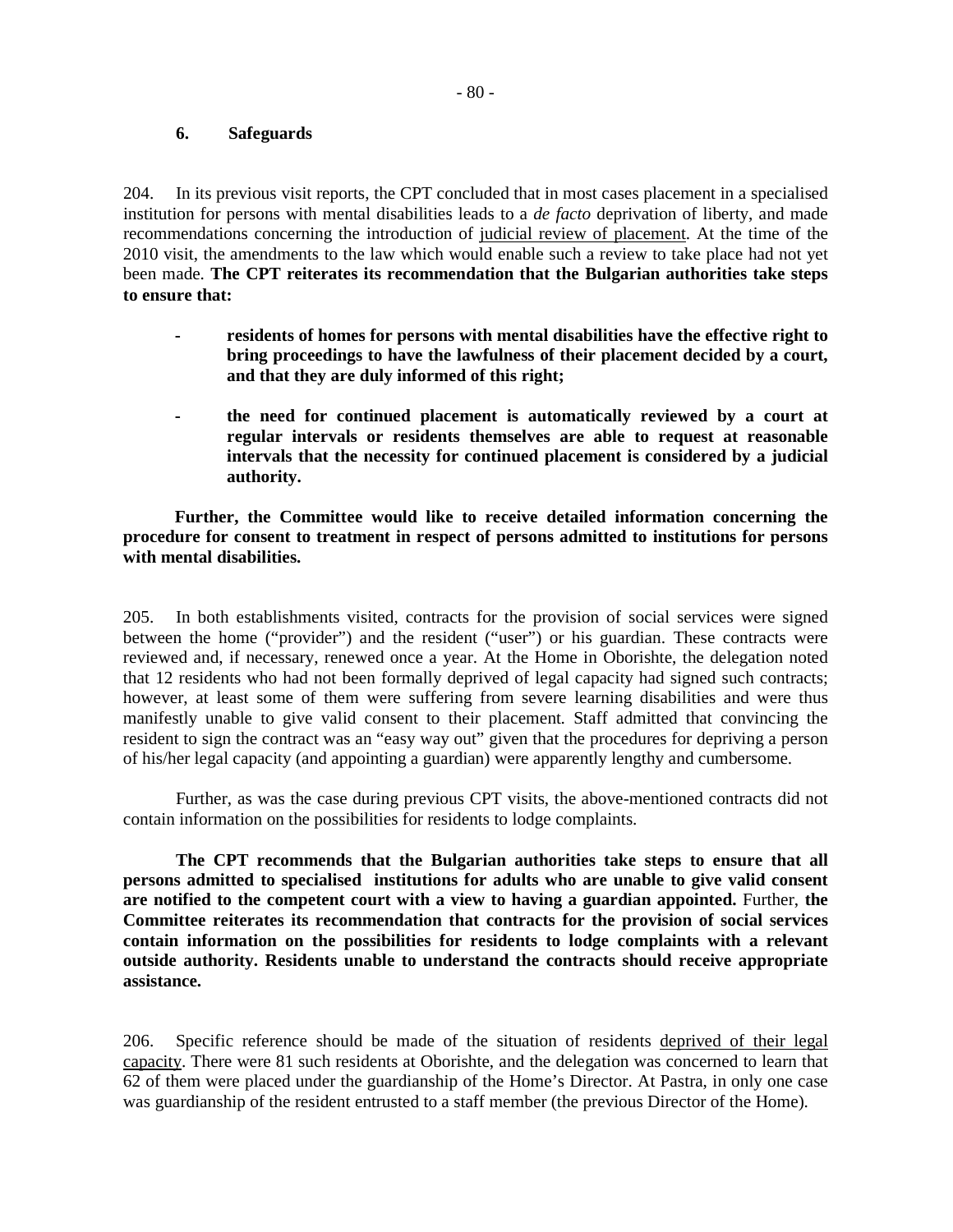It should be stressed in this context that one aspect of the role of a guardian is to defend, if necessary, the rights of incapacitated persons vis-à-vis the hosting institution. Obviously, granting guardianship to the very same institution may easily lead to a conflict of interest and compromise the independence and impartiality of the guardian. **The CPT reiterates its recommendation that the Bulgarian authorities strive to find alternative solutions which would better guarantee the independence and impartiality of guardians.**

207. In both establishments, the existing arrangements for residents to maintain contact with the outside world (i.e. their access to correspondence and the telephone, and visits from family members) were satisfactory and do not call for any particular comment.

208. Both Homes received regular inspection visits by the Inspectorate of the Agency for Social Assistance. Further, the Bulgarian Helsinki Committee visits social care establishments and is authorised to talk privately with residents; both Homes had been visited by representatives of this NGO and reports had been published after the visits. **The CPT invites the Bulgarian authorities to introduce a firm legal basis for regular visits to social care institutions by bodies which are independent of the social care authorities.**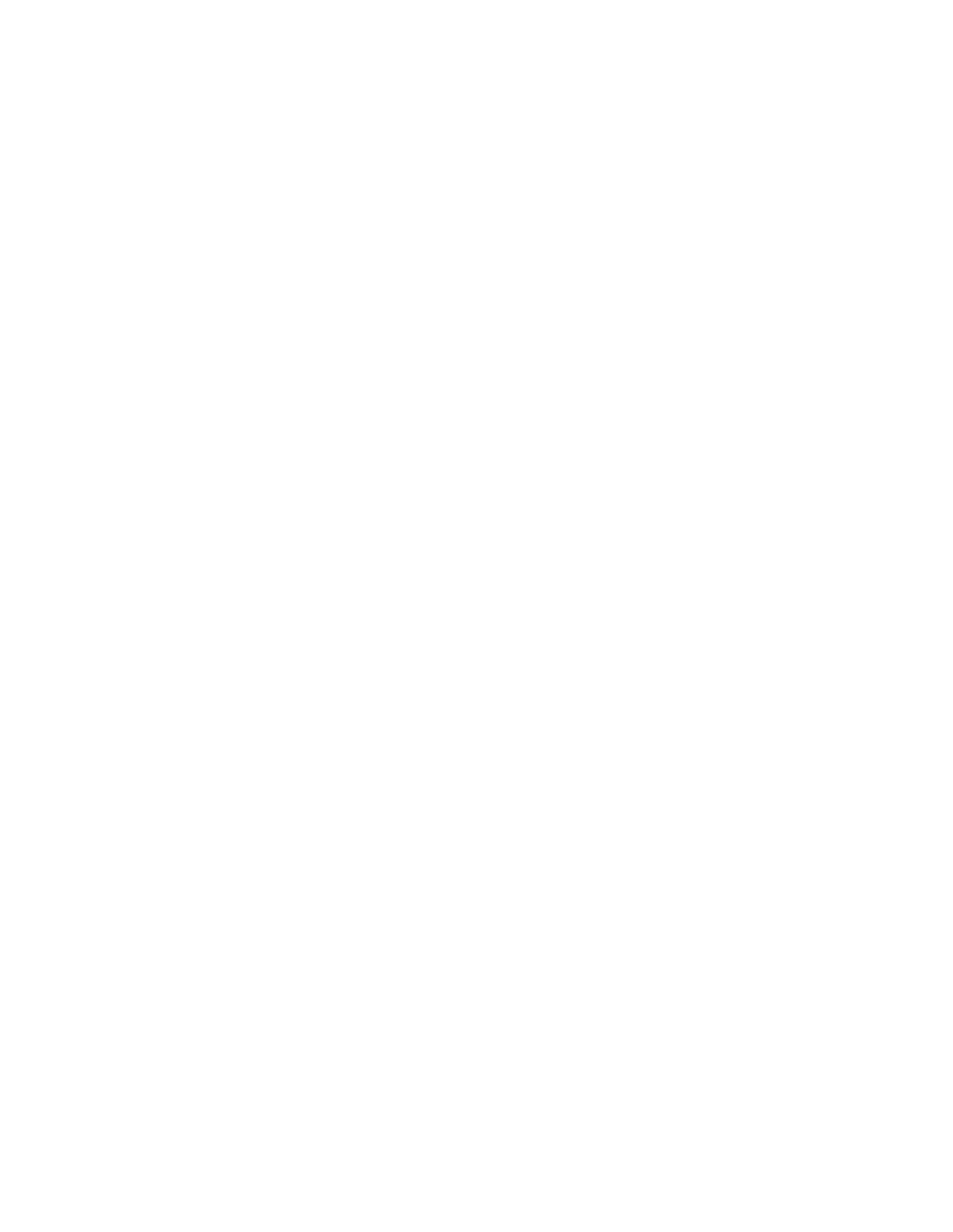# **APPENDIX I**

# **LIST OF THE CPT'S RECOMMENDATIONS, COMMENTS AND REQUESTS FOR INFORMATION**

## **Establishments under the authority of the Ministry of Internal Affairs**

### **Preliminary remarks**

## comments

- the CPT urges the Bulgarian authorities to make additional efforts to ensure that the detention of persons by the police is always carried out in conformity with the legislative provisions. This should include measures to ensure that the precise moment at which a person has been deprived of his/her liberty is systematically noted in orders of detention by the police and prosecutors' detention orders. Further, a copy of the order of detention by the police should always be attached to the detained person's file (paragraph 11).

#### requests for information

information on the steps taken by the Bulgarian authorities in the light of the judgment of the European Court of Human Rights in the case of *Zvezdev v. Bulgaria* (paragraph 10).

### **Ill-treatment**

#### recommendations

- the Minister of Internal Affairs to deliver a firm message of "zero tolerance" of ill-treatment to all police staff, to be backed up by appropriate ongoing training activities. As part of this message, it should be made clear that the perpetrators of ill-treatment and those condoning or encouraging such acts will be subject to severe sanctions. Further, police officers must be trained in preventing and minimising violence in the context of an apprehension. In cases in which the use of force becomes necessary, they need to be able to apply professional techniques which reduce as much as possible any risk of harm to the persons whom they are seeking to apprehend (paragraph 14);
- measures to be taken to review training, procedures and arrangements for police interviews, in the light of the remarks made in the second subparagraph of paragraph 15 (paragraph 15);
- whenever a detained person brought before a judge alleges ill-treatment by police officers, these allegations to be recorded in writing, a forensic medical examination to be immediately ordered, and the necessary steps to be taken to ensure that the allegations are properly investigated. Such an approach should be followed whether or not the person concerned bears visible external injuries. Moreover, even in the absence of an express allegation of ill-treatment, a forensic medical examination should be requested whenever there are other grounds to believe that a person could have been the victim of ill-treatment (paragraph 17);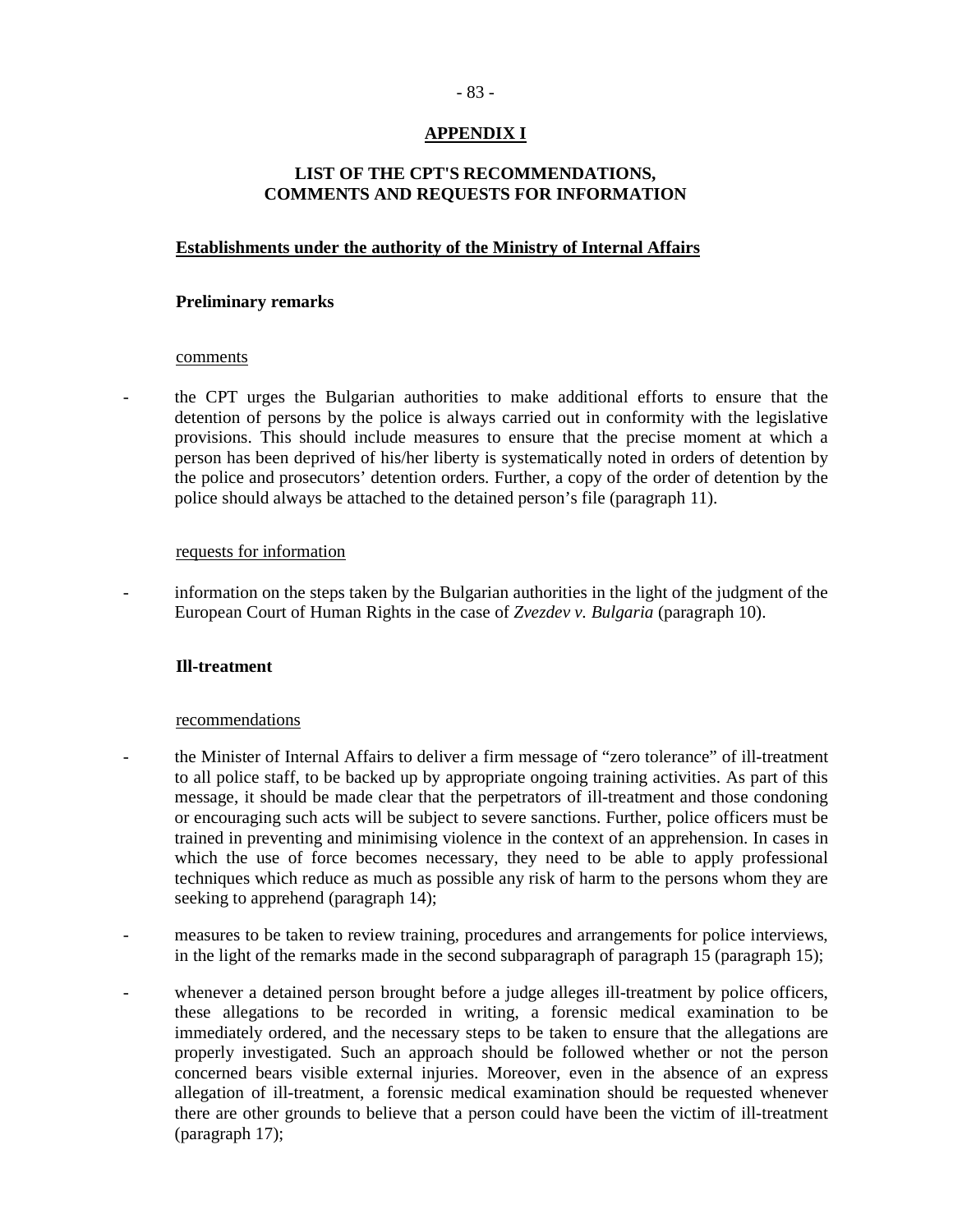- further steps to be taken to ensure that signs of injuries observed on detained persons and documented by doctors/feldshers are properly recorded, in keeping with the provisions of Order № L-6399 of 26 July 2010, and are duly investigated, even if the person concerned has not lodged a formal complaint. Whenever injuries are recorded by a doctor which are consistent with possible ill-treatment, the record should be systematically brought to the attention of the relevant prosecutor. Detained persons and their lawyers should be entitled to receive a copy of that record at the same time (paragraphs 18, 23 and 77);
- all medical examinations to be conducted out of the hearing and unless the doctor concerned expressly requests otherwise in a given case – out of the sight of police officers (paragraphs 18 and 23);
- the Bulgarian authorities to ensure that the points mentioned in the second subparagraph of paragraph 19 as regards the use of electrical discharge weapons are complied with when police officers or other law enforcement officials are issued with such weapons (paragraph 19).

#### comments

- the Bulgarian authorities are invited to introduce a uniform nationwide system for the compilation of statistical information on complaints and disciplinary and criminal proceedings and sanctions against police officers related to ill-treatment. Further, steps to provide information to the public on the outcome of investigations into complaints of illtreatment by the police could help counter any perception of impunity (paragraph 16);
- due attention must be given to sensitising the relevant authorities to the important obligations which are incumbent upon them in relation to possible ill-treatment; there should be a more proactive stance and concerted action by senior police officers, prosecutors, judges and staff working at investigation detention facilities and prisons to make sure that no case of ill-treatment goes unnoticed or unpunished (paragraph 17).

#### requests for information

the number of cases of injuries observed on persons admitted to IDFs which have been reported to the relevant prosecutors in Plovdiv, Sofia and Varna in 2010, and follow-up action taken in respect of each of these cases, including information on any criminal proceedings initiated (paragraph 18).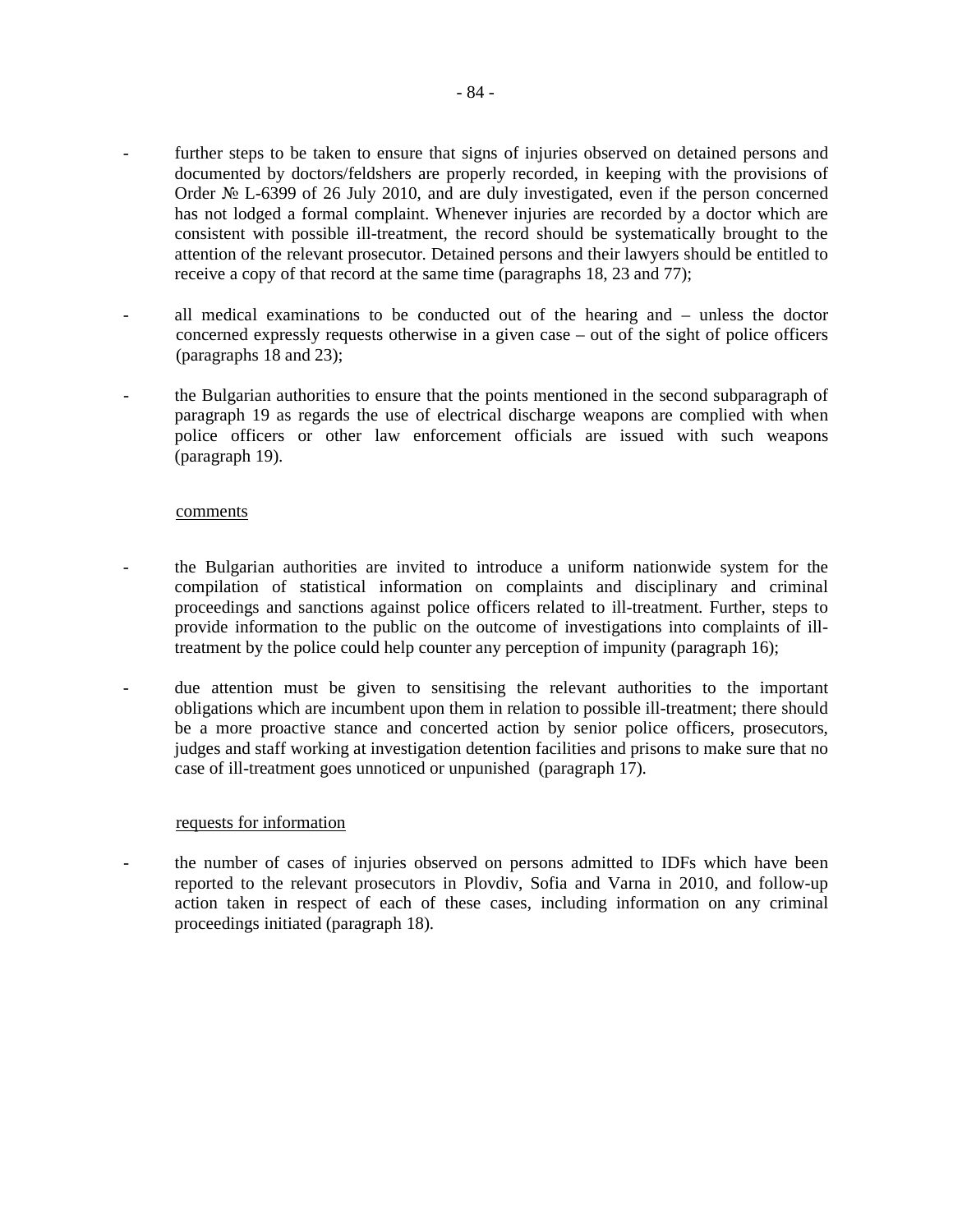# **Safeguards against the ill-treatment of persons detained by the police**

### recommendations

- the Bulgarian authorities to take steps to ensure that persons detained by the police are systematically given feedback as to whether the notification of their custody has been performed (paragraph 21);
- the Bulgarian authorities to take additional steps to ensure that the right of access to a lawyer for persons deprived of their liberty applies effectively as from the very outset of deprivation of liberty by the police. In this context, the CPT reiterates its recommendations that:
	- the Bulgarian authorities recall to all police officers the legal obligation to grant access to a lawyer from the very outset of a person's deprivation of liberty;
	- steps be taken, in consultation with the Bar Association, to make the system of legal aid truly effective, *inter alia* through the provision of proper funding and practical arrangements to ensure that *ex officio* lawyers are contacted and meet their clients while in police custody
	- (paragraph 22);
- verbal information on rights to be given systematically to all persons apprehended by the police, at the very outset of their de facto deprivation of liberty. As regards the information form on rights, it should be given to all detained persons as soon as they are brought into a police establishment, and should be properly explained to them to ensure that they are in a position to understand their rights and to exercise them effectively. The form on rights should also be made available in an appropriate range of languages (paragraph 24);
- the Bulgarian authorities to take further steps to ensure that custody registers are properly maintained, accurately record the times of actual apprehension, admission, placement in a cell, release or transfer, and reflect all other aspects of custody (precise location where a detained person is being held; visits by a lawyer, relative, doctor or consular officer; taking out of cell for questioning; any incidents related to a detained person, etc.) (paragraph 25);
- supervising prosecutors and senior police officials to exercise effective supervision of the accuracy of custody registers in police establishments (paragraph 25);
- the independent monitoring of police establishments to be placed on a permanent footing and to be extended to cover the whole country (paragraph 26).

# requests for information

the practical implications of the project commissioned by the Chairman of the National Bureau for Legal Aid in 2008 in the field of "Equal Access to Justice" (paragraph 22).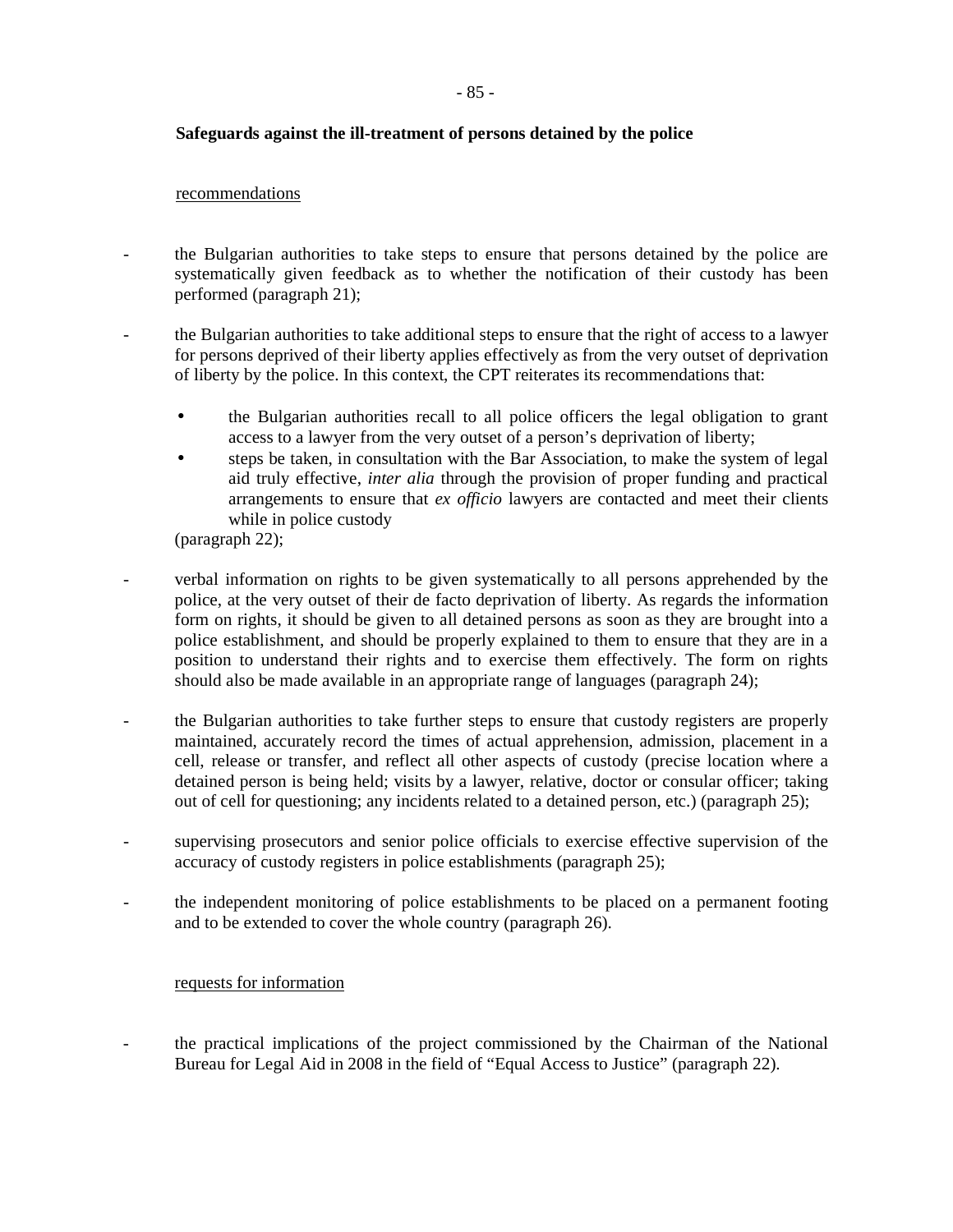# **Conditions of detention**

#### recommendations

steps to be taken to ensure that:

- all police cells where persons may be held overnight are enlarged to at least 7 m<sup>2</sup> (see also Instruction No. Iz-1711 of 15 September 2009);
- any person detained overnight is provided with a clean mattress and clean blankets;
- the cells at the  $1<sup>st</sup>$  District Police Directorate in Varna, and the  $8<sup>th</sup>$  and  $9<sup>th</sup>$  District Police Directorates in Sofia, are provided with adequate artificial lighting;
- access to natural light in the adults' cell at the  $2<sup>nd</sup>$  District Police Directorate in Varna is improved;
- police establishments are allocated a specific budget to cover the cost of providing food to detained persons;
- detained persons are guaranteed ready access to drinking water (paragraph 30);
- the cell at Balchik Police Directorate to be urgently replaced by proper detention facilities (paragraph 30).

#### comments

steps should be taken at the Sobering-up centre in Varna to replace the broken window pane in the larger room and to equip the common sanitary facility with a shower (paragraph 33).

#### requests for information

- whether staff working at the Sobering-up centre in Varna receive specialised training in the care of intoxicated persons, including details on the content of this training, and what instructions are given to staff as regards action to be taken when an intoxicated person is accommodated at the centre, including steps to ensure that there is an appropriate level of medical supervision (paragraph 33).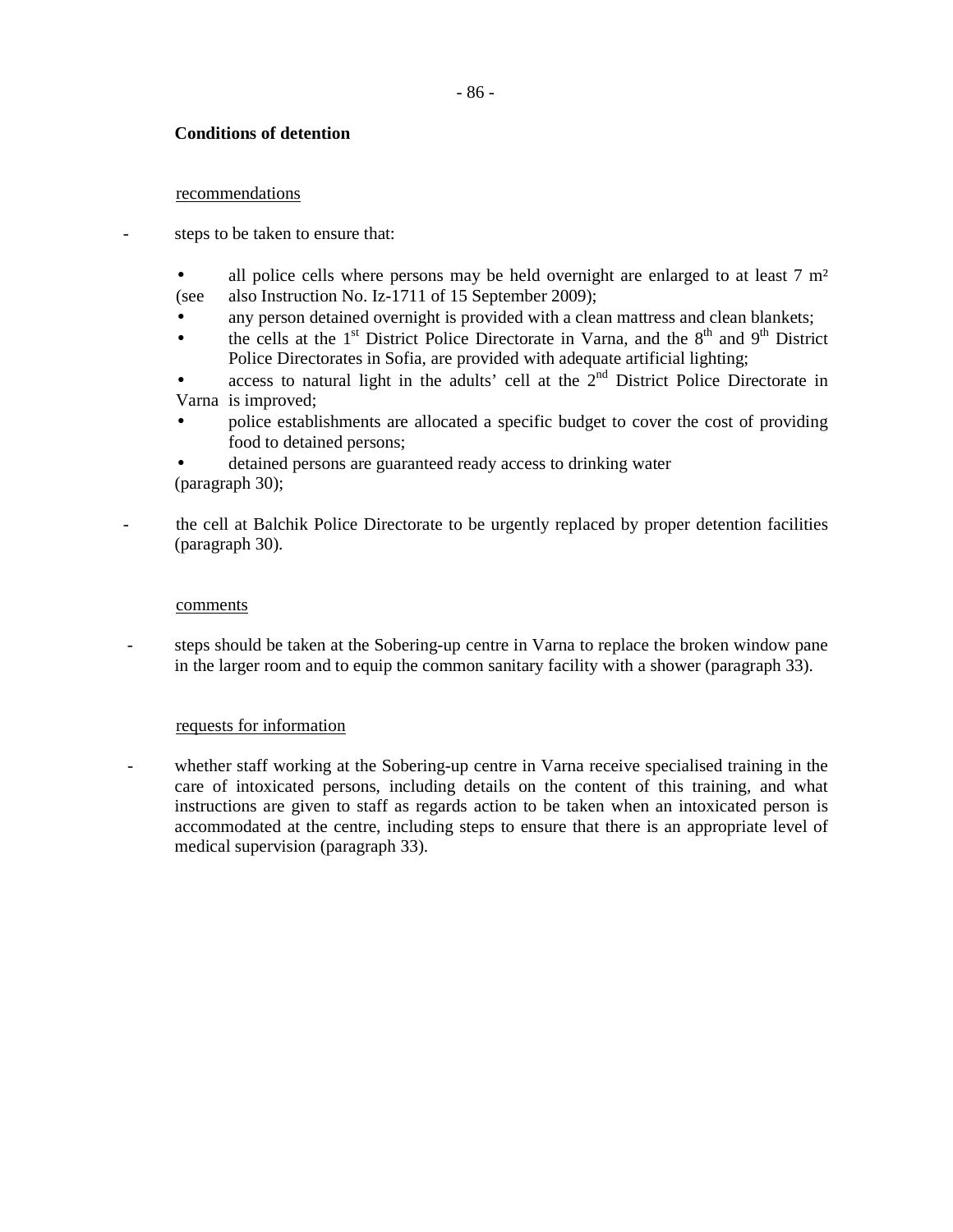# **Special Home for Temporary Placement of Foreign Nationals in Busmantsi**

### recommendations

- the Bulgarian authorities to act in accordance with the precepts set out in the third subparagraph of paragraph 35 as regards deprivation of asylum seekers of their liberty. In those instances where there are exceptional reasons for depriving an asylum seeker of his/her liberty while awaiting the outcome of his/her application, such reasons should be fully documented (paragraph 35);
- the management of the Special Home for Temporary Placement of Foreign Nationals in Busmantsi to continue to deliver a clear message to all staff members that the ill-treatment of detained persons (whether of a physical or verbal nature) is not acceptable and will be the subject of sanctions (paragraph 39);
- the management and staff of the Busmantsi Home to exercise increased vigilance and to make use of all the means at their disposal to prevent inter-detainee violence and intimidation (paragraph 39);
- steps to be taken at the Busmantsi Home to:
	- ensure occupancy levels in the dormitories which guarantee a minimum of  $4 \text{ m}^2$  per detained person;
	- restore the broken furniture and sanitary facilities to a good state of repair and provide sufficient funding for running repairs;
	- ensure that detained persons have ready access to a toilet at all times, including at night;
	- review the provision of personal hygiene products and appropriate clothing and footwear to detainees

(paragraph 43);

- the Bulgarian authorities to further develop the activities on offer at the Busmantsi Home, taking into consideration the fact that persons may – and often do – spend lengthy periods of time at the establishment. In this context, the Home's library should be provided with more books and recent newspapers in various foreign languages. Further, the TV sets should be repaired and detained persons should have access to foreign TV channels. As regards the outdoor exercise facilities, they should be equipped with a shelter against inclement weather (paragraph 44);
- steps to be taken to strengthen the provision of health care to foreign nationals detained at the Busmantsi Home, and in particular to:
	- reinforce the health-care team by appointing at least one more nurse;
	- ensure that detained persons have unrestricted and reasonably rapid access to the doctor and outside specialists, including to dental care;
	- provide interpretation in cases when medical staff cannot communicate with detained foreign nationals;
	- ensure that detained foreign nationals are fully informed of their treatment (paragraph 47);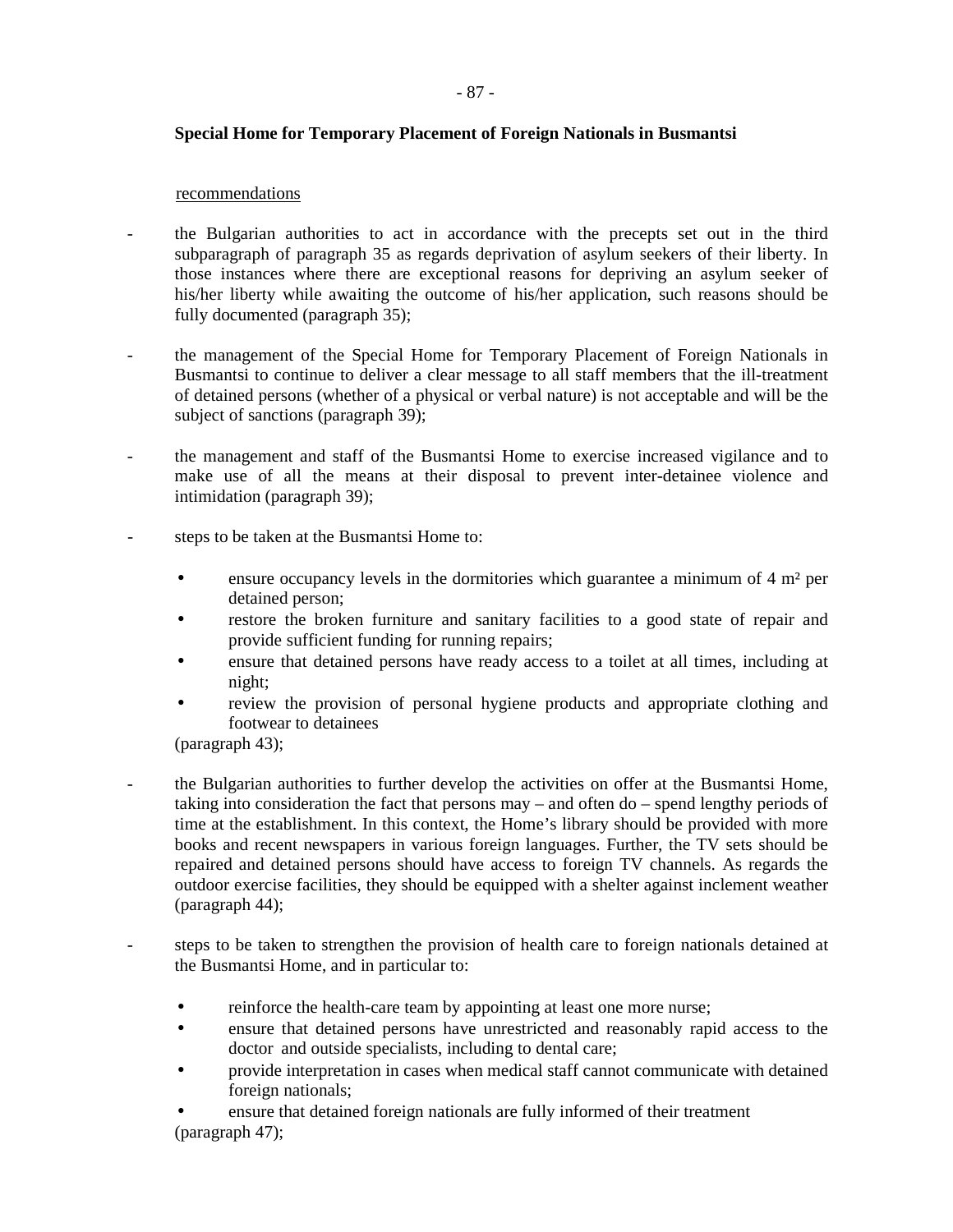- the Bulgarian authorities to reinforce the provision of psychological care to foreign nationals detained at the Busmantsi Home (paragraph 48);
- the Bulgarian authorities to take steps to fill the vacant posts at the Busmantsi Home and develop further specialised training for this type of work (paragraph 49);
- the Bulgarian authorities to seek ways to improve channels of communication between the State Agency for Refugees and the Busmantsi Home with a view to better informing detainees of their situation (paragraph 51);
- the Bulgarian authorities to take steps to extend the system of legal aid to detained foreign nationals (paragraph 52);
- the Bulgarian authorities to take steps to ensure that foreign nationals detained at the Busmantsi Home receive, when necessary, the assistance of qualified interpreters. The use of fellow detainees as interpreters should, in principle, be avoided (paragraph 53);
- the Bulgarian authorities to take effective steps to ensure that foreign nationals subject to coercive administrative measures (including those facing expulsion on grounds of national security) benefit from an effective legal remedy enabling them to have the lawfulness of their detention decided speedily before a judicial body. This judicial review should entail an oral hearing with legal assistance, if necessary provided free of charge to the person concerned, and interpretation. Moreover, detained foreign nationals should be expressly informed of this legal remedy (paragraph 54).

#### comments

- the Bulgarian authorities are invited to review the food arrangements in the Busmantsi Home in order to ensure that the dietary habits and needs of detained persons are being adequately catered for. It would be useful to involve detainees in the setting up of food menus, to reflect better the range of different dietary habits (paragraph 43).

# requests for information

- detailed information on the new facility for the temporary placement of foreign nationals in Lyubimets (e.g. capacity, structure, categories of persons held, etc.) (paragraph 35);
- further action taken to find a solution to the situation of the two persons who had been detained at the Busmantsi Home for over 18 months at the time of the CPT's visit (paragraph 36);
- comments of the Bulgarian authorities on the fact that foreign nationals detained by order of the State Agency for National Security had no access to their files and the evidence held against them (paragraph 55);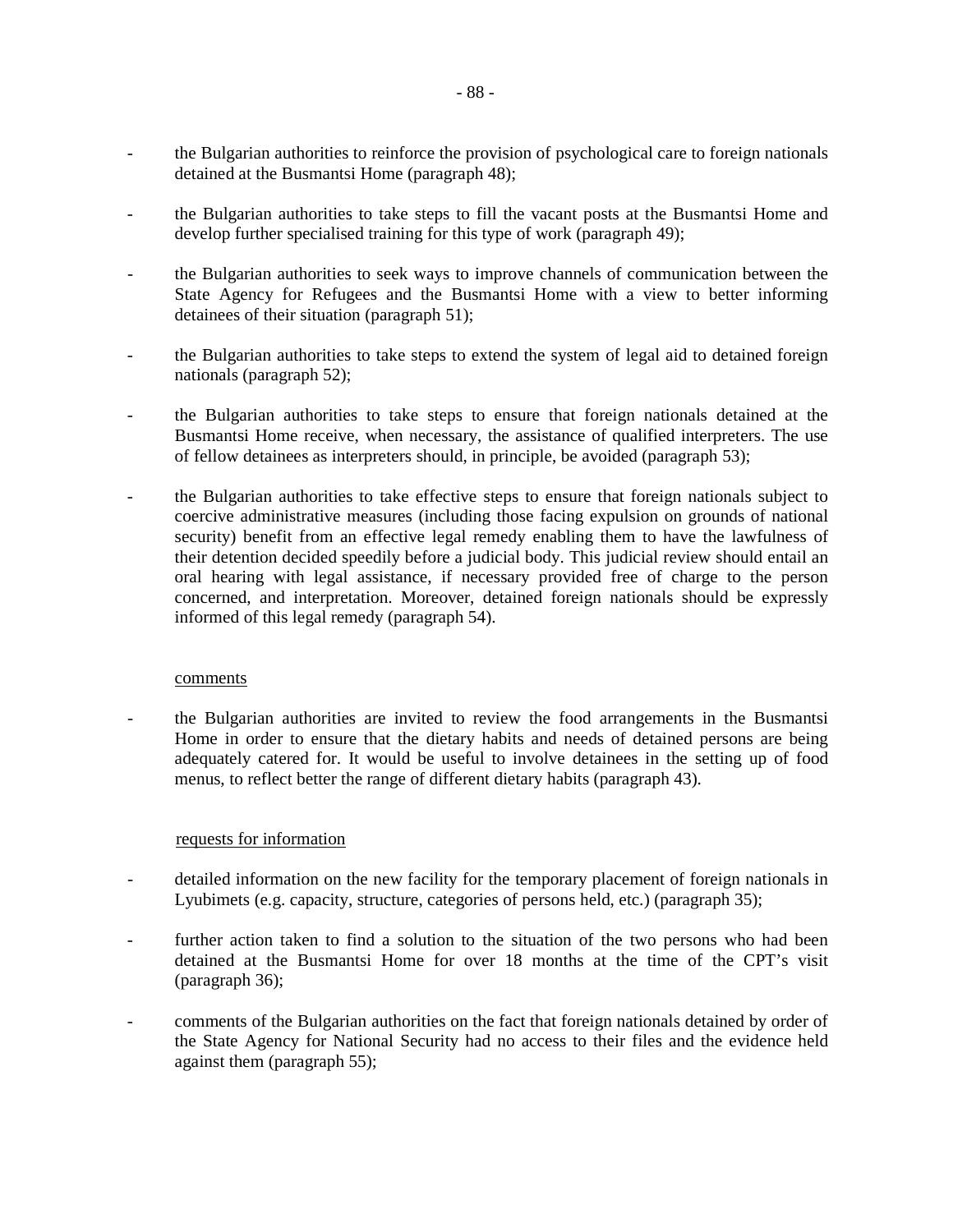a detailed account of the precise practical steps taken by the Bulgarian authorities to ensure that, when a national security order is issued against a person with refugee status, the State Agency for National Security always informs the State Agency for Refugees and consults it concerning the risk of persecution or ill-treatment if the person were expelled (including information on the applicable procedures and, in particular, the means of appeal) (paragraph 56).

# **Establishments under the authority of the Ministry of Justice**

# **Investigation detention facilities**

#### recommendations

- staff working at investigation detention facilities (IDFs) to be reminded at regular intervals that the ill-treatment of detainees is prohibited and will be severely punished. All complaints of ill-treatment made by detained persons should be properly investigated. Further, managers and supervising prosecutors should be particularly vigilant when examining cases of the use of force to ensure that it is only used when – and to the extent – strictly necessary, and never as a form of physical punishment. In this connection, a specific register recording the use of force should be set up at each IDF (paragraph 59);
- the Bulgarian authorities to establish clear rules (including appropriate safeguards) as regards disciplinary procedures in IDFs (paragraph 59);
- additional steps to be taken to ensure that whenever female detainees are held in an IDF, female staff are deployed in the IDF detention area (paragraph 61);
- the Bulgarian authorities to take steps without further delay at investigation detention facilities to:
	- reduce cell occupancy rates to an acceptable level, applying a minimum standard of 4 m² per detainee in multiple occupancy cells; all cells of less than 6 m² (e.g. at Balchik and Lovech IDFs) should be either withdrawn from service or enlarged and cells measuring 6 m² should be used for accommodating one person;
	- improve cell lighting (by providing access to natural light and adequate artificial lighting and, as far as possible, introducing differentiated day/night lighting systems) and ventilation in the cells;
	- improve the state of the beds and bedding provided to detained persons;
	- guarantee strict compliance with the instructions given to custodial staff to grant detainees ready access to the toilet at any time of day or night, and gradually to introduce in-cell toilets in the context of refurbishment;
	- increase the frequency of showers for inmates, in the light of Rule 19.4 of the European Prison Rules;
	- ensure that detainees have access to essential personal hygiene products;
	- provide detainees with sufficient materials to clean their cells;
	- review the quantity and quality of the food provided and ensure that cooked meals are appropriately heated when served

(paragraph 71);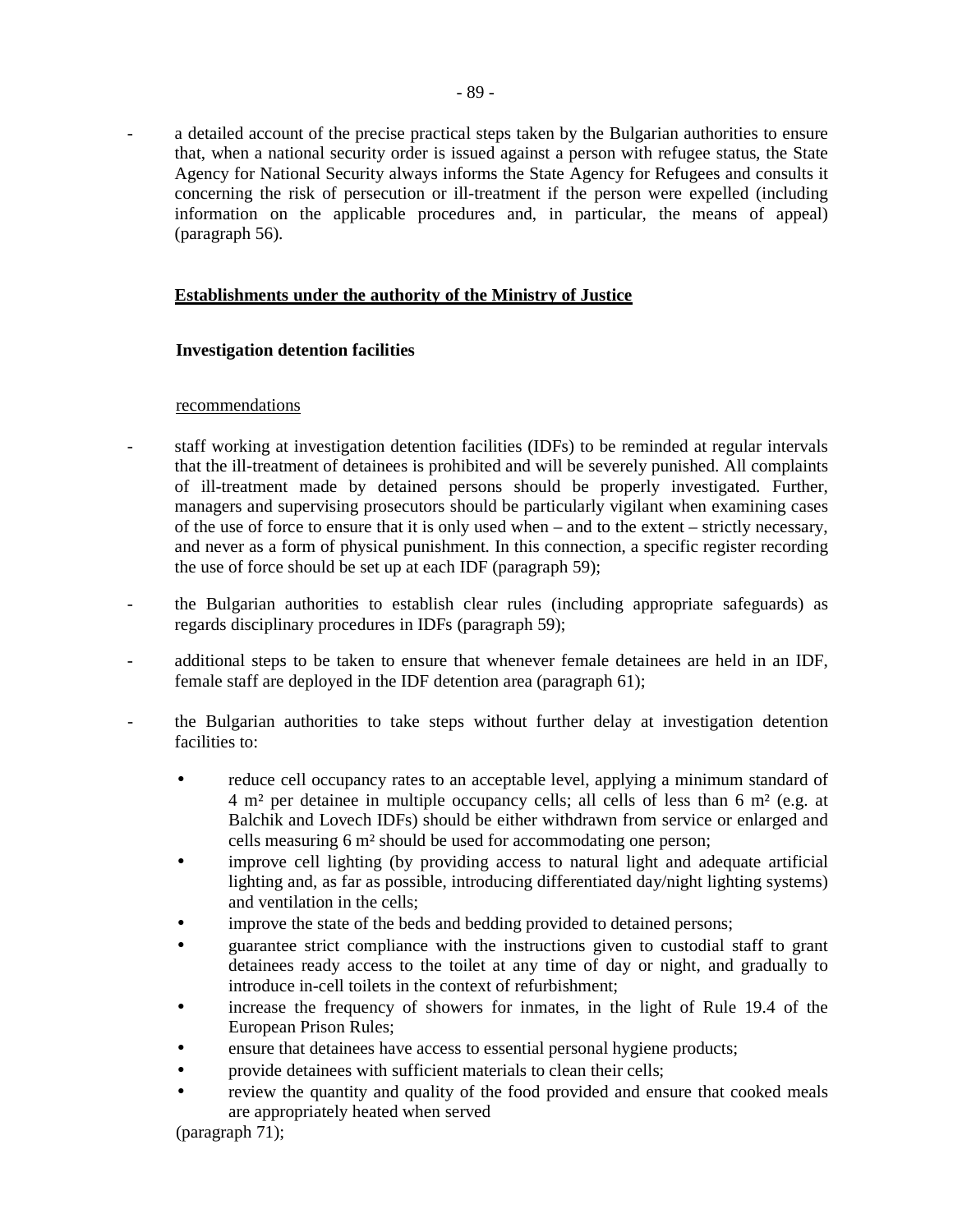- the Bulgarian authorities to take steps to develop the regime of activities for persons held in IDFs, particular attention being paid to the special needs of juveniles. Immediate action must be taken to ensure that detainees are guaranteed their entitlement of at least one hour of genuine outside exercise per day (two hours for juveniles) (paragraph 74);
- the Bulgarian authorities to take steps to ensure that:
	- appropriate medication in sufficient quantities is supplied to all IDFs in the country;
	- detained persons in need of medical care are promptly seen by a doctor and, if required by their state of health, transferred to an outside medical facility (paragraph 76);
- further steps to be taken to improve the quality of medical records and ensure the observance of their confidentiality. All medical examinations should be conducted out of the hearing and – unless the doctor concerned expressly requests otherwise in a given case – out of the sight of custodial staff (paragraph 78);
- steps to be taken to:
	- equip Balchik and Veliko Turnovo IDFs with a proper visiting room, as well as any other IDFs where such rooms are still missing;
	- enable persons detained in IDFs to receive visits under open conditions. Open visiting arrangements should be the rule and closed ones the exception, based on well-founded and reasoned decisions following individual assessment of the potential risk posed by a particular prisoner or visitor (paragraph 79);
- the Bulgarian authorities to ensure that persons detained in IDFs have access to telephone communications at prices analogous to those in the community (paragraphs 80 and 141).

#### comments

- the management and staff of IDFs are invited to exercise continuing vigilance and make use of all the means at their disposal to prevent inter-detainee violence and intimidation (paragraph 60);
- the bedding provided to some detainees at Plovdiv IDF was very worn-out (paragraph 62);
- the efforts made by the staff of Sofia and Plovdiv IDFs to counteract the negative effects of isolation on juveniles should be underpinned by the issuing of instructions which make it clear that, in the case of there being only one juvenile detained in an IDF, he/she should be provided with appropriate human contact, including opportunities to participate in out-ofcell activities with adults, under appropriate supervision by staff, and should not be left locked up alone in a cell for extended periods of time (paragraph 73).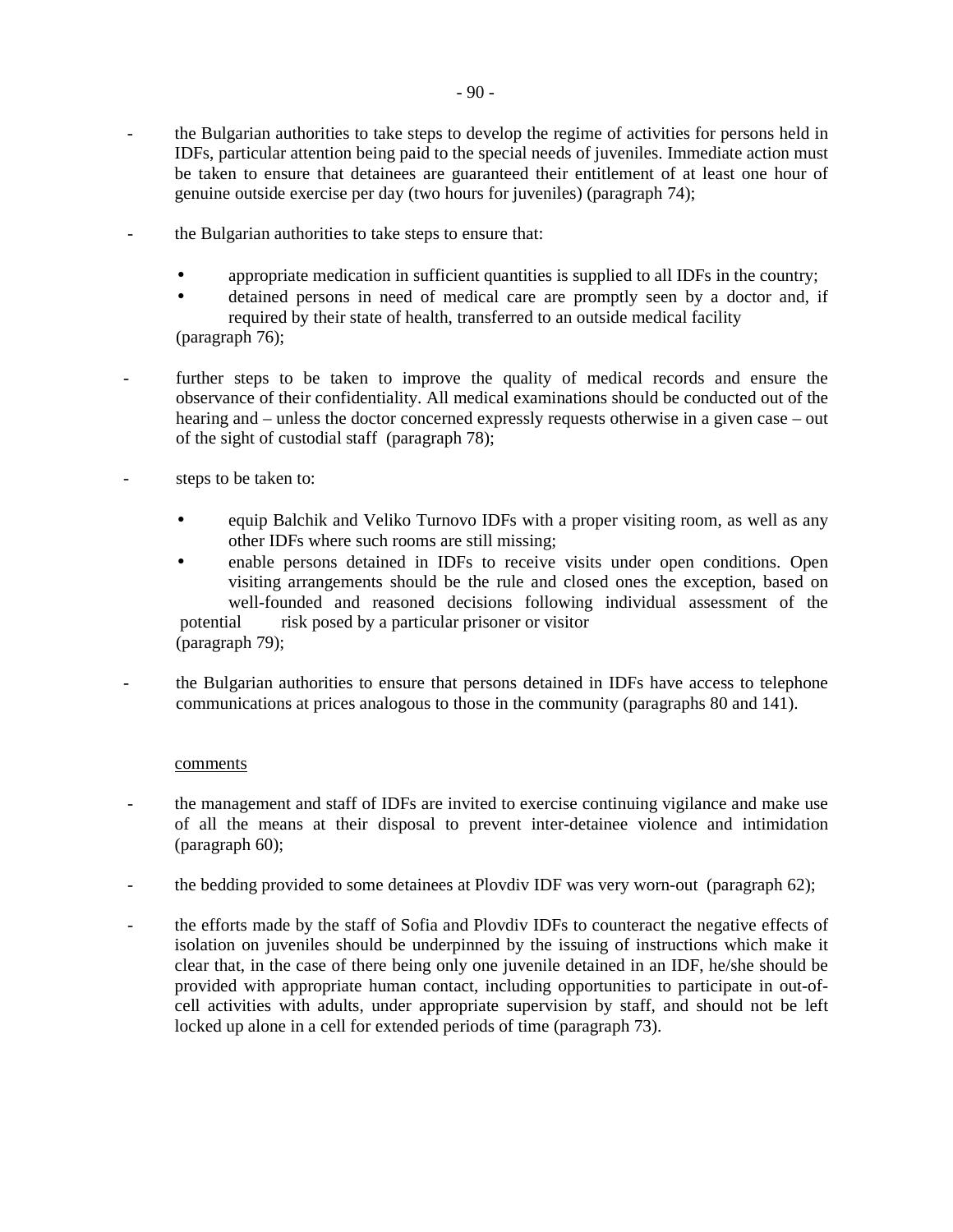#### requests for information

- confirmation that the repair works have been completed at the IDF in Varna as well details on conditions in the refurbished cells (paragraph 64);
- detailed information (including a timetable) on the implementation of the plans to close the existing premises of the IDF in Lovech and transfer the IDF to a building on the premises of Lovech Prison (paragraph 66).

# **Prison establishments**

# recommendations

- the Bulgarian authorities to pursue vigorously the application of all the different measures designed to combat prison overcrowding. In this context, the drafting of a new Criminal Code should be used as an opportunity to examine certain features of the legislation which may be contributors to the overcrowding problem (paragraph 84);
- efforts to be made to step up the training provided to prosecutors and judges, with a view to promoting the use of alternatives to imprisonment (paragraph 84);
- the Bulgarian authorities to improve prison staffing levels as a priority. Further, to obtain personnel of the right calibre, the authorities must be prepared to invest adequate resources into the process of recruitment and training and to offer adequate salaries (paragraph 85);
- the Bulgarian authorities to step up their efforts to develop the programmes of activities for prisoners. The aim should be to ensure that both sentenced and remand prisoners are able to spend a reasonable part of the day (8 hours or more) outside their cells, engaged in purposeful activities of a varied nature (paragraph 86);
- the management of Plovdiv and Varna Prisons and Lovech Prison Hospital to take steps to ensure that prison staff do not abuse their authority and resort to ill-treatment. All staff members should be reminded at suitable intervals that both the physical ill-treatment and verbal abuse of inmates are not acceptable and will be the subject of severe sanctions (paragraph 87);
- the situations in which prison officers may use physical force and truncheons to be defined more precisely, and detailed instructions concerning the use of such means to be issued. It must be made clear in these instructions that physical force and truncheons can only be applied when – and to the extent – strictly necessary to maintain security and good order, and never as a form of punishment. Further, all cases of the use of physical force and truncheons should be recorded in a separate register and the prison management and prosecutors should be particularly vigilant when examining them (paragraph 87);
- the Bulgarian authorities to carry out a thorough investigation into the nature and scale of the problem of inter-prisoner violence in each prison establishment and to develop as a matter of priority a national strategy to address this phenomenon, with a view to ensuring that all prisoners can serve their sentences under safe conditions (paragraph 89);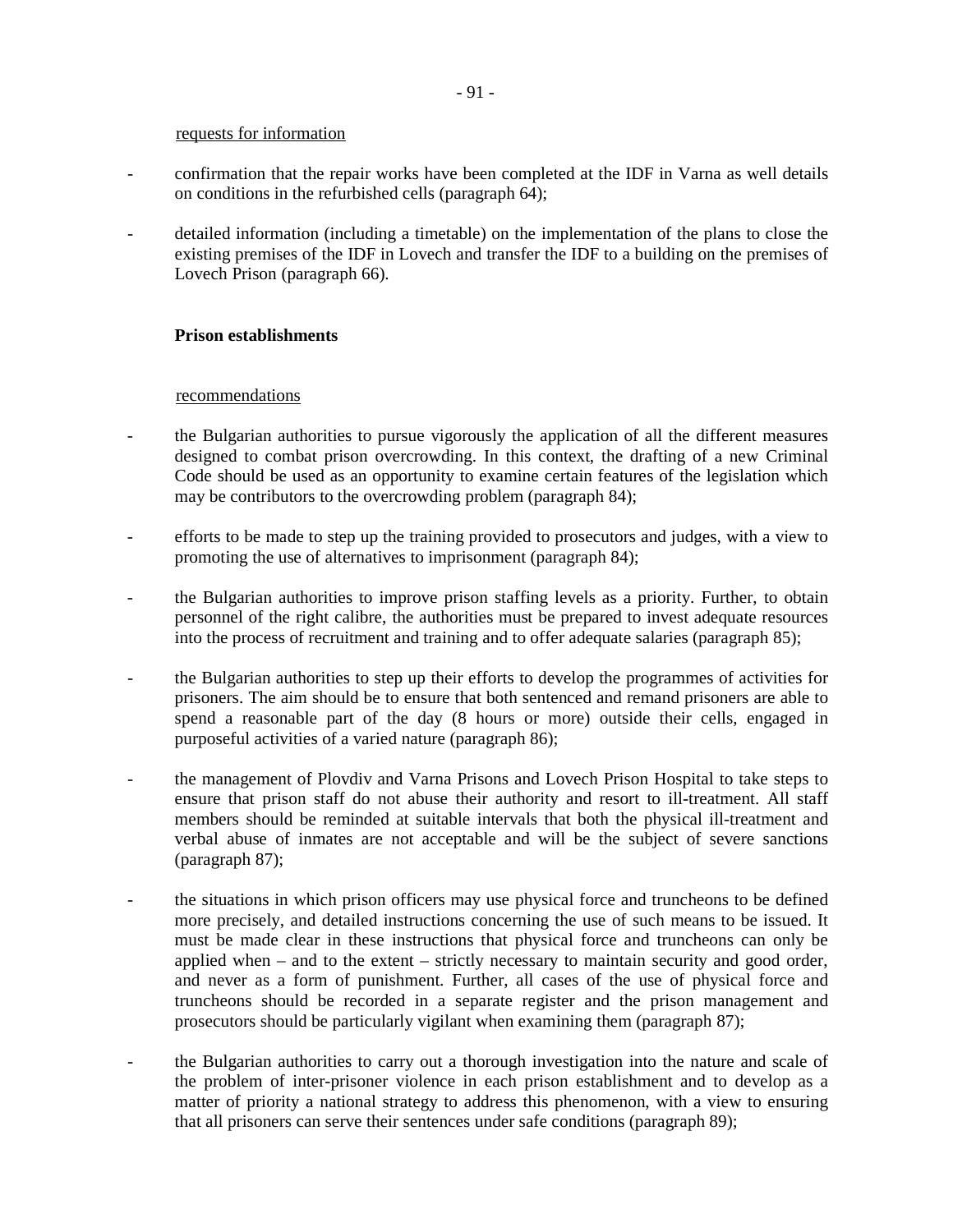- prison staff not to carry truncheons in a visible manner inside detention areas (paragraphs 90 and 137);
- the Bulgarian authorities to take the necessary steps to ensure that all the principles and minimum safeguards set out in paragraph 92 are applied in prisons when resort is had to immobilisation (paragraph 92);
- the Bulgarian authorities to take vigorous steps to reduce the occupancy rate of the closed part of Plovdiv Prison and the prison hostel "Hebros", the objective being to provide a minimum of 4 m² per prisoner (paragraph 101);
- steps to be taken at Plovdiv Prison to:
	- improve access to natural light in the cells referred to in paragraph 96;
	- ensure that all prisoners have ready access to the toilet and to discontinue the use of buckets;
	- increase the frequency of showers for inmates, in the light of Rule 19.4 of the European Prison Rules;
	- ensure that all inmates have access to a range of basic hygiene products and are provided with materials for cleaning the cells;
	- expand the prison laundry;
	- review the quality and quantity of food provided to prisoners;
	- improve the hygiene and equipment of the dining rooms, allow sufficient time for the taking of meals and ensure that meals are taken at normal meal times;
	- ensure that the disinfection of the establishment's premises is carried out in an effective manner and at suitable intervals;
	- carry out a rolling programme of refurbishment of the cells
	- (paragraph 101);
- the Bulgarian authorities to strive to further develop the programme of activities for prisoners – both sentenced and remand – in the closed part of Plovdiv Prison. In this context, vigorous efforts should be made to increase work opportunities and educational activities, and involve more prisoners in vocational training courses. As regards the allocation of work places to prisoners, it should follow a transparent procedure (paragraph 105);
- the Bulgarian authorities to do everything within their powers in order to provide a lasting solution to the problem of overcrowding at Varna Prison and the other ensuing deficiencies. Given the state of dilapidation of the building, the replacement of Varna Prison should be considered as a priority (paragraph 110);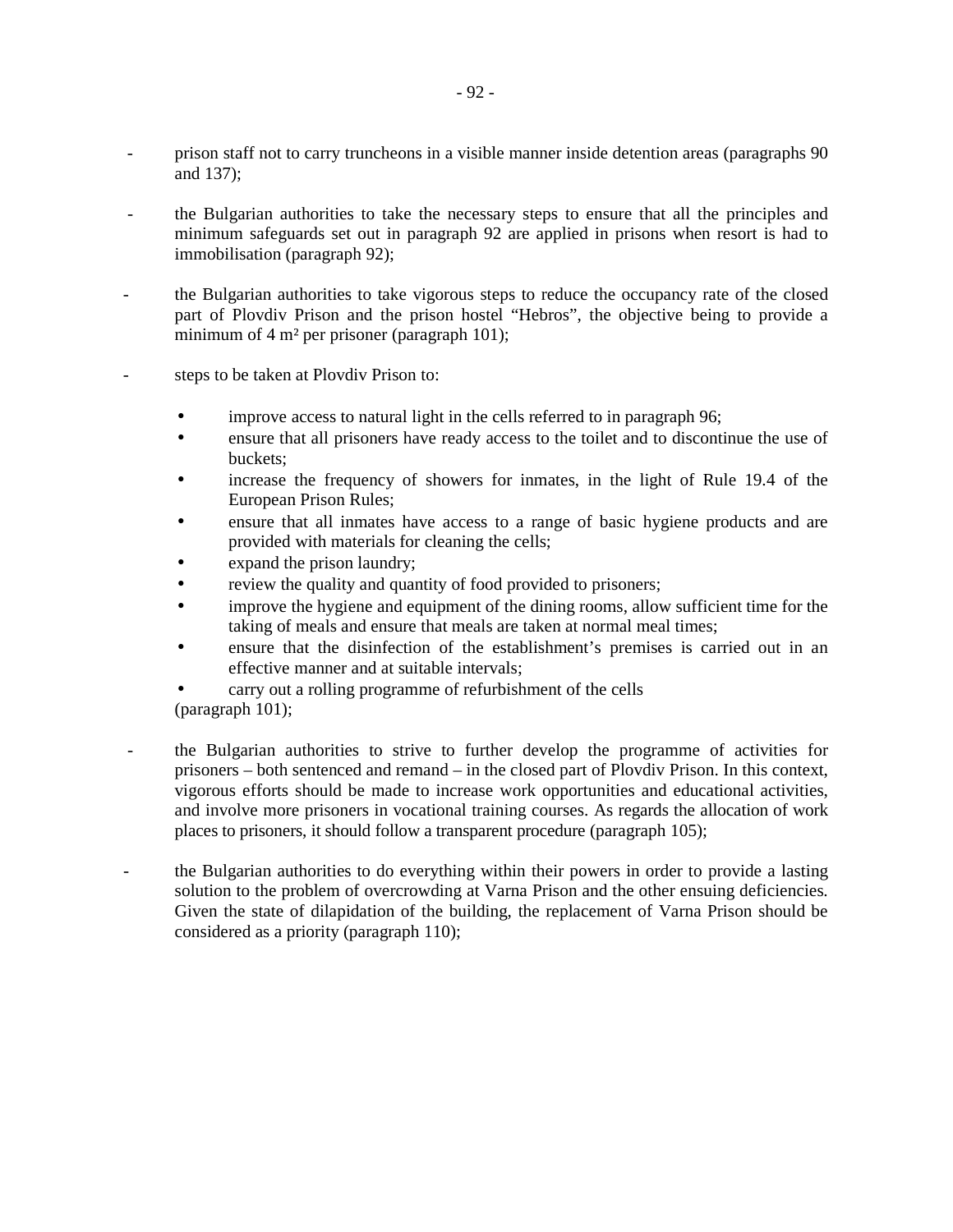- pending its replacement, steps to be taken at Varna Prison to:
	- remove the third tier of the bunk beds;
	- ensure that each prisoner has a mattress, blankets and bed linen;
	- ensure that all prisoners have ready access to the toilet and to discontinue the use of buckets;
	- improve the state of the common sanitary facilities;
	- provide the in-cell toilets with a full partition;
	- refurbish and enlarge the prison bathroom;
	- increase the frequency of showers for inmates, in the light of Rule 19.4 of the European Prison Rules;
	- ensure that all inmates have access to a range of basic hygiene products and are provided with materials for cleaning the cells;
	- ensure that the disinfection of the establishment's premises is carried out in an effective manner and at suitable intervals

(paragraph 110);

- steps to be taken to review the quality and quantity of the food provided at Varna Prison (paragraph 111);
- the management of Varna Prison to step up its efforts to develop activity programmes for inmates at the establishment, in particular as regards work, education and vocational training, taking account of the specific needs of different groups of the inmate population. Further, the outdoor exercise and sports facilities should be expanded (paragraph 115);
- the Bulgarian authorities to review the legal provisions in order to ensure that the segregation of lifers is based on an individual risk assessment and is applied for no longer than strictly necessary (paragraph 119);
- steps to be taken in the special units for lifers to:
	- improve access to natural light in the cells at Varna Prison;
	- ensure that life-sentenced prisoners at both Plovdiv and Varna Prisons have ready access to the toilet and to discontinue the use of buckets;
	- refurbish the lifers' cells and improve the state of the common sanitary facilities at both Plovdiv and Varna Prisons;
	- ensure that all inmates have access to a range of basic hygiene products and are provided with materials for cleaning the cells.

(paragraph 120);

- the Bulgarian authorities to continue to develop the regime of activities of the life-sentenced prisoners currently held in special units, in particular by providing more communal activities (including access to work and education) (paragraph 120);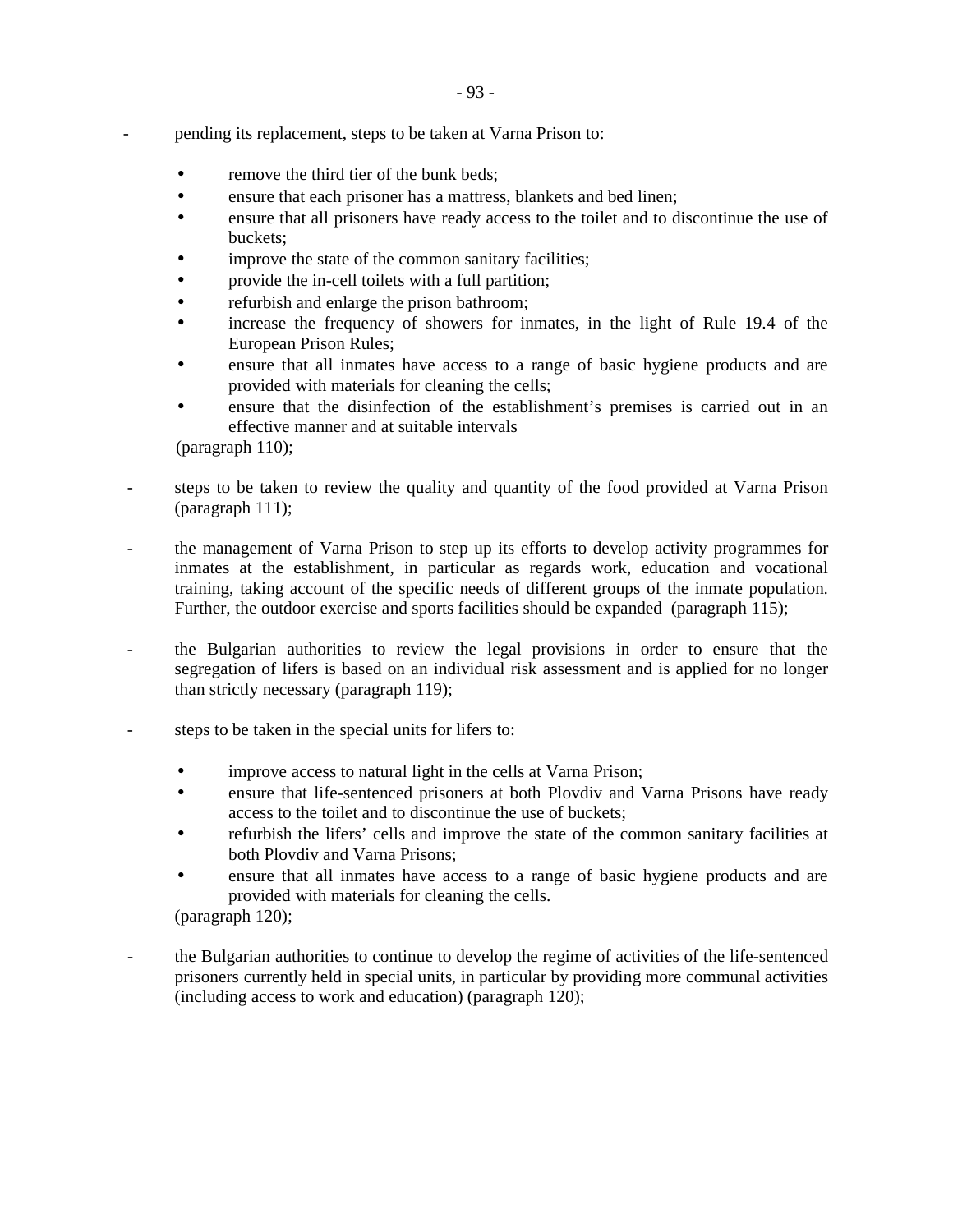- urgent steps to be taken at Plovdiv and Varna Prisons to:
	- considerably reinforce the health-care teams. As a first step, the vacant posts should be filled, which will require providing working conditions that are sufficiently attractive to recruit and retain staff. Further, given the current inmate population, both prisons should have an additional doctor's post and several nurses' posts should be created at each establishment;
	- review the provision of dental care to inmates:
	- ensure that prisoners in need of diagnostic examination and/or hospital treatment are promptly transferred to appropriate medical facilities (paragraph 122);
- the position of prisoners employed in health-care units as orderlies to be reviewed, in the light of the remarks made in paragraph 123 (paragraph 123);
- steps to be taken to ensure the supply of appropriate medication in sufficient quantities to all prison establishments (paragraph 124);
- steps to be taken to improve the medical record-keeping at Plovdiv and Varna Prisons (paragraph 125);
- the Bulgarian authorities to implement the CPT's long-standing recommendation that all medical examinations be conducted out of the hearing and – unless the doctor concerned expressly requests otherwise in a particular case – out of the sight of non-medical staff (paragraph 126);
- the Bulgarian authorities to develop a comprehensive policy for the provision of care to prisoners with drug-related problems, combining medical detoxification, psychological support, life skills, rehabilitation, substitution programmes and a prevention policy (paragraph 127);
- steps to be taken in the psychiatric unit of Lovech Prison Hospital to ensure that:
	- patients have ready access to a toilet at any time of the day or night;
	- regular maintenance works are carried out;
	- patients' rooms are properly furnished;
	- the quantity of food provided to patients is increased and that cooked meals are served at an appropriate temperature;
	- all patients have access to a range of basic hygiene products and are provided with materials for cleaning the cells

(paragraph 131);

- steps to be taken at Lovech Prison Hospital to engage psychiatric patients in a range of psychosocial therapeutic activities adapted to their individual needs; this will require, *inter alia*, the recruitment of more staff qualified to provide such activities (paragraph 133);
- an individual treatment plan to be drawn up for each psychiatric patient at Lovech Prison Hospital, defining the goals of the treatment, the therapeutic means used and the staff member responsible. Patients should be involved in the drafting of their individual written treatment plans and the evaluation of their progress (paragraph 133);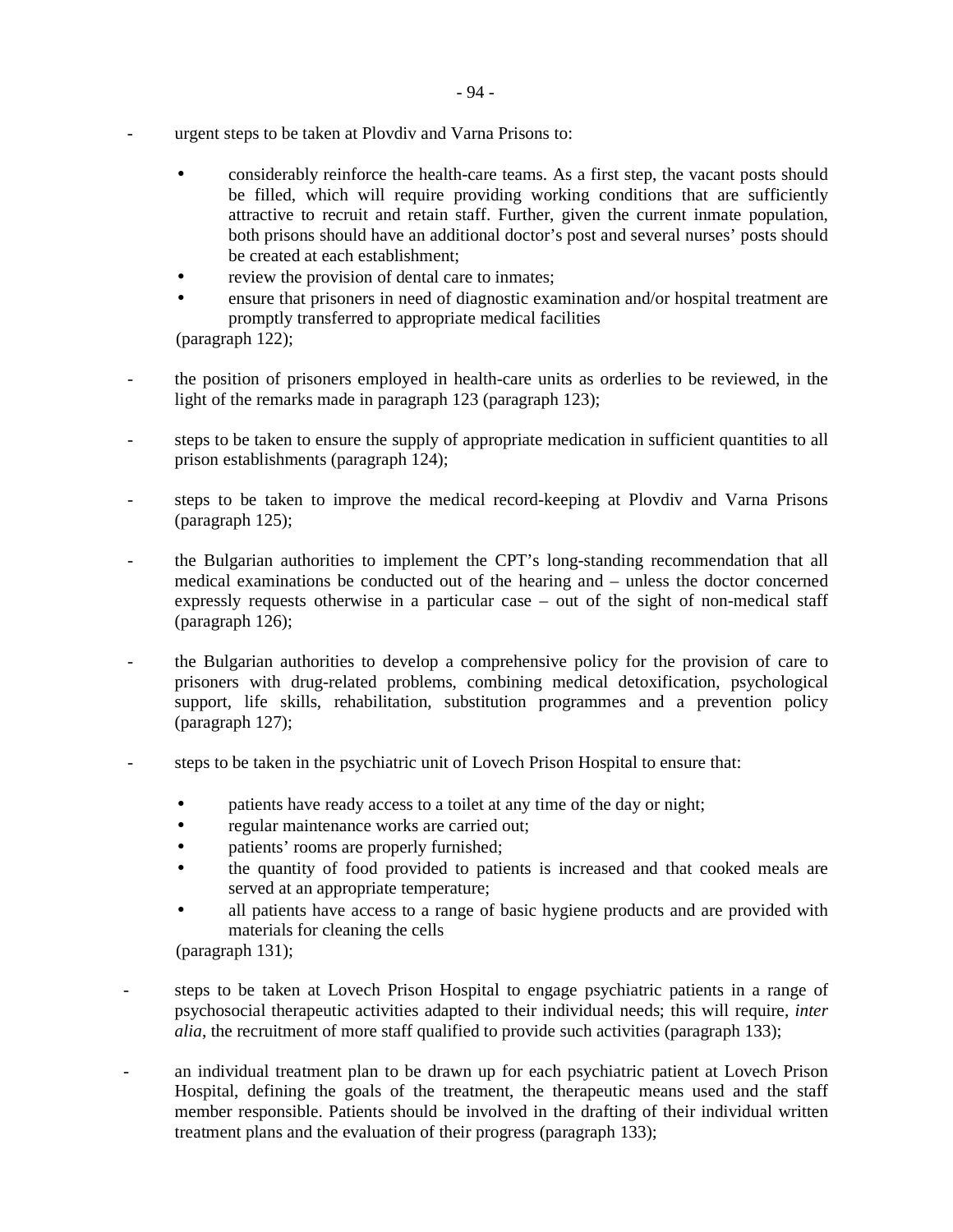- the exercise yard at Lovech Prison Hospital to be equipped with a shelter against inclement weather (paragraph 133);
- steps to be taken at Lovech Prison Hospital to ensure that the psychiatric patient serving a life sentence is provided with appropriate human contact (paragraph 134);
- the nursing staff resources at the psychiatric unit of Lovech Prison Hospital to be significantly increased in the light of the remarks made in paragraph 135 (paragraph 135);
- a clearly-defined policy to be drawn up on the use of means of mechanical restraint at Lovech Prison Hospital, in the light of the provisions of Ordinance No. 1 of 28 June 2005 on "Temporary physical restraining of patients with established psychiatric disorders" and taking into account the remarks made in paragraph 136 (paragraph 136);
- the Bulgarian authorities to take urgent steps to increase staffing levels in prisoner accommodation areas at Plovdiv and Varna Prisons, in the light of the remarks made in paragraph 138 (paragraph 138);
- the Bulgarian authorities to increase the visit entitlement for all prisoners to at least one visit per week (paragraphs 79 and 139);
- the visiting arrangements at Plovdiv and Varna Prisons and Lovech Prison Hospital to be reviewed so as to allow prisoners to receive visits under less restrictive conditions; resort to visits under closed conditions should be based on an individual risk assessment (paragraph 140);
- the Bulgarian authorities to take steps to ensure that the placement of prisoners in disciplinary cells does not include a total prohibition on family contacts. Moreover, any restrictions on family contacts as a form of punishment should be used only where the offence relates to such contacts (paragraph 143);
- immediate steps to be taken at Varna Prison to:
	- refurbish the two disciplinary cells and ensure that each of them never accommodates more than one prisoner;
	- provide each prisoner placed in a disciplinary cell with a mattress and blankets;
	- ensure that prisoners placed in disciplinary cells have ready access to a toilet (paragraph 145);
- the 4 m² isolation cell at Varna Prison to be immediately taken out of service until such time as it is enlarged and renovated; concerning its size, the cell should measure at least 6 m². As regards the isolation cell at Plovdiv Prison, it should never be used to accommodate more than two prisoners (paragraph 147);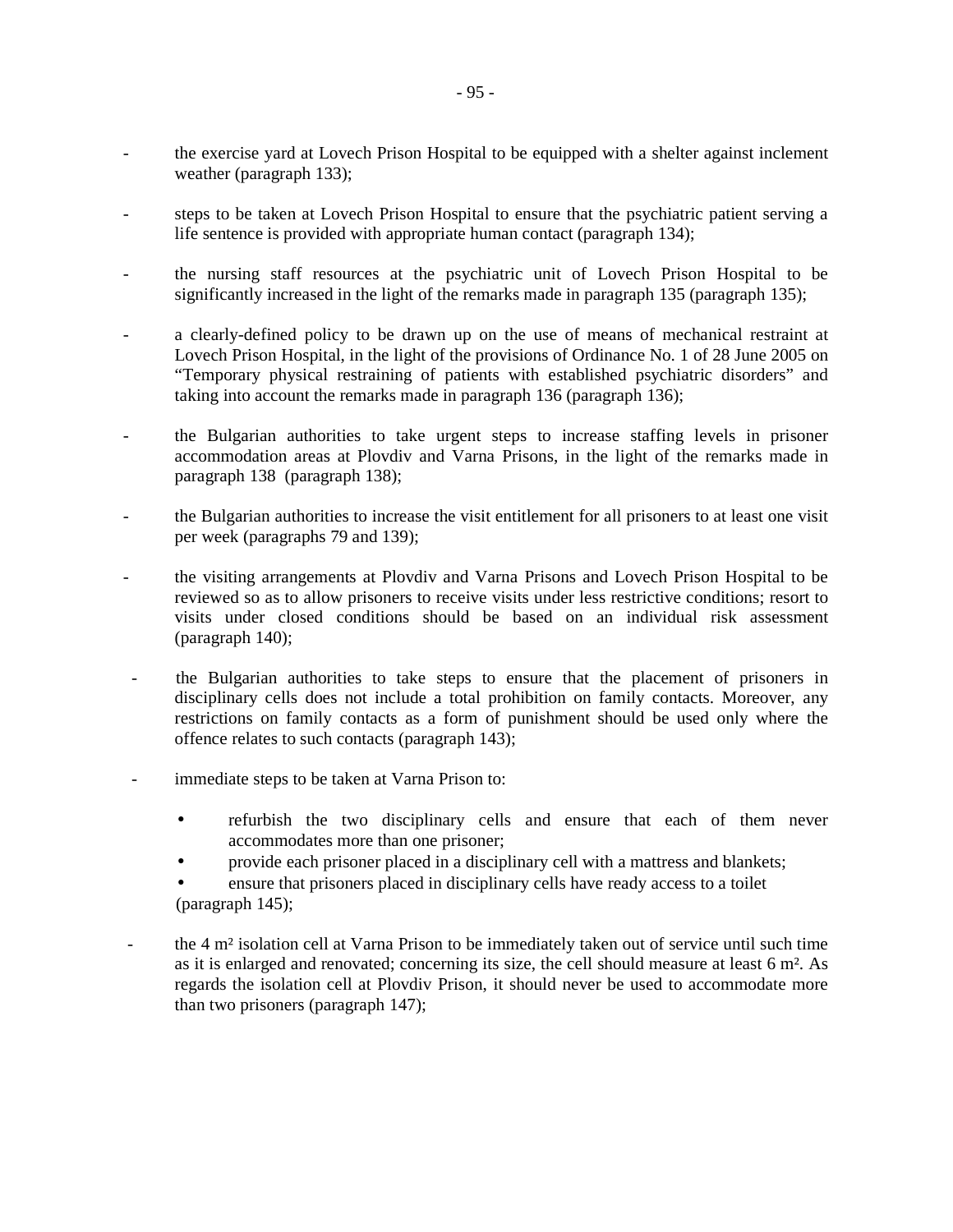- the Bulgarian authorities to take steps to ensure that:
	- a prisoner who is segregated for administrative reasons is informed in writing of the reasons for that measure and, if necessary, its renewal (it being understood that the reasons given could exclude information which security requirements reasonably justify withholding from the prisoner);
	- a prisoner in respect of whom such a measure is envisaged is given an opportunity to express his views on the matter;
	- the placement of a prisoner in an isolation cell is as short as possible and is reviewed by a higher authority at least once every three months;
	- prisoners segregated for administrative reasons are ensured appropriate human contact with staff and/or other inmates

(paragraph 147);

- the Bulgarian authorities to review Section 248 (1) of the Law on the Implementation of Sentences and Preliminary Detention, in the light of the remarks made in paragraph 148 (paragraph 148);
- the Bulgarian authorities to take further steps to ensure that the right of prisoners to lodge confidential complaints and to receive replies to them in due time is fully respected, by guaranteeing in practice that complainants will be free from reprisals (paragraph 149);
- the Bulgarian authorities to review the presence of police officers in prisons in order to ensure that the precepts set out in the second subparagraph of paragraph 151 are complied with (paragraph 151).

# comments

- a major improvement of the employment situation in prisons will require a fundamental change in approach, based on the concept of prisoners' work as geared towards rehabilitation and resocialisation rather than towards financial profit (paragraph 86);
- it is inadmissible for staff to put a prisoner in a position of control and authority vis-à-vis other prisoners (paragraph 89);
- the Bulgarian authorities are invited to ensure that all prisoners' religious needs are catered for (paragraph 115);
- the CPT urges the Bulgarian authorities to strive to increase the number of life-sentenced prisoners integrated into the general prisoner population (paragraph 119);
- the practice of obliging psychiatric patients to wear pyjamas throughout the day is not conducive to strengthening a sense of personal identity and self-esteem; individualisation of clothing should form part of the therapeutic process (paragraph 132);
- the practice of routinely handcuffing prisoners when outside their cells is highly questionable, all the more so when it is applied in an already secure environment (paragraph 134);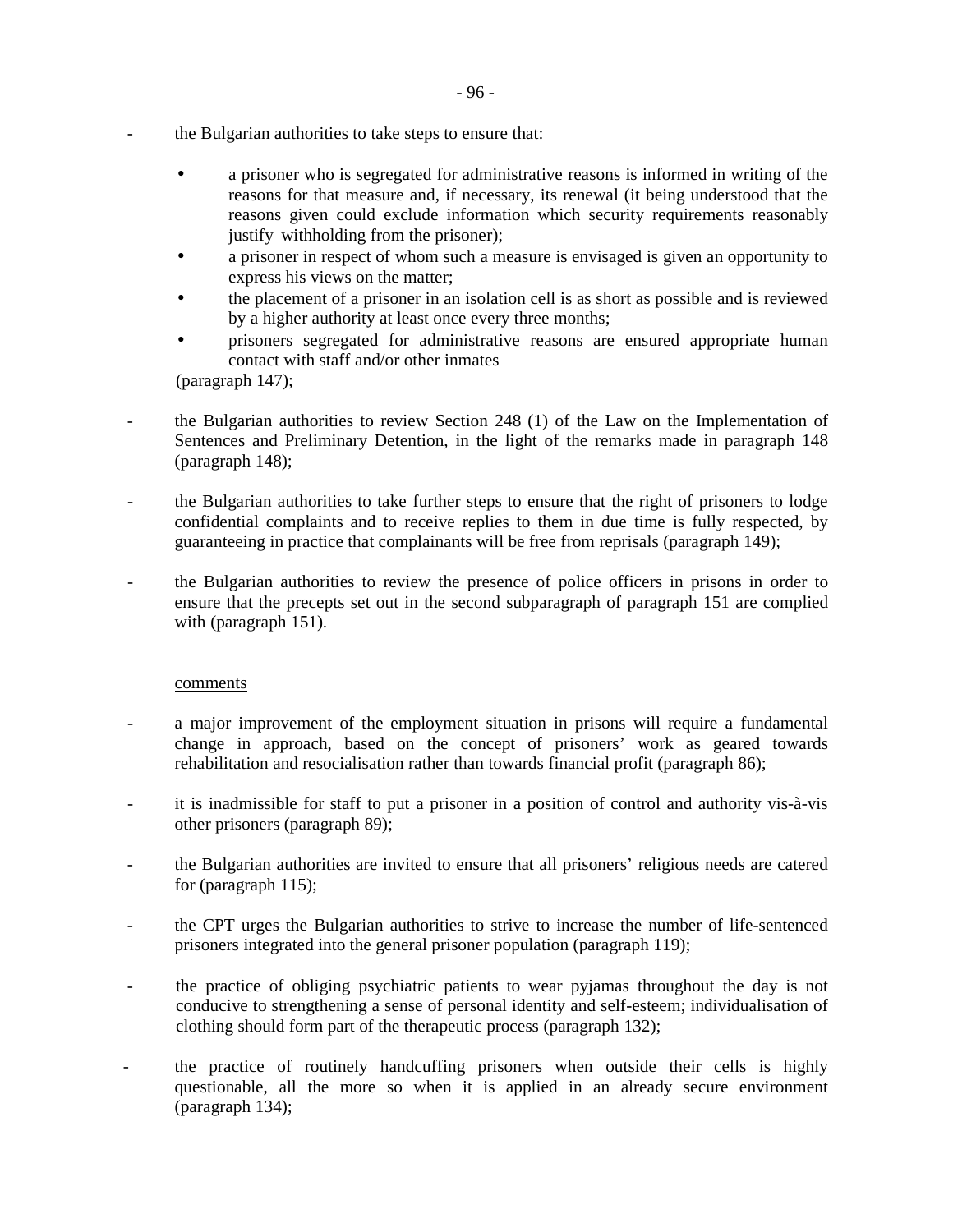- the Bulgarian authorities are invited to review the 24-hour shift system for custodial staff (paragraph 138).

### requests for information

- confirmation that, following the adoption of the new Criminal Code, conditional release (parole) has been made available to all life-sentenced prisoners, subject to a review of the threat to society posed by them on the basis of an individual risk assessment (paragraph 116);
- whether the handcuffing of a psychiatric patient at Lovech Prison Hospital, who was serving a life sentence, is based on an individual risk assessment (paragraph 134).

# **Establishments under the authority of the Ministry of Health**

### **Ill-treatment**

#### recommendations

- staff of the forensic ward at Lovech State Psychiatric Hospital to be regularly reminded that all forms of ill-treatment of patients, including verbal abuse, are unacceptable and will be the subject of severe sanctions (paragraph 156);
- the Bulgarian authorities to take appropriate measures to combat the phenomenon of interpatient violence at Karvuna Hospital and the forensic ward at Lovech Hospital, in the light of the remarks made in the second subparagraph of paragraph 158 (paragraph 158).

#### requests for information

- whether criminal proceedings had been initiated against the orderly implicated in the alleged beatings of patients with a stick at the forensic ward of Lovech Hospital (paragraph 156);
- a copy of the instruction referred to in paragraph 157 (paragraph 157).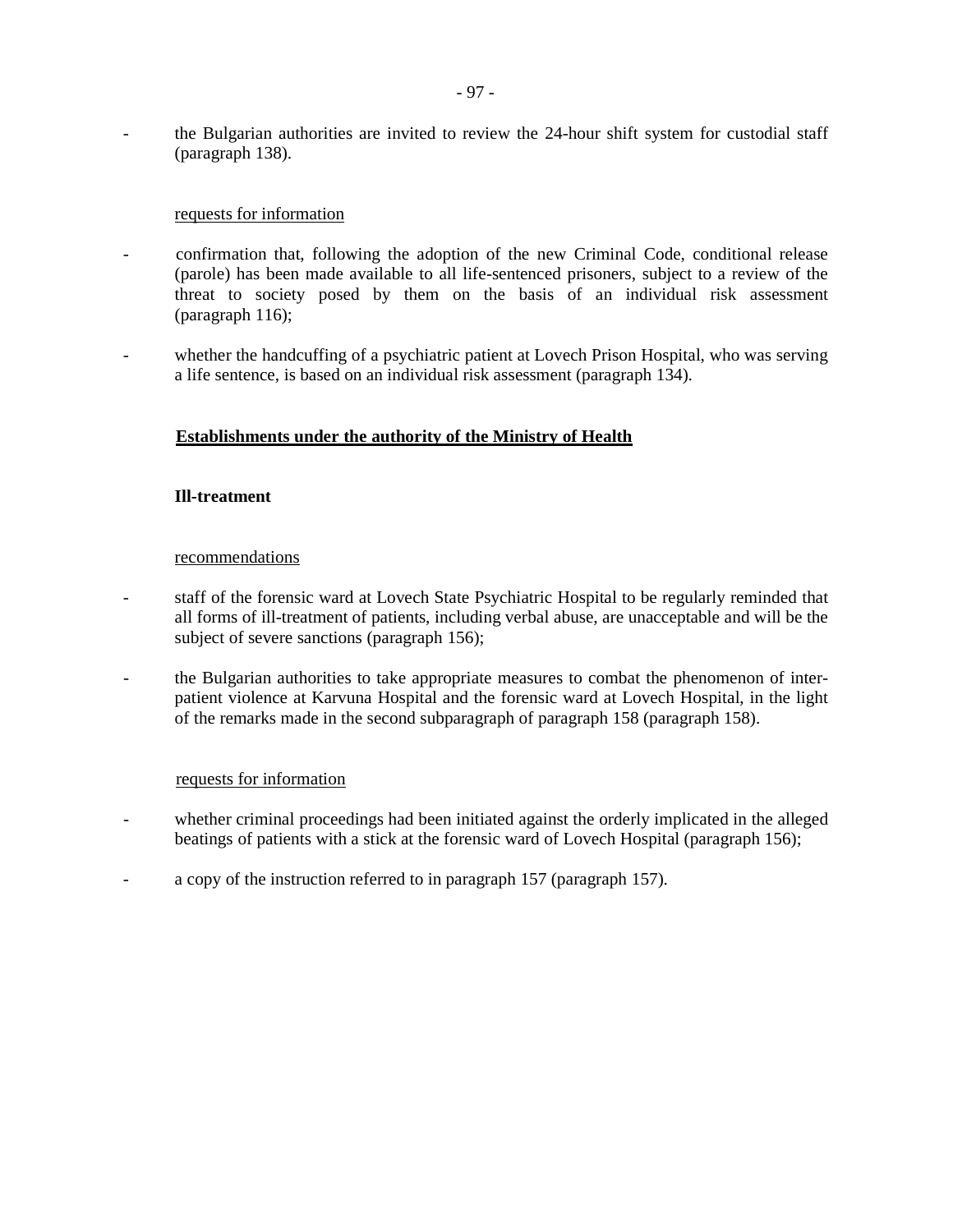# **Patients' living conditions**

### recommendations

- steps to be taken at Karvuna State Psychiatric Hospital to:
	- thoroughly refurbish all patient accommodation areas, including communal sanitary facilities;
	- offer more congenial and personalised surroundings for patients (in particular by providing them with personal lockable space);
	- reduce occupancy levels in the rooms on the male acute ward (paragraph 162);
- steps to be taken to install additional ultraviolet lights in the TB unit at Karvuna Hospital (paragraph 162);
- the Bulgarian authorities to take resolute action to improve the provision of food to patients in Karvuna Hospital and the forensic ward of Lovech Hospital, in order to ensure that the food is adequate in terms of both quantity and quality (paragraph 163);
- steps to be taken at Karvuna Hospital and the forensic ward of Lovech Hospital to enable patients to take more frequent showers (paragraph 164).

# comments

more effort should be made to personalise the living environment for patients in the forensic ward of Lovech Hospital (paragraph 159).

# **Staff and treatment**

# recommendations

- the Bulgarian authorities to take steps to:
	- fill the vacant psychiatrists' posts at Karvuna Hospital;
	- increase the number of nurses and orderlies at Karvuna Hospital and the forensic ward of Lovech Hospital;
	- employ additional specialists qualified to provide psychosocial and occupational therapeutic activities in both establishments (paragraph 167);
- the practice at Karvuna Hospital of staff delegating certain security tasks (e.g. guarding the gate to the hospital) to selected patients to be discontinued without delay; carrying out security tasks should be the exclusive responsibility of the staff (paragraph 168);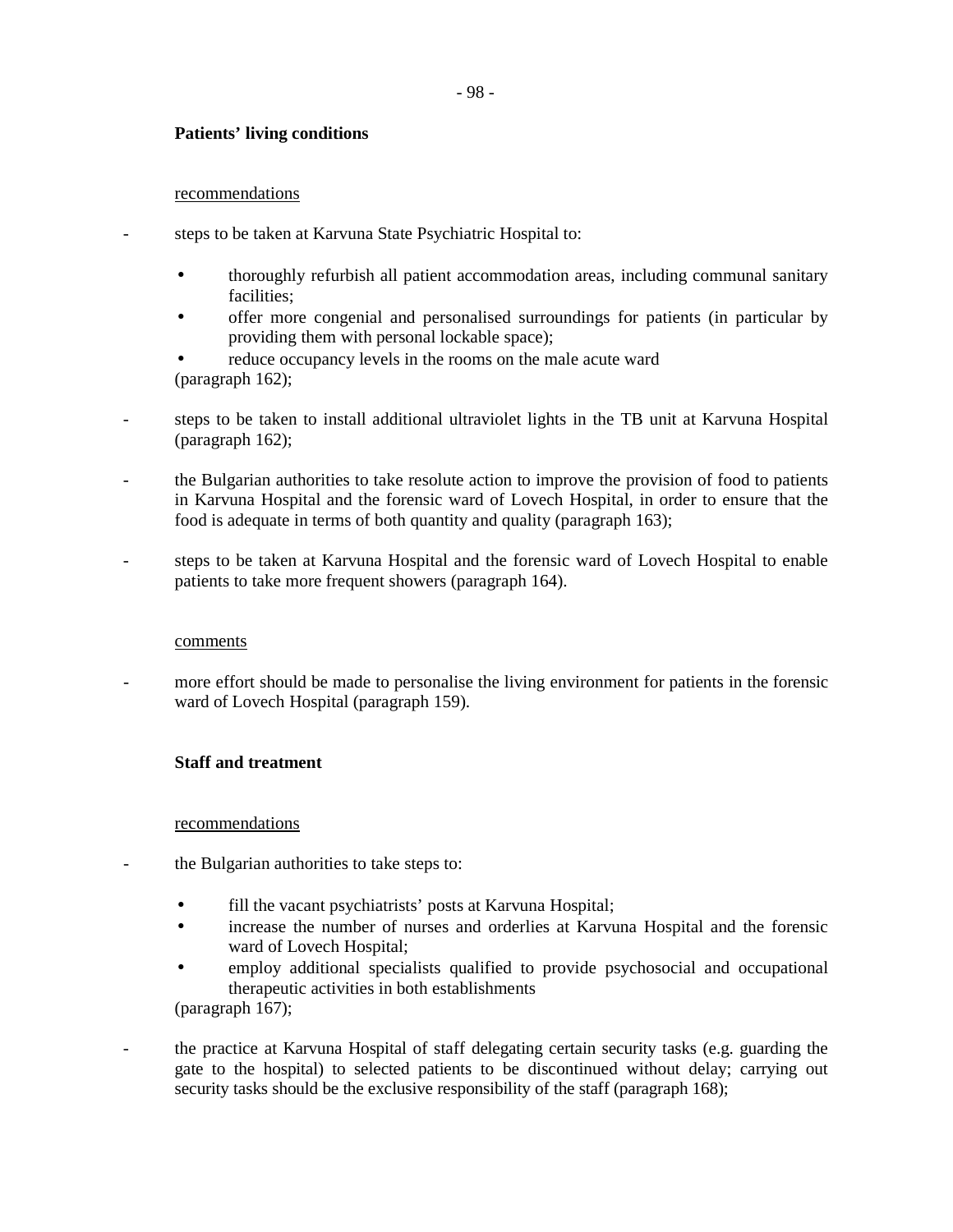- greater efforts to be made at Karvuna Hospital and the forensic ward of Lovech Hospital to provide more comprehensive and individualised care with a wide range of psychosocial activities, to better prepare patients for their return to the community. An individual treatment plan should be drawn up for each patient (taking into account the special needs of acute, longterm and forensic patients), including the goals of the treatment, the therapeutic means used and the staff members responsible. Patients should be involved in the drafting of their individual treatment plans and be informed of their progress (paragraph 169);
- the necessary measures to be taken at Karvuna Hospital to offer all patients, health permitting, at least one hour a day of outdoor exercise in a reasonably spacious and appropriately secure setting (paragraph 172).

#### comments

- the CPT trusts that reinforcing the team of nurses and orderlies at Karvuna Hospital will make it possible to abolish the practice of using more able patients to perform various orderlies' tasks (paragraph 168).

#### requests for information

- more information on the precise arrangements made at Lovech State Psychiatric Hospital to enable all patients to take outdoor exercise (paragraph 171).

### **Means of restraint**

#### recommendations

- the Bulgarian authorities to ensure that immobilisation of a patient does not take place in the sight of other patients, unless the patient concerned explicitly requests otherwise or when the patient is known to have a preference for company. Further, staff should not be assisted by other patients when applying means of restraint (paragraph 175);
- the requirement of Ordinance No. 1 of 28 June 2005 on "Temporary physical restraining of patients with established psychiatric disorders" for a permanent staff presence when patients are restrained to be strictly adhered to (paragraph 175);
- steps to be taken at the forensic ward of Lovech Hospital to ensure that instances of seclusion are always recorded accurately (paragraph 176);
- patients held in seclusion rooms to have ready access to a toilet (paragraph 176).

#### comments

- only very exceptional circumstances could justify the isolation of a psychiatric patient for a period of days (paragraph 176).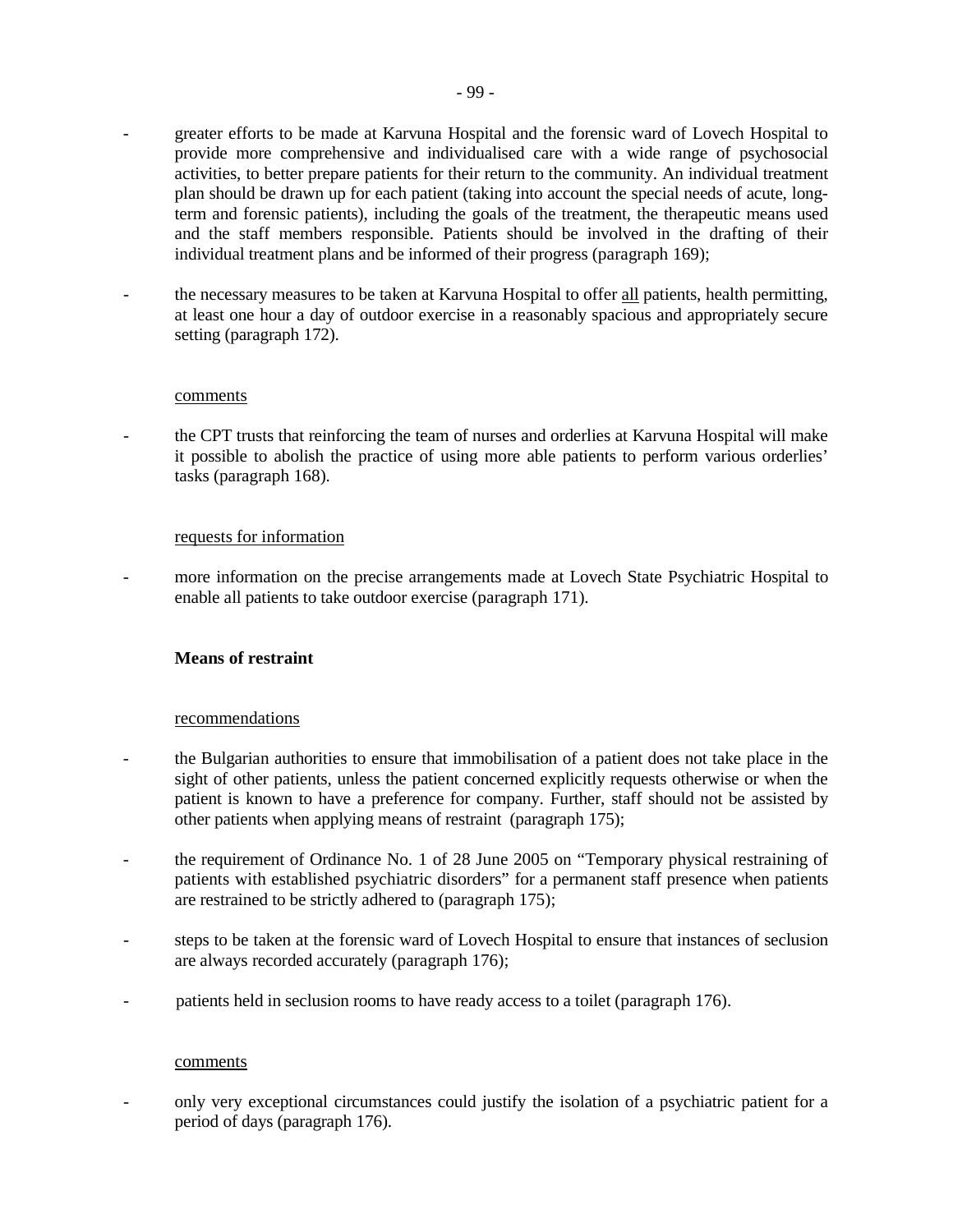### $-100-$

## **Safeguards in the context of involuntary hospitalisation**

### recommendations

- the Bulgarian authorities to take steps to ensure that the legal provisions governing civil involuntary hospitalisation – and in particular the time limits as regards emergency hospitalisation – are fully respected in practice (paragraph 180);
- steps to be taken at the forensic ward of Lovech Hospital to ensure that appropriate informed consent procedures are put in place, in the light of the remarks made in the first subparagraph of paragraph 181 (paragraph 181);
- the Bulgarian authorities to take appropriate steps to ensure that patients are not detained in hospital for longer than their medical condition requires (paragraph 182);
- a brochure setting out the establishment's routine and patients' rights including information about complaints bodies and procedures – to be drawn up and systematically provided to patients and their families upon admission to Karvuna Hospital and the forensic ward of Lovech Hospital (paragraph 184);
- steps to be taken at Karvuna and Lovech Hospitals and, as appropriate, in other psychiatric establishments to ensure that visits are carried out, on a regular basis, by a body which is independent of the health authorities (paragraph 185).

#### comments

steps should be taken to ensure that forensic patients always receive copies of the psychiatric assessment reports as well as copies of the relevant court decisions (paragraph 178).

#### requests for information

- comments of the Bulgarian authorities on the point raised in paragraph 179 as regards external psychiatric expertise (paragraph 179);
- detailed information on the planned amendments to the Law on Health and the Law on Medical Establishments which would enable psychiatric hospitals to provide social services by means of establishing day-care centres and shelters (paragraph 182);
- clarification as regards claims made by some forensic patients at Lovech Hospital that they were not allowed to use pay phones (paragraph 183).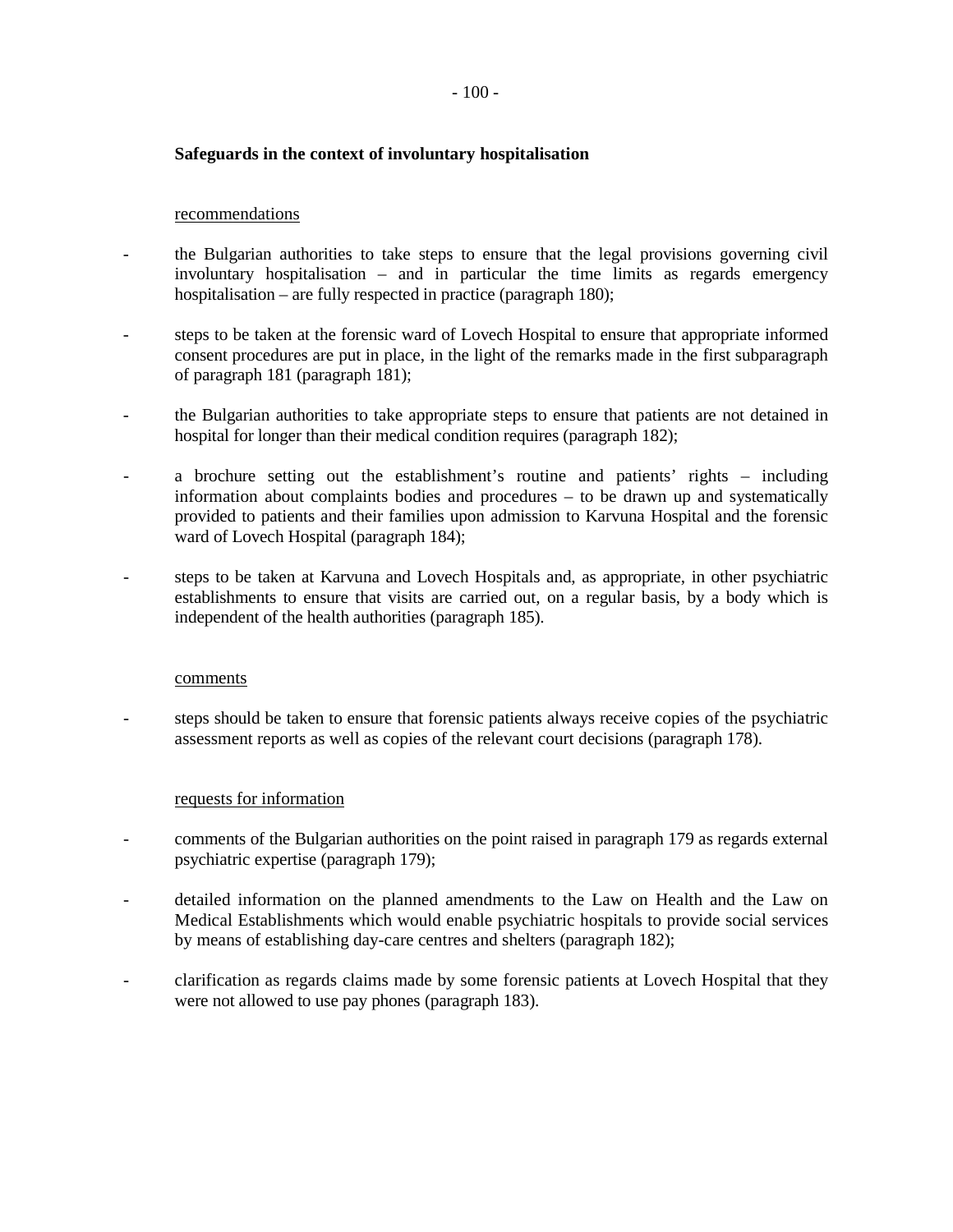# **Establishments under the authority of the Ministry of Labour and Social Policy**

# **Preliminary remarks**

#### comments

- the CPT encourages the Bulgarian authorities to persevere in their efforts to reorganise the system for the provision of care to persons with mental disabilities (paragraph 188).

# **Follow-up visit to the Home in Pastra**

#### comments

- the Bulgarian authorities are invited to upgrade the access road leading to the Home (paragraph 193).

### requests for information

- updated information on the outcome of the measures taken by the Social Assistance Agency to move 41 of the Home's residents to other premises (paragraph 193);
- the progress made towards the implementation of the plan for bringing conditions at the Home into conformity with the standards and criteria for the provision of social services (paragraph 193).

# **Staff and care of residents**

#### recommendations

- steps to be taken to significantly increase nursing staff levels at the Homes in Pastra and Oborishte (paragraph 199);
- the Bulgarian authorities to increase the number of staff responsible for the provision of therapeutic and other activities at the Home in Pastra (paragraph 199);
- steps to be taken at the Homes in Pastra and Oborishte to ensure that more residents benefit from psychosocial and occupational therapeutic activities adapted to their mental capacity and physical mobility. Achieving this goal will require recruiting additional qualified staff (paragraph 200).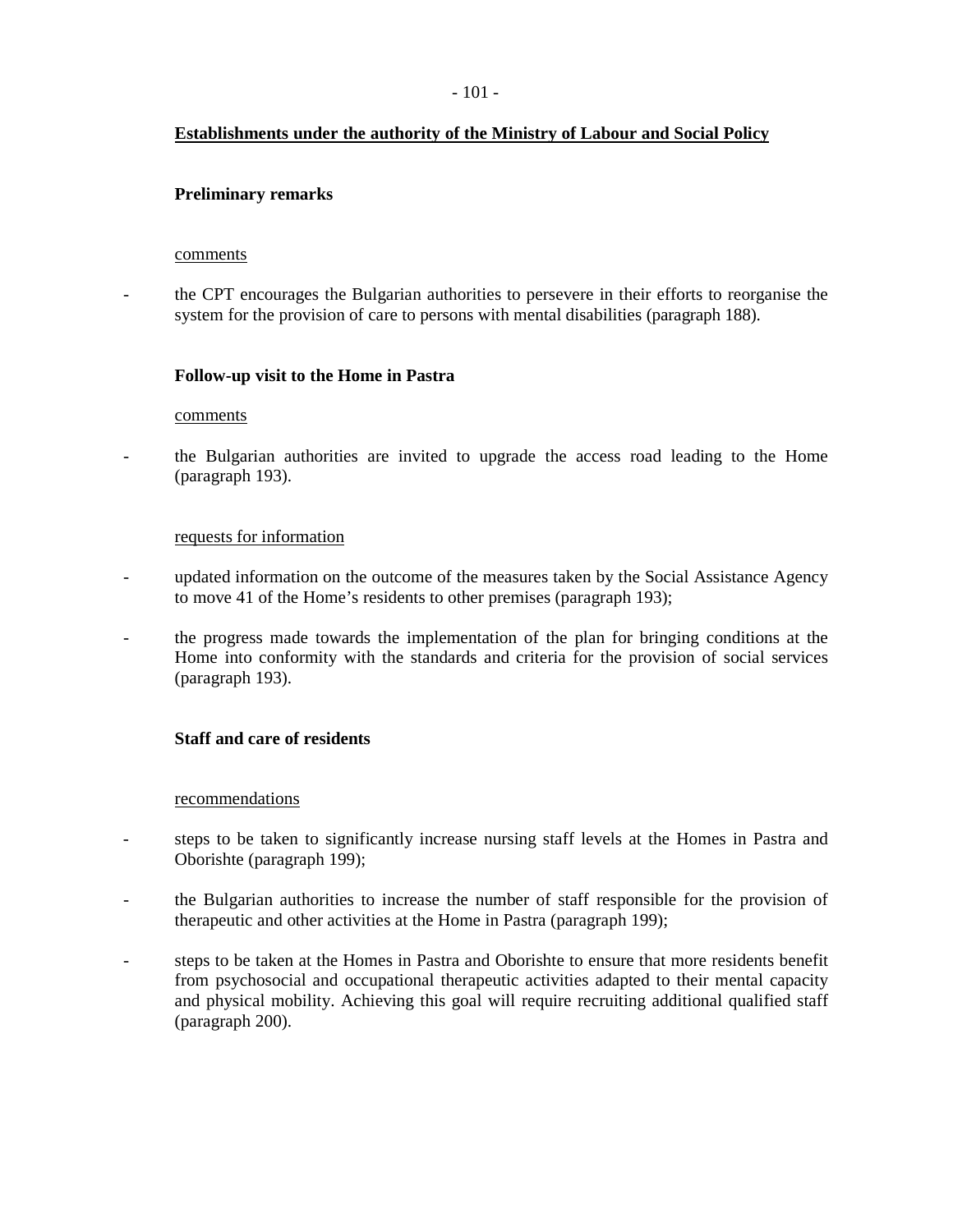#### requests for information

- updated information on the concrete steps taken by the Bulgarian authorities at the Home in Oborishte to recruit more social workers and occupational therapists and to develop work therapy programmes for residents (paragraph 198);
- comments of the Bulgarian authorities on the practice of mixing mentally ill residents with the learning disabled at the Home in Oborishte (paragraph 201).

### **Means of restraint**

#### recommendations

steps to be taken at the Home in Oborishte to ensure that resort to means of restraint complies with the precepts set out in the second subparagraph of paragraph 203 (paragraph 203).

#### **Safeguards**

#### recommendations

- the Bulgarian authorities to take steps to ensure that:
	- residents of homes for persons with mental disabilities have the effective right to bring proceedings to have the lawfulness of their placement decided by a court, and that they are duly informed of this right;
	- the need for continued placement is automatically reviewed by a court at regular intervals or residents themselves are able to request at reasonable intervals that the necessity for continued placement is considered by a judicial authority (paragraph 204);
- the Bulgarian authorities to take steps to ensure that all persons admitted to specialised institutions for adults who are unable to give valid consent are notified to the competent court with a view to having a guardian appointed (paragraph 205);
- contracts for the provision of social services to contain information on the possibilities for residents to lodge complaints with a relevant outside authority. Residents unable to understand the contracts should receive appropriate assistance (paragraph 205);
- the Bulgarian authorities to strive to find alternative solutions which would better guarantee the independence and impartiality of guardians (paragraph 206).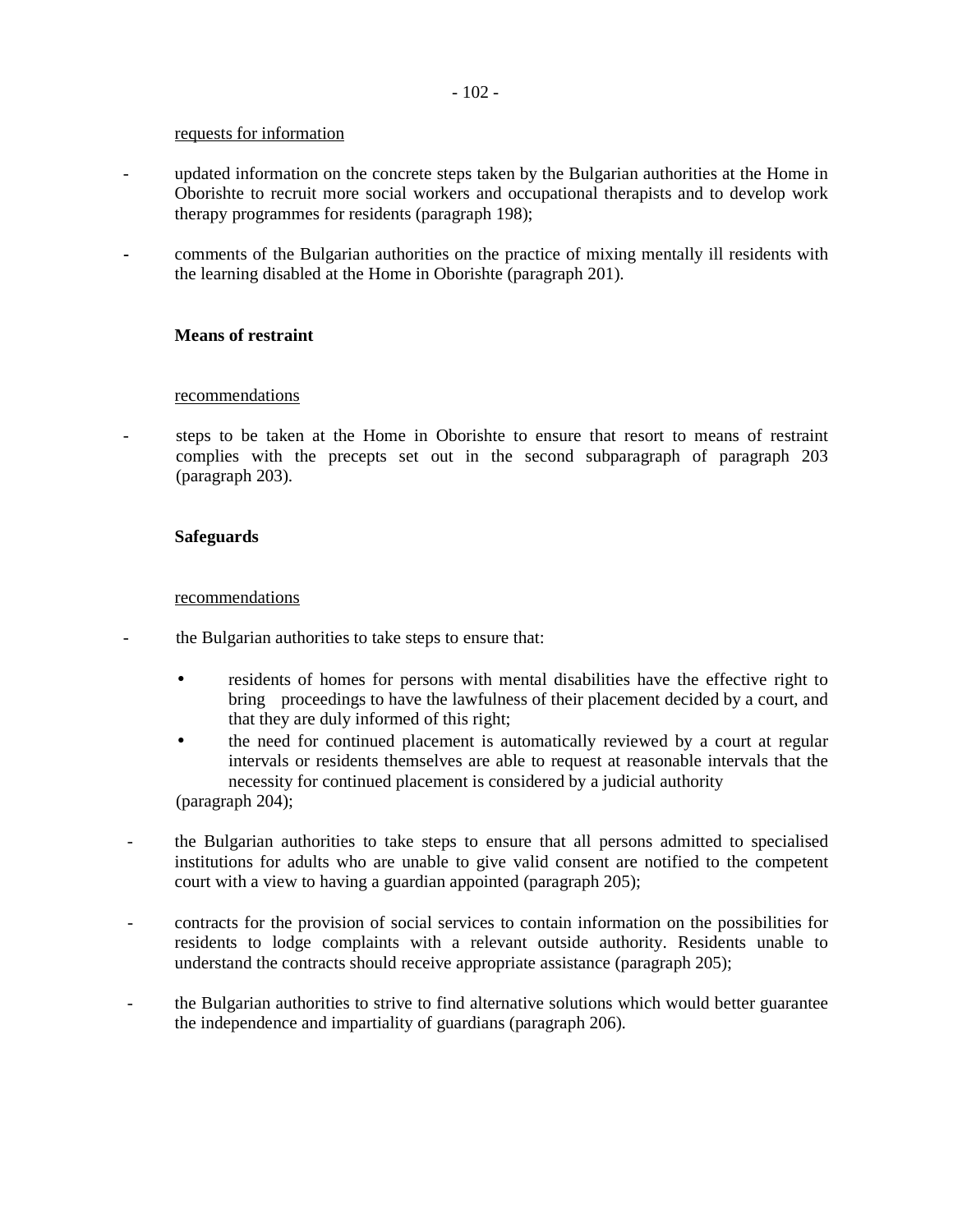#### comments

- the Bulgarian authorities are invited to introduce a firm legal basis for regular visits to social care institutions by bodies which are independent of the social care authorities (paragraph 208).

# requests for information

- detailed information concerning the procedure for consent to treatment in respect of persons admitted to institutions for persons with mental disabilities (paragraph 204).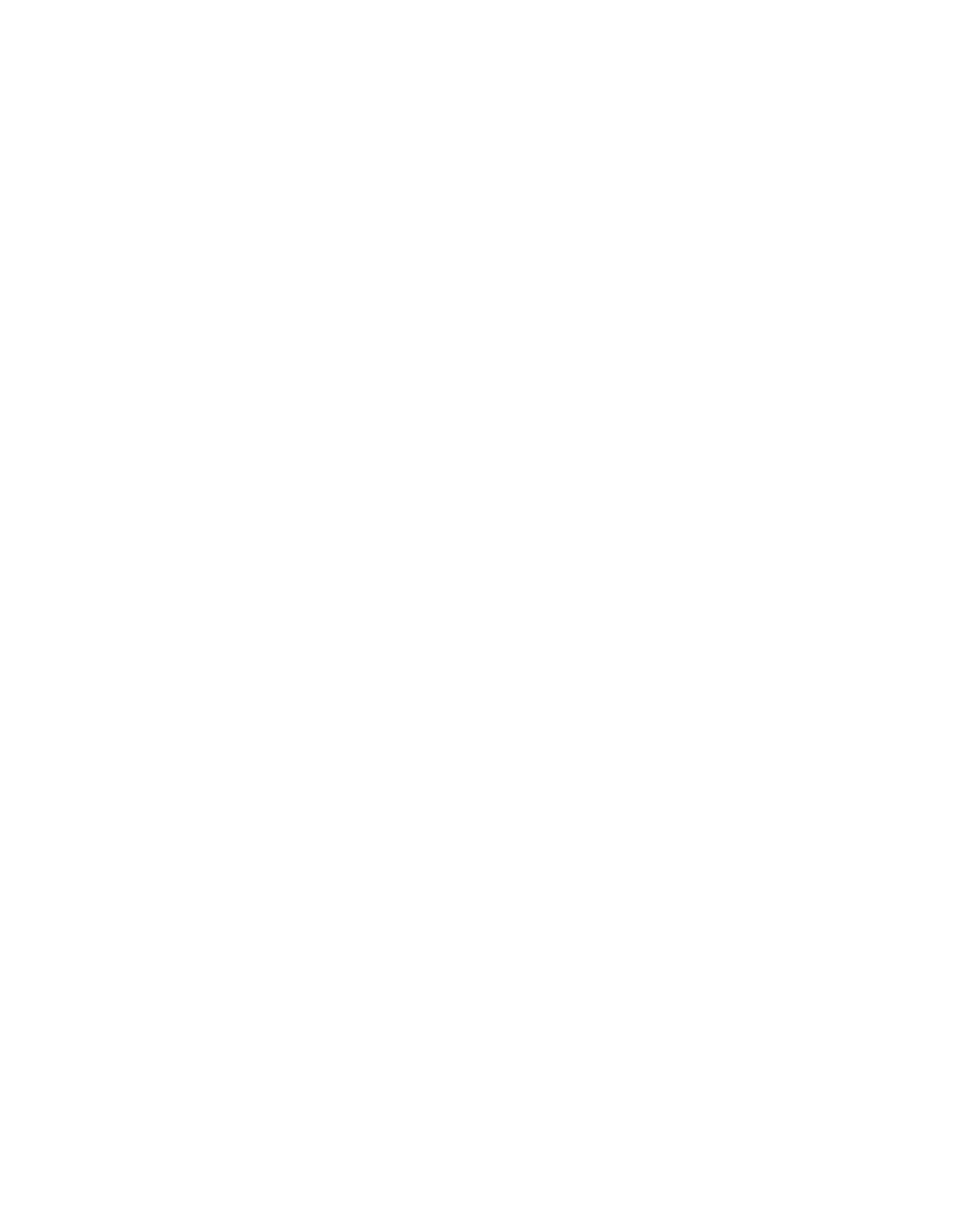#### - 105 -

# **APPENDIX II**

# **LIST OF THE NATIONAL AUTHORITIES AND NON-GOVERNMENTAL AND INTERNATIONAL ORGANISATIONS WITH WHICH THE CPT'S DELEGATION HELD CONSULTATIONS**

## **National authorities**

# Ministry of Justice

| Ms Margarita POPOVA                    | Minister                                                                          |
|----------------------------------------|-----------------------------------------------------------------------------------|
| Mr Hristo ANGELOV                      | Deputy Minister                                                                   |
| Ms Daniela MASHEVA                     | Deputy Minister                                                                   |
| Mr Petar VASSILEV                      | General Director of the General Directorate Execution of                          |
|                                        | Punishments (GDEP)                                                                |
| Mr Emil MADJAROV                       | Deputy Director of the GDEP                                                       |
| Ms Galina VASILEVA                     | Head of the Administrative and Legal Service and Human                            |
|                                        | <b>Resources Division, GDEP</b>                                                   |
| Ms Iva STANCHEVA                       | State Expert, International Legal Cooperation and<br>European Affairs Directorate |
| <b>Ministry of Internal Affairs</b>    |                                                                                   |
| Mr Stanislav TEOFILOV                  | Vice Director of the Chief Directorate Public Order Police                        |
| Ms Boyka CHERNEVA                      | Associate Professor, lecturer at the Ministry of Internal                         |
|                                        | <b>Affairs Academy</b>                                                            |
| Ms Vanya STOILOVA                      | Head of Administrative Service Sector, Chief Directorate                          |
|                                        | Pre-Trial Proceedings                                                             |
| Mr Yotko ANDREEV                       | Director a.i. of the Special Home for Temporary                                   |
|                                        | <b>Placement of Foreign Nationals</b>                                             |
| Mr Georgi DALEV                        | State inspector, Inspectorate Directorate                                         |
| Mr Ivan ALEXANDROV                     | Expert, EU and International Co-operation Directorate                             |
| Ministry of Health                     |                                                                                   |
| Ms Anna VARSANOVA                      | Director of the Medical Activities Directorate                                    |
| Ms Milena GRIGOROVA                    | State expert, International Activities<br>Projects<br>and<br>Directorate          |
| $\mathbf{M}$ $\mathbf{B}$ $\mathbf{M}$ | $c_1$ n $c_2$ in $c_3$                                                            |

Ms Zoya VALEVA Head of the Budget and Finance Sector Chief expert, Property Management Directorate Ms Stela ZDRAVKOVA Chief Legal Adviser, Medical Activities Directorate Ms Radostina GEORGIEVA Expert, International Activities and Protocol Division